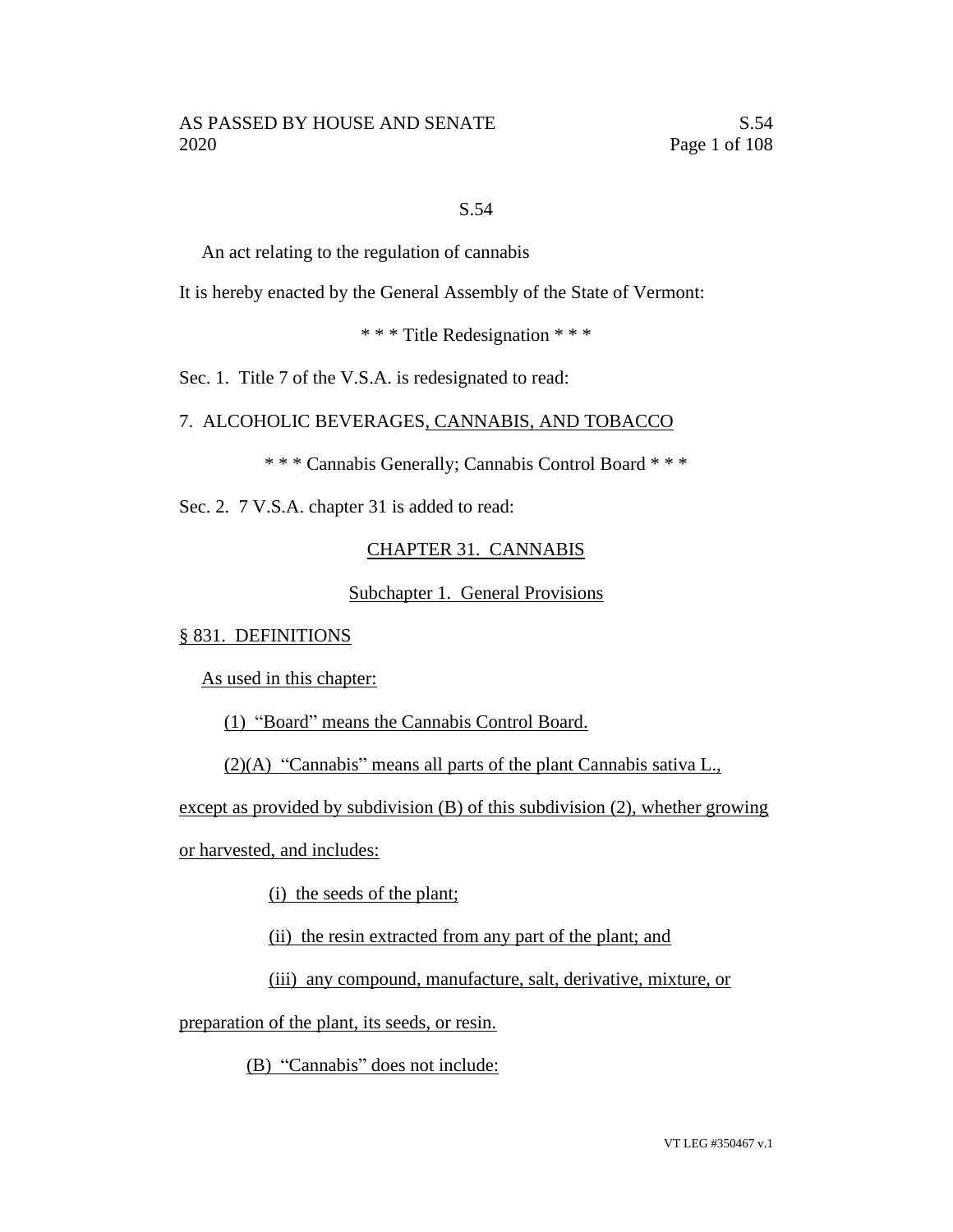(i) the mature stalks of the plant and fiber produced from the

(ii) oil or cake made from the seeds of the plant;

(iii) any compound, manufacture, salt, derivative, mixture, or

preparation of the mature stalks, fiber, oil, or cake;

(iv) the sterilized seed of the plant that is incapable of

germination; or

stalks;

(v) hemp or hemp products, as defined in 6 V.S.A. § 562.

(3) "Cannabis product" means concentrated cannabis and a product that

is composed of cannabis and other ingredients and is intended for use or

consumption, including an edible product, ointment, and tincture. Cannabis

product shall include a vaporizer cartridge containing cannabis oil that is

intended for use with a battery-powered device.

(4) "Chair" means the chair of the Cannabis Control Board.

(5) "Criminal history record" shall have the same meaning as in

20 V.S.A. § 2056a(a).

(6) "Public place" means any street, alley, park, sidewalk, public building other than individual dwellings, any place of public accommodation as defined in 9 V.S.A. § 4501, and any place where the use or possession of a lighted tobacco product, tobacco product, or tobacco substitute is prohibited by law pursuant to 18 V.S.A. chapter 37.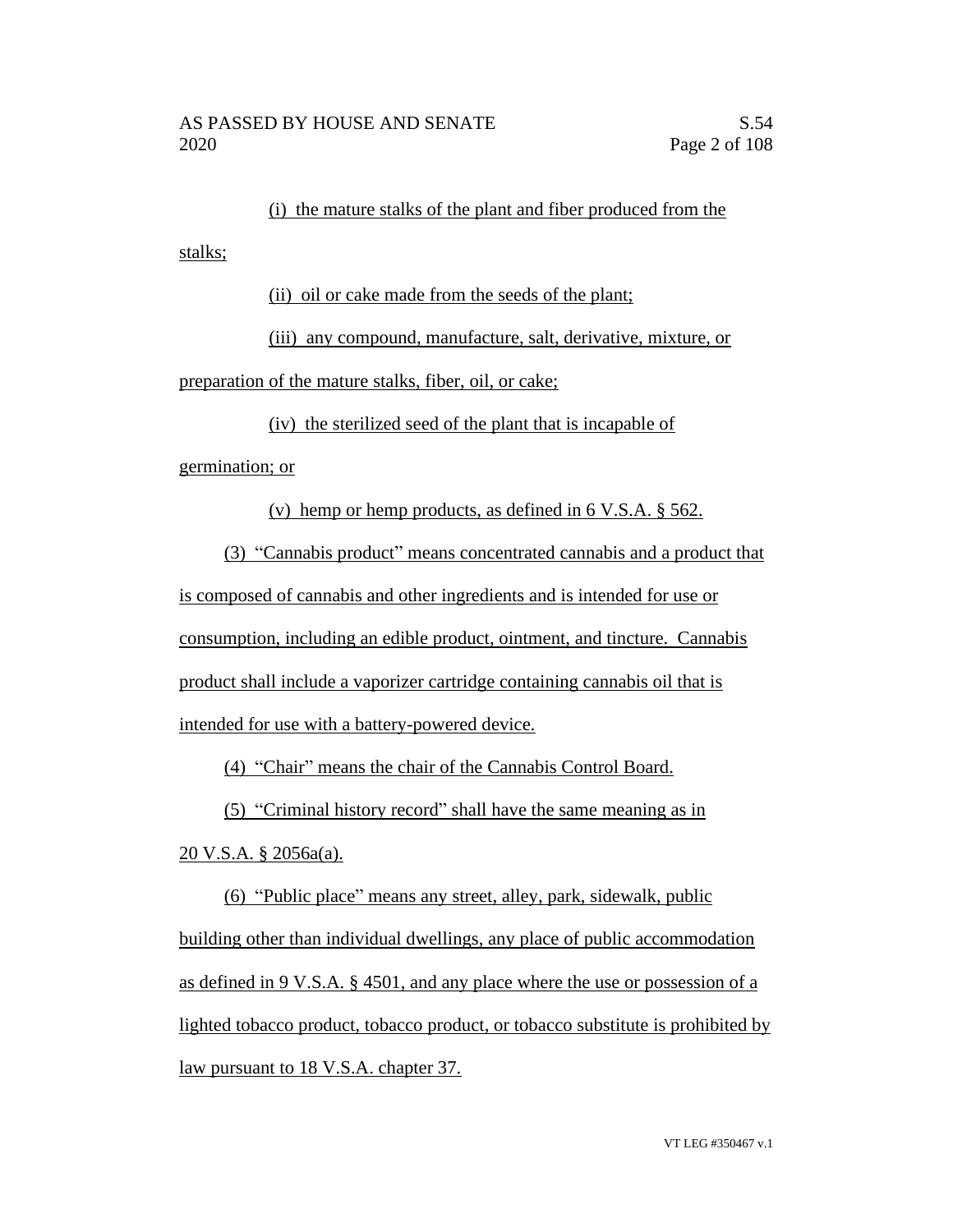#### § 832. CANNABIS POSSESSED UNLAWFULLY SUBJECT TO

#### SEIZURE AND FORFEITURE

Cannabis possessed unlawfully in violation of this title may be seized by

law enforcement and is subject to forfeiture.

#### § 833. CONSUMPTION OF CANNABIS IN A PUBLIC PLACE

No person shall consume cannabis in a public place unless specifically

authorized by law. Violations shall be punished in accordance with 18 V.S.A.

§ 4230a.

# Subchapter 2. Cannabis Control Board

# § 841. CANNABIS CONTROL BOARD; APPOINTMENT

(a) When a vacancy occurs on the Cannabis Control Board, the Governor shall make a public announcement about the vacancy. The Governor shall submit at least five names of potential candidates per vacancy to the Cannabis Control Board Nominating Committee for review.

(b) The Committee shall review the candidates to determine which candidates are well-qualified for appointment to the Board and shall recommend those candidates to the Governor. The names of candidates shall be confidential.

(c) The Governor shall appoint, with the advice and consent of the Senate, a chair and two members of the Board from the list of well-qualified candidates sent to the Governor by the Committee.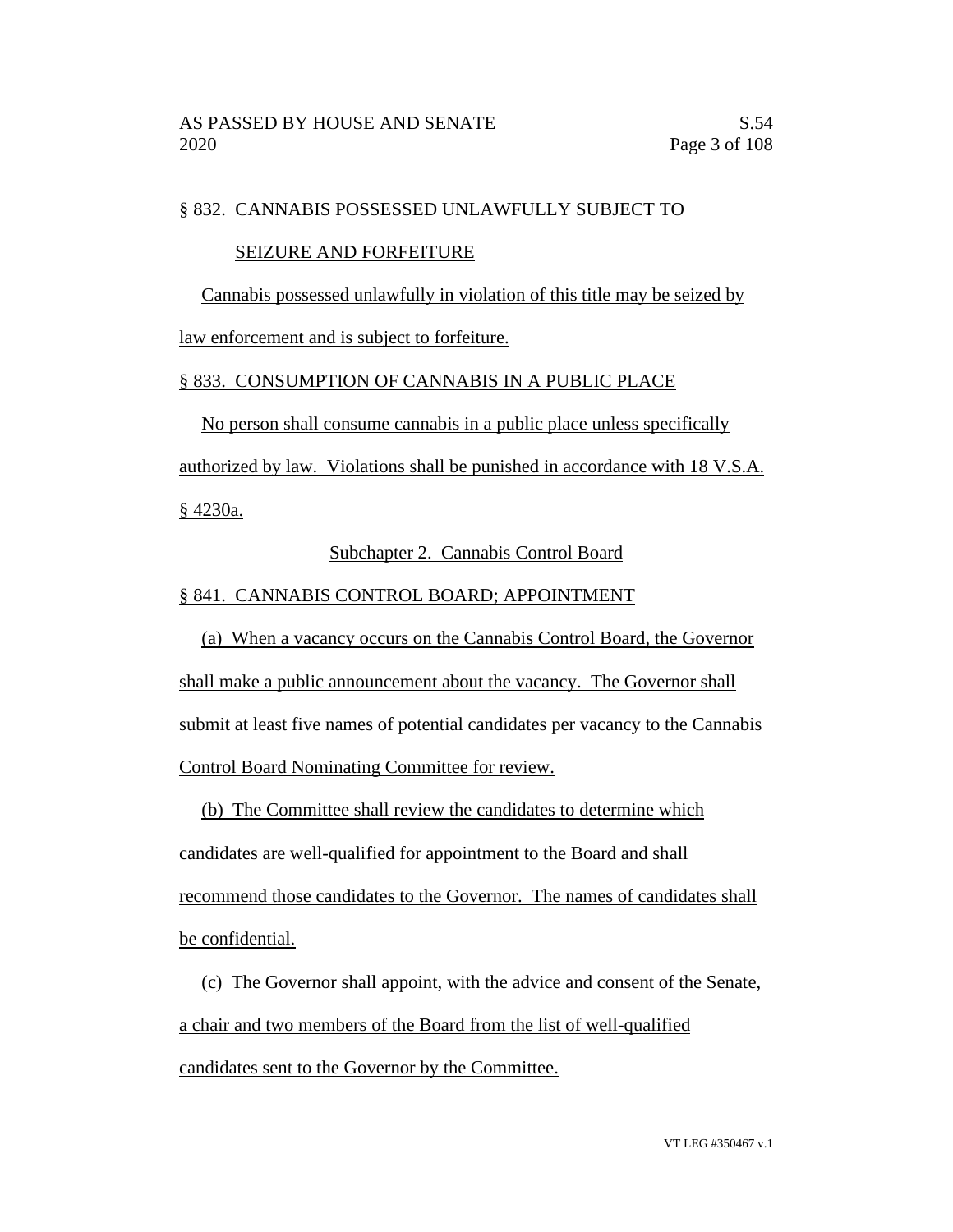#### § 842. CANNABIS CONTROL BOARD NOMINATING COMMITTEE

(a) Creation. The Cannabis Control Board Nominating Committee is created for the purpose of assessing the qualifications of applicants for appointment to the Cannabis Control Board in accordance with section 841 of this title.

(b) Members. The Committee shall consist of seven members who shall be selected as follows:

(1) The Governor shall appoint three members from the Executive Branch.

(2) The Speaker of the House of Representatives shall appoint two members from the House of Representatives.

(3) The Senate Committee on Committees shall appoint two members from the Senate.

(c) Duties. When the Governor submits the names of candidates for appointment to the Cannabis Control Board in accordance with section 841 of this title, the Committee shall review candidates to determine which candidates are well-qualified for the Board and submit those names to the Governor.

(d) Terms. The members of the Committee shall serve for terms of two years. Members shall serve until their successors are appointed. Members shall serve not more than three consecutive terms in any capacity. A legislative member who is appointed as a member of the Committee shall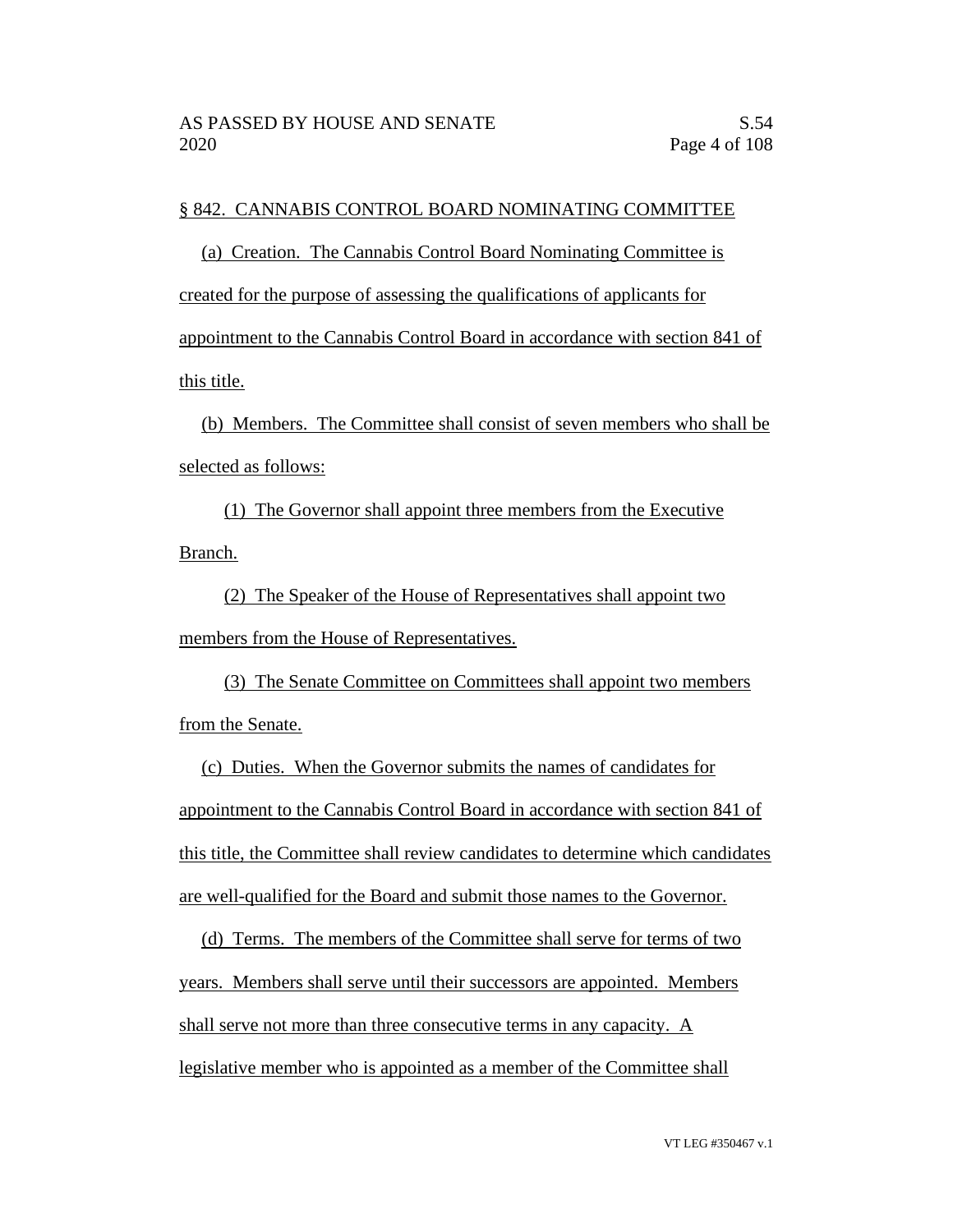retain the position for the term for which he or she was appointed to the

Committee even if the member is subsequently not reelected to the General

Assembly during the member's term on the Committee.

(e) Chair. The members shall elect their own chair.

(f) Quorum. A quorum of the Committee shall consist of four members.

(g) Staff and services. The Committee is authorized to use the staff and services of appropriate State agencies and departments as necessary to conduct

investigations of applicants.

(h) Confidentiality. Except as provided in subsection (i) of this section, proceedings of the Committee, including the names of candidates considered by the Committee and information about any candidate submitted by the Governor, shall be confidential. The provisions of  $1 \text{ V.S.A. } 317\text{(e)}$  (expiration of Public Records Act exemptions) shall not apply to the exemptions or confidentiality provisions in this subsection.

(i) Public information. The following shall be public:

(1) operating procedures of the Committee;

(2) standard application forms and any other forms used by the

Committee, provided they do not contain personal information about a

candidate or confidential proceedings;

(3) all proceedings of the Committee prior to the Board's receipt of the first candidate's completed application; and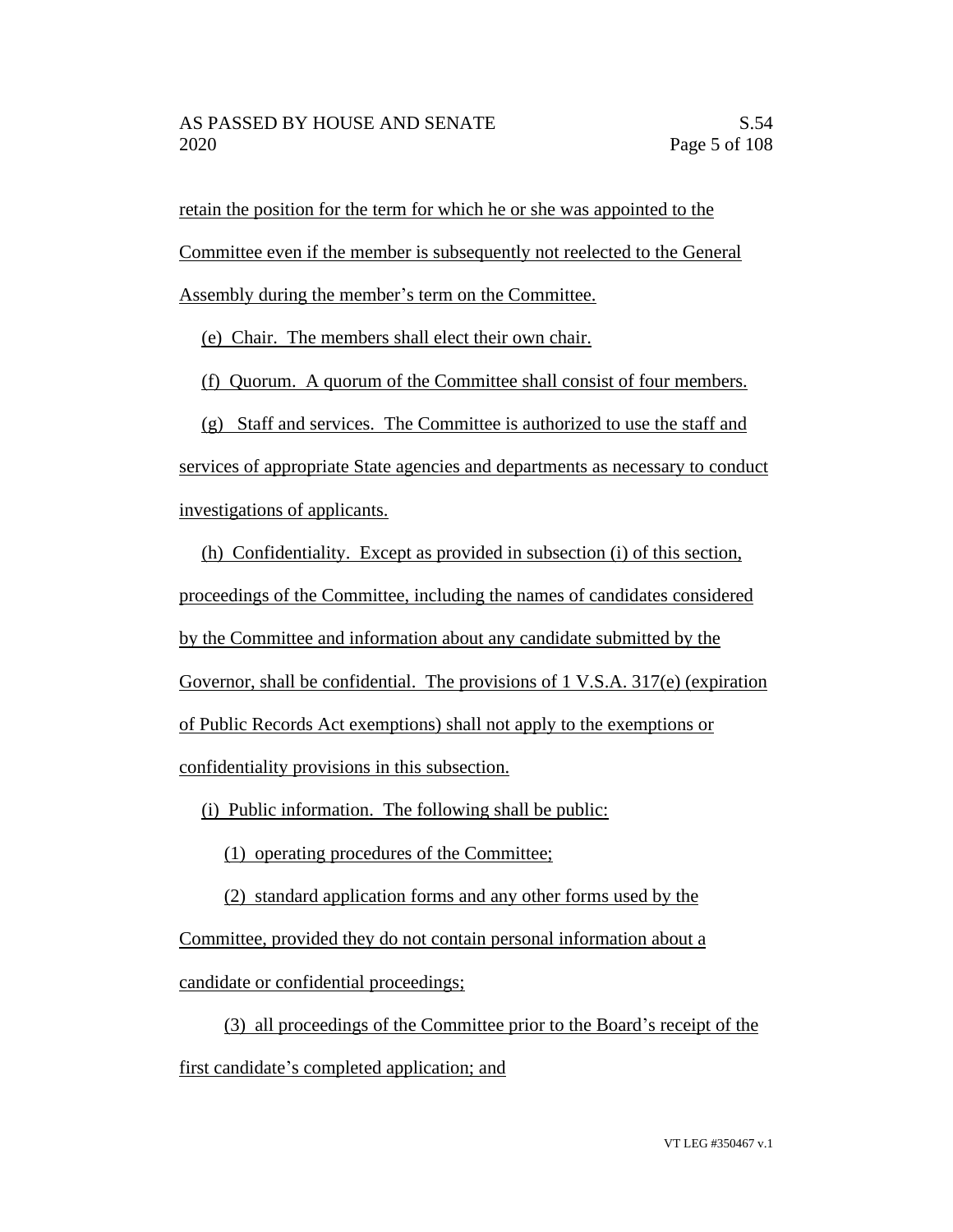(4) at the time the Committee sends the names of the candidates to the Governor, the total number of applicants for the vacancies and the total number of candidates sent to the Governor.

(j) Reimbursement. Legislative members of the Committee shall be

entitled to per diem compensation and reimbursement for expenses in

accordance with 2 V.S.A. § 406. Compensation and reimbursement shall be

paid from the legislative appropriation.

# § 843. CANNABIS CONTROL BOARD; DUTIES; MEMBERS

(a) Creation. There is created within the Executive Branch an independent commission named the Cannabis Control Board for the purpose of safely, equitably, and effectively implementing and administering the laws enabling access to adult-use cannabis in Vermont.

(b) Duties. The duties of the Board shall be:

(1) rulemaking in accordance with this chapter, chapters 33–37 of this title, and 3 V.S.A. chapter 25;

(2) administration of a program for licensed cannabis establishments, which shall include compliance and enforcement;

(3) administration of the Medical Cannabis Registry on and after March 1, 2022;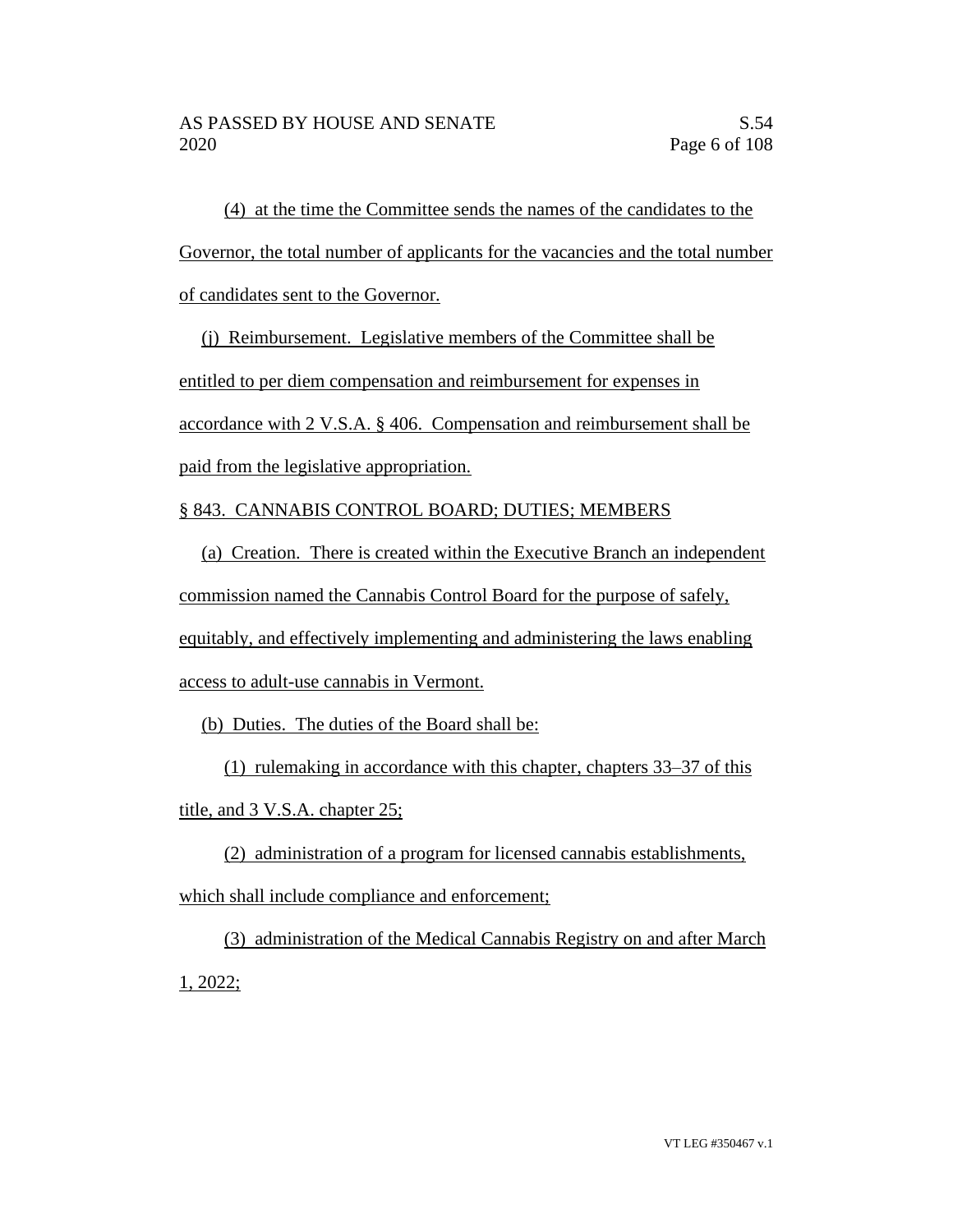(4) administration of a program for licensed medical cannabis dispensaries, which shall include compliance and enforcement, on and after

March 1, 2022; and

(5) submission of an annual budget to the Governor.

(c) Membership.

(1) The Board shall be composed of a chair and two members appointed by the Governor in accordance with sections 841 and 842 of this title.

(2) All Board members shall serve for a term of three years or until a successor is appointed and shall be eligible for reappointment, provided that no member may serve more than three terms.

(3) A vacancy created before the expiration of a term shall be filled in the same manner as the original appointment for the unexpired portion of the term. A member appointed to fill a vacancy created before the expiration of a term shall not be deemed to have served a term for the purpose of subdivision (2) of this subsection.

(4) A member may be removed only for cause by the remaining members of the Commission in accordance with the Vermont Administrative Procedure Act.

(d) Conflicts of interest.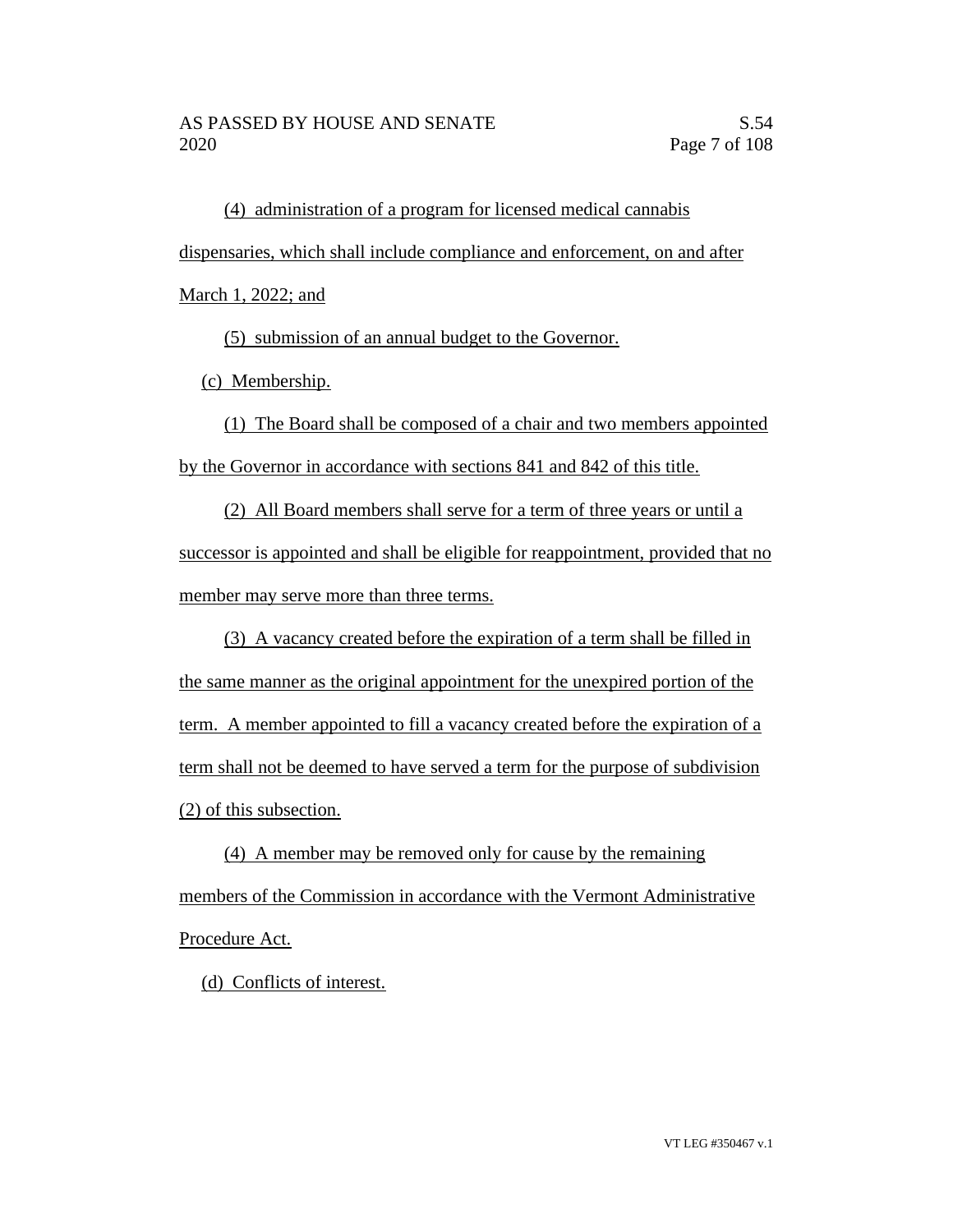(1) No Board member shall, during his or her term or terms on the Board, be an officer of, director of, organizer of, employee of, consultant to, or attorney for any person subject to regulation by the Board.

(2) No Board member shall participate in creating or applying any law, rule, or policy or in making any other determination if the Board member, individually or as a fiduciary, or the Board member's spouse, parent, or child wherever residing or any other member of the Board member's family residing in his or her household has an economic interest in the matter before the Board or has any more than a de minimus interest that could be substantially affected by the proceeding.

(3) No Board member shall, during his or her term or terms on the Board, solicit, engage in negotiations for, or otherwise discuss future employment or a future business relationship of any kind with any person subject to supervision or regulation by the Board.

(4) No Board member may appear before the Board or any other State agency on behalf of a person subject to supervision or regulation by the Board for a period of one year following his or her last day as a member of the Cannabis Control Board.

(e) Salaries. The Chair and all members of the Board shall be full-time State employees and shall be exempt from the State classified system. The Chair shall receive compensation equal to two-thirds that of a Superior Court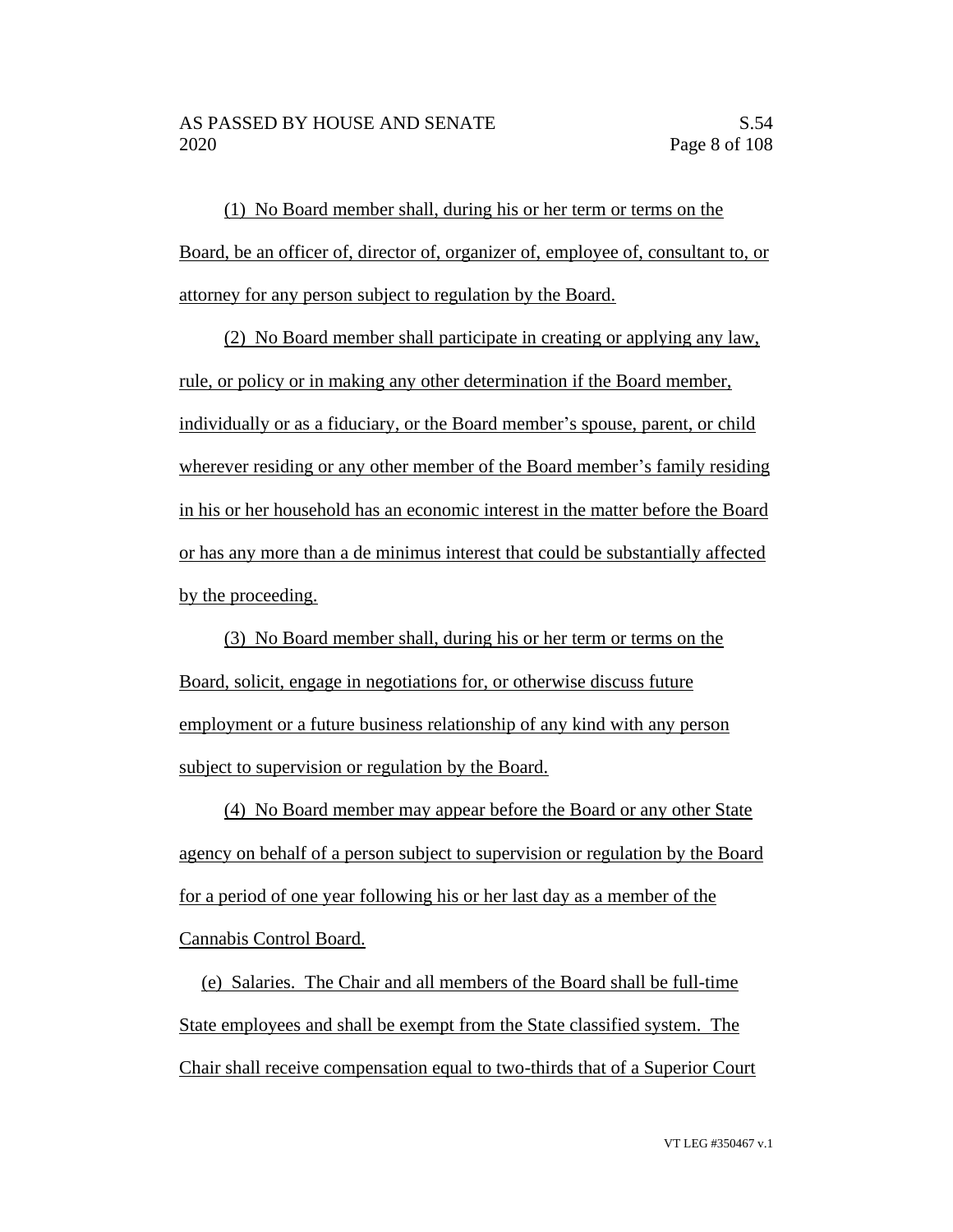Judge and other members shall receive compensation equal to one-half that of a Superior Court Judge.

(f) Executive Director. The Board shall appoint an Executive Director who shall be an attorney with experience in legislative or regulatory matters. The Director shall be a full-time State employee, shall be exempt from the State classified system, and shall serve at the pleasure of the Board. The Director shall be responsible for:

(1) supervising and administering the operation and implementation of this chapter and chapters 35 and 37 of this title and the rules adopted by the Board as directed by the Board;

(2) assisting the Board in its duties and administering the licensing requirements of this chapter and chapters 35 and 37 of this title;

(3) acting as Secretary to the Board, but as a nonvoting member of the Board;

(4) employing such staff as may be required to carry out the functions of

the Board; and

(5) preparing an annual budget for submission to the Board.

(g) Consultant. The Board is authorized to hire a consultant as needed to assist with its duties under this section.

(h) Advisory committee.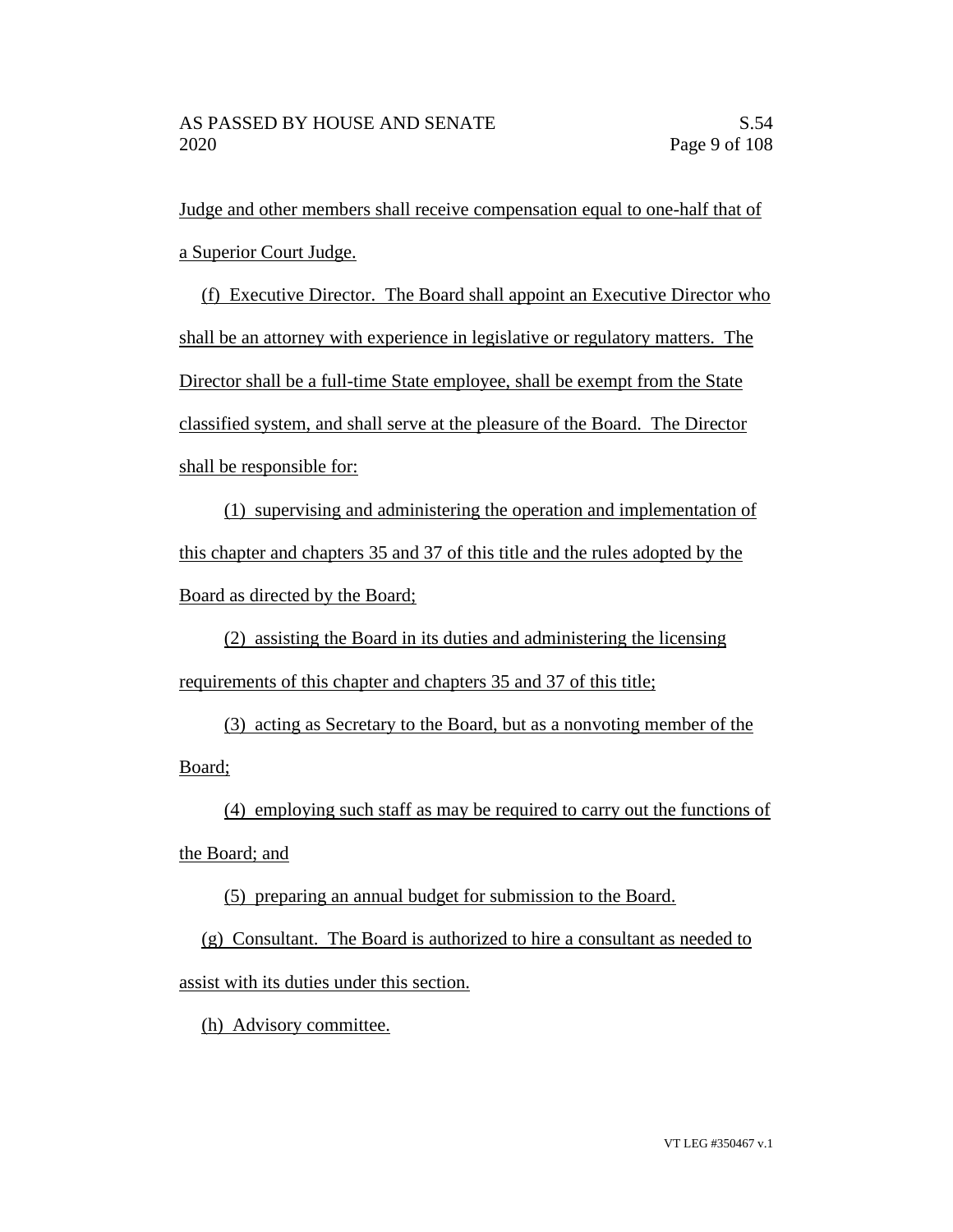(1) There is an advisory committee established within the Board that shall be composed of members with expertise and knowledge relevant to the Board's mission. The advisory committee shall be composed of the following 12 members:

(A) one member with an expertise in public health appointed by the Governor;

(B) the Secretary of Agriculture, Food and Markets or designee;

(C) one member with an expertise in laboratory science or toxicology appointed by the Governor;

(D) one member with an expertise in systemic social justice and equity issues appointed by the Speaker of the House;

(E) one member with an expertise in women and minority-owned business ownership appointed by the Speaker of the House;

(F) one member with an expertise in substance misuse prevention

appointed by the Senate Committee on Committees;

(G) one member with an expertise in the cannabis industry appointed

by the Senate Committee on Committees;

(H) one member with an expertise in business management or

regulatory compliance appointed by the Treasurer;

(I) one member with an expertise in municipal issues appointed by

the Treasurer;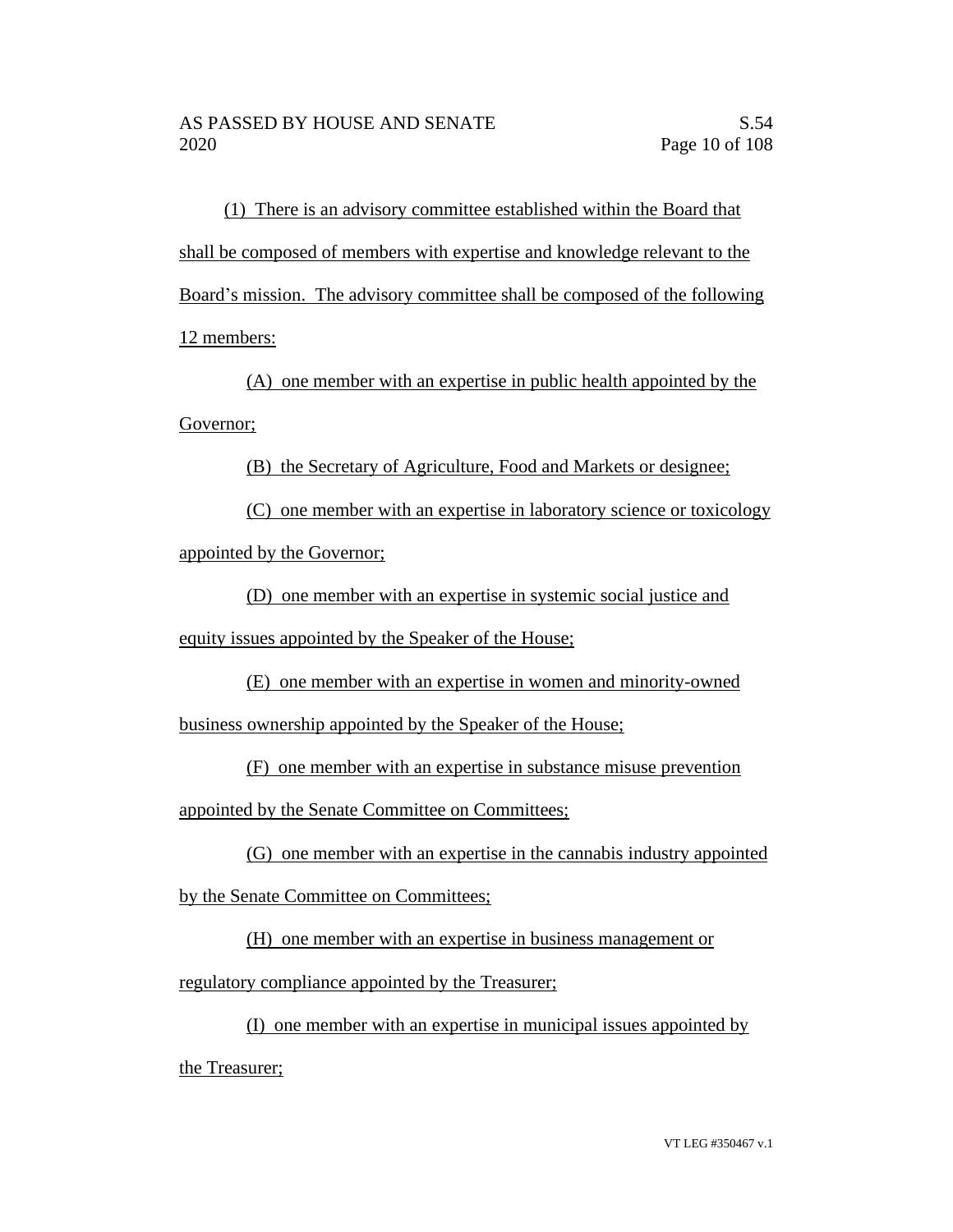(J) one member with an expertise in public safety appointed by the Attorney General;

(K) one member with an expertise in criminal justice reform

appointed by the Attorney General; and

(L) the Secretary of Natural Resources or designee.

(2) Initial appointments to the advisory committee as provided in

subdivision (1) of this subsection (h) shall be made on or before May 1, 2021.

(3) The Board may establish subcommittees within the advisory

committee to accomplish its work.

(4) Members of the Advisory Committee who are not otherwise

compensated by the member's employer for attendance at meetings shall be entitled to per diem compensation and reimbursement of expenses as permitted under 32 V.S.A. § 1010 for not more than six meetings annually. These payments shall be made from the Cannabis Regulation Fund.

§ 844. AUTHORITY FOR CRIMINAL BACKGROUND CHECKS

The Board shall establish a user agreement with the Vermont Crime Information Center in accordance with 20 V.S.A. chapter 117 for the purpose of obtaining Vermont criminal history records, out-of-state criminal history records, and criminal history records from the Federal Bureau of Investigation as required by chapters 33 (cannabis establishments) and 37 (medical cannabis dispensaries) of this title.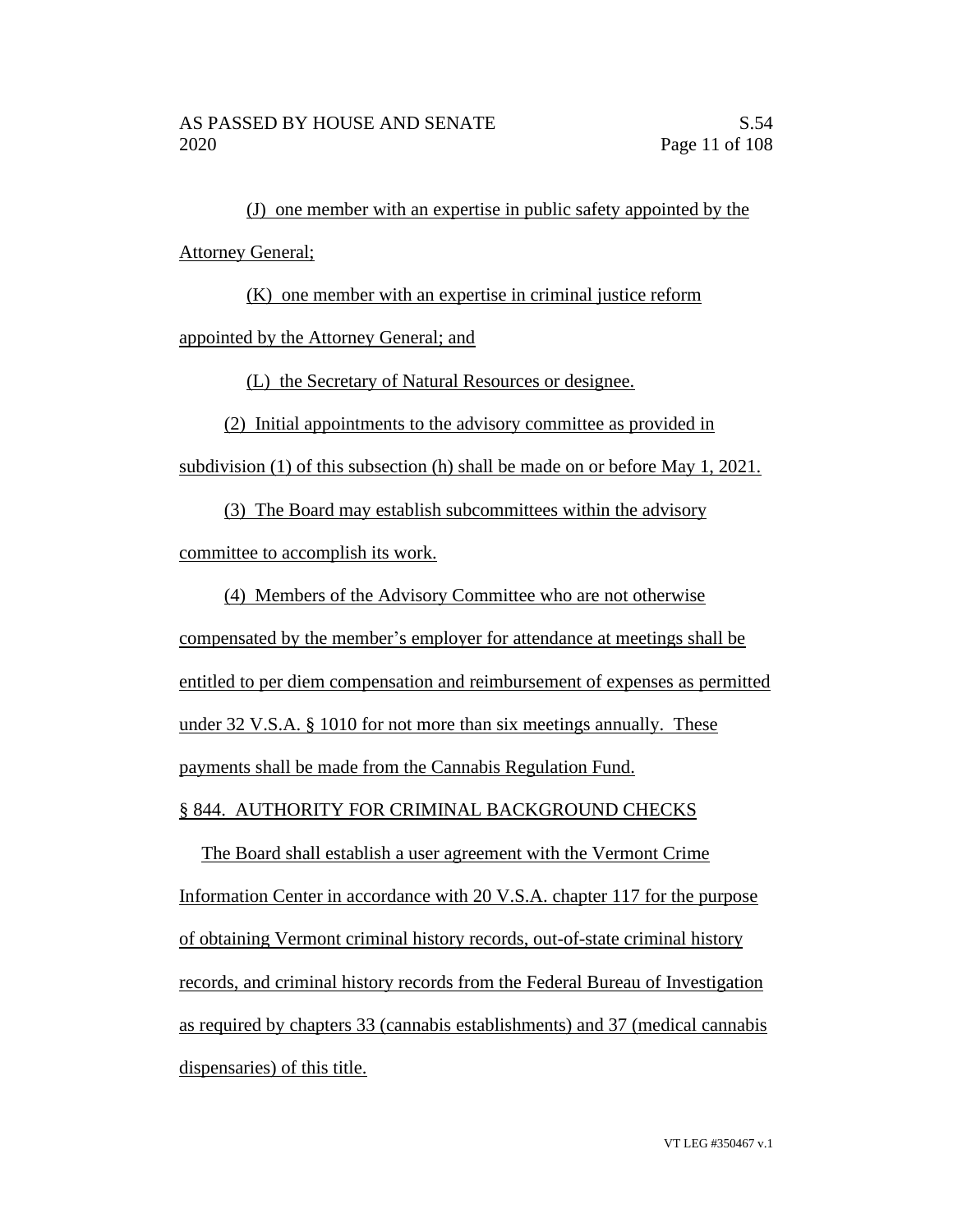# § 845. CANNABIS REGULATION FUND

(a) There is established the Cannabis Regulation Fund, which shall be managed in accordance with 32 V.S.A. chapter 7, subchapter 5. The Fund shall be maintained by the Cannabis Control Board.

(b) The Fund shall be composed of:

(1) all State application fees, annual license fees, renewal fees, and civil

penalties collected by the Board pursuant to chapters 33 (cannabis

establishments) and 37 (medical cannabis dispensaries) of this title; and

(2) all annual and renewal fees collected by the Board pursuant to

chapter 35 (medical cannabis registry) of this title.

(c) Monies from the fund shall only be appropriated for the purposes of implementation, administration, and enforcement of this chapter and chapter 33 of this title.

§ 846. FEES

(a) The Board shall have the authority to charge and collect State and local license fees as provided under this chapter and chapter 33 of this title. State and local license fees shall be due and payable at the time of application or renewal.

(b) The Board shall deposit State fees into the Cannabis Regulation Fund.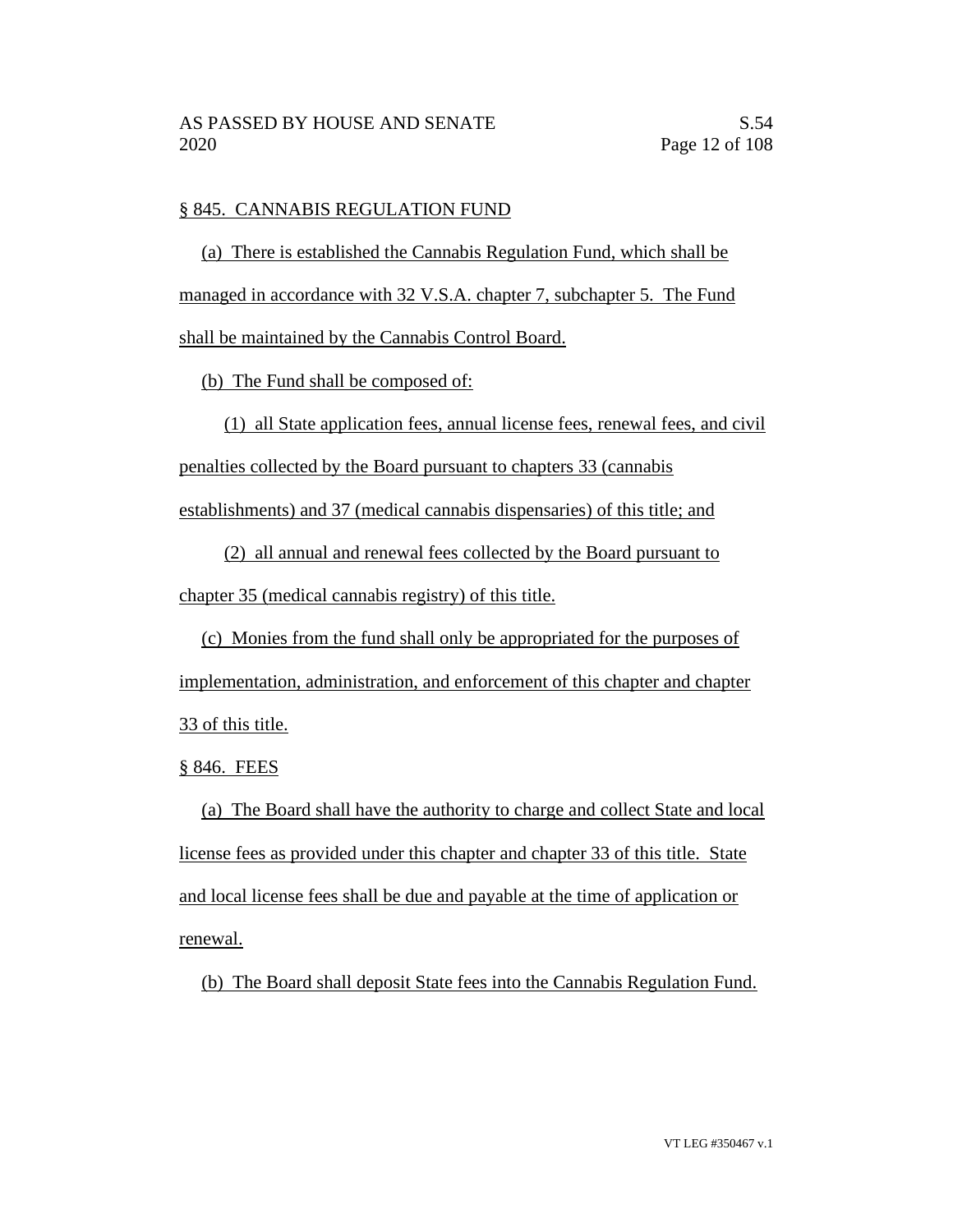(c) After reduction for costs of administration and collection, the Board shall pay local license fees on a quarterly basis to the municipality in which the fees were collected.

§ 847. APPEALS

 $(a)(1)$  A party aggrieved by a final decision of the Board may, within 30 days of the decision, appeal that decision by filing a notice of appeal with the Executive Director who shall assign the case to an appellate officer.

(2)(A) The review shall be conducted on the basis of the record created before the Board.

(B) In cases of alleged irregularities in procedure before the Board not shown in the record, proof on that issue may be taken by the appellate officer.

(b) The appellate officer shall not substitute his or her judgment for that of the Board as to the weight of the evidence on questions of fact. The appellate officer may affirm the decision or may reverse and remand the matter with recommendations if substantial rights of the appellant have been prejudiced because the Board's finding, inferences, conclusions, or decisions are:

(1) in violation of constitutional or statutory provisions;

(2) in excess of the statutory authority of the Board;

(3) made upon unlawful procedure;

(4) affected by other error of law;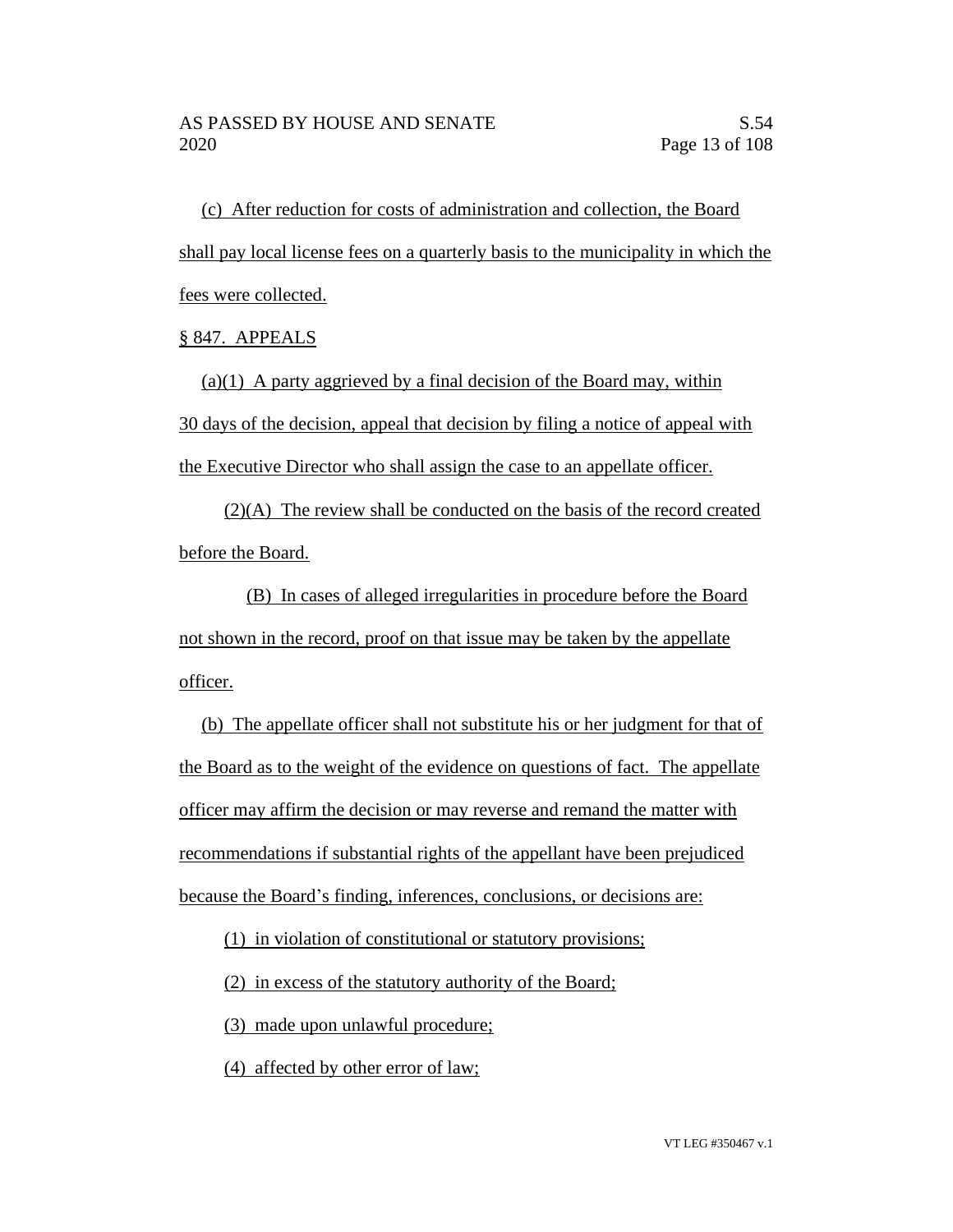(5) clearly erroneous in view of the evidence on the record as a whole;

(6) arbitrary or capricious; or

(7) characterized by abuse of discretion or clearly unwarranted exercise of discretion.

(c) A party aggrieved by a decision of the appellate officer may appeal to the Supreme Court, which shall review the matter on the basis of the records created before the Board.

(d) The Board shall have the authority to contract for the services of an appellate officer.

Sec. 3. IMPLEMENTATION OF THE CANNABIS CONTROL BOARD

(a) The Cannabis Control Board, created in Sec. 2 of this act, is established.

(b) Appointments to the Cannabis Control Board Nominating Committee shall be made on or before November 1, 2020.

(c) The Governor shall send the names of candidates to the Committee on or before November 4, 2020.

(d) The Committee shall send the names of well-qualified candidates to the Governor on or before December 18, 2020.

(e) The Governor shall appoint members to the Board on or before January 8, 2021.

(f) The Senate shall take up the issue of confirmation of the Governor's appointments to the Board on or before January 15, 2021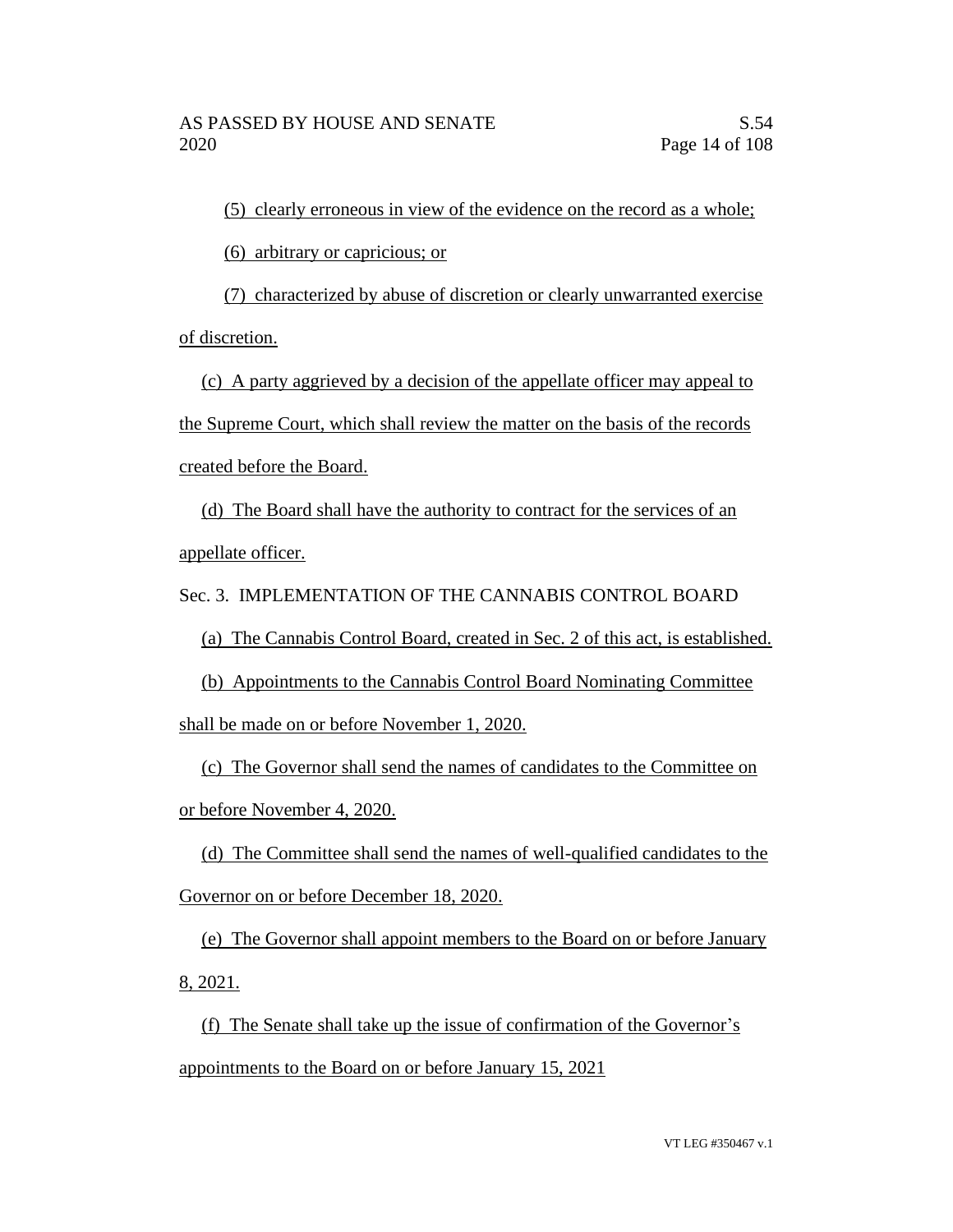(g) Board members shall begin their terms on January 19, 2021.

(h)(1) In order to stagger the terms of the members of the Board, the initial

terms of those members shall be as follows:

(A) the Chair shall serve for a three-year term;

(B) one member shall serve for a two-year term; and

(C) one member shall serve for a one-year term.

(2) After the expiration of the initial terms set forth in subdivision (1) of

this subsection, Board member terms shall be as set forth in 7 V.S.A. § 843.

Sec. 4. IMPLEMENTATION OF RULEMAKING BY THE CANNABIS

CONTROL BOARD

On or before June 1, 2021, the Cannabis Control Board shall initiate

rulemaking for cannabis establishments pursuant to 7 V.S.A. § 881, the

Medical Cannabis Registry pursuant to 7 V.S.A. § 952, and medical cannabis

dispensaries pursuant to 7 V.S.A. § 974.

Sec. 5. CANNABIS CONTROL BOARD REPORT TO THE GENERAL

 ASSEMBLY; PROPOSAL FOR POSITIONS, FEES, AND APPROPRIATIONS FOR FISCAL YEARS 2022 AND 2023; LAND USE, ENVIRONMENTAL, ENERGY, AND EFFICIENCY REQUIREMENTS OR STANDARDS; ADVERTISING; OUTREACH, TRAINING, AND EMPLOYMENT PROGRAMS;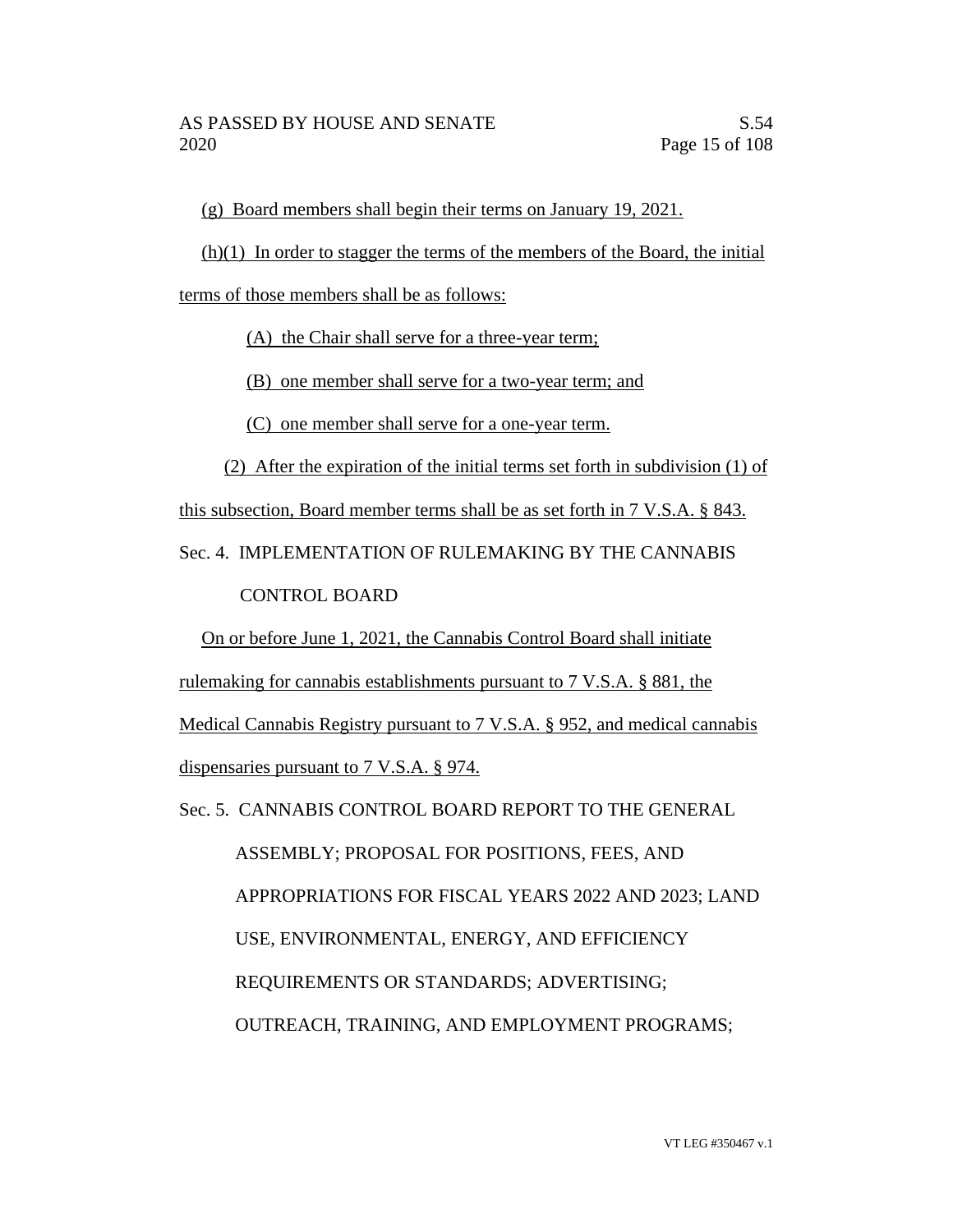ONLINE ORDERING AND DELIVERY; ADDITIONAL TYPES OF LICENSES (a) On or before April 1, 2021, the Executive Director of the Cannabis Control Board shall provide recommendations to the General Assembly on the

following:

(1) Resources necessary for implementation of this act for fiscal years 2022 and 2023, including positions and funding. The Board shall consider utilization of current expertise and resources within State government and cooperation with other State departments and agencies where there may be an overlap in duties.

(2) State fees to be charged and collected in accordance with the Board's authority pursuant to 7 V.S.A. § 846. The recommendations shall be accompanied by information justifying the recommended rate as required by 32 V.S.A. § 605(d). The State fees submitted in accordance with this subdivision shall be projected to be sufficient to fund the duties of the Cannabis Control Board as provided in 7 V.S.A. § 843. To the extent possible, the recommend fees shall include an amount to repay over a period, not greater than 10 years, to the General Fund any application of excise taxes to the Cannabis Regulation Fund made pursuant to Sec. 6c of this act.

(A) Application fees, initial annual license fees, and annual license renewal fees for each type of cannabis establishment license as provided in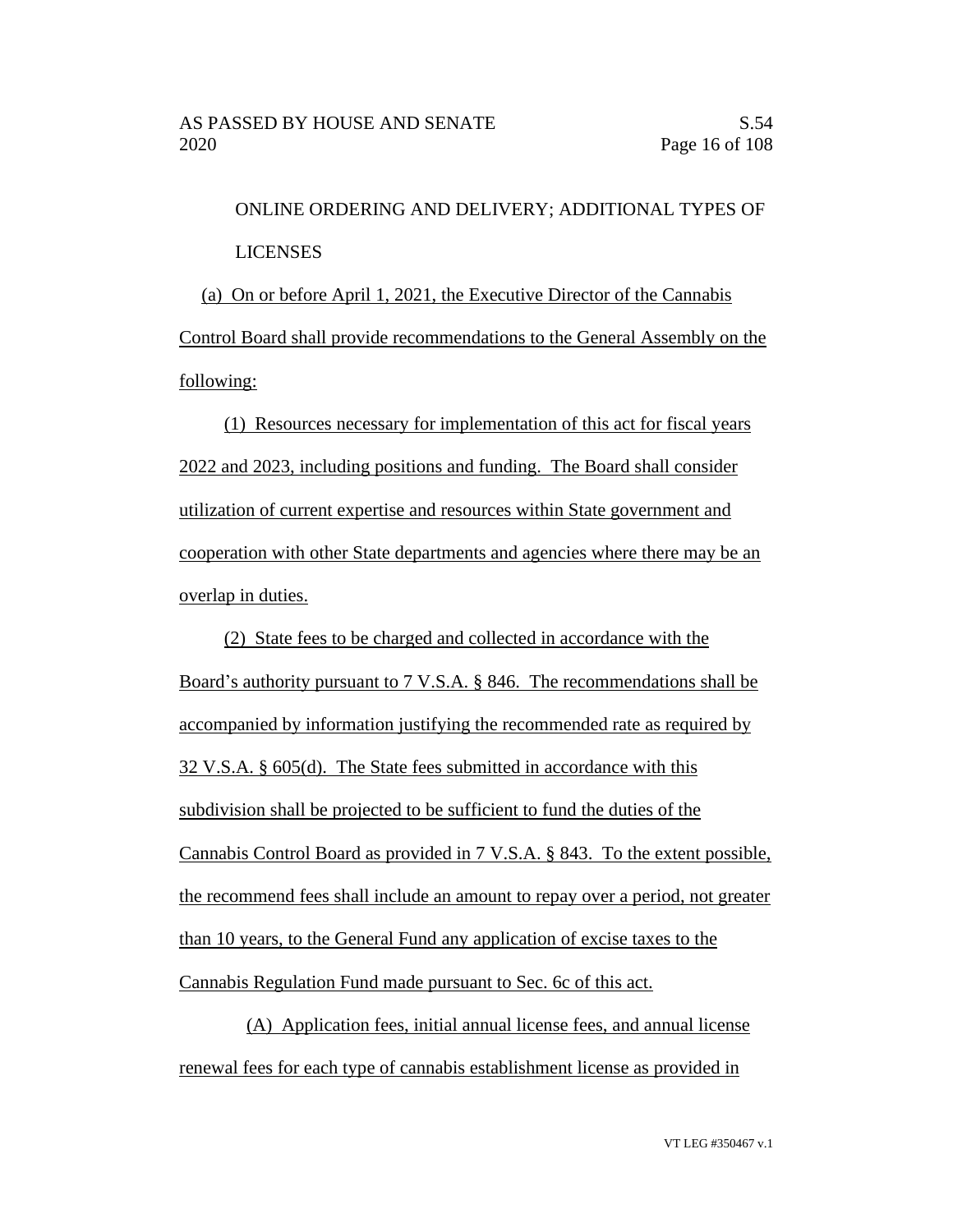7 V.S.A. § 846: cultivator, product manufacturer, wholesaler, retailer, testing laboratory, and integrated. If the Board establishes tiers within a licensing category, it shall provide a fee recommendation for each tier.

(B) Fee for a cannabis establishment identification card as provided in 7 V.S.A. § 884.

(3) Whether monies expected to be generated by State fees identified in subdivision (2) of this subsection are sufficient to support the statutory duties of the Board and whether any portion of the tax established pursuant to 32 V.S.A. § 7902 should be allocated to the Cannabis Regulation Fund to ensure these duties are met.

(4) Local fees to be charged and collected in accordance with the Board's authority pursuant to 7 V.S.A. § 846. The recommendations shall be accompanied by information justifying the recommended rate as required by 32 V.S.A. § 605(d). The Board shall recommend local fees that are designed to help defray the costs incurred by municipalities in which cannabis establishments are located.

(b) On or before April 1, 2021, the Executive Director of the Cannabis Control Board, after consultation with the Secretary of Natural Resources, the Chair of the Natural Resources Board, and the Secretary of Agriculture, Food and Markets, shall recommend to the General Assembly exemptions, specific criteria, or additional requirements under applicable State or local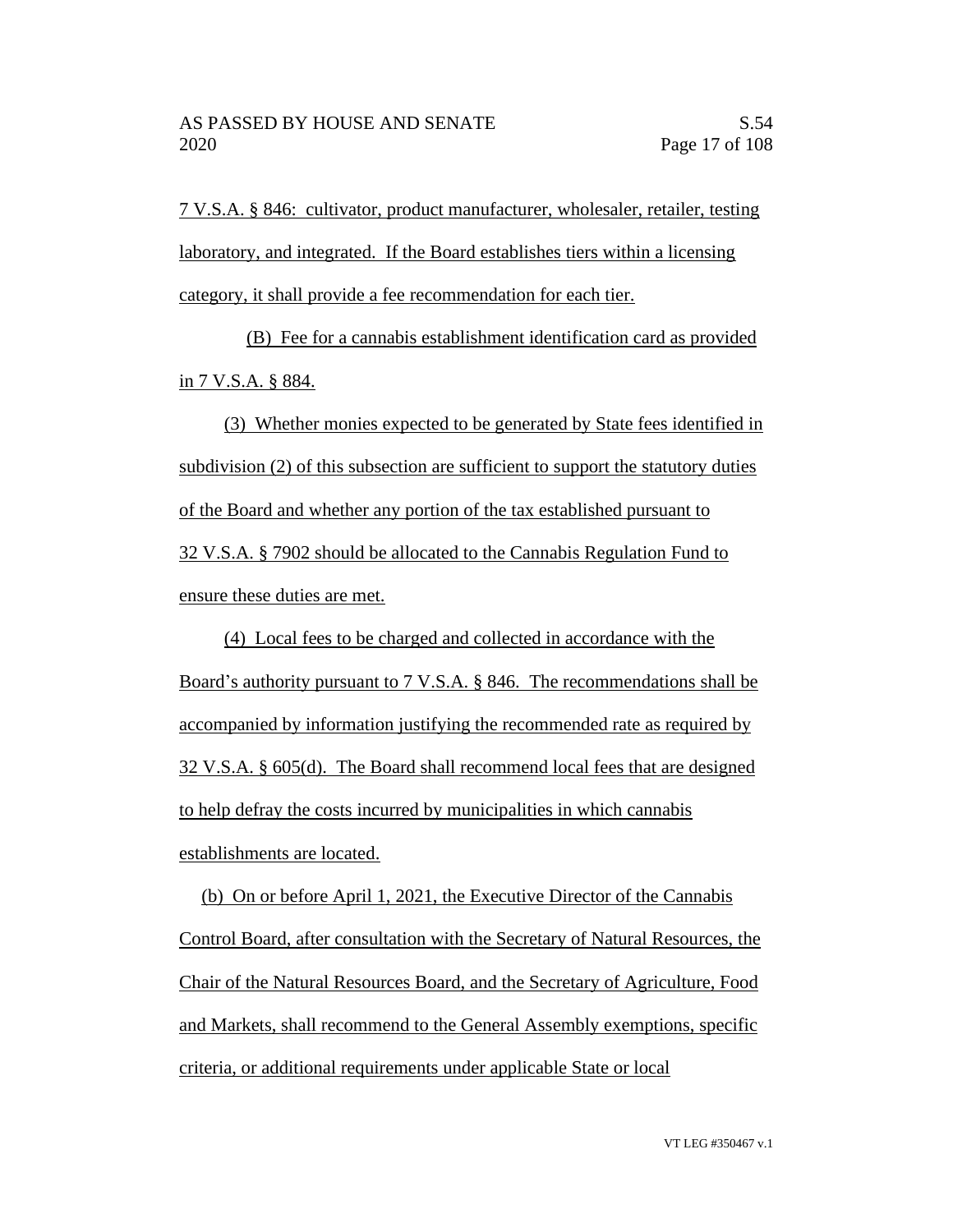environmental or land use law for cannabis establishments in the State. The recommendations shall address whether additional groundwater quality requirements are required for the cultivation of cannabis in order to protect the groundwater resources of the State from overuse. The Executive Director may provide the recommendations based on a tier, type, or category of cannabis cultivation or cannabis establishment.

(c) On or before April 1, 2021, the Executive Director of the Cannabis Control Board, after consultation with the Commissioner of Public Service and the Chair of the Public Utility Commission, shall recommend to the General Assembly energy or efficiency requirements or standards for the operation of cannabis establishments in the State. The recommendations shall include:

(1) recommended building energy standards for cannabis establishments if different from existing commercial building standards;

(2) recommended energy audits for cannabis establishments, including the recommended frequency of audits and who should perform the audits; and

(3) energy efficiency and conservation measures applicable to cannabis establishments.

(d) In making the recommendations required under subsections (b) and (c) of this section, the Executive Director of the Cannabis Control Board shall recommend the permits, licenses, or standards that a licensed cannabis cultivator or cannabis product manufacturer shall demonstrate, as a condition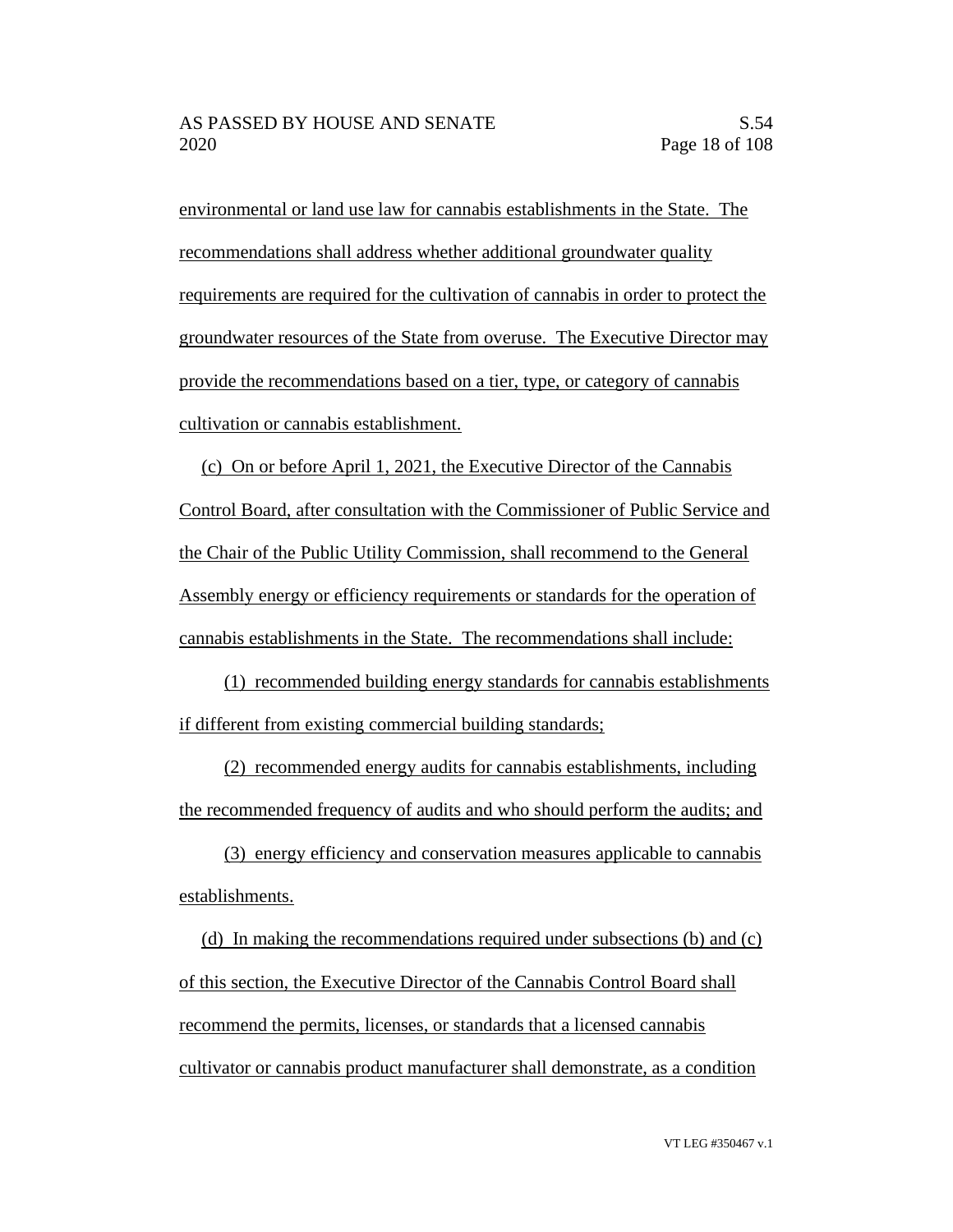of licensure, or as a condition for licensure renewal if such standards are not established prior to initial licensure.

(e) On or before April 1, 2021, the Executive Director of the Cannabis Control Board shall submit to the General Assembly the Board's recommendation whether licensed cannabis product manufacturers and dispensaries should be considered food manufacturing establishments or food processors pursuant to 18 V.S.A. § 4301(7) for the purpose of licensing and regulation by the Department of Health.

(f) The Executive Director of the Cannabis Control Board, in consultation with the Office of the Attorney General and the Department of Health, shall develop a proposal for advertising for both the adult-use and medical cannabis programs established in this act. The proposal shall reflect the General Assembly's priorities of not promoting cannabis use, limiting exposure of cannabis advertising to persons under 21 years of age, and ensuring consumer protection and public safety. The proposal shall take into consideration constitutional protections for commercial speech that may exist regarding the cannabis market. The Board shall report its recommendations to the General Assembly on or before April 1, 2021.

(g) On or before January 15, 2022, the Executive Director of the Cannabis Control Board shall submit to the General Assembly: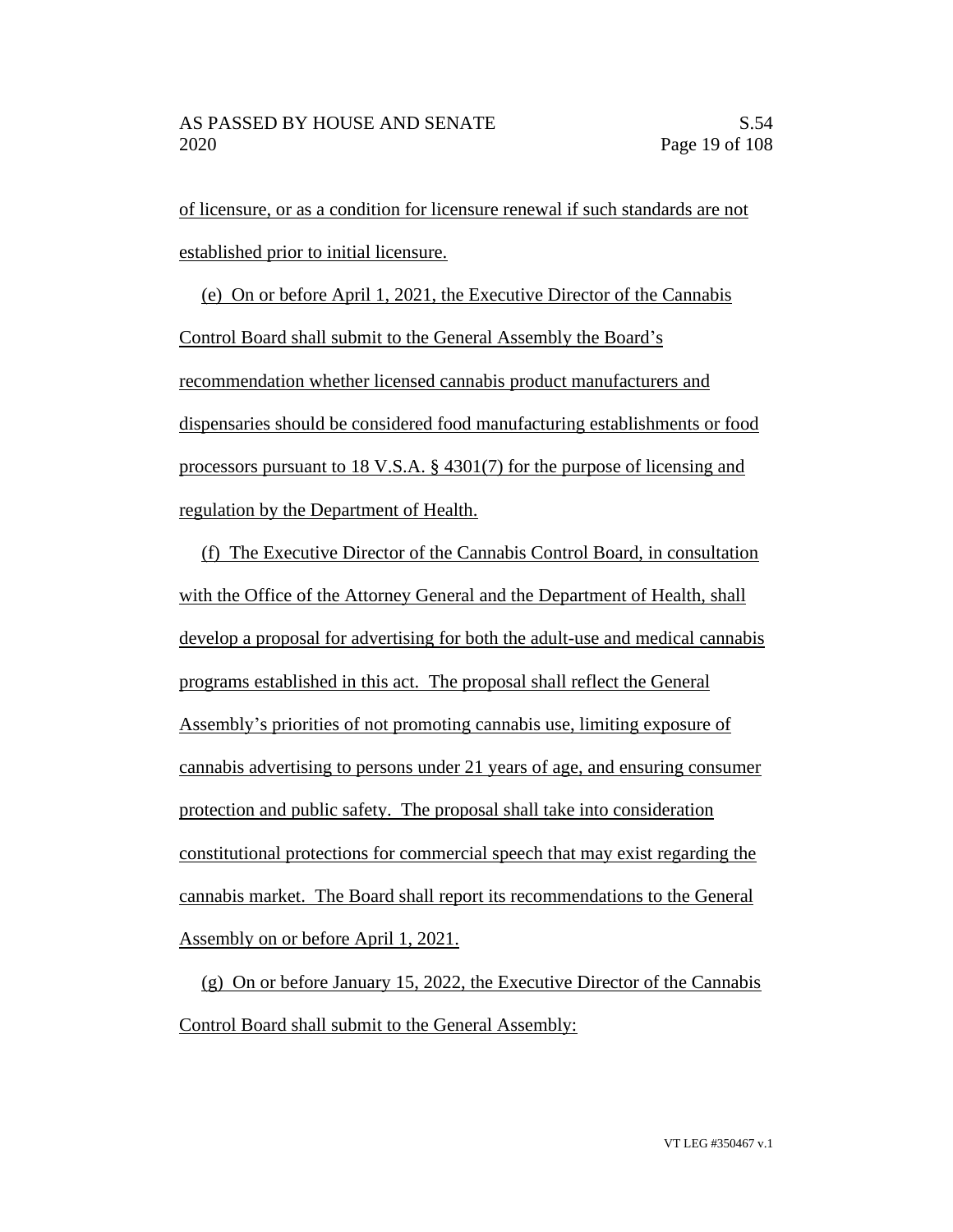(1) a summary of its work with the Department of Labor, Agency of Commerce and Community Development, the Department of Corrections, and the Director of Racial Equity to develop outreach, training, and employment programs focused on providing economic opportunities to individuals who historically have been disproportionately impacted by cannabis prohibition;

(2) a summary of the experience of other jurisdictions with regulated cannabis markets that allow licensed retail cannabis establishments to accept online ordering for in-store pick-up of items and to deliver to customers and the advantages and disadvantages of allowing such services in Vermont;

(3) recommendations as to whether the General Assembly should consider adding additional types of cannabis licenses, including a craft cooperative license, delivery license, or special event license;

(4) recommendations as to whether cannabis and cannabis products should have a minimum amount of cannabidiol to aid in the prevention of the cannabis-induced psychosis that occurs in some users of cannabis and cannabis products; and

(5) recommendations regarding the display and sale of cannabis-related paraphernalia that is sold by persons who are not licensed as a cannabis establishment or a dispensary.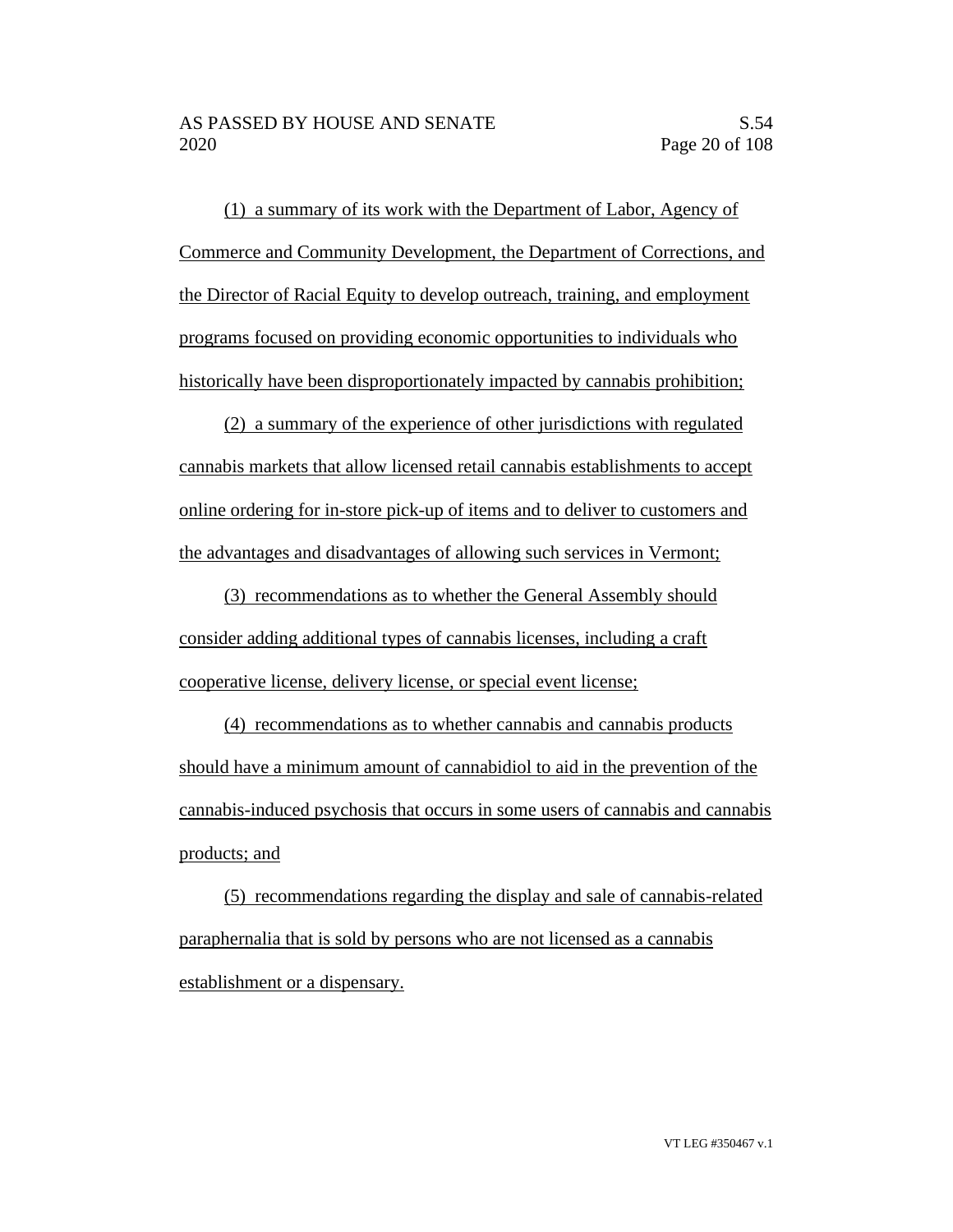## Sec. 6. CANNABIS CONTROL BOARD; POSITIONS

The following new permanent positions are created in the Cannabis Control

Board:

(1) three full-time, exempt members of the Board;

(2) one full-time, exempt Executive Director of the Board; and

(3) one full-time, classified Administrative Assistant.

Sec. 6a. BUILDINGS AND GENERAL SERVICES; SPACE ALLOCATION

The Commissioner of Buildings and General Services shall allocate space

for the Cannabis Control Board established in Sec. 2 of this act. This space

shall be allocated on or before January 19, 2021.

Sec. 6b. APPROPRIATION

In fiscal year 2021, \$650,000.00 is appropriated from the Cannabis

Regulation Fund to the Cannabis Control Board. This appropriation is made in anticipation of receipts in the Fund.

Sec. 6c. CONTINGENT CANNABIS REGULATION FUND DEFICIT

## OFFSET; REPAYMENT

(a) To the extent that the Cannabis Regulation Fund has a negative balance at the close of the fiscal year 2022, proceeds in that amount from the tax established in 32 V.S.A. § 7901 in fiscal year 2023 shall be deposited into the Cannabis Regulation Fund.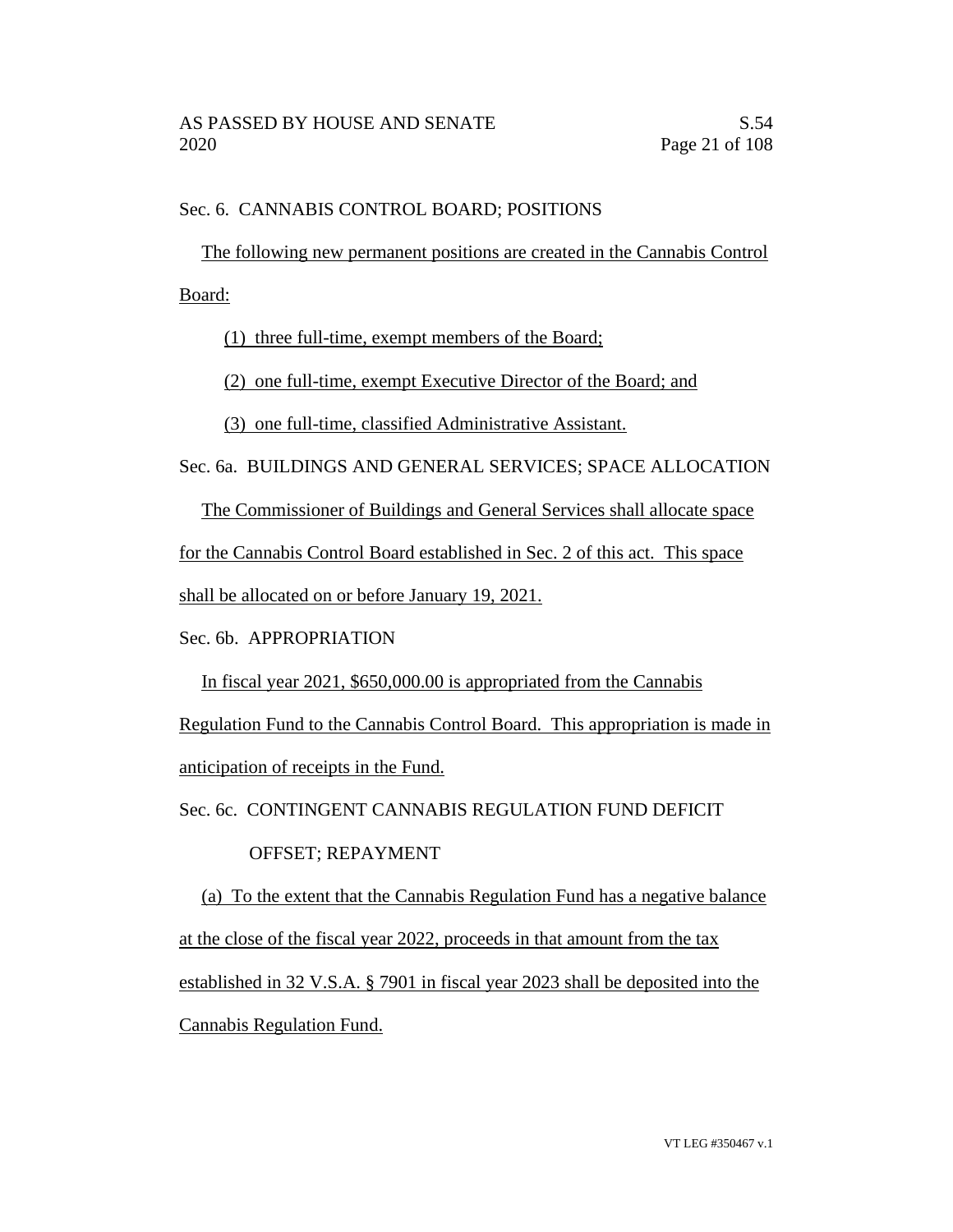(b) To the extent that a positive balance exists in the Cannabis Regulation Fund at the close of any fiscal year and any application of excise taxes to the Cannabis Regulation Fund made pursuant to subsection (a) of this section has not been fully repaid to the General Fund, the positive Cannabis Regulation Fund balance shall be transferred to the General Fund.

(c) Thirty percent of any transfers made to the General Fund pursuant to subsection (b) of this section or subdivision  $5(a)(2)$  of Sec. 5 of this act shall be allocated to substance misuse prevention activities consistent with Sec. 19 of this act.

Sec. 6d. AUDITOR OF ACCOUNTS REPORT

On or before November 15, 2023, the Auditor of Accounts shall report to the General Assembly regarding the organizational structure and membership of the Cannabis Control Board and whether the structure continues to be the

most efficient for carrying out the statutory duties of the Board.

Sec. 6e. REPEAL OF CANNABIS CONTROL BOARD

The following are repealed on July 1, 2024:

(1) 7 V.S.A. § 841 (Cannabis Control Board; appointment);

(2) 7 V.S.A. § 842 (Cannabis Control Board Nominating Committee);

and

(3) 7 V.S.A. § 843 (Cannabis Control Board; members; duties).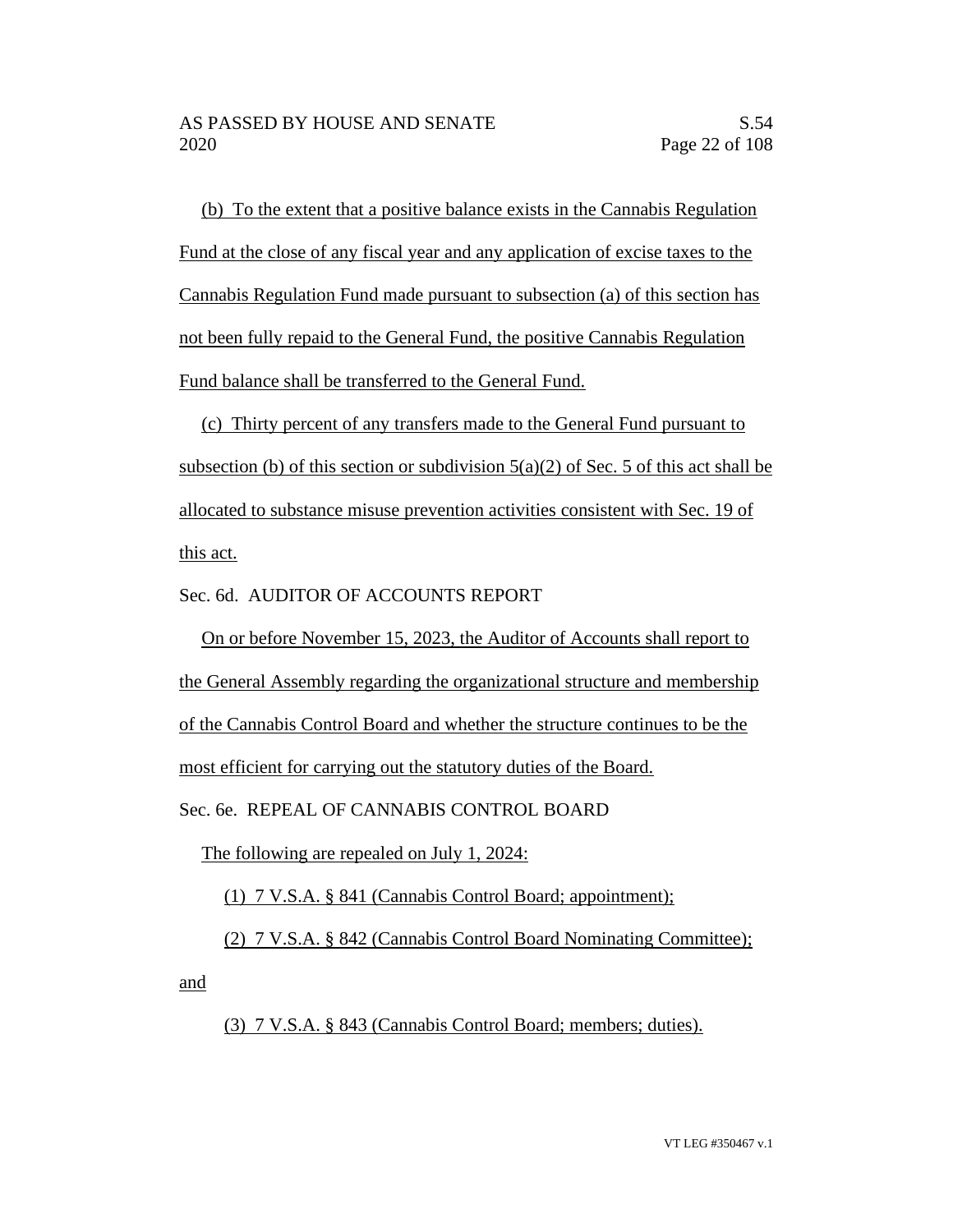\* \* \* Cannabis Establishments \* \* \*

Sec. 7. 7 V.S.A. chapter 33 is added to read:

## CHAPTER 33. CANNABIS ESTABLISHMENTS

## Subchapter 1. General Provisions

#### § 861. DEFINITIONS

As used in this chapter:

(1) "Affiliate" means a person that directly or indirectly owns or

controls, is owned or controlled by, or is under common ownership or control with another person.

(2) "Applicant" means a person that applies for a license to operate a cannabis establishment pursuant to this chapter.

(3) "Board" means the Cannabis Control Board.

(4) "Cannabis" shall have the same meaning as provided in section 831 of this title.

(5) "Cannabis cultivator" or "cultivator" means a person licensed by the Board to engage in the cultivation of cannabis in accordance with this chapter.

(6) "Cannabis establishment" means a cannabis cultivator, wholesaler, product manufacturer, retailer, or testing laboratory licensed by the Board to engage in commercial cannabis activity in accordance with this chapter.

(7) "Cannabis product" shall have the same meaning as provided in section 831 of this title.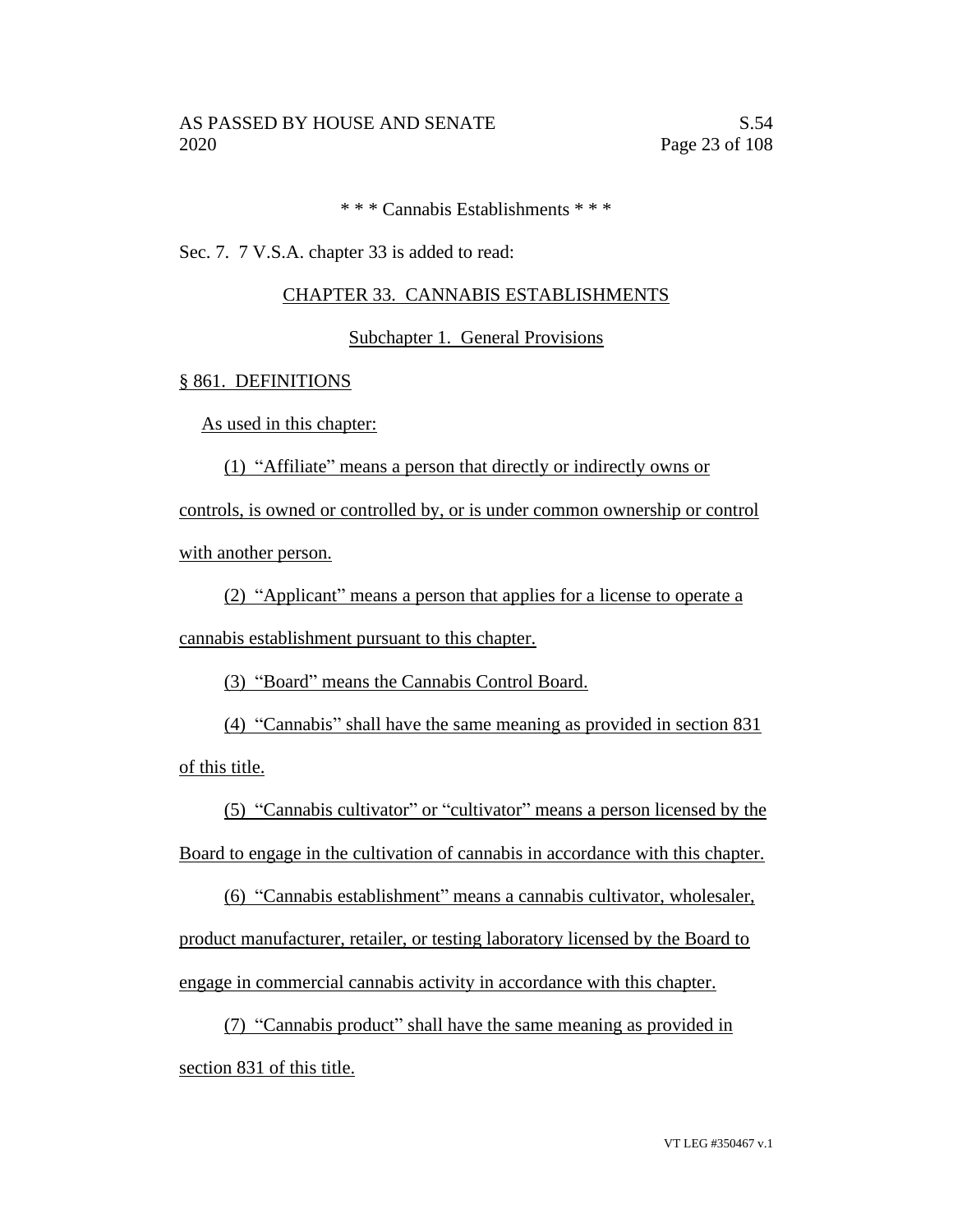(8) "Cannabis product manufacturer" or "product manufacturer" means a person licensed by the Board to manufacture cannabis products in accordance with this chapter.

(9) "Cannabis retailer" or "retailer" means a person licensed by the Board to sell cannabis and cannabis products to adults 21 years of age and older for off-site consumption in accordance with this chapter.

(10) "Cannabis testing laboratory" or "testing laboratory" means a person licensed by the Board to test cannabis and cannabis products in accordance with this chapter.

(11) "Cannabis wholesaler" or "wholesaler" means a person licensed by the Board to purchase, process, transport, and sell cannabis and cannabis products in accordance with this chapter.

(12) "Chair" means the Chair of the Cannabis Control Board.

(13) "Characterizing flavor" means a taste or aroma, other than the taste or aroma of cannabis, imparted either prior to or during consumption of a cannabis product. The term includes tastes or aromas relating to any fruit, chocolate, vanilla, honey, maple, candy, cocoa, dessert, alcoholic beverage, mint, menthol, wintergreen, herb or spice, or other food or drink or to any conceptual flavor that imparts a taste or aroma that is distinguishable from cannabis flavor but may not relate to any particular known flavor.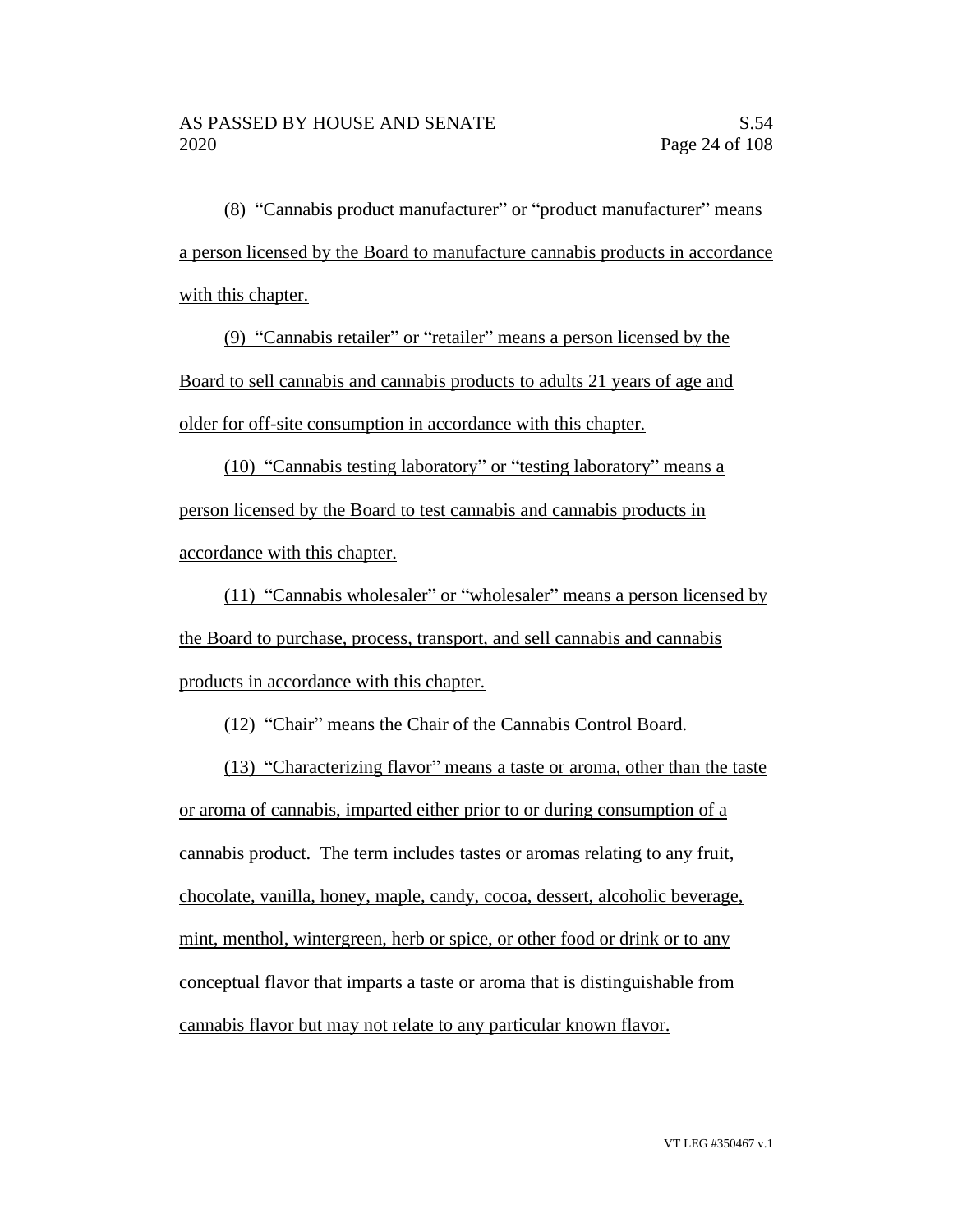(14) "Child-resistant packaging" means packaging that is designed or constructed to be significantly difficult for children under five years of age to open or obtain a toxic or harmful amount of the substance in the container within a reasonable time and not difficult for normal adults to use properly, but does not mean packaging that all children under five years of age cannot open or obtain a toxic or harmful amount of the substance in the container within a reasonable time.

(15) "Controls," "is controlled by," and "under common control" mean the power to direct, or cause the direction or management and policies of a person, whether through the direct or beneficial ownership of voting securities, by contract, or otherwise. A person who directly or beneficially owns 10 percent or more equity interest, or the equivalent thereof, of another person shall be deemed to control the person.

(16) "Dispensary" means a business organization licensed pursuant to chapter 37 of this title or 18 V.S.A. chapter 86.

(17) "Enclosed, locked facility" means a building, room, greenhouse, outdoor fenced-in area, or other location that is enclosed on all sides and prevents cannabis from easily being viewed by the public. The facility shall be equipped with locks or other security devices that permit access only by:

(A) Employees, agents, or owners of the cultivator, all of whom shall be 21 years of age or older.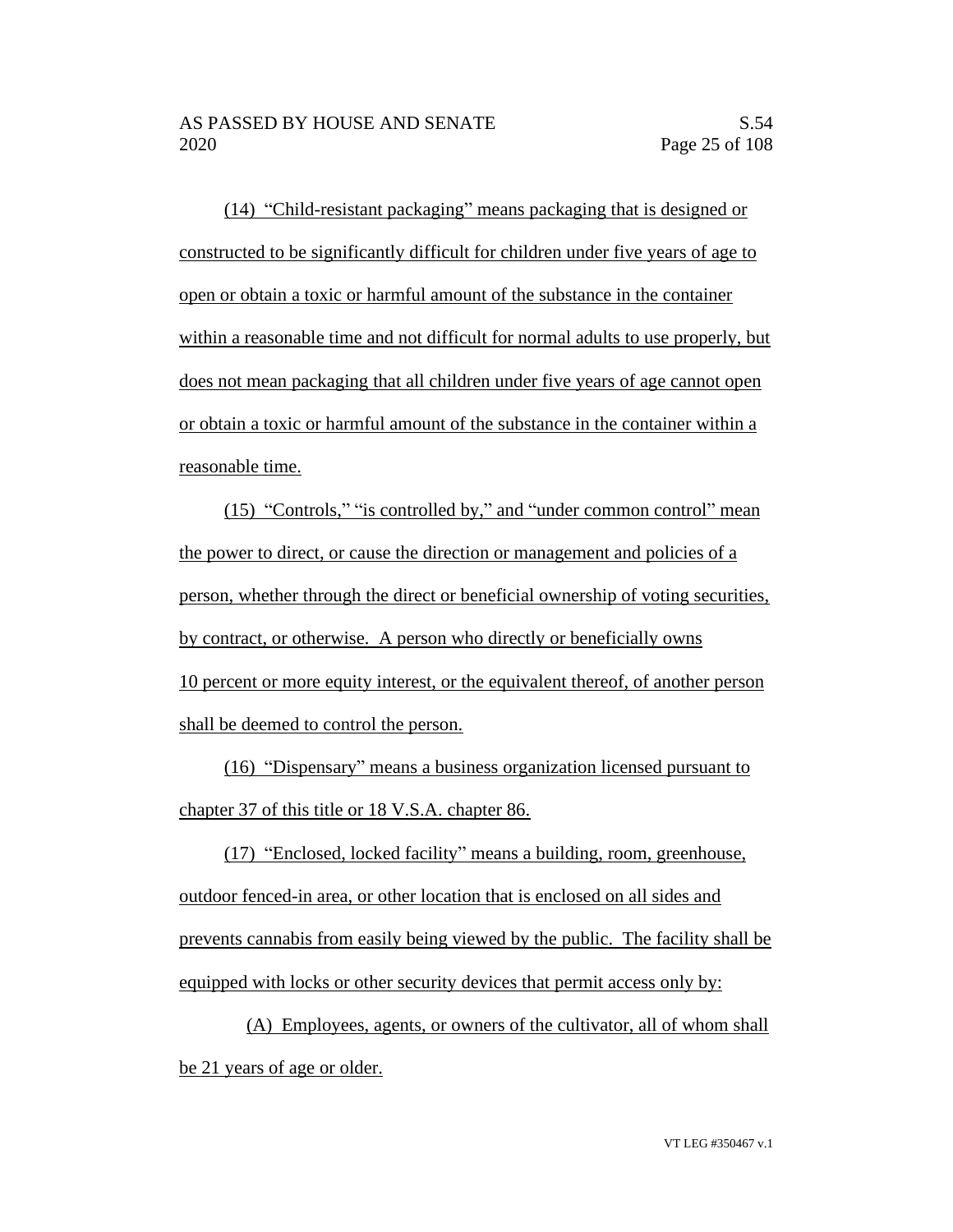(B) Government employees performing their official duties.

(C) Contractors performing labor that does not include cannabis cultivation, packaging, or processing. Contractors shall be accompanied by an employee, agent, or owner of the cultivator when they are in areas where cannabis is being grown, processed, packaged, or stored.

(D) Registered employees of other cultivators, members of the media, elected officials, and other individuals 21 years of age or older visiting the facility, provided they are accompanied by an employee, agent, or owner of the cultivator.

(18) "Flavored oil cannabis product" means any oil cannabis product that contains an additive to give it a characterizing flavor.

(19) "Integrated licensee" means a person licensed by the Board to engage in the activities of a cultivator, wholesaler, product manufacturer, retailer, and testing laboratory in accordance with this chapter.

(20) "Municipality" means a town, city, or incorporated village.

(21) "Person" shall include any natural person; corporation; municipality; the State of Vermont or any department, agency, or subdivision of the State; and any partnership, unincorporated association, or other legal entity.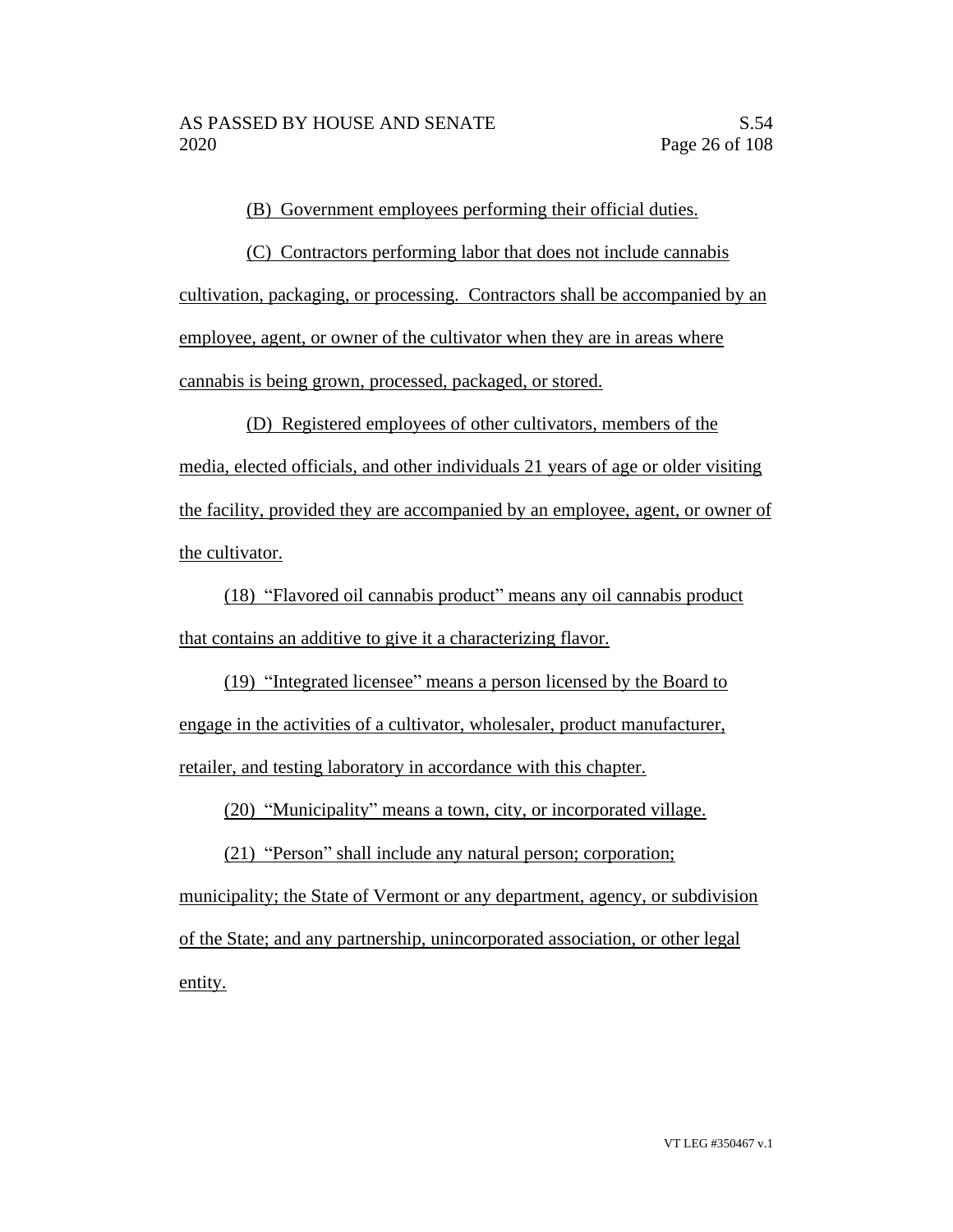(22) "Plant canopy" means the square footage dedicated to live plant production and does not include areas such as office space or areas used for the storage of fertilizers, pesticides, or other products.

(23) "Principal" means an individual vested with the authority to conduct, manage, or supervise the business affairs of a person, and may include the president, vice president, secretary, treasurer, manager, or similar executive officer of a business; a director of a corporation, nonprofit corporation, or mutual benefit enterprise; a member of a nonprofit corporation, cooperative, or member-managed limited liability company; and a partner of a partnership.

(24) "Small cultivator" means a cultivator with a plant canopy or space for cultivating plants for breeding stock of not more than 1,000 square feet.

§ 862. NOT APPLICABLE TO HEMP OR THERAPEUTIC USE OF

# CANNABIS

This chapter applies to the regulation of cannabis establishments by the Board and shall not apply to activities regulated by 6 V.S.A. chapter 34 (hemp), 18 V.S.A. chapter 86 (therapeutic use of cannabis), or chapters 35 (Medical Cannabis Registry) and 37 (cannabis medical dispensaries) of this title.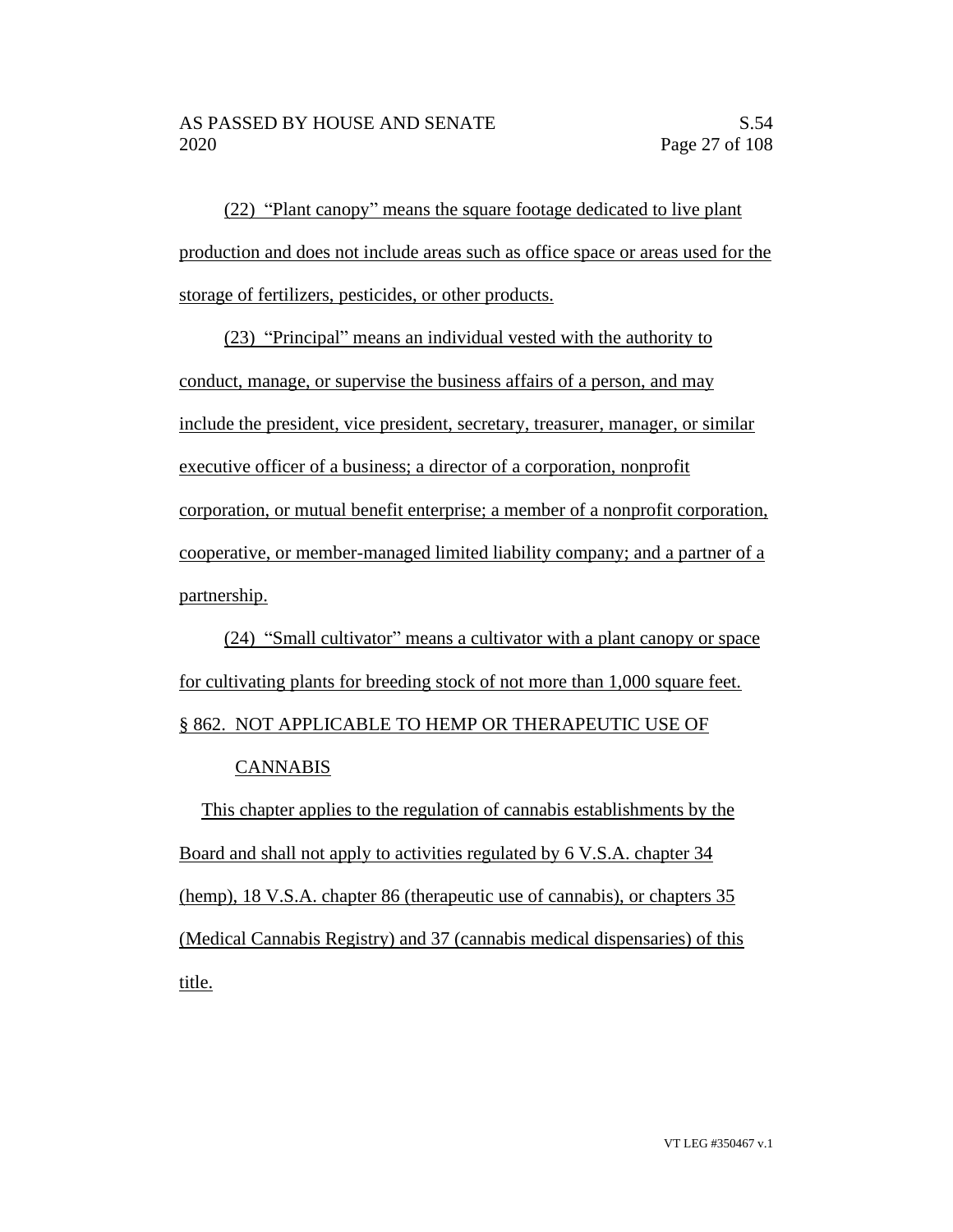#### § 863. REGULATION BY LOCAL GOVERNMENT

(a)(1) Prior to a cannabis retailer or an integrated licensee operating within a municipality, the municipality shall affirmatively permit the operation of such cannabis establishments by majority vote of those present and voting by Australian ballot at an annual or special meeting warned for that purpose. A municipality may place retailers or integrated licensees, or both, on the ballot for approval.

(2) A vote to permit the operation of a licensed cannabis retailer or integrated licensee within the municipality shall remain in effect until rescinded by majority vote of those present and voting by Australian ballot at a subsequent annual or special meeting warned for that purpose. A rescission of the permission to operate a licensed cannabis retailer or integrated licensee within the municipality under this subdivision shall not apply to a licensed cannabis retailer or integrated licensee that is operating within the municipality at the time of the vote.

(b) A municipality that hosts any cannabis establishment may establish a cannabis control commission composed of commissioners who may be members of the municipal legislative body. The local cannabis control commission may issue and administer local control licenses under this subsection for cannabis establishments within the municipality. The commissioners may condition the issuance of a local control license upon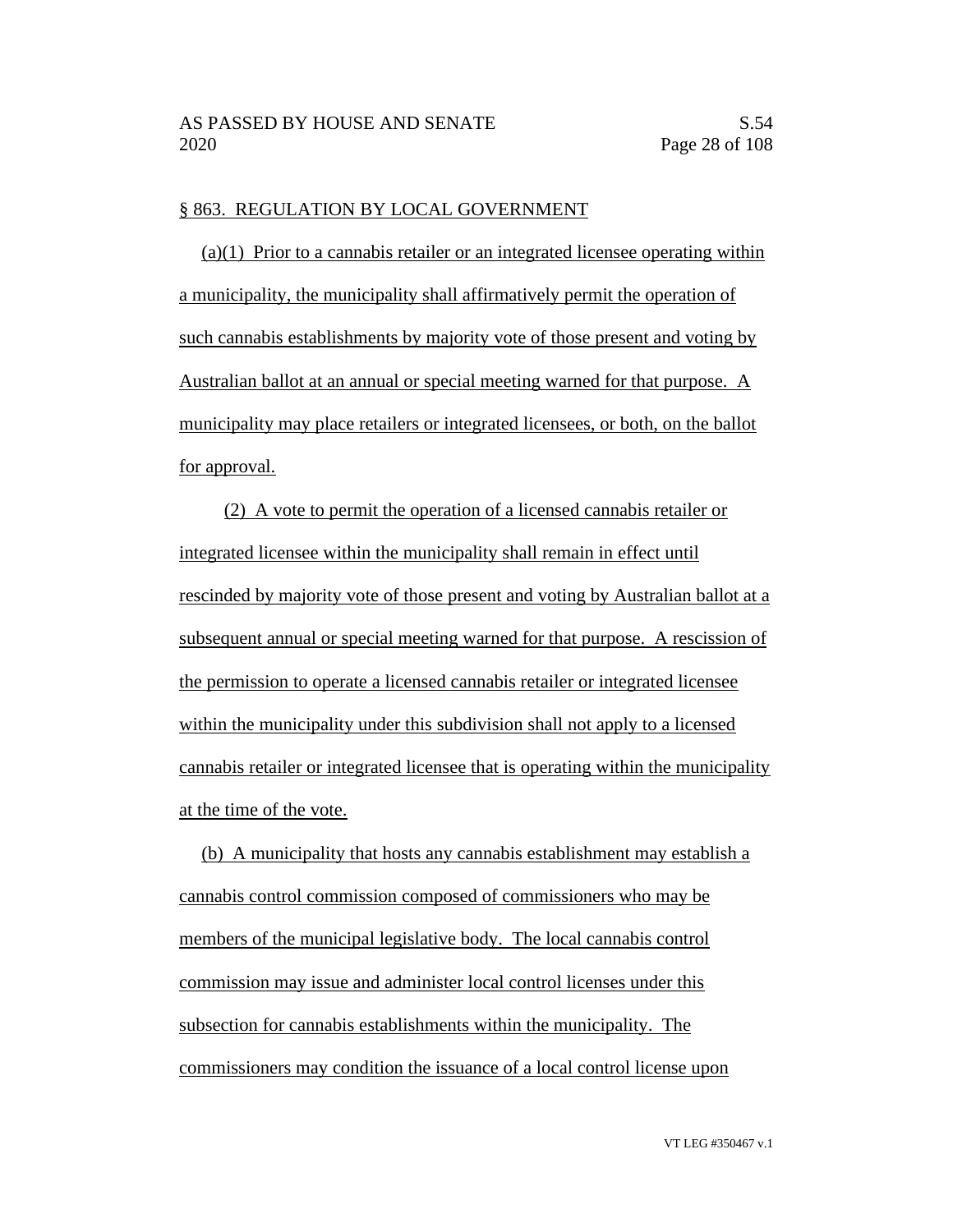compliance with any bylaw adopted pursuant to 24 V.S.A. § 4414 or ordinances regulating signs or public nuisances adopted pursuant to 24 V.S.A. § 2291. The commission may suspend or revoke a local control license for a violation of any condition placed upon the license. The Board shall adopt rules relating to a municipality's issuance of a local control license in accordance with this subsection and the local commissioners shall administer the rules furnished to them by the Board as necessary to carry out the purposes of this section.

(c) Prior to issuing a license to a cannabis establishment under this chapter, the Board shall ensure that the applicant has obtained a local control license from the municipality, if required.

(d) A municipality shall not:

(1) prohibit the operation of a cannabis establishment within the municipality through an ordinance adopted pursuant to 24 V.S.A. § 2291 or a bylaw adopted pursuant to 24 V.S.A. § 4414;

(2) condition the operation of a cannabis establishment, or the issuance or renewal of a municipal permit to operate a cannabis establishment, on any basis other than the conditions in subsection (b) of this section; and

(3) exceed the authority granted to it by law to regulate a cannabis establishment.

§ 864. [Reserved]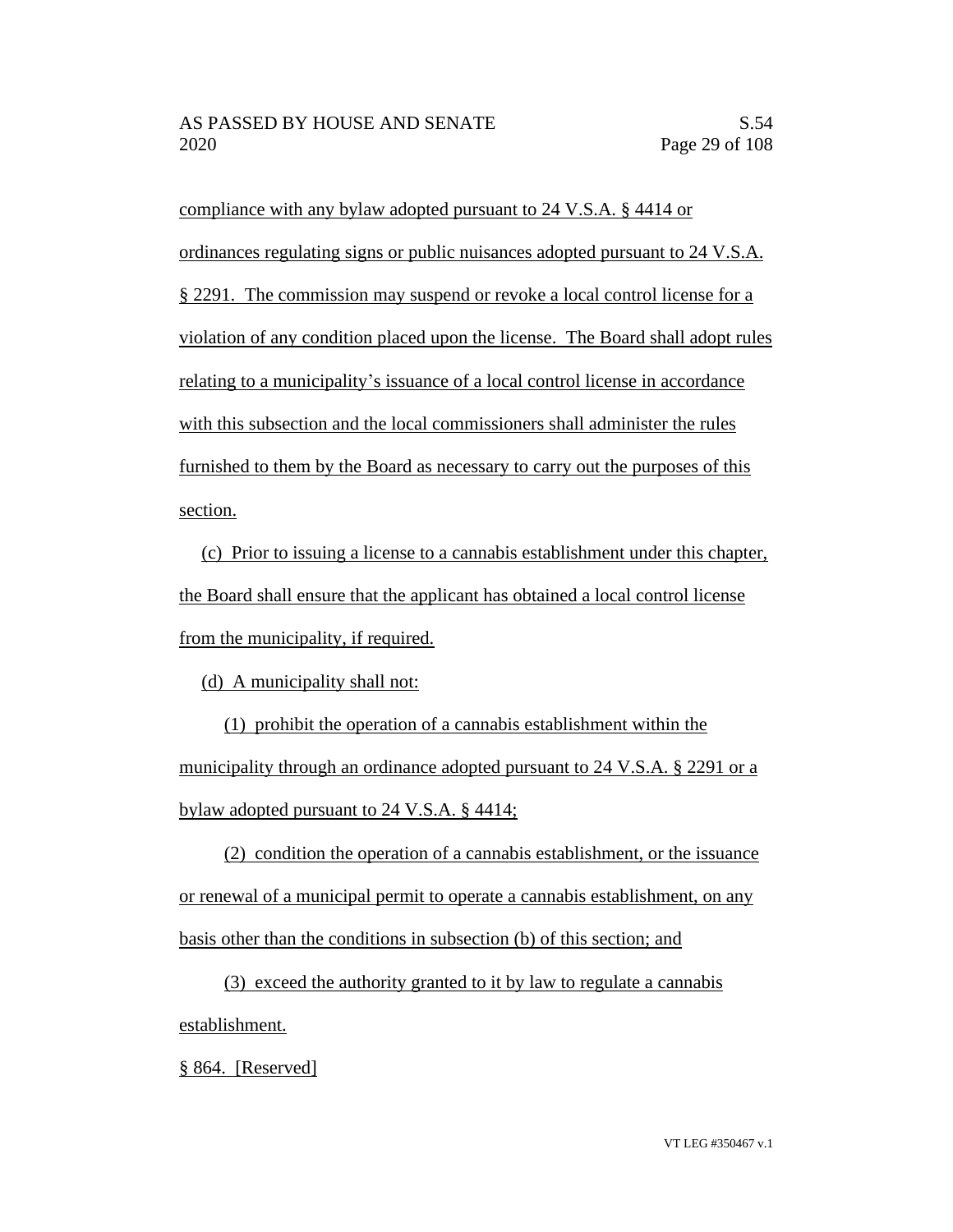#### § 865. EDUCATION

(a) A licensee shall complete an enforcement seminar every three years conducted by the Board. A license shall not be renewed unless the records of the Board show that the licensee has complied with the terms of this subsection.

(b) A licensee shall ensure that each employee involved in the sale of cannabis or cannabis products to the public completes a training program approved by the Board prior to selling cannabis or cannabis products and at least once every 24 months thereafter. The training shall include information about the health effects of the use of cannabis and cannabis products. A licensee shall keep a written record of the type and date of training for each employee, which shall be signed by each employee. A licensee may comply with this requirement by conducting its own training program on its premises, using information and materials furnished by the Board. A licensee who fails to comply with the requirements of this section shall be subject to a suspension of not less than one day of the license issued under this chapter.

#### § 866. YOUTH

(a) A cannabis establishment licensed pursuant to this chapter shall not dispense or sell cannabis to a person under 21 years of age or employ a person under 21 years of age. The Board may assess civil penalties against or suspend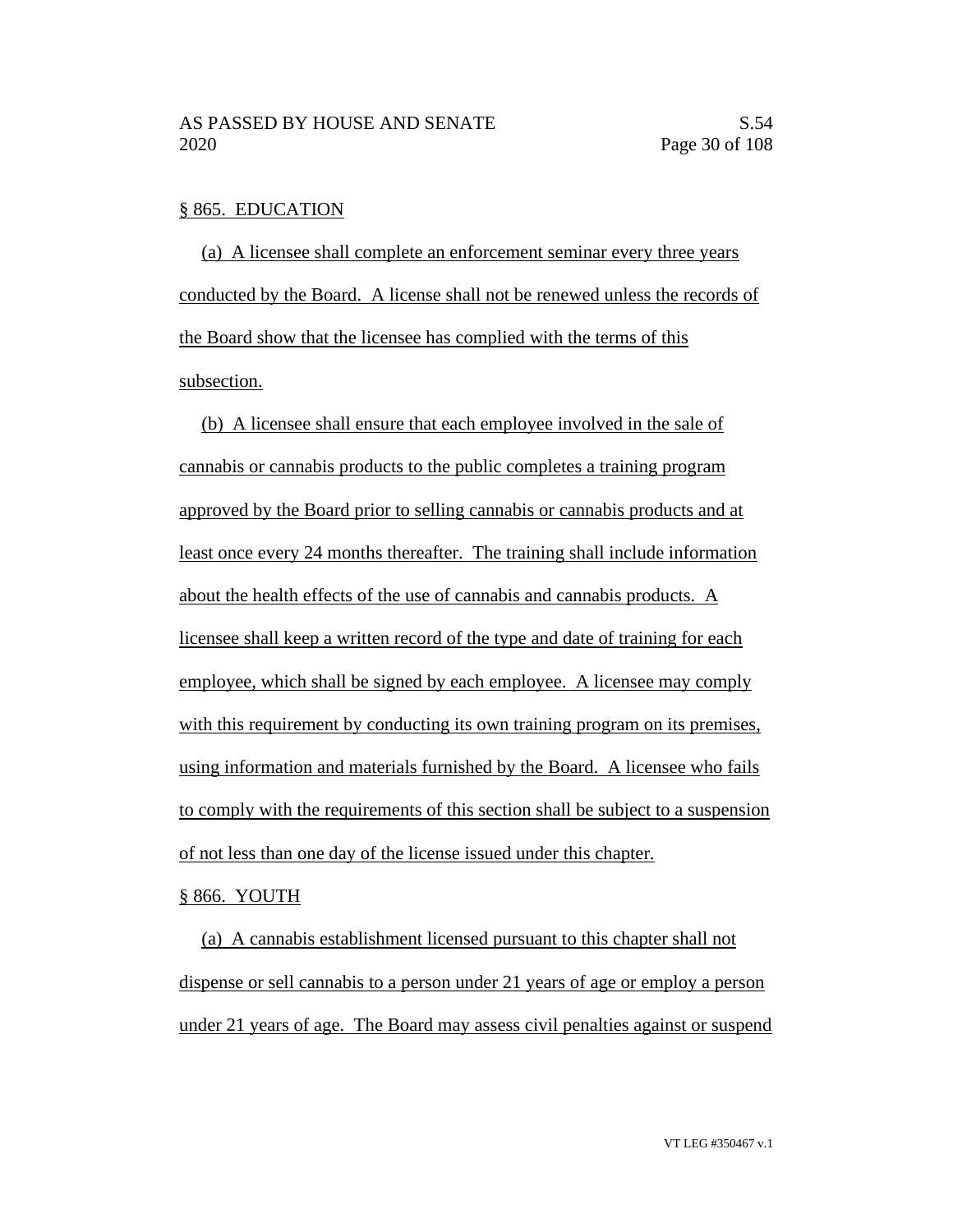or revoke the license of a cannabis establishment that dispenses or sells cannabis or cannabis products to a person under 21 years of age.

(b) A cannabis establishment shall not permit a person under 21 years of age to enter a building or enclosure on the premises where cannabis is located. This subsection shall not apply to a registered patient visiting a dispensary even if that dispensary is located in a building that is located on the same premises of a cannabis establishment.

(c) The Board, in consultation with the Department of Health, shall adopt rules in accordance with section 881 of this title to:

(1) prohibit cannabis products or the packaging of such products that are designed to make the product more appealing to persons under 21 years of age;

(2) prohibit the packaging of cannabis and cannabis products that is designed to make the product more appealing to persons under 21 years of age;

(3) require that cannabis products sold by licensed retailers and

integrated licensees are contained in child-resistant packaging; and

(4) require that cannabis and cannabis products sold by licensed retailers and integrated licensees are packaged with labels that clearly indicate that the contents of the package contain cannabis and should be kept away from persons under 21 years of age.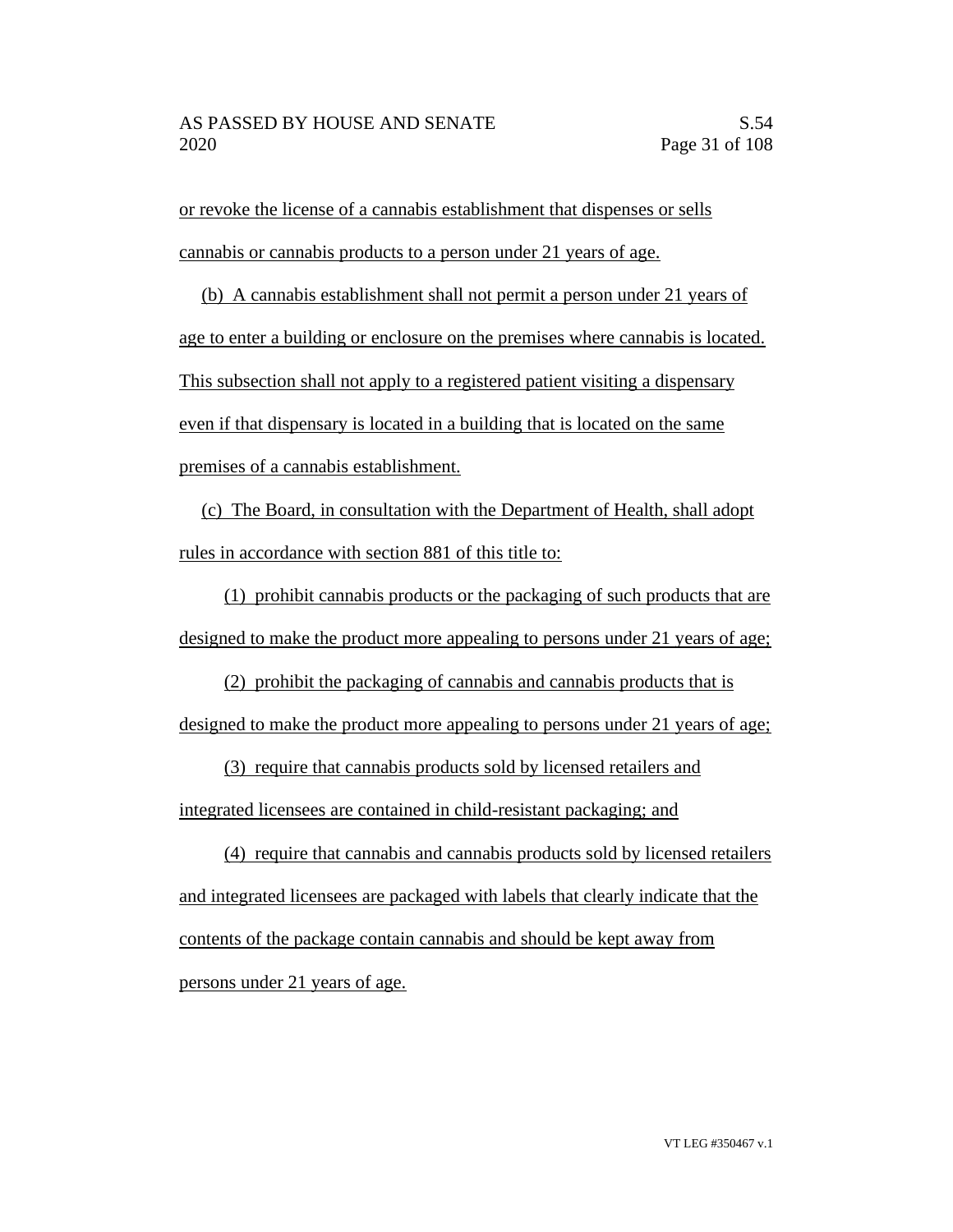## § 867. STANDARD SYMBOL FOR CANNABIS

The Board shall create a standard symbol that shall be used on all cannabis and cannabis products sold by a licensed cannabis retailer to indicate that the contents of a package contain cannabis.

# § 868. PROHIBITED PRODUCTS

(a) The following are prohibited products and may not be cultivated,

produced or sold pursuant to a license issued under this chapter:

(1) cannabis flower with greater than 30 percent tetrahydrocannabinol;

(2) solid concentrate cannabis products with greater than 60 percent

tetrahydrocannabinol;

(3) oil cannabis products except for those that are sold prepackaged for use with battery-powered devices;

(4) flavored oil cannabis products sold prepackaged for use with batterypowered devices and any cannabis flower that contains characterizing flavor that is not naturally occurring in the cannabis;

(5) cannabis products that contain delta-9 tetrahydrocannabinol and nicotine or alcoholic beverages; and

(6) any cannabis, cannabis products, or packaging of such items that are designed to make the product more appealing to persons under 21 years of age.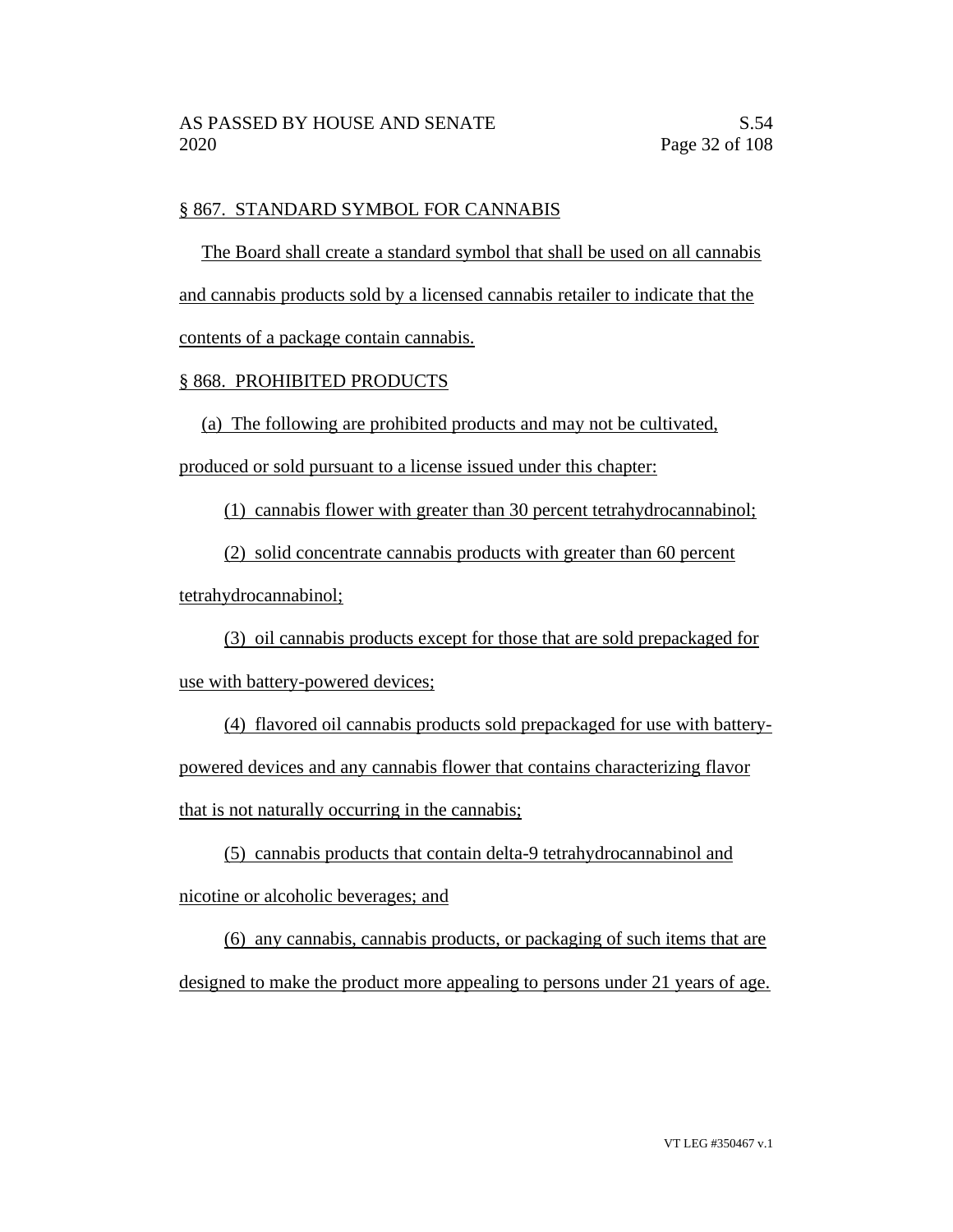# § 869. CULTIVATION OF CANNABIS; ENVIRONMENTAL AND LAND USE STANDARDS

(a)(1) A cannabis establishment shall not be regulated as "farming" under the Required Agricultural Practices, 6 V.S.A. chapter 215, or other State law, and cannabis produced from cultivation shall not be considered an agricultural product or agricultural crop for the purposes of 32 V.S.A. chapter 124, 32 V.S.A. § 9741, or other relevant State law.

(2) Notwithstanding subdivision (1) of this subsection, the cultivation of cannabis on agricultural land and the use of farm buildings to dry or process that cannabis shall not disqualify the land or buildings from the use value appraisal program or constitute "development" under 32 V.S.A. § 3752(5), provided that:

(A) the agricultural land or farm building is enrolled in the use value appraisal program at the time cannabis cultivation commences;

(B) the agricultural land or farm building is not transferred to another owner;

(C) the cultivation, drying, or processing of cannabis is done by a licensed small cultivator on 1,000 square feet or less of agricultural land; and

(D) all other requirements under 32 V.S.A. chapter 124 continue to be met.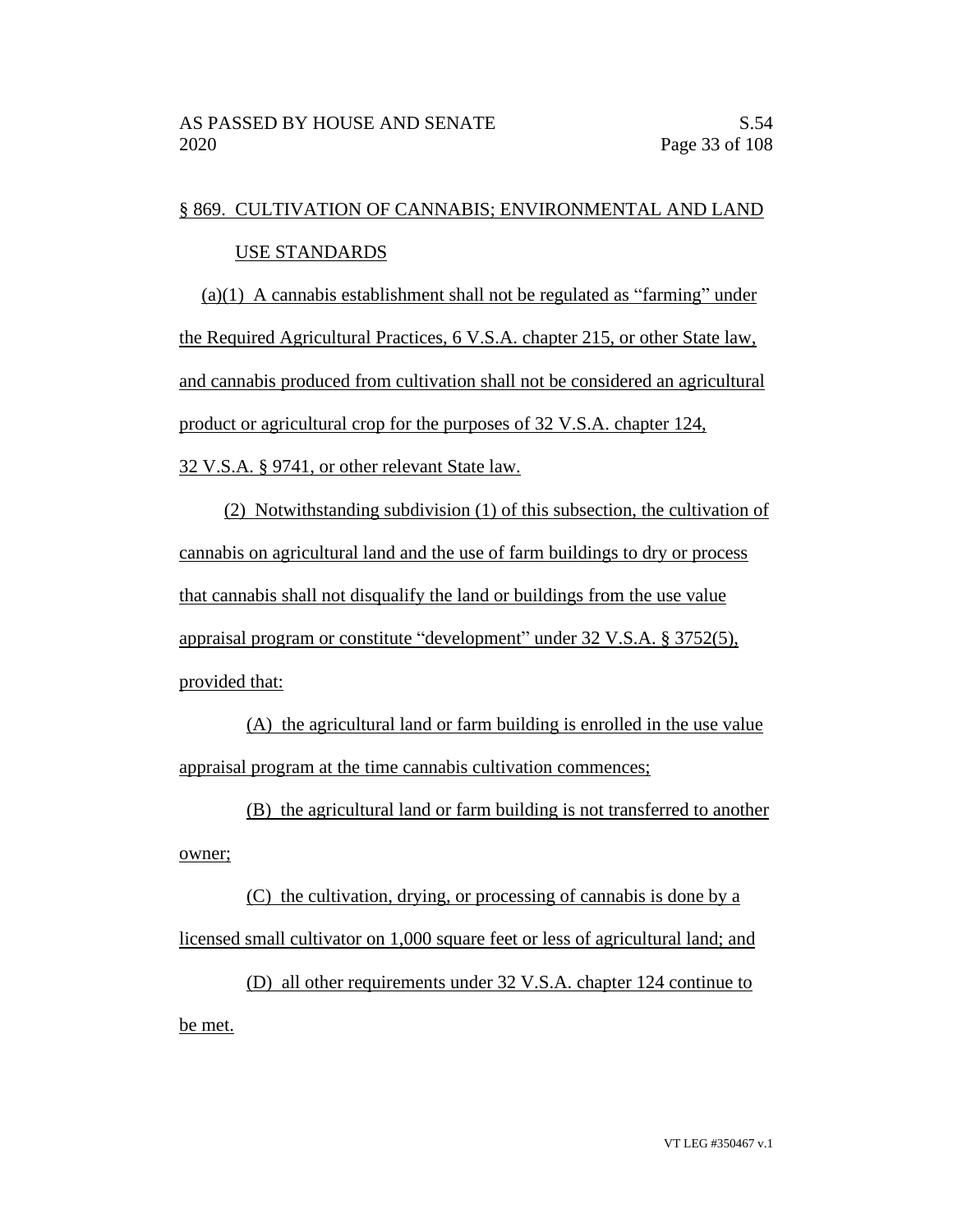(b) The cultivation, processing, and manufacturing of cannabis regulated under this chapter shall comply with all applicable State, federal, and local environmental, energy, or public health law, unless otherwise provided under this chapter.

(c) A cannabis establishment regulated under this chapter shall be subject to regulation under 24 V.S.A. chapter 117 as authorized by this chapter.

(d)(1) The cultivation, processing, and manufacturing of cannabis regulated under this chapter shall comply with the following sections of the Required Agricultural Practices:

(A) section 6, regarding conditions, restriction, and operating standards;

(B) section 8, regarding groundwater quality and groundwater quality investigations; and

(C) section 12, regarding subsurface tile drainage.

(2) Application of or compliance with the Required Agricultural

Practices under subdivision (1) of this subsection shall not be construed to provide a presumption of compliance with or exemption to any applicable State, federal, and local environmental, energy, public health, or land use law required under subsections (b) and (c) of this section.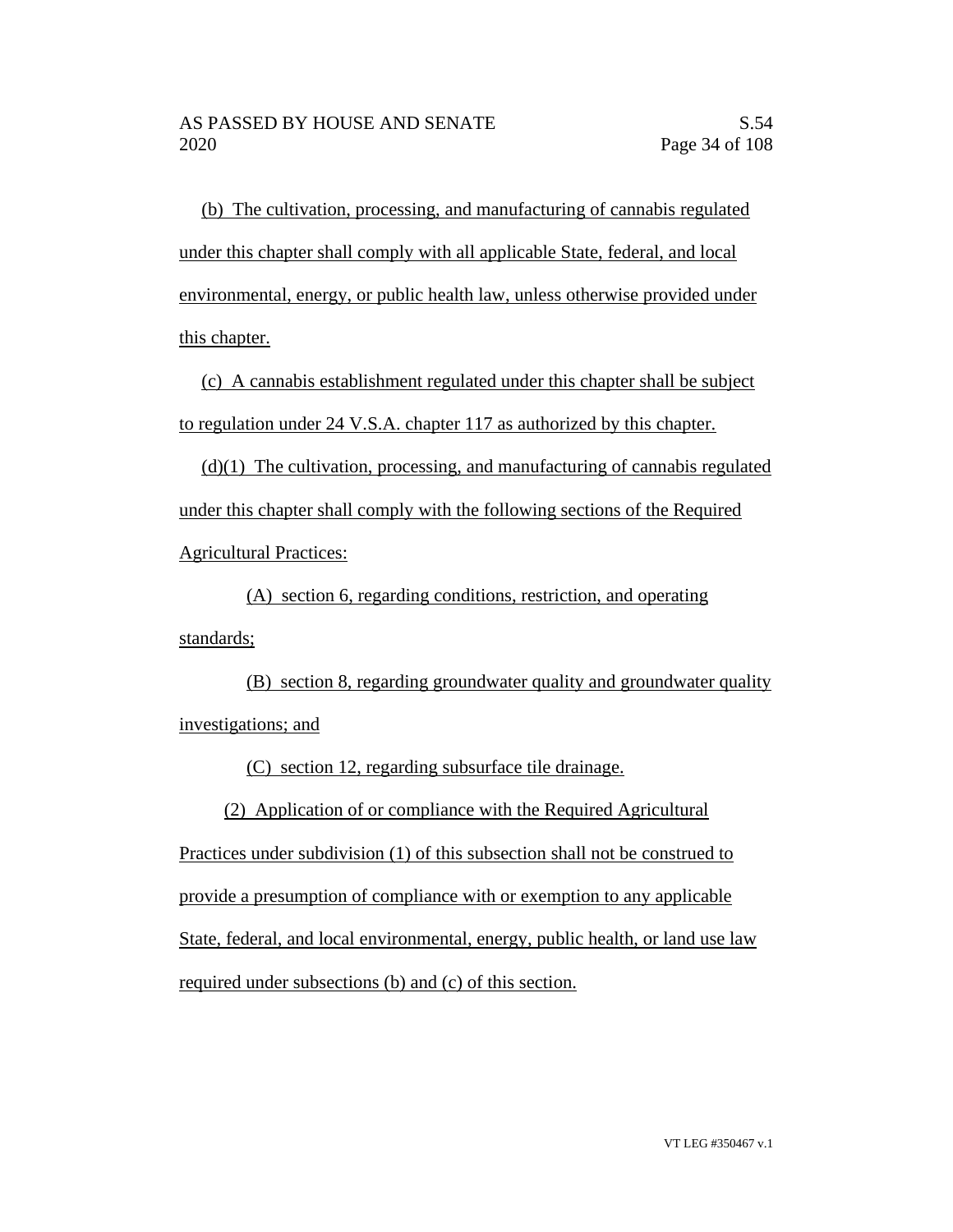(e) Persons cultivating cannabis or handling pesticides for the purposes of the manufacture of cannabis products shall comply with the worker protection standard of 40 C.F.R. part 170.

Subchapter 2. Administration

## § 881. RULEMAKING; CANNABIS ESTABLISHMENTS

(a) The Board shall adopt rules to implement and administer this chapter in accordance with subdivisions (1)–(7) of this subsection.

(1) Rules concerning any cannabis establishment shall include:

(A) the form and content of license and renewal applications;

(B) qualifications for licensure that are directly and demonstrably

related to the operation of a cannabis establishment, including:

(i) a requirement to submit an operating plan, which shall include information concerning:

(I) the type of business organization, the identity of its controlling owners and principals, and the identity of the controlling owners and principals of its affiliates; and

(II) the sources, amount, and nature of its capital, assets, and financing; the identity of its financiers; and the identity of the controlling owners and principals of its financiers;

(ii) a requirement to file an amendment to its operating plan in the event of a significant change in organization, operation, or financing; and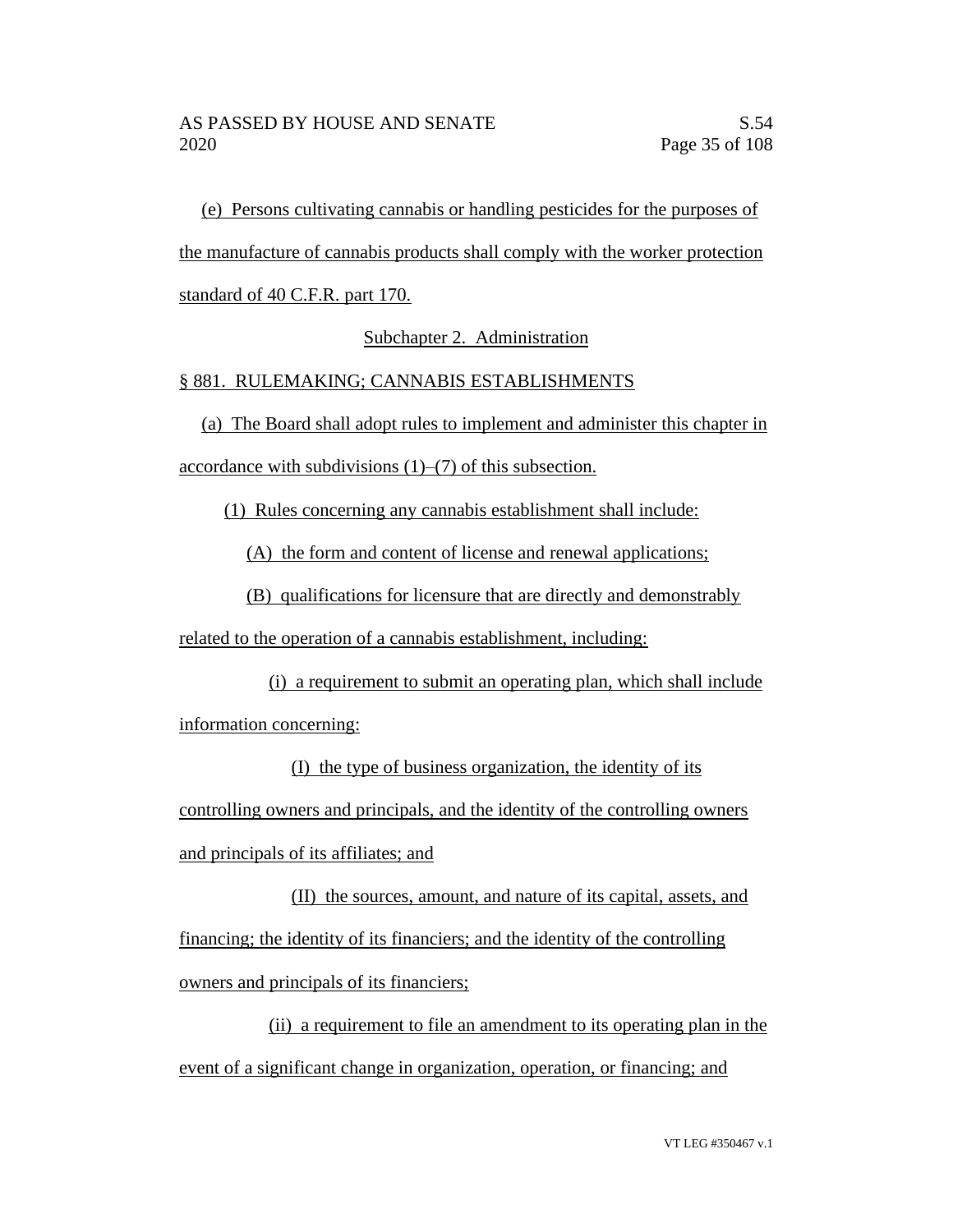(iii) the requirement for a fingerprint-based criminal history record

check and regulatory record check pursuant to section 883 of this title;

(C) oversight requirements, including provisions to ensure that a

licensed establishment complies with State and federal regulatory requirements

governing insurance, securities, workers' compensation, unemployment

insurance, and occupational health and safety;

(D) inspection requirements;

(E) records to be kept by licensees and the required availability of the records;

(F) employment and training requirements;

(G) security requirements, including any appropriate lighting,

physical security, video, and alarm requirements;

(H) health and safety requirements;

(I) regulation of additives to cannabis and cannabis products,

including those that are toxic or designed to make the product more addictive,

more appealing to persons under 21 years of age, or to mislead consumers;

(J) procedures for seed-to-sale traceability of cannabis, including any

requirements for tracking software;

(K) regulation of the storage and transportation of cannabis;

(L) sanitary requirements;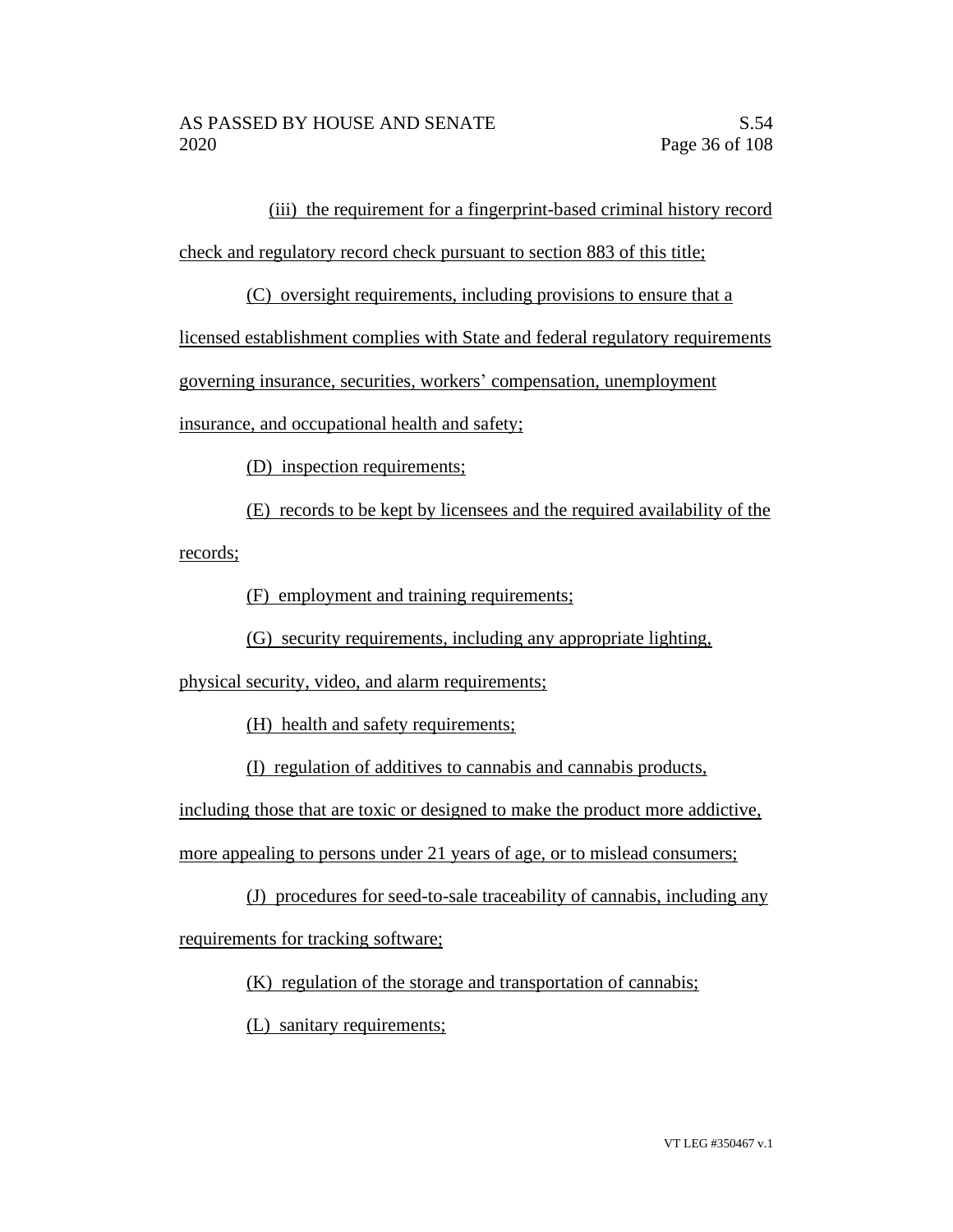(M) procedures for the renewal of a license, which shall allow renewal applications to be submitted up to 90 days prior to the expiration of the cannabis establishment's license;

(N) procedures for suspension and revocation of a license;

(O) requirements for banking and financial transactions, including provisions to ensure that the Board, the Department of Financial Regulation, and financial institutions have access to relevant information concerning licensed establishments to comply with State and federal regulatory requirements;

(P) disclosure or eligibility requirements for a financier, its owners and principals, and its affiliates, which may include:

(i) requirements to disclose information to a licensed

establishment, the Board, or the Department of Financial Regulation;

(ii) a minimum age requirement and a requirement to conduct a background check for natural persons;

(iii) requirements to ensure that a financier complies with applicable State and federal laws governing financial institutions, licensed lenders, and other financial service providers; and

(iv) any other requirements, conditions, or limitations on the type or amount of loans or capital investments made by a financier or its affiliates, which the Board, in consultation with the Department of Financial Regulation,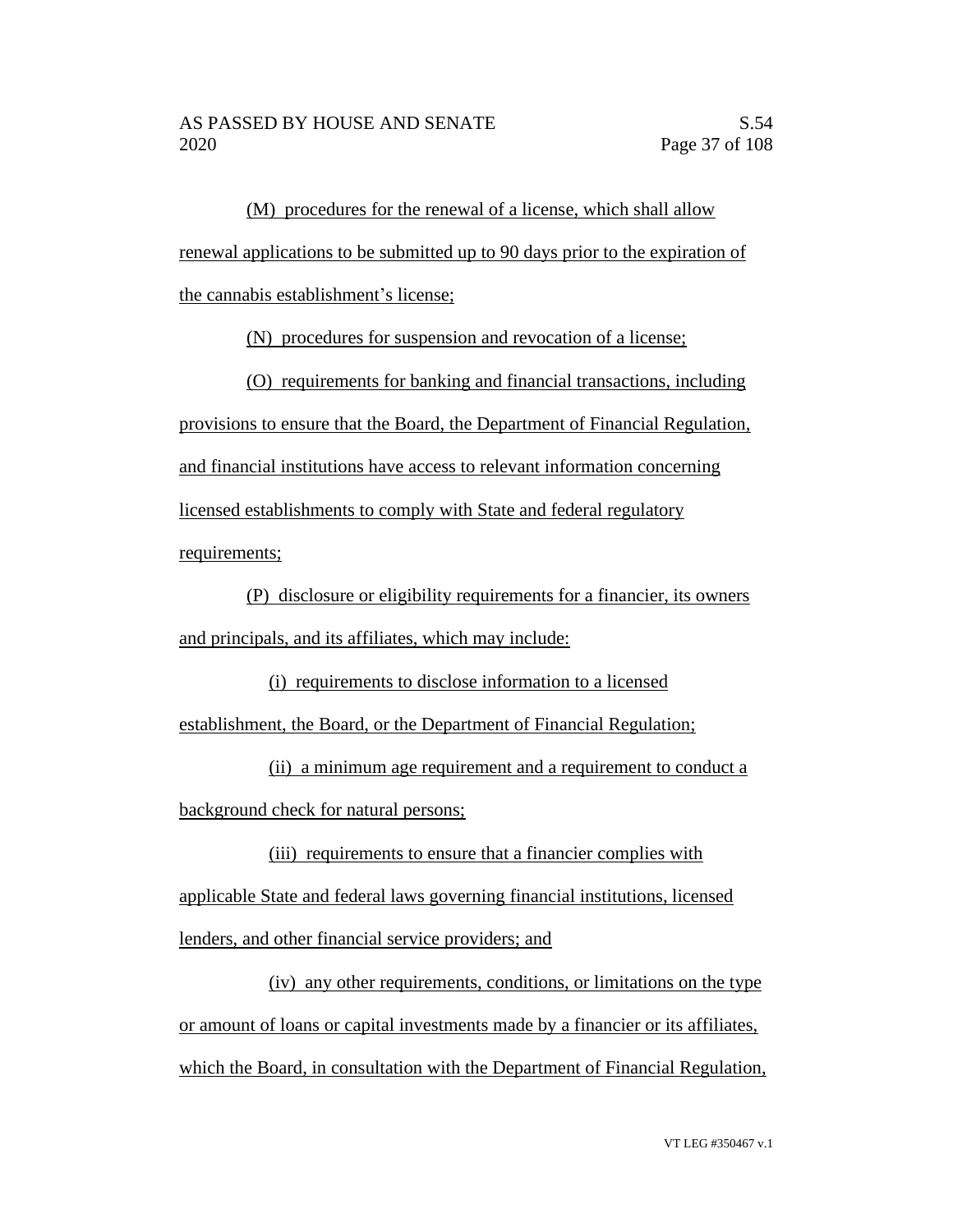determines is necessary to protect the public health, safety, and general welfare; and

(Q) policies and procedures for conducting outreach and promoting participation in the regulated cannabis market by diverse groups of individuals, including those who have been disproportionately harmed by cannabis prohibition.

(2)(A) Rules concerning cultivators shall include:

(i) creation of a tiered system of licensing based on the plant canopy size of the cultivation operation or plant count for breeding stock;

(ii) pesticides or classes of pesticides that may be used by

cultivators, provided that any rules adopted under this subdivision shall

comply with and shall be at least as stringent as the Agency of Agriculture,

Food and Markets' Vermont Pesticide Control Regulations;

(iii) standards for indoor cultivation of cannabis;

(iv) procedures and standards for testing cannabis for

contaminants, potency, and quality assurance and control;

(v) labeling requirements for cannabis sold to retailers and integrated licensees, including health warnings developed in consultation with the Department of Health;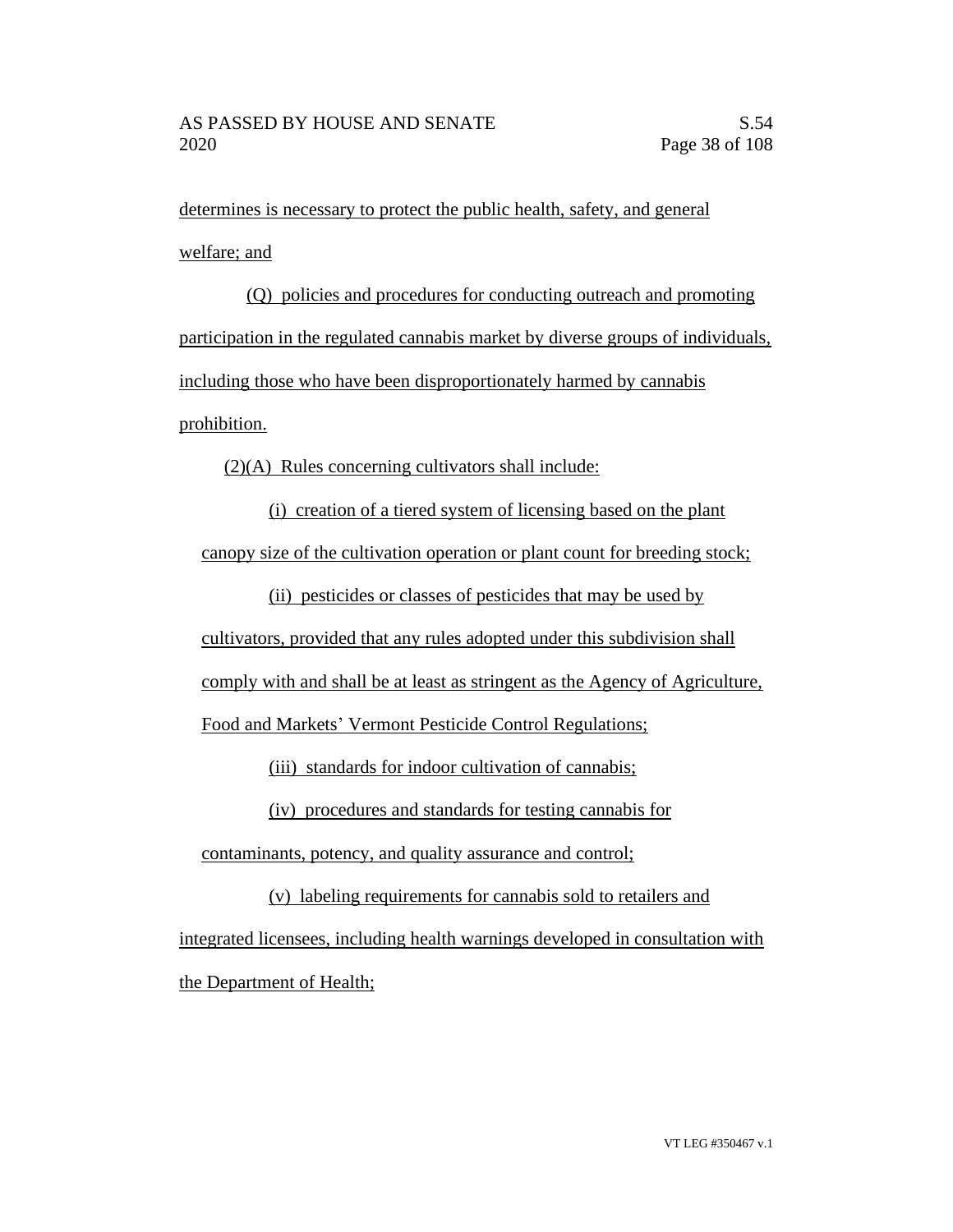(vi) regulation of visits to the establishments, including the number of visitors allowed at any one time and record keeping concerning visitors; and

(vii) facility inspection requirements and procedures.

(B) The Board shall consider the different needs and risks of small

cultivators when adopting rules and shall make an exception or

accommodation to such rules for cultivators of this size where appropriate.

(3) Rules concerning product manufacturers shall include:

(A) requirements that a single package of a cannabis product shall not contain more than 50 milligrams of THC, except in the case of:

(i) cannabis products that are not consumable, including topical preparations; and

(ii) cannabis products sold to a dispensary pursuant to 18 V.S.A. chapter 86 and regulations issued pursuant to that chapter;

(B) requirements that cannabis products are labeled in a manner that states the number of servings of tetrahydrocannabinol in the product, measured in servings of a maximum of five milligrams per serving, except:

(i) cannabis products that are not consumable, including topical preparations; and

(ii) cannabis products sold to a dispensary pursuant to 18 V.S.A. chapter 86 and regulations issued pursuant to that chapter;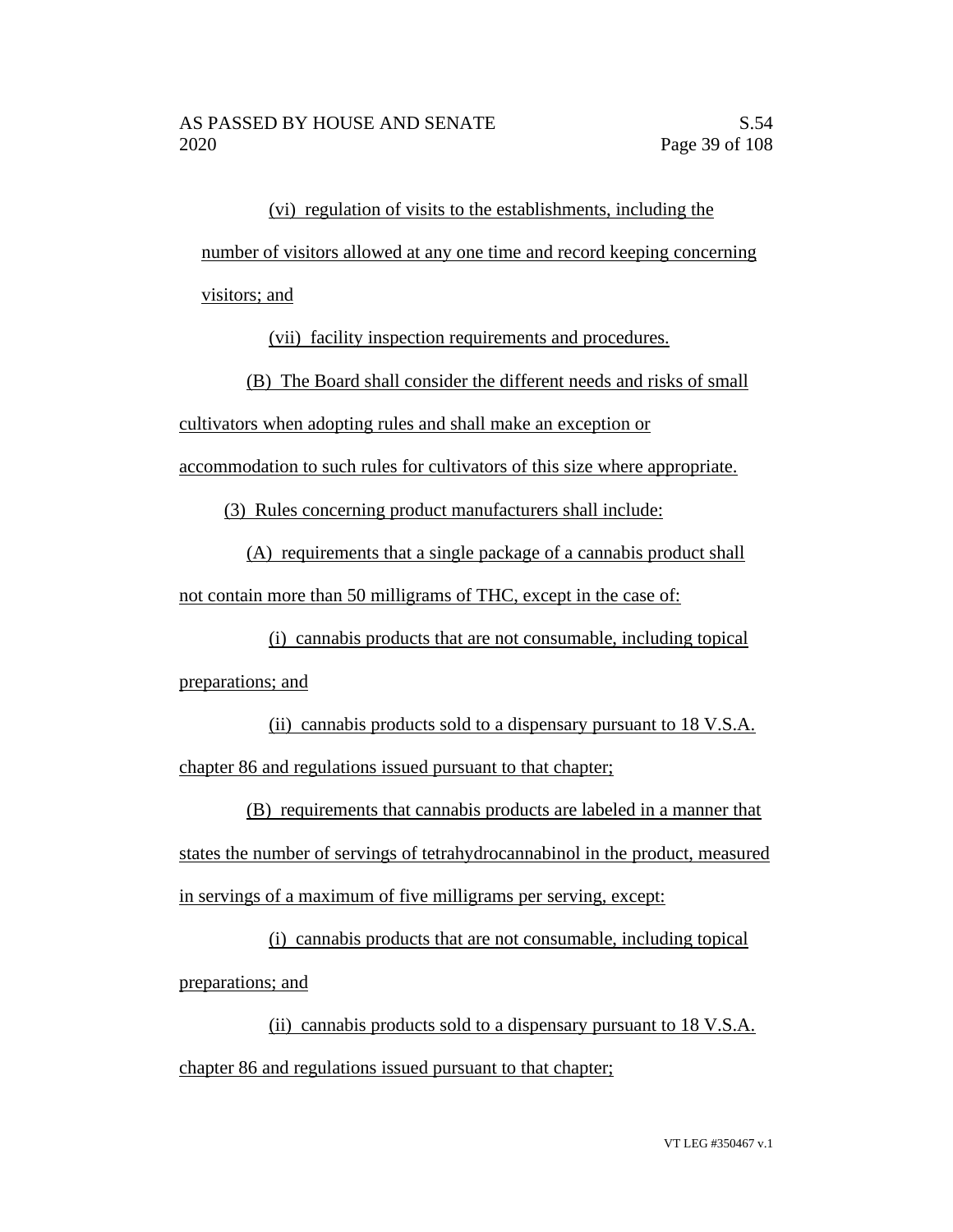(C) requirements that cannabis products are labeled with the date the product was manufactured, the date the product is best used by, the ingredients contained in the product, information on the length of time it typically takes for products to take effect, and appropriate warnings developed by the Board in consultation with the Department of Health;

(D) requirements that a cannabis product is clearly identifiable with a standard symbol adopted by the Board indicating that it contains cannabis;

(E) procedures and standards for testing cannabis products for contaminants, potency, and quality assurance and control; and

(F) requirements for opaque, child-resistant packaging.

(4) Rules concerning wholesalers shall include any provisions the Board has not addressed in subdivision (a)(1) of this section that are appropriate for safe regulation of wholesalers in accordance with this chapter.

(5) Rules concerning retailers shall include:

(A) requirements for proper verification of age of customers;

(B) restrictions that cannabis shall be stored behind a counter or other barrier to ensure a customer does not have direct access to the cannabis;

(C) requirements that if the retailer sells hemp or hemp products, the hemp and hemp products are clearly labeled as such and displayed separately from cannabis and cannabis products;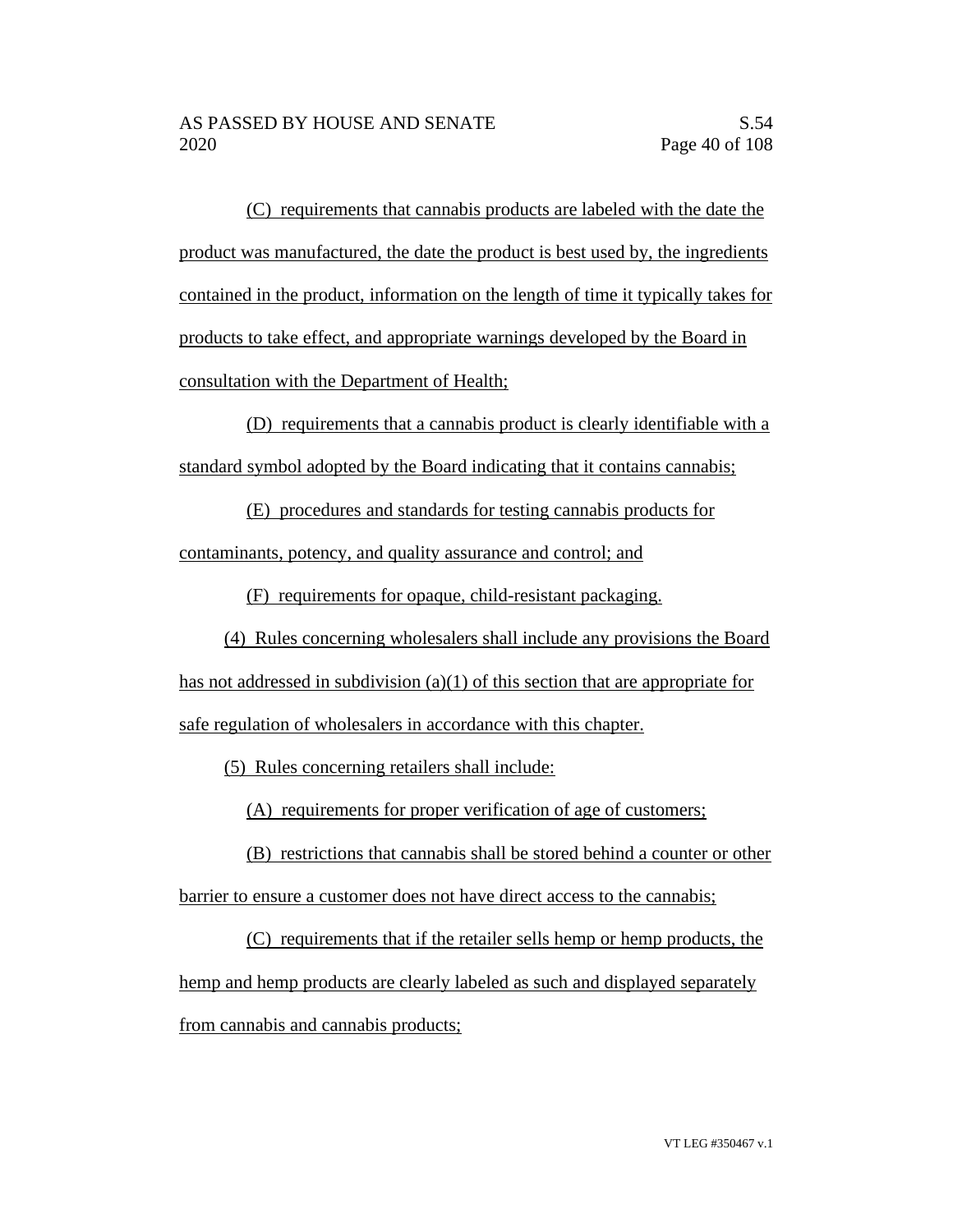(D) requirements for opaque, child-resistant packaging of cannabis

and cannabis products at point of sale to customer; and

(E) facility inspection requirements and procedures.

(6) Rules concerning testing laboratories shall include:

(A) procedures and standards for testing cannabis and cannabis

products for contaminants, potency, and quality assurance and control;

(B) reporting requirements, including requirements for chain-ofcustody record keeping; and

(C) procedures for destruction of all cannabis and cannabis products samples.

(7) Rules concerning integrated licensees shall include the provisions provided in subdivisions (1)–(6) of this subsection and any additional provisions the Board deems appropriate for safe regulation of integrated licensees in accordance with this chapter.

(b) The Board shall consult with other State agencies and departments as necessary in the development and adoption of rules where there is shared expertise and duties.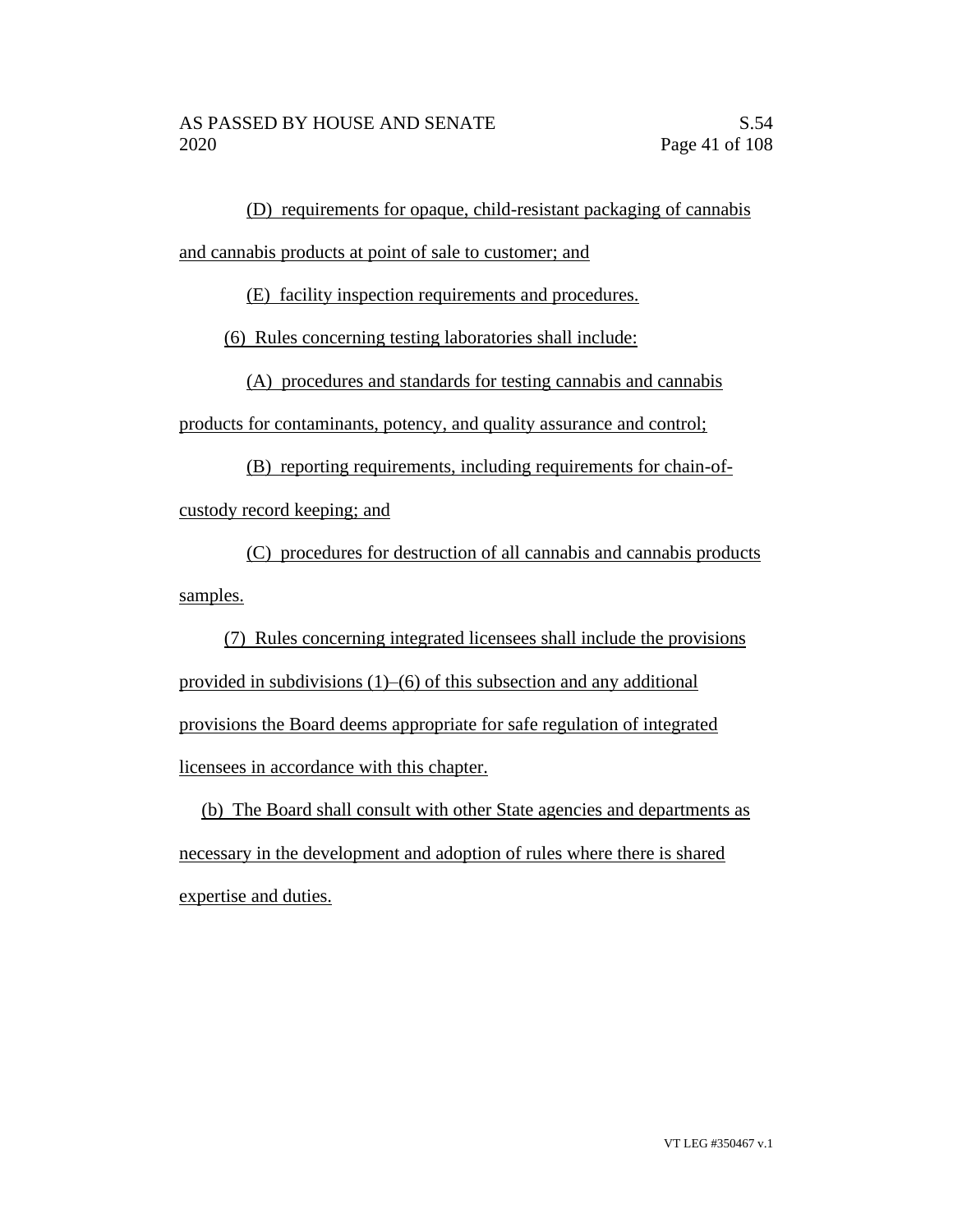#### § 882. SUSPENSION AND REVOCATION OF LICENSES; CIVIL

#### PENALTIES

(a) The Board shall have the authority to suspend or revoke a cannabis establishment license for violations of this chapter in accordance with rules adopted pursuant to this chapter.

(b) The Board shall have authority to issue civil citations for violations of this chapter in accordance with rules adopted pursuant to this chapter. Any proposed rule under this section shall include the full, minimum, and waiver penalty amounts for each violation.

#### § 883. CRIMINAL BACKGROUND RECORD CHECKS; APPLICANTS

(a) The Board shall obtain from the Vermont Crime Information Center a copy of a license applicant's fingerprint-based Vermont criminal history records, out-of-state criminal history records, and criminal history records from the Federal Bureau of Investigation.

(b) The Board shall adopt rules that set forth standards for determining whether an applicant should be denied a cannabis establishment license because of his or her criminal history record based on factors that demonstrate whether the applicant presently poses a threat to public safety or the proper functioning of the regulated market. Nonviolent drug offenses shall not automatically disqualify an applicant.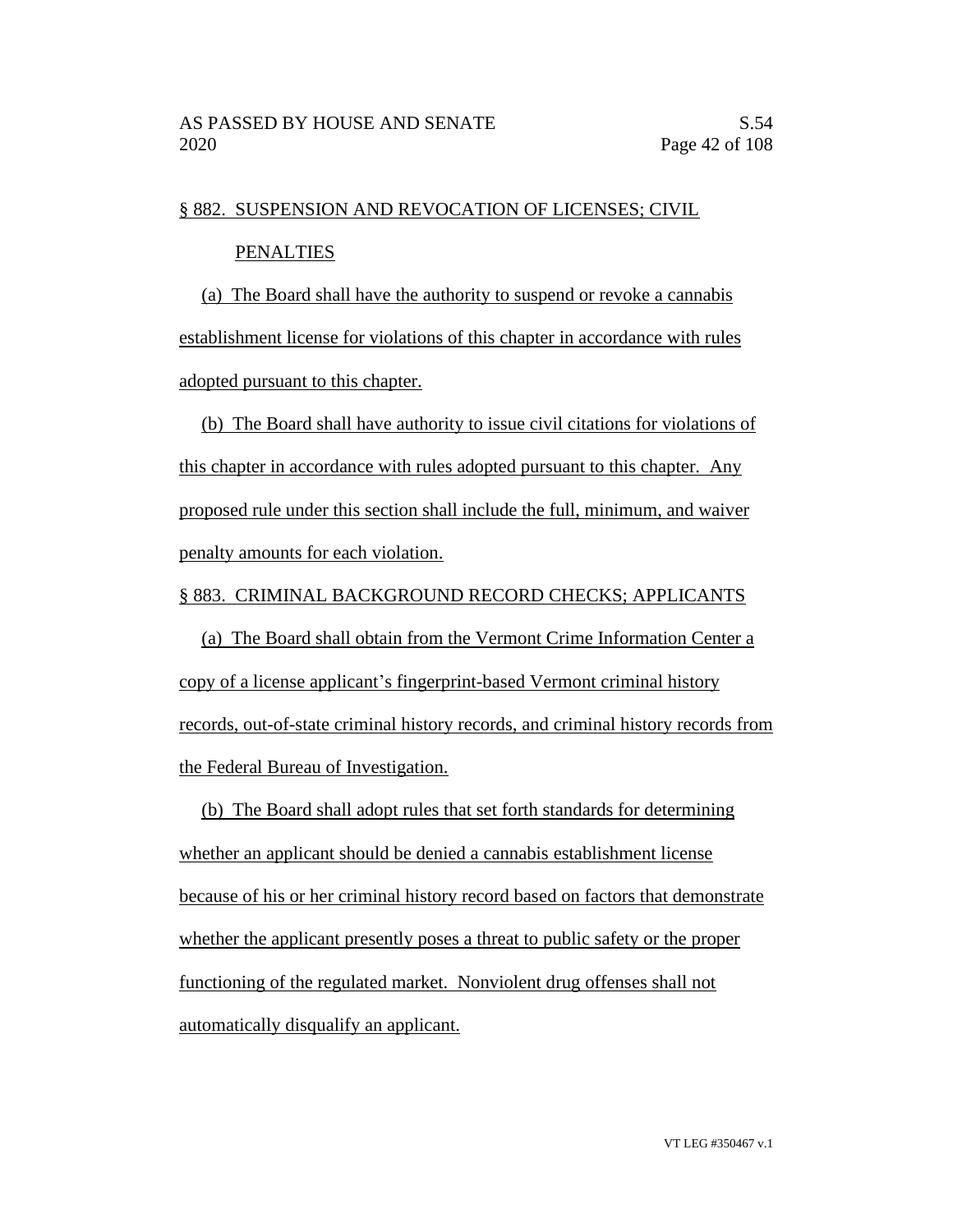## § 884. CANNABIS ESTABLISHMENT IDENTIFICATION CARD

(a) Every owner, principal, and employee of a cannabis establishment shall obtain an identification card issued by the Board.

(b)(1) Prior to issuing the identification card, the Board shall obtain from the Vermont Crime Information Center a copy of the person's Vermont fingerprint-based criminal history records, out-of-state criminal history records, and criminal history records from the Federal Bureau of Investigation.

(2) The Board shall adopt rules that set forth standards for determining whether a person should be denied a cannabis establishment identification card because of his or her criminal history record based on factors that demonstrate whether the applicant presently poses a threat to public safety or the proper functioning of the regulated market. Nonviolent drug offenses shall not automatically disqualify an applicant.

(c) Once an identification card application has been submitted, a person may serve as an employee of a cannabis establishment pending the background check, provided the person is supervised in his or her duties by someone who is a cardholder. The Board shall issue a temporary permit to the person for this purpose, which shall expire upon the issuance of the identification card or disqualification of the person in accordance with this section.

(d) An identification card shall expire one year after its issuance or upon the expiration of the cannabis establishment's license, whichever occurs first.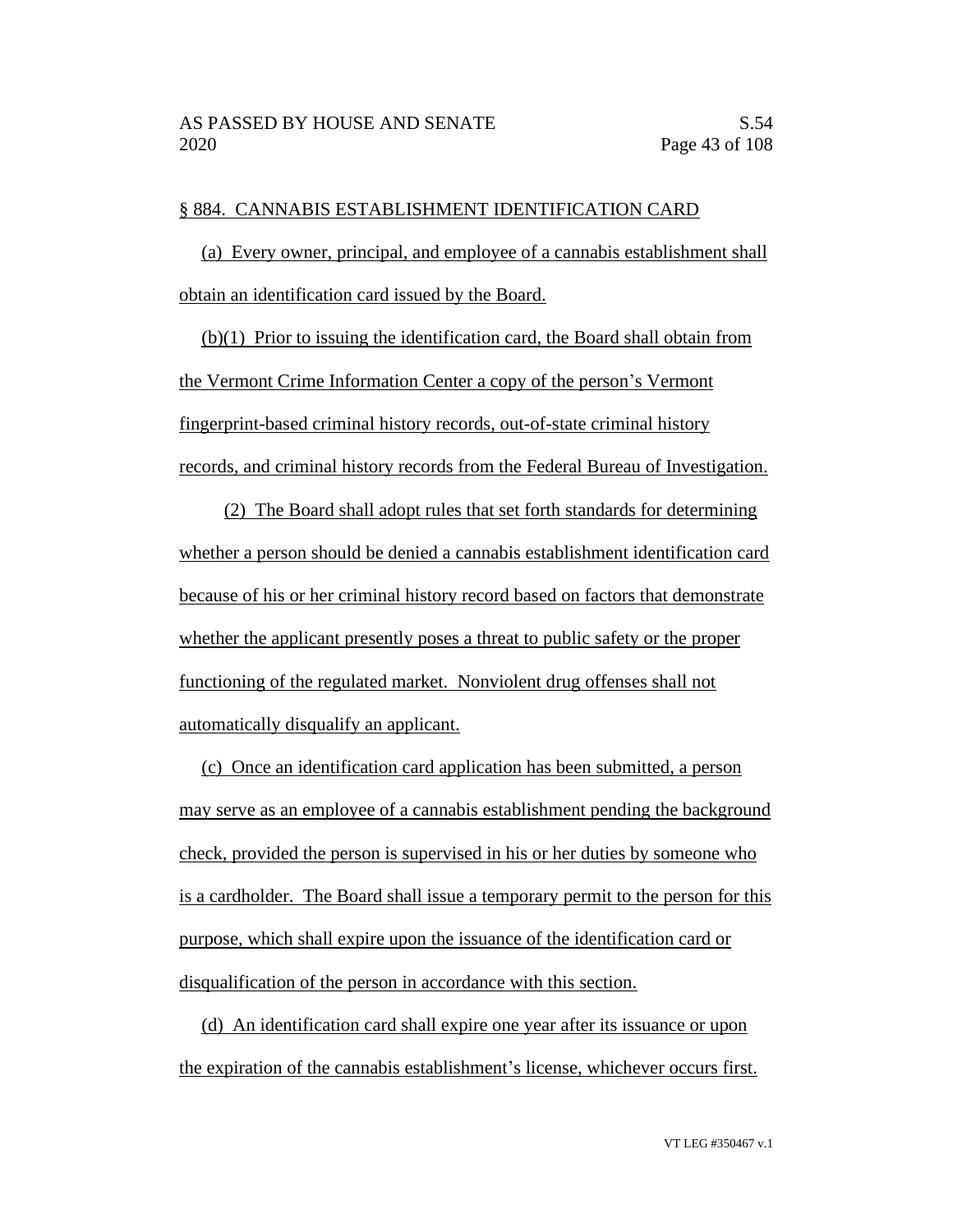#### Subchapter 3. Licenses

#### § 901. GENERAL PROVISIONS

(a) Except as otherwise permitted by law, a person shall not engage in the

cultivation, preparation, processing, packaging, transportation, testing, or sale

of cannabis or cannabis products without obtaining a license from the Board.

(b) All licenses shall be valid for one year and expire at midnight on the

eve of the anniversary of the date the license was issued. A licensee may apply

to renew the license annually.

(c) Applications for licenses and renewals shall be submitted on forms

provided by the Board and shall be accompanied by the fees provided for in

section 909 of this title.

 $(d)(1)$  There shall be six types of licenses available:

(A) a cultivator license;

(B) a wholesaler license;

(C) a product manufacturer license;

(D) a retailer license;

(E) a testing laboratory license; and

(F) an integrated license.

 $(2)(A)$  The Board shall develop tiers for:

(i) cultivator licenses based on the plant canopy size of the

cultivation operation or plant count for breeding stock; and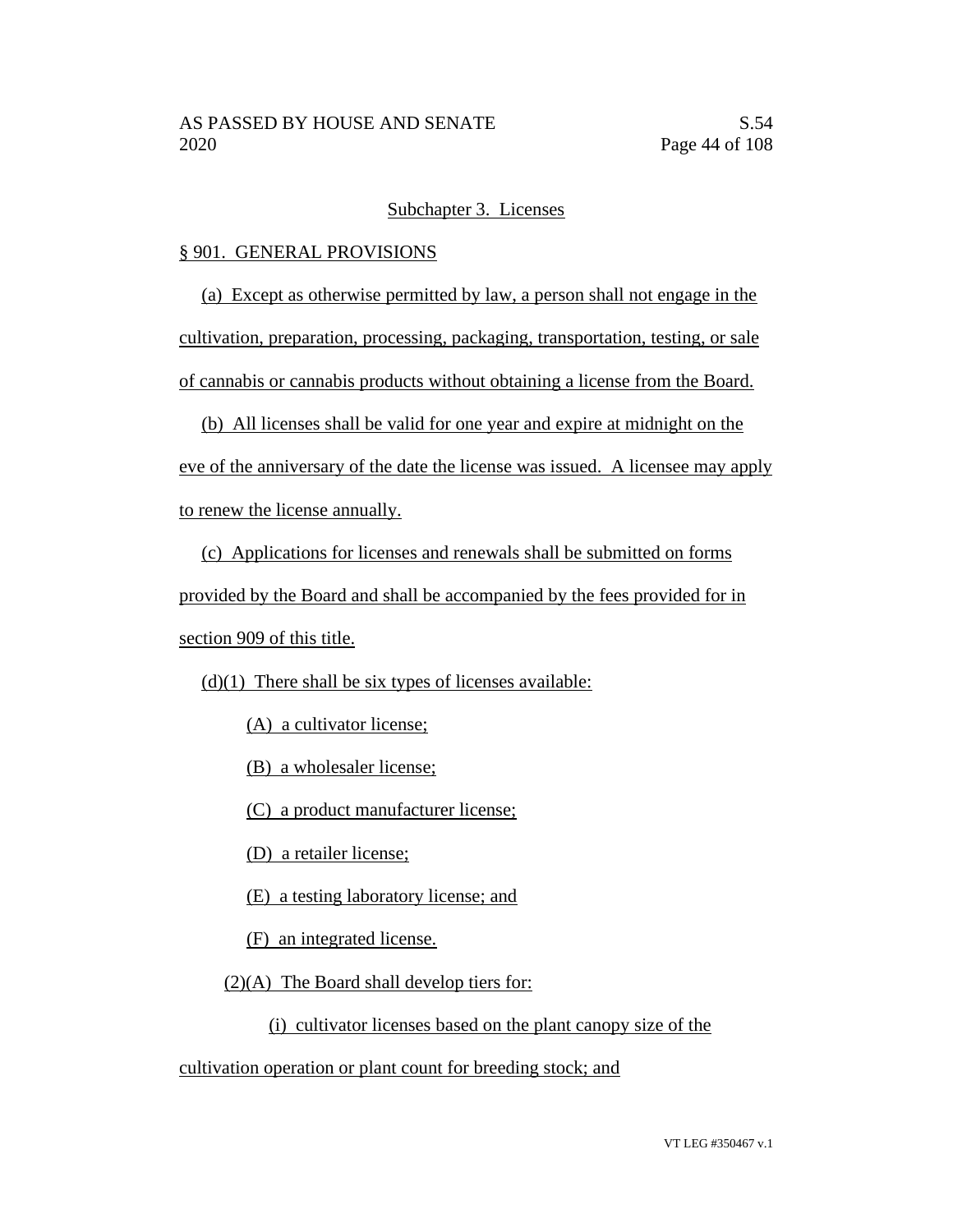(ii) retailer licenses.

(B) The Board may develop tiers for other types of licenses. (3)(A) Except as provided in subdivision (B) of this subdivision (3), an applicant and its affiliates may obtain a maximum of one type of each type of license as provided in subdivisions  $(1)(A)$ –(E) of this subsection (d). Each

license shall permit only one location of the establishment.

(B) An applicant and its affiliates that are a dispensary registered pursuant to 18 V.S.A. chapter 86 may obtain one integrated license provided in subdivision (1)(F) of this subsection (d) or a maximum of one of each type of license provided in subdivisions  $(1)(A)$ – $(E)$  of this subsection (d). An integrated licensee may not hold a separate cultivator, wholesaler, product manufacturer, retailer, or testing laboratory license. An integrated license shall permit only one location for each of the types of activities permitted by the license: cultivation, wholesale operations, product manufacturing, retail sales, and testing.

(e) A dispensary that obtains a retailer license or an integrated license pursuant to this chapter shall maintain the dispensary and retail operations in a manner that protects patient and caregiver privacy in accordance with rules adopted by the Board.

(f) Each licensee shall obtain and maintain commercial general liability insurance in accordance with rules adopted by the Board. Failure to provide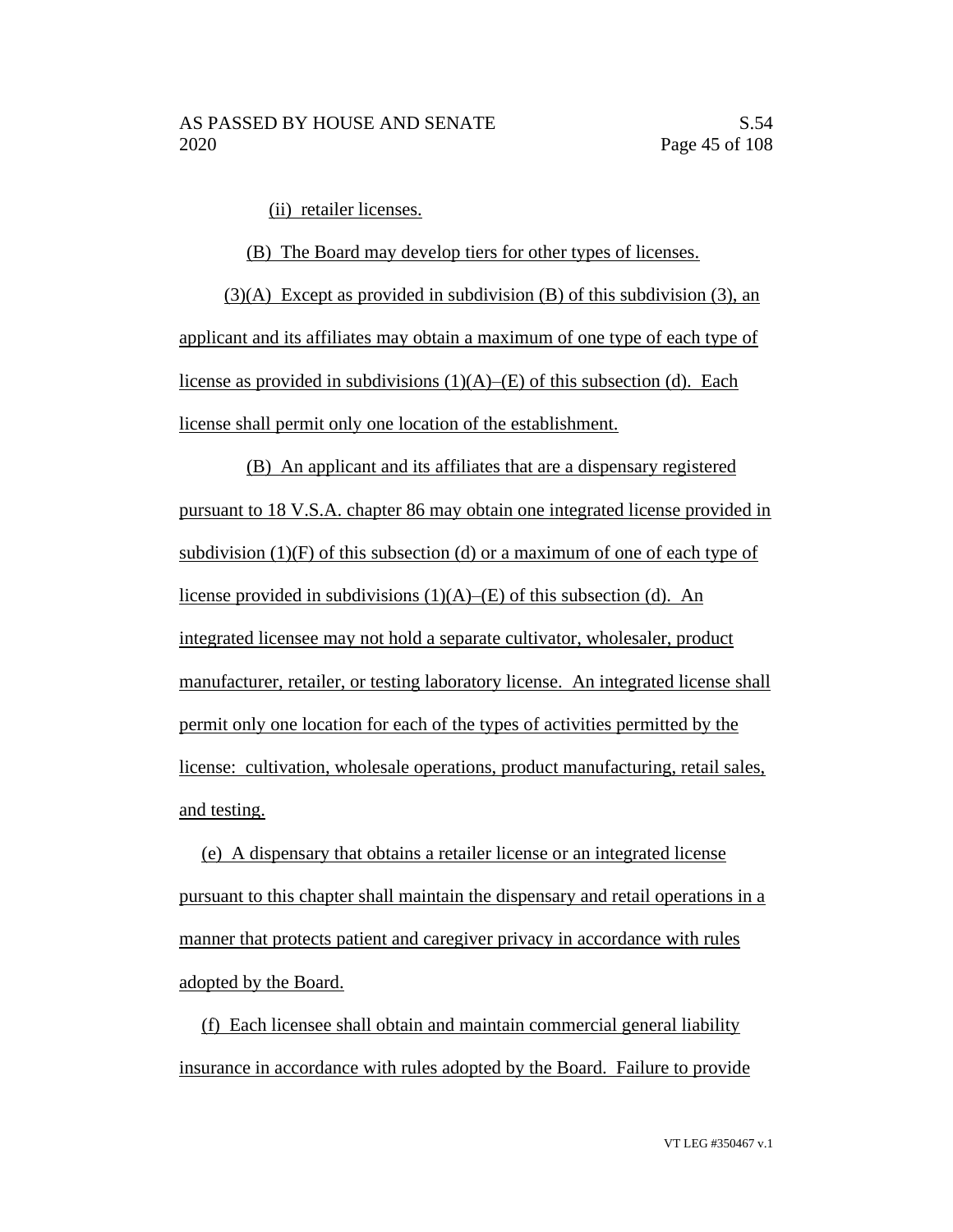proof of insurance to the Board, as required, may result in revocation of the license.

(g) All licenses may be renewed according to procedures adopted through rulemaking by the Board.

(h)(1) The following records shall be exempt from public inspection and copying under the Public Records Act and shall be confidential:

(A) any record in an application for a license relating to security, public safety, transportation, or trade secrets, including information provided in an operating plan pursuant to subdivision  $881(a)(1)(B)$  of this title; and

(B) any licensee record relating to security, public safety,

transportation, trade secrets, or employees.

(2) Notwithstanding 1 V.S.A. § 317(e), the Public Records Act exemption created in this subsection shall continue in effect and shall not be repealed through operation of 1 V.S.A. § 317(e).

§ 902. LICENSE QUALIFICATIONS AND APPLICATION PROCESS

(a) An applicant, principal of an applicant, and person who owns or controls an applicant, who is a natural person:

(1) shall be 21 years of age or older; and

(2) shall consent to the release of his or her criminal and administrative history records.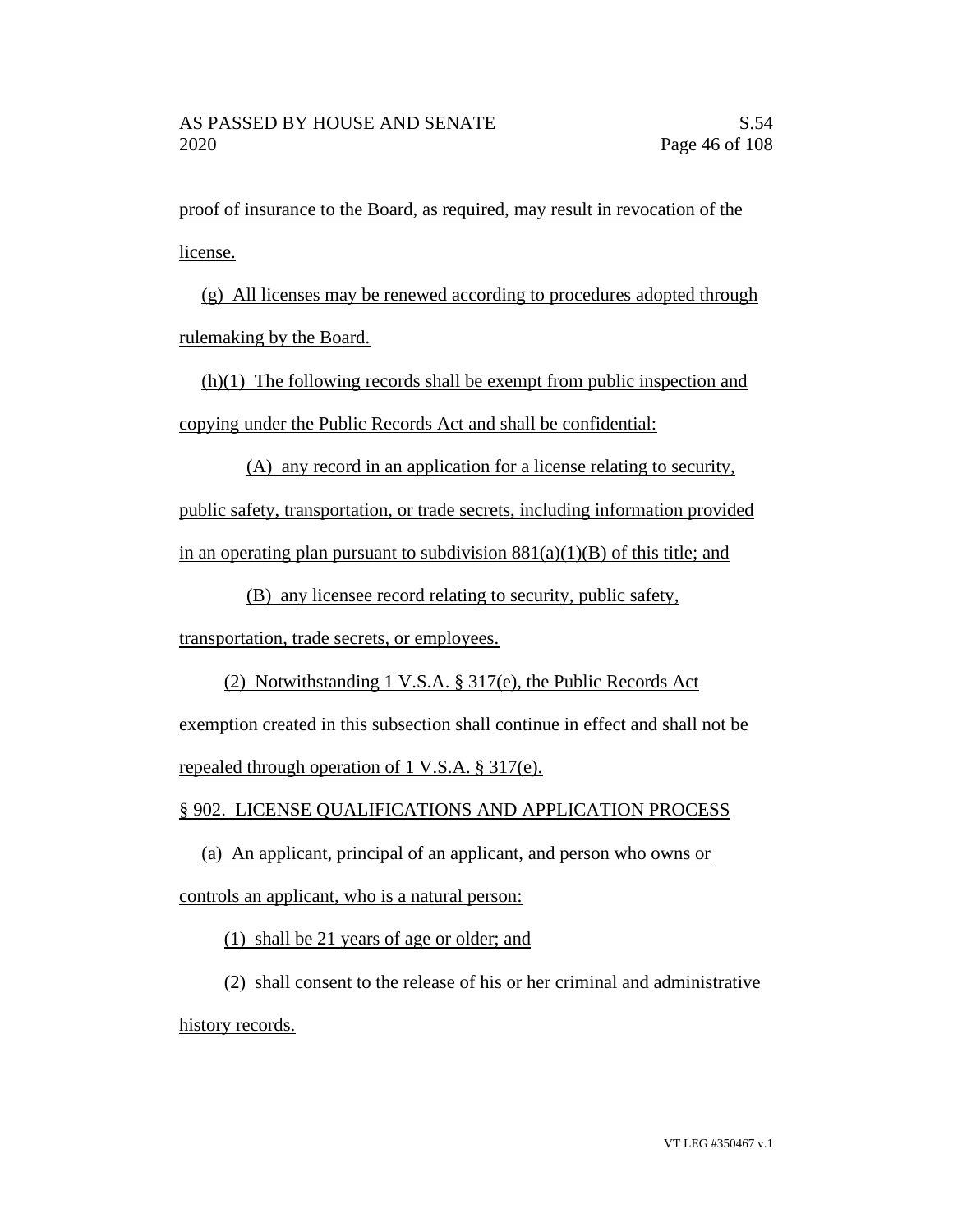(b) As part of the application process, each applicant shall submit, in a format prescribed by the Board, an operating plan. The Board shall adopt rules regarding the required components of an application for each type of license.

(c) The Board shall obtain a fingerprint-based Vermont criminal history record, an out-of-state criminal history record, a criminal history record from the Federal Bureau of Investigation, and any regulatory records relating to the operation of a business in this State or any other jurisdiction for each of the following who is a natural person:

(1) the applicant;

(2) each proposed principal; and

(3) each individual who would control the business.

(d) An applicant who is denied a license may appeal the Board's determination in accordance with section 847 of this title.

# § 903. PRIORITIES; BUSINESS AND TECHNICAL ASSISTANCE

(a) The Board shall issue licenses pursuant to this chapter as determined according to a system of priorities adopted by rule by the Board. The system

of priorities shall require consideration of criteria, including:

(1) whether the applicants have an existing medical cannabis dispensary

license in good standing;

(2) whether the applicants would foster social justice and equity in the cannabis industry by being a minority or women-owned business;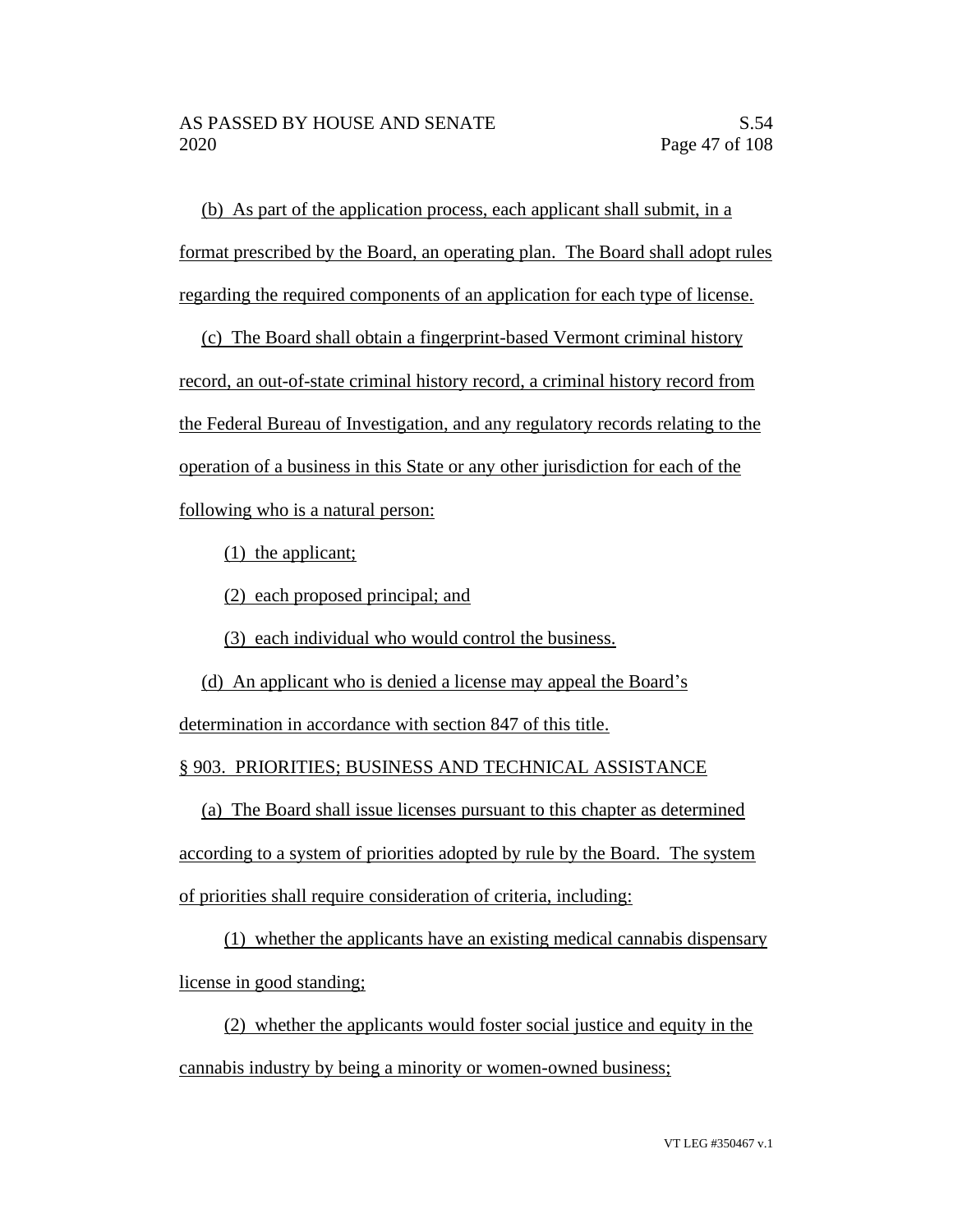(3) whether the applicants propose specific plans to recruit, hire, and implement a development ladder for minorities, women, or individuals who have historically been disproportionately impacted by cannabis prohibition;

(4) whether applicants propose specific plans to pay employees a living wage and offer benefits;

(5) whether the project incorporates principles of environmental resiliency or sustainability, including energy efficiency; and

(6) the geographic distribution of cannabis establishments based on population and market needs.

(b) The Agency of Commerce and Community Development, in collaboration with the Agency of Agriculture, Food and Markets, shall provide business and technical assistance to Vermont applicants with priority for services based on criteria adopted by the Board in accordance with subsection (a) of this section.

(c) No later than September 1, 2021, the Board shall begin working with the Department of Labor, Agency of Commerce and Community Development, the Department of Corrections, and the Director of Racial Equity to develop outreach, training, and employment programs focused on providing economic opportunities to individuals who historically have been disproportionately impacted by cannabis prohibition.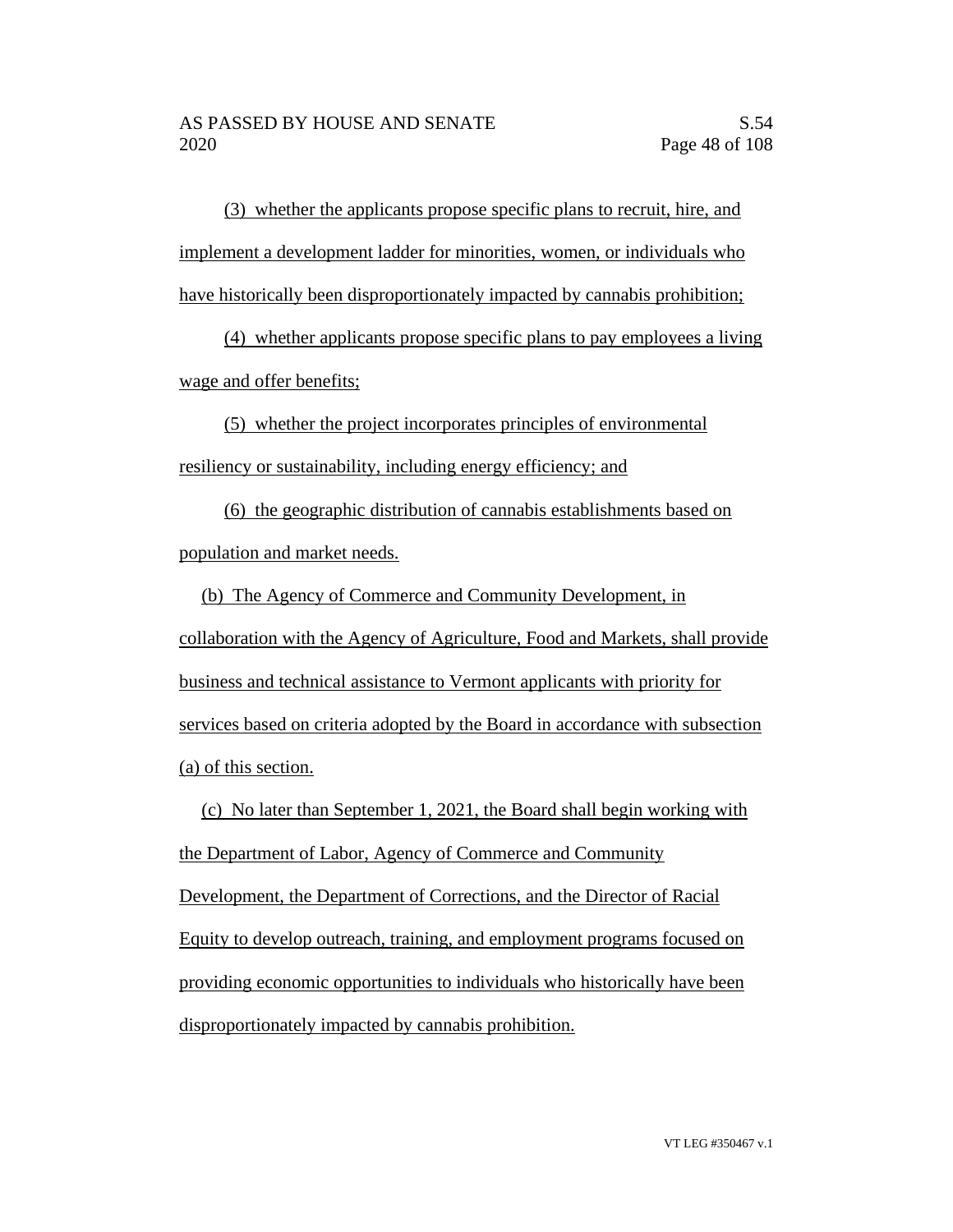### § 904. CULTIVATOR LICENSE

(a) A cultivator licensed under this chapter may cultivate, process, package,

label, transport, test, and sell cannabis to a licensed wholesaler, product

manufacturer, retailer, integrated licensee, and dispensary.

(b) Cultivation of cannabis shall occur only in an enclosed, locked facility.

(c) Representative samples of each lot or batch of cannabis intended for

human consumption shall be tested for safety and potency in accordance with

rules adopted by the Board.

(d) Each cultivator shall create packaging for its cannabis.

(1) Packaging shall include:

(A) The name and registration number of the cultivator.

(B) The strain and variety of cannabis contained.

(C) The potency of the cannabis represented by the amount of

tetrahydrocannabinol and cannabidiol in milligrams total and per serving.

(D) A "produced on" date reflecting the date that the cultivator

finished producing the cannabis.

(E) Appropriate warnings as prescribed by the Board in rule.

(F) Any additional requirements contained in rules adopted by the

Board in accordance with this chapter. Rules shall take into consideration that

different labeling requirements may be appropriate depending on whether the

cannabis is sold to a wholesaler, product manufacturer, or retailer.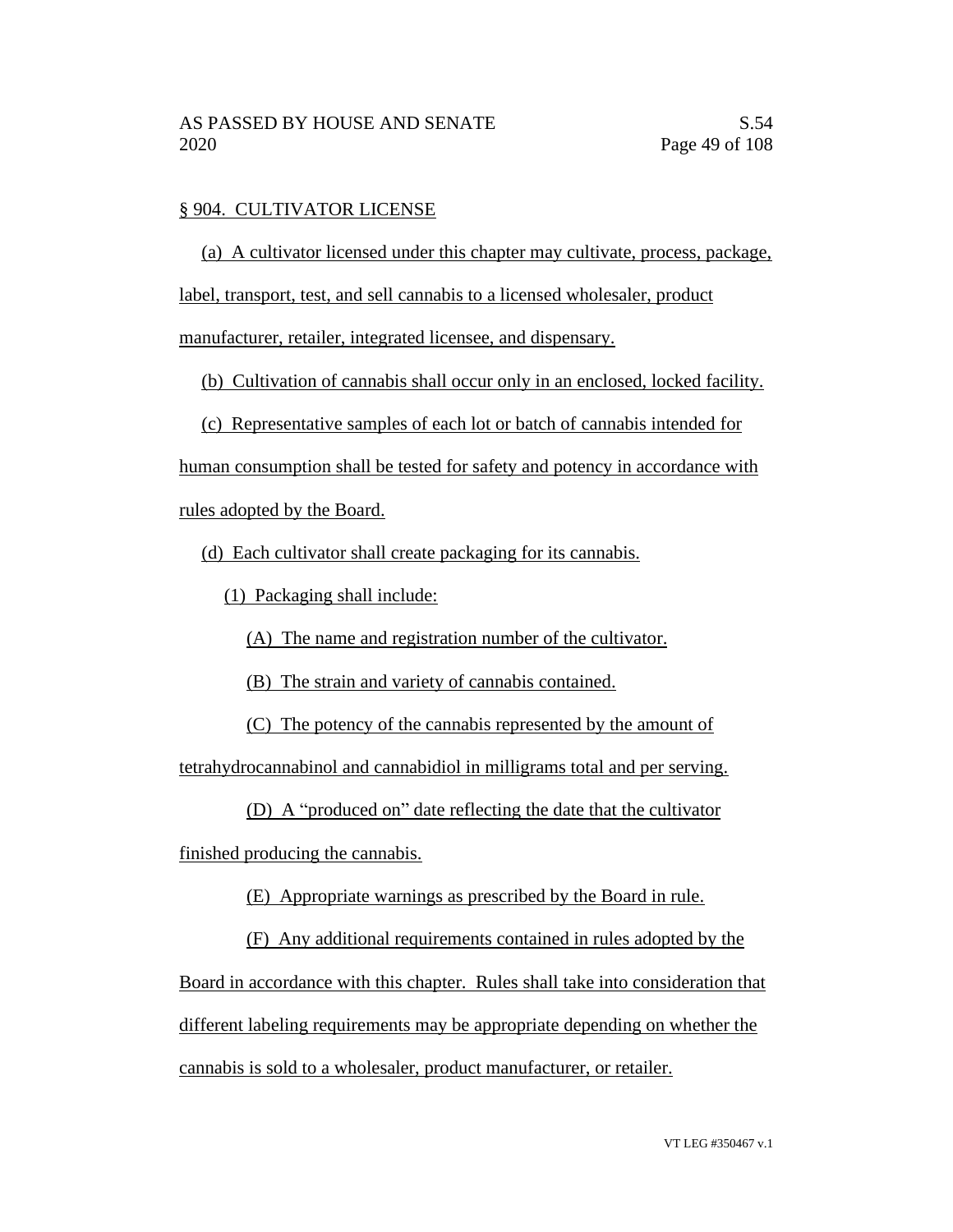(2) Packaging shall not be designed to appeal to persons under 21 years of age.

(e)(1) Only unadulterated cannabis shall be offered for sale. If, upon inspection, the Board finds any violative pesticide residue or other contaminants of concern, the Board shall order the cannabis, either individually or in blocks, to be:

(A) put on stop-sale;

(B) treated in a particular manner; or

(C) destroyed according to the Board's instructions.

(2) Cannabis ordered destroyed or placed on stop-sale shall be clearly

separable from salable cannabis. Any order shall be confirmed in writing within seven days. The order shall include the reason for action, a description of the cannabis affected, and any recommended treatment.

(3) A person may appeal an order issued pursuant to this section within 15 days after receiving the order. The appeal shall be made in writing and in accordance with section 847 of this title and shall clearly identify the cannabis affected and the basis for the appeal.

## § 904a. SMALL CULTIVATORS

(a) It is the intent of the General Assembly to move as much of the illegal cannabis market as possible into the regulated market for the purposes of consumer protection and public safety. It is also the intent of the General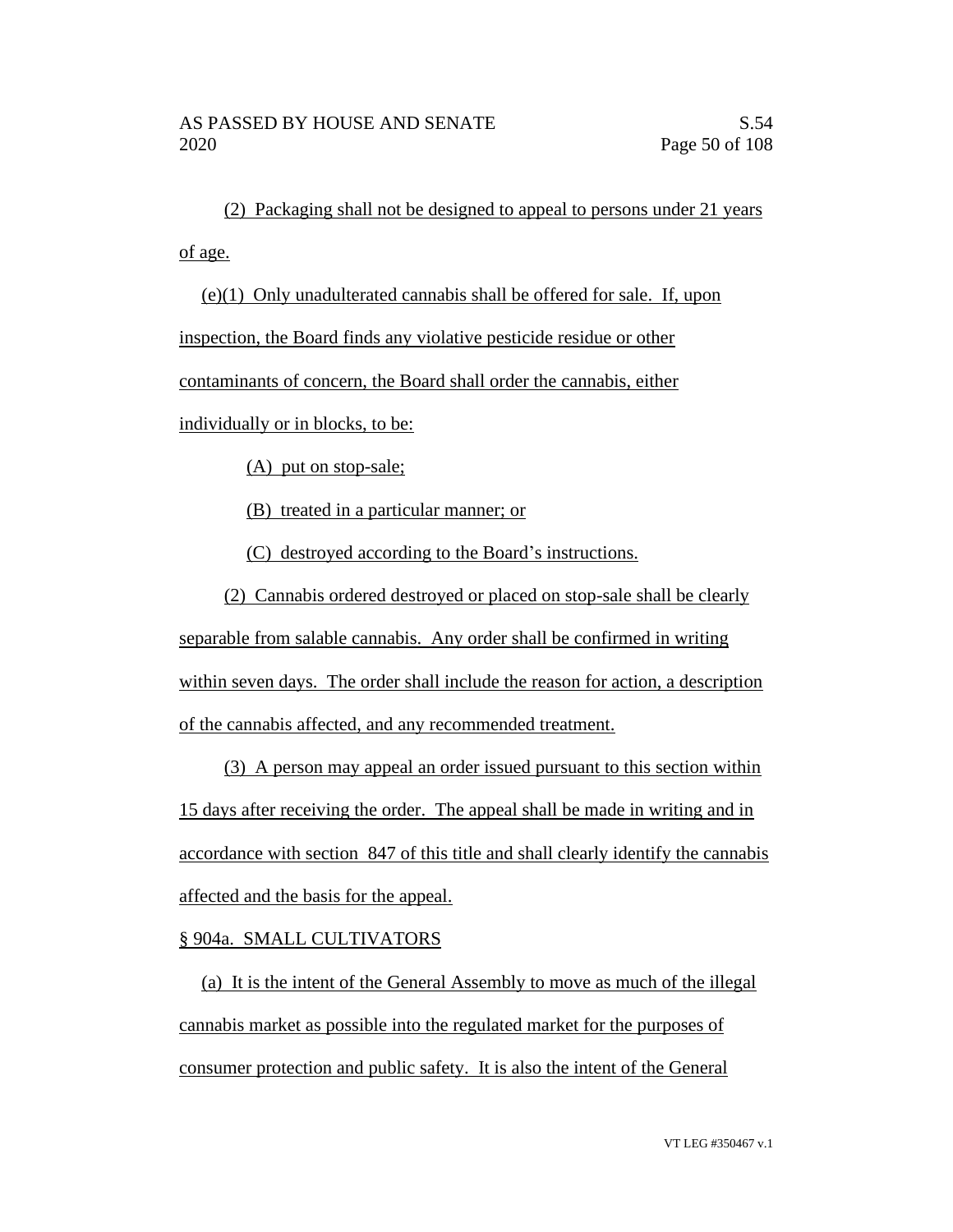Assembly to encourage participation in the regulated cannabis market by small, local farmers. In furtherance of these goals, the Board shall consider policies to promote small cultivators as defined in section 861 of this title.

(b) The application for small cultivator licenses shall be prioritized over larger cultivation licenses during the initial application period.

(c) In accordance with subdivision  $881(a)(2)(B)$  of this chapter, the Board shall consider the different needs and risks of small cultivators when adopting rules and shall make an exception or accommodation to such rules for cultivators of this size where appropriate, provided that the rules shall not provide for an exception or accommodation to the requirements of section 869 of this title.

(d) Upon licensing, a small cultivator may sell cannabis to a licensed dispensary at any time for sale to patients and caregivers pursuant to the dispensary license or to the public pursuant to an integrated license, including the time period before retail sales are permitted for licensed cannabis retailers. § 905. WHOLESALER LICENSE

A wholesaler licensed under this chapter may:

(1) purchase cannabis from a licensed cultivator and integrated licensee, and cannabis products from a licensed product manufacturer, integrated licensee, and dispensary; and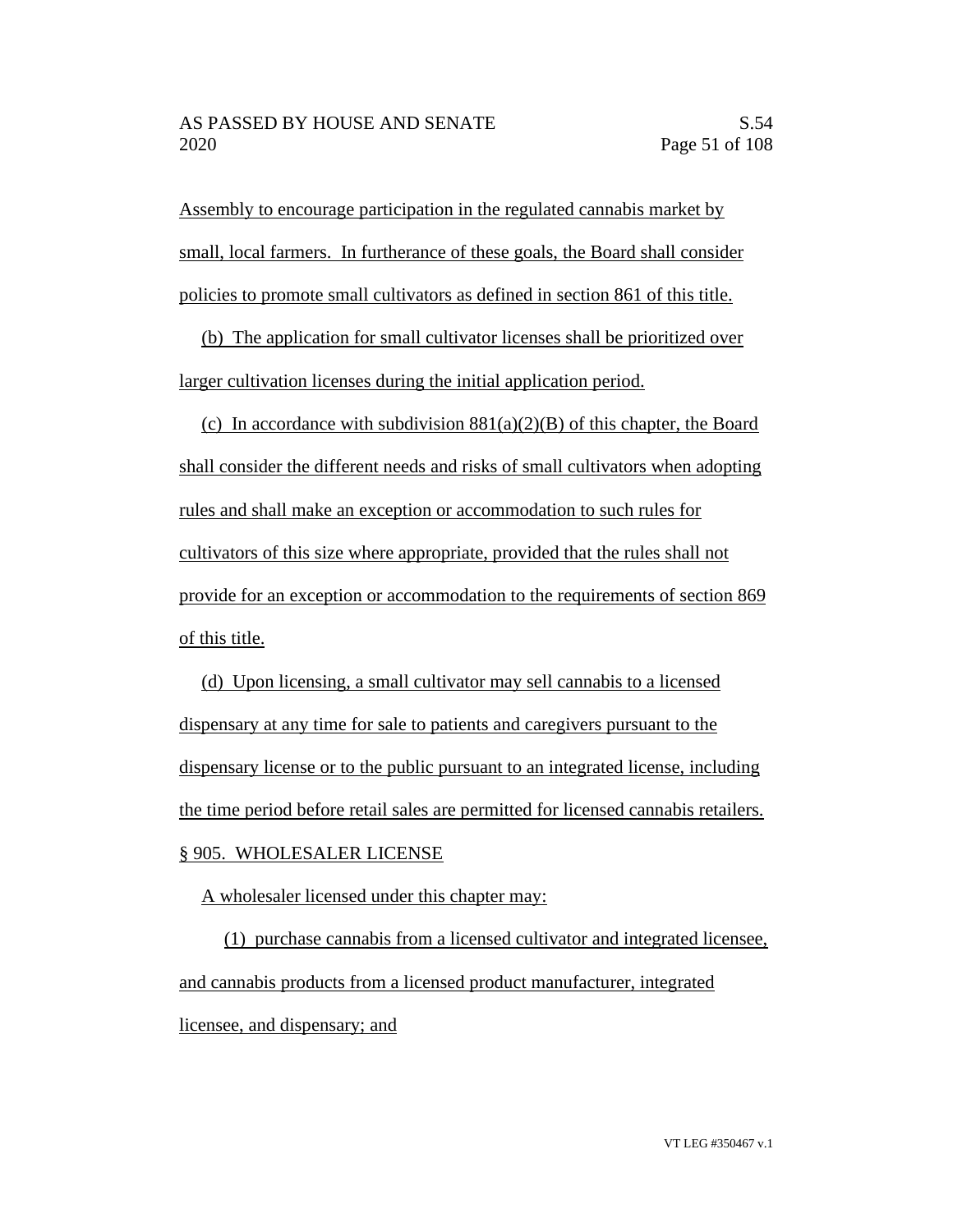(2) transport, process, package, and sell cannabis and cannabis products

to a licensed product manufacturer, retailer, integrated licensee, and

dispensary.

## § 906. PRODUCT MANUFACTURER LICENSE

A product manufacturer licensed under this chapter may:

(1) purchase cannabis from a licensed cultivator, wholesalers, or

integrated licensee, and cannabis products from a licensed wholesaler, product manufacturer, integrated licensee, and dispensary;

(2) use cannabis and cannabis products to produce cannabis products; and

(3) transport, process, package, and sell cannabis products to a licensed wholesaler, product manufacturer, retailer, integrated licensee, and dispensary.

## § 907. RETAILER LICENSE

(a) A retailer licensed under this chapter may:

(1) purchase cannabis from a licensed cultivator, wholesaler, or

integrated licensee, and cannabis products from a licensed wholesaler, product manufacturer, integrated licensee, and dispensary; and

(2) transport, possess, and sell cannabis and cannabis products to the public for consumption off the registered premises.

(b) In a single transaction, a retailer may provide one ounce of cannabis or the equivalent in cannabis products, or a combination thereof, to a person 21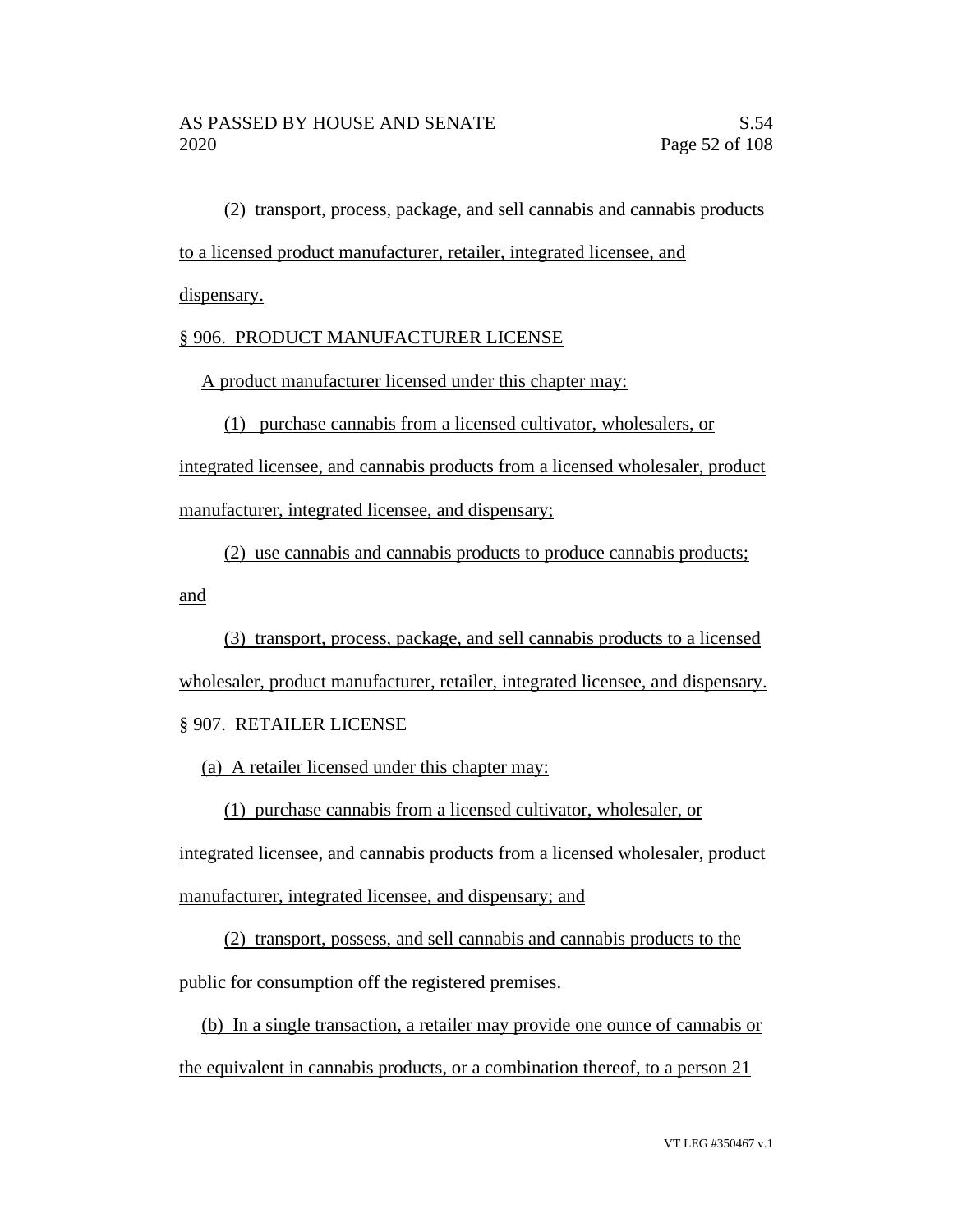years of age or older upon verification of a valid government-issued

photograph identification card.

(c)(1) Packaging shall include:

(A) the strain and variety of cannabis contained;

(B) the potency of the cannabis represented by the amount of

tetrahydrocannabinol and cannabidiol in milligrams total and per serving;

(C) a "produced on" date reflecting the date that the cultivator

finished producing the cannabis;

(D) appropriate warnings as prescribed by the Board in rule; and

(E) any additional requirements contained in rules adopted by the Board in accordance with this chapter.

(2) Packaging shall not be designed to appeal to persons under 21 years of age.

(d) A retailer shall display a safety information flyer at the point of purchase and offer a customer a copy of the flyer with each purchase. A retailer shall inform the customer that if the customer elects not to receive the flyer, the information contained in the flyer is available on the website for the Board. The flyer shall be developed by the Board in consultation with the Department of Health, posted on the Board's website, and supplied to the retailer free of charge. At a minimum, the flyer or flyers shall contain information concerning the methods for administering cannabis, the amount of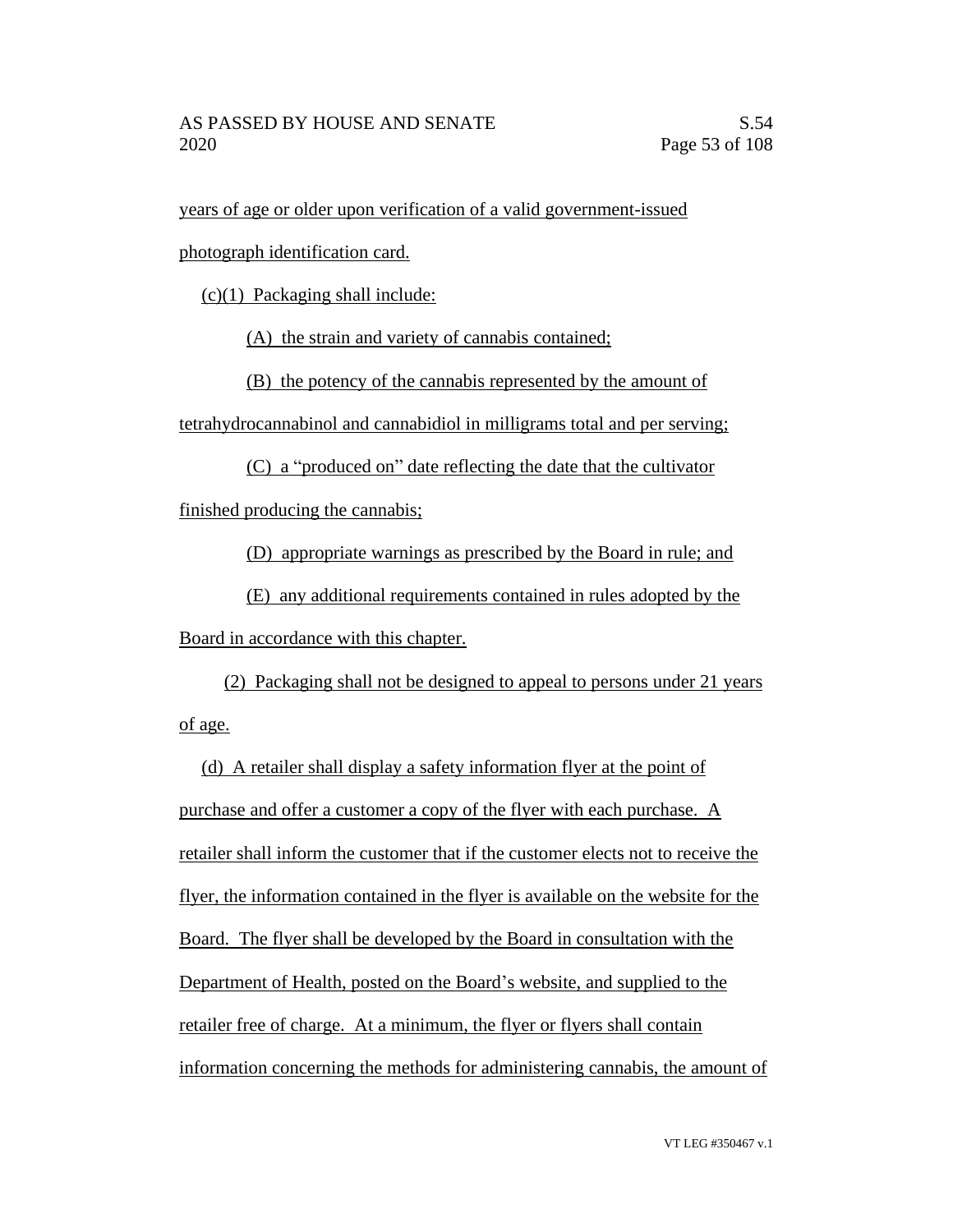time it may take for cannabis products to take effect, the risks of driving under

the influence of cannabis, the potential health risks of cannabis use, the

symptoms of problematic usage, how to receive help for cannabis abuse, and a

warning that cannabis possession is illegal under federal law.

(e) Internet ordering and delivery of cannabis to customers are prohibited.

## § 908. TESTING LABORATORY LICENSE

(a) A testing laboratory licensed under this chapter may acquire, possess,

analyze, test, and transport cannabis and cannabis products obtained from a

licensed cannabis establishment, dispensary, or a member of the public.

(b) Testing may address the following:

(1) residual solvents;

(2) poisons or toxins;

(3) harmful chemicals;

(4) dangerous molds, mildew, or filth;

(5) harmful microbials, such as E. coli or salmonella;

(6) pesticides; and

(7) tetrahydrocannabinol and cannabidiol potency.

(c) A testing laboratory shall have a written procedural manual made

available to employees to follow meeting the minimum standards set forth in

rules detailing the performance of all methods employed by the facility used to

test the analytes it reports.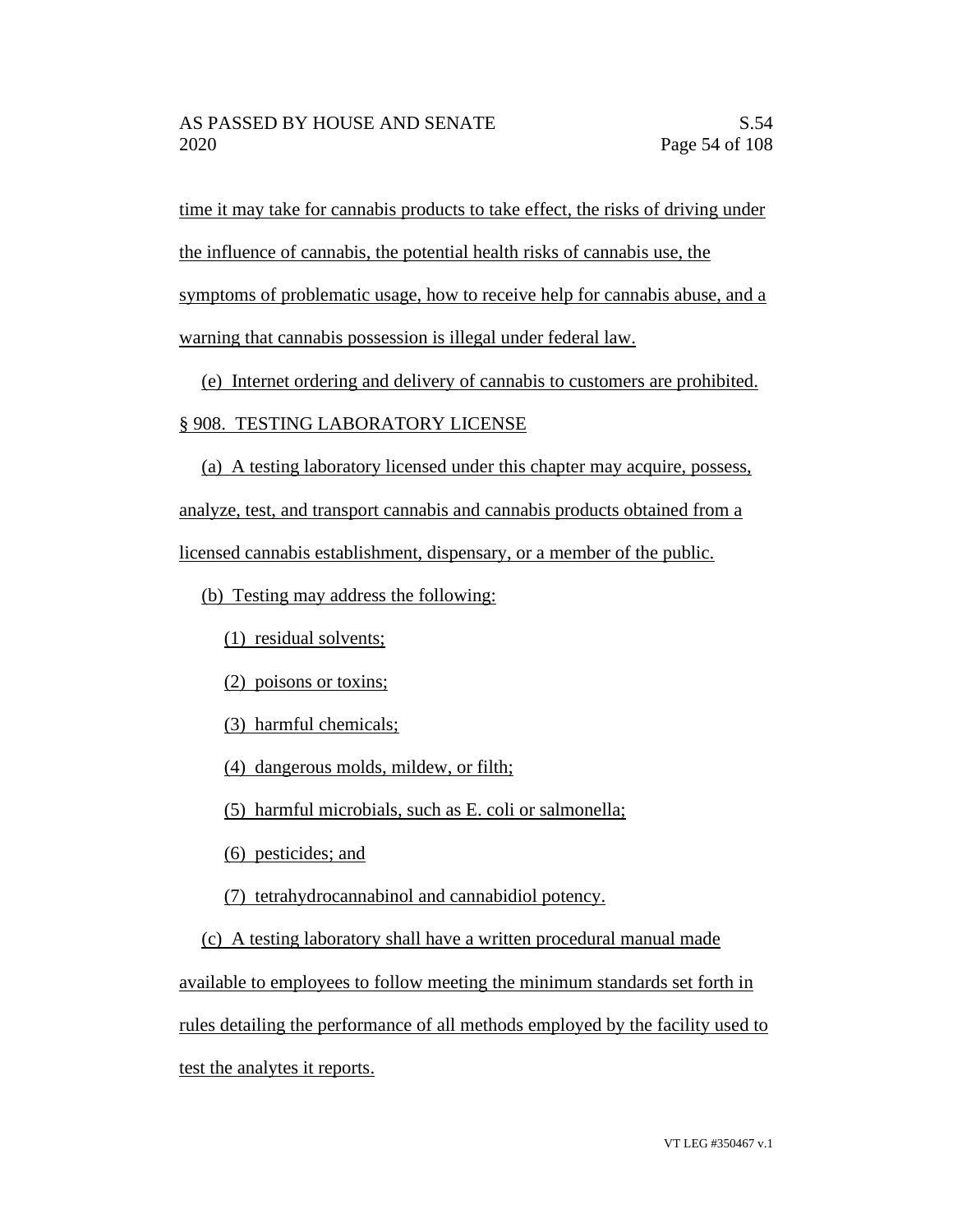(d) In accordance with rules adopted pursuant to this chapter, a testing laboratory shall establish a protocol for recording the chain of custody of all cannabis samples.

(e) A testing laboratory shall establish, monitor, and document the ongoing review of a quality assurance program that is sufficient to identify problems in the laboratory systems when they occur.

(f) A cannabis establishment that is subject to testing requirements under this chapter or rules adopted pursuant to this chapter shall have its cannabis or cannabis products tested by an independent licensed testing laboratory and not a licensed testing laboratory owned or controlled by the license holder of the cannabis establishment.

#### § 909. INTEGRATED LICENSE

(a) An integrated license shall allow the licensee to engage in the activities of a cultivator, wholesaler, product manufacturer, retailer, and testing laboratory as provided in sections 904–908 of this title.

(b) An integrated license is only available to an applicant and its affiliates that hold a dispensary registration on April 1, 2022. There shall be no more than five total integrated licenses, one for each registered dispensary. Upon compliance with all application procedures and requirements, the Board shall issue an integrated license to the applicant. The licensee shall have the right to renew the license in accordance with rules adopted by the Board.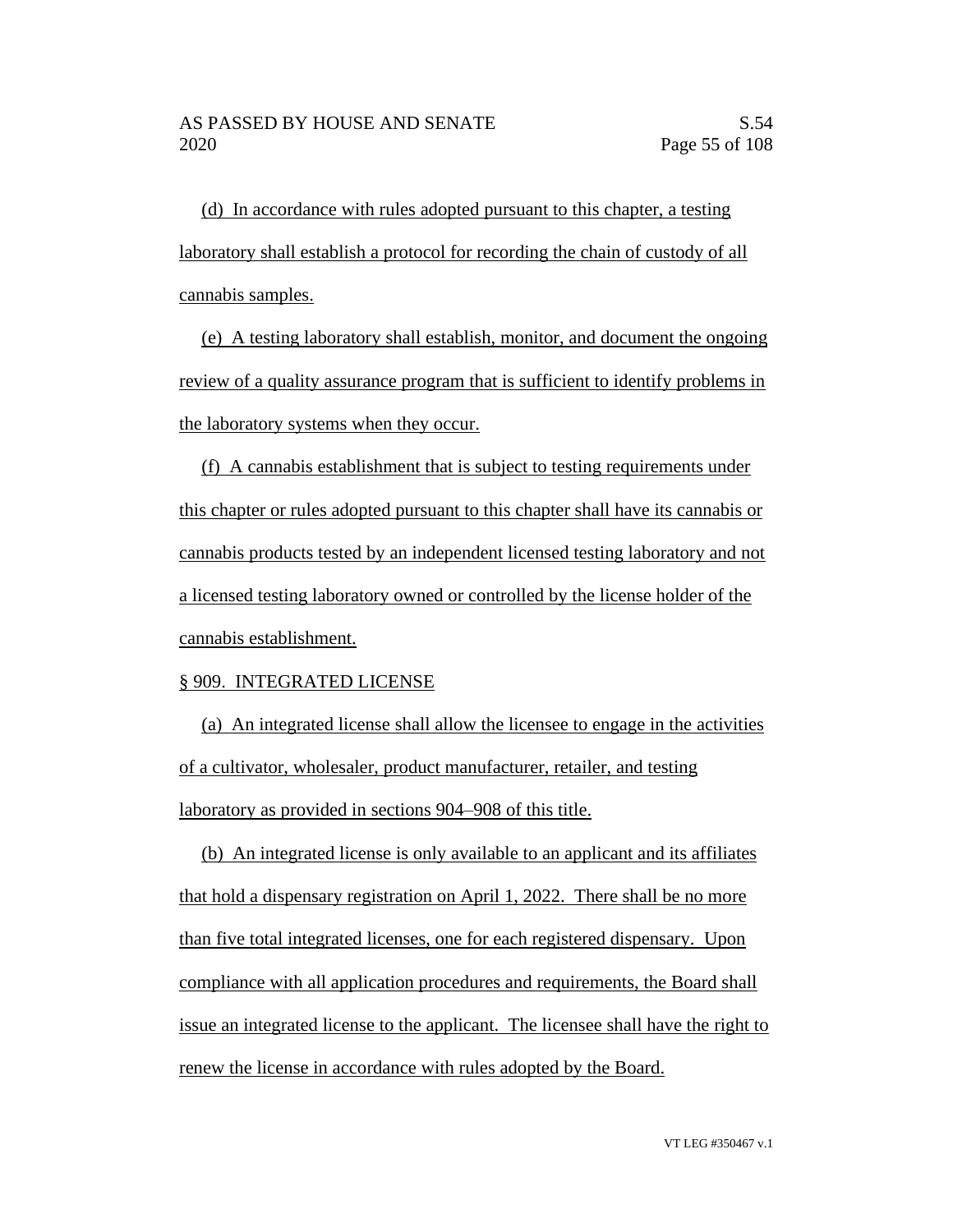#### Sec. 8. IMPLEMENTATION OF LICENSING CANNABIS

#### ESTABLISHMENTS

(a)(1) The cannabis plant, cannabis product, and useable cannabis possession limits for a registered dispensary set forth in 18 V.S.A. chapter 86 shall no longer apply on and after February 1, 2022. A dispensary shall be permitted to cultivate cannabis and manufacture cannabis products for the purpose of transferring or selling such products to an integrated licensee on or after April 1, 2022 and engaging in the activities permitted by 7 V.S.A. chapter 33.

(2) On or before April 1, 2022, the Board shall begin accepting applications for integrated licenses.

(3) On or before May 1, 2022, the Board shall begin issuing integrated licenses to qualified applicants. An integrated licensee may begin selling cannabis and cannabis products transferred or purchased from a dispensary immediately.

(b)(1) On or before April 1, 2022, the Board shall begin accepting applications for small cultivator licenses and testing laboratories. The initial application period shall remain open for 30 days. The Board may reopen the application process for any period of time at its discretion.

(2) On or before May 1, 2022, the Board shall begin issuing small cultivator and testing laboratories licenses to qualified applicants. Upon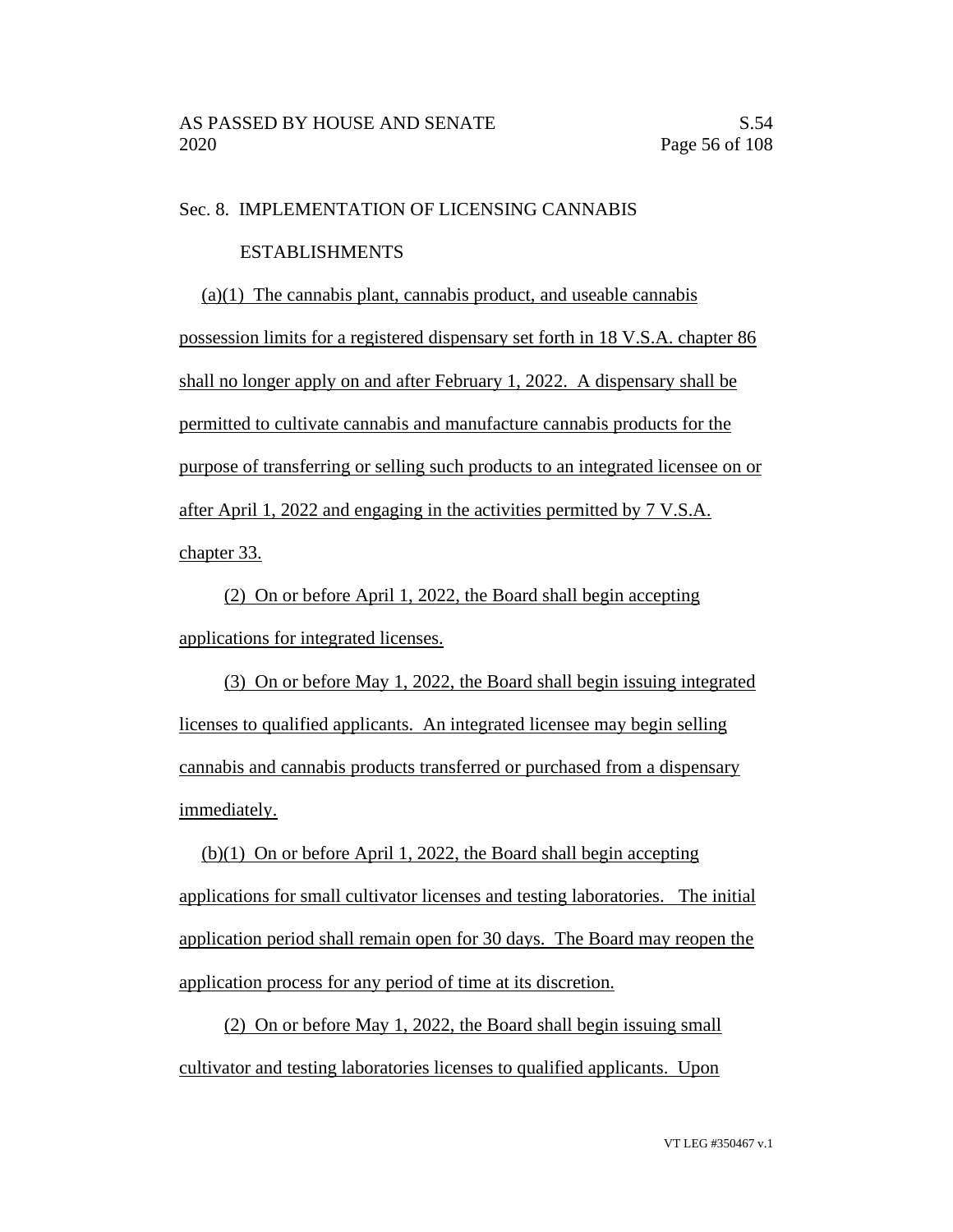licensing, small cultivators shall be permitted to sell cannabis legally grown pursuant to the license to an integrated licensee and a dispensary licensed pursuant to 18 V.S.A. chapter 86 prior to other types of cannabis establishment licensees beginning operations.

 $(c)(1)$  On or before May 1, 2022, the Board shall begin accepting applications for all cultivator licenses. The initial application period shall remain open for 30 days. The Board may reopen the application process for any period of time at its discretion.

(2) On or before June 1, 2022, the Board shall begin issuing all cultivator licenses to qualified applicants.

 $(d)(1)$  On or before July 1, 2022, the Board shall begin accepting applications for product manufacturer licenses and wholesaler licenses. The initial application period shall remain open for 30 days. The Board may reopen the application process for any period of time at its discretion.

(2) On or before August 1, 2022, the Board shall begin issuing product manufacturer and wholesaler licenses to qualified applicants.

(e)(1) On or before September 1, 2022, the Board shall begin accepting applications for retailer licenses. The initial application period shall remain open for 30 days. The Board may reopen the application process for any period of time at its discretion.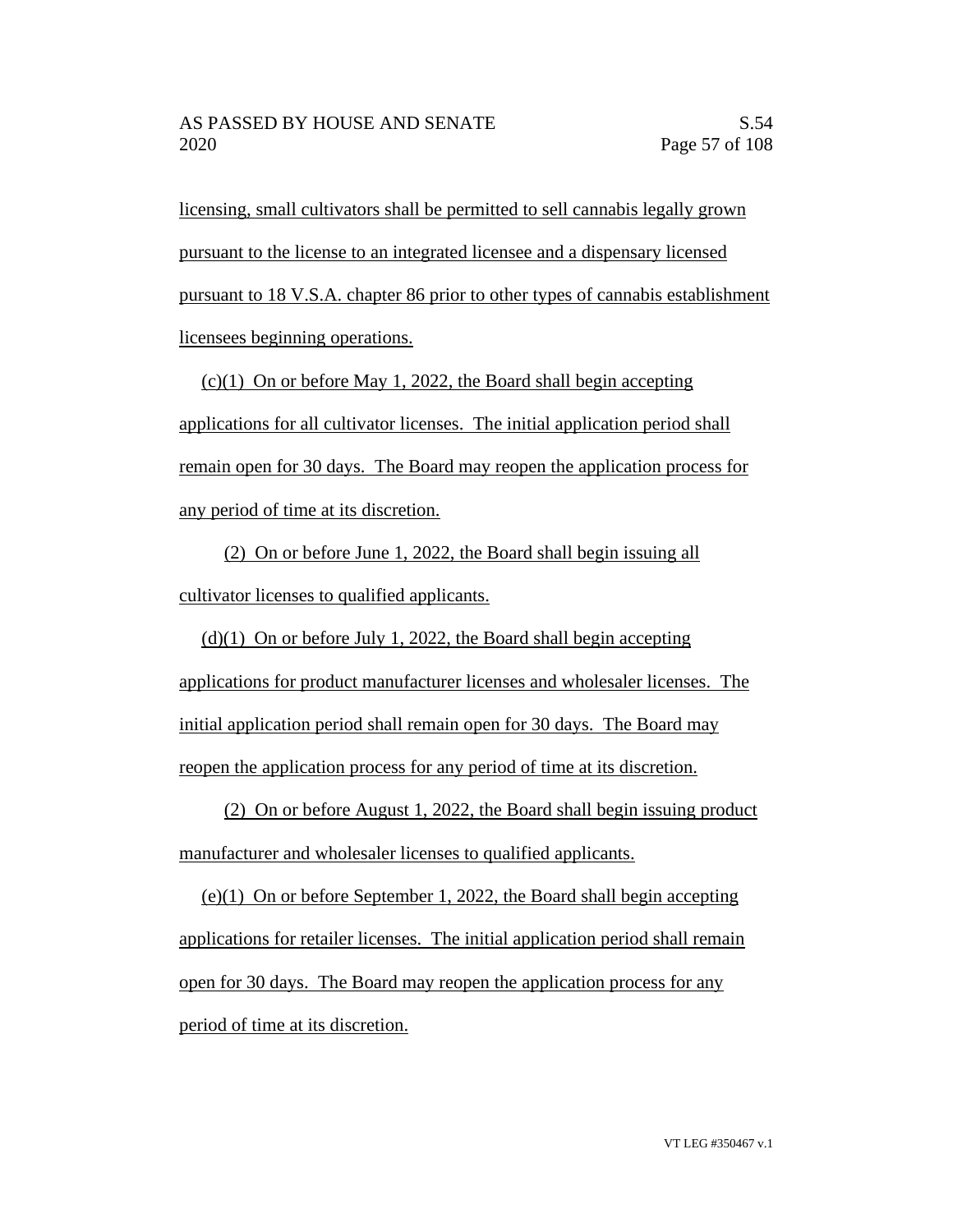(2) On or before October 1, 2022, the Board shall begin issuing retailer

licenses to qualified applicants and sales of cannabis and cannabis products by

licensed retailers to the public shall be allowed immediately.

\* \* \* Medical Cannabis Registry \* \* \*

Sec. 9. 7 V.S.A. chapter 35 is added to read:

## CHAPTER 35. MEDICAL CANNABIS REGISTRY

### § 951. DEFINITIONS

As used in this chapter:

(1) "Board" means the Cannabis Control Board.

(2) "Cannabis" has the same meaning as provided in section 831 of this

title.

(3) "Cannabis product" has the same meaning as provided in section 831 of this title.

(4) "Dispensary" means a business organization licensed pursuant to chapter 37 of this title or 18 V.S.A. chapter 86.

 $(5)(A)$  "Health care professional" means an individual licensed to practice medicine under 26 V.S.A. chapter 23 or 33, an individual licensed as a naturopathic physician under 26 V.S.A. chapter 81, an individual certified as a physician assistant under 26 V.S.A. chapter 31, or an individual licensed as an advanced practice registered nurse under 26 V.S.A. chapter 28.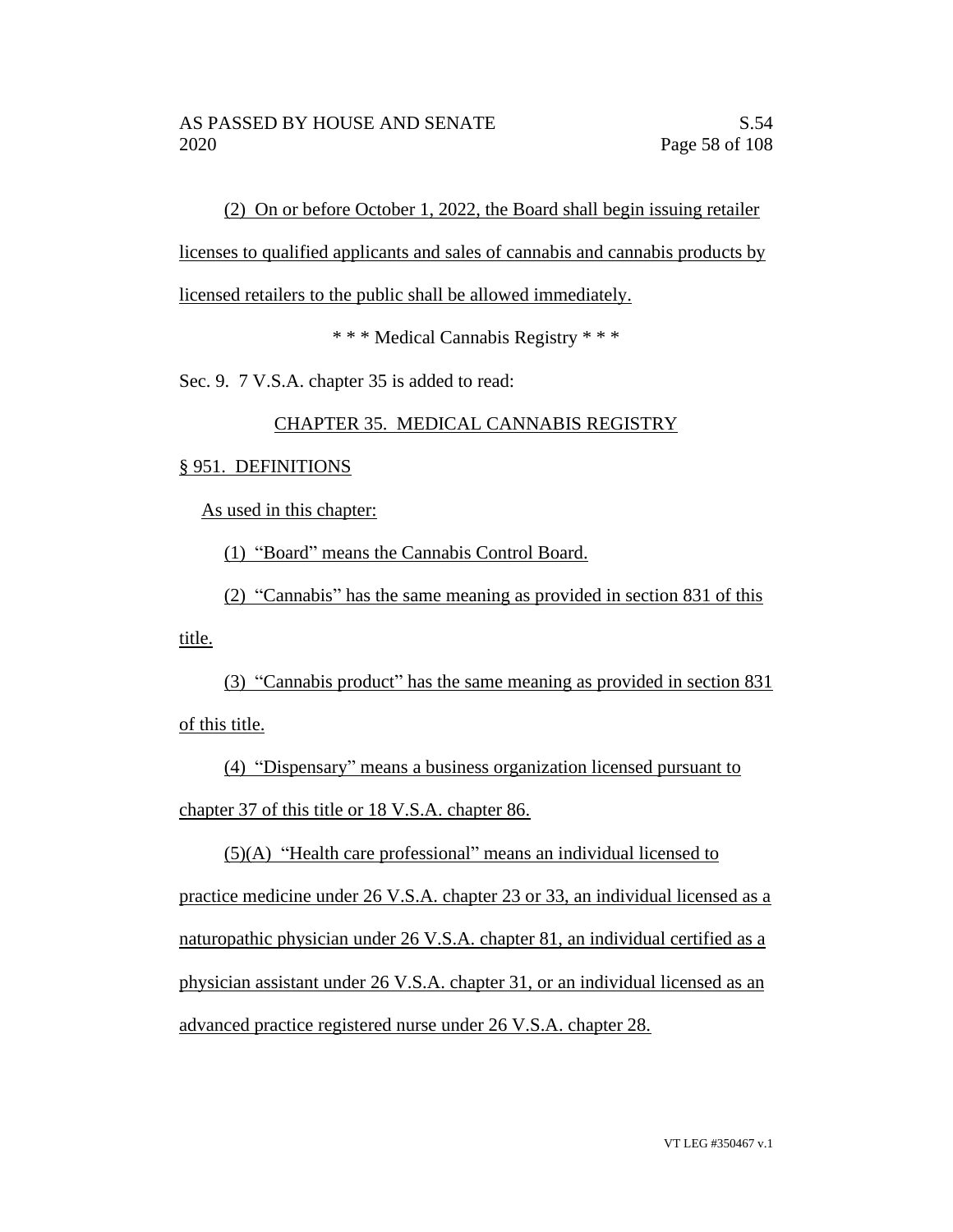(B) This definition includes individuals who are professionally licensed under substantially equivalent provisions in New Hampshire,

Massachusetts, or New York.

(6) "Immature cannabis plant" means a female cannabis plant that has not flowered and that does not have buds that may be observed by visual examination.

(7) "Mature cannabis plant" means a female cannabis plant that has flowered and that has buds that may be observed by visual examination.

(8) "Qualifying medical condition" means:

(A) cancer, multiple sclerosis, positive status for human

immunodeficiency virus, acquired immune deficiency syndrome, glaucoma, Crohn's disease, Parkinson's disease, or the treatment of these conditions, if the disease or the treatment results in severe, persistent, and intractable symptoms;

(B) post-traumatic stress disorder, provided the Department confirms the applicant is undergoing psychotherapy or counseling with a licensed mental health care provider; or

(C) a disease or medical condition or its treatment that is chronic, debilitating, and produces one or more of the following intractable symptoms: cachexia or wasting syndrome, chronic pain, severe nausea, or seizures.

(9) "Registry" means the Vermont Medical Cannabis Registry.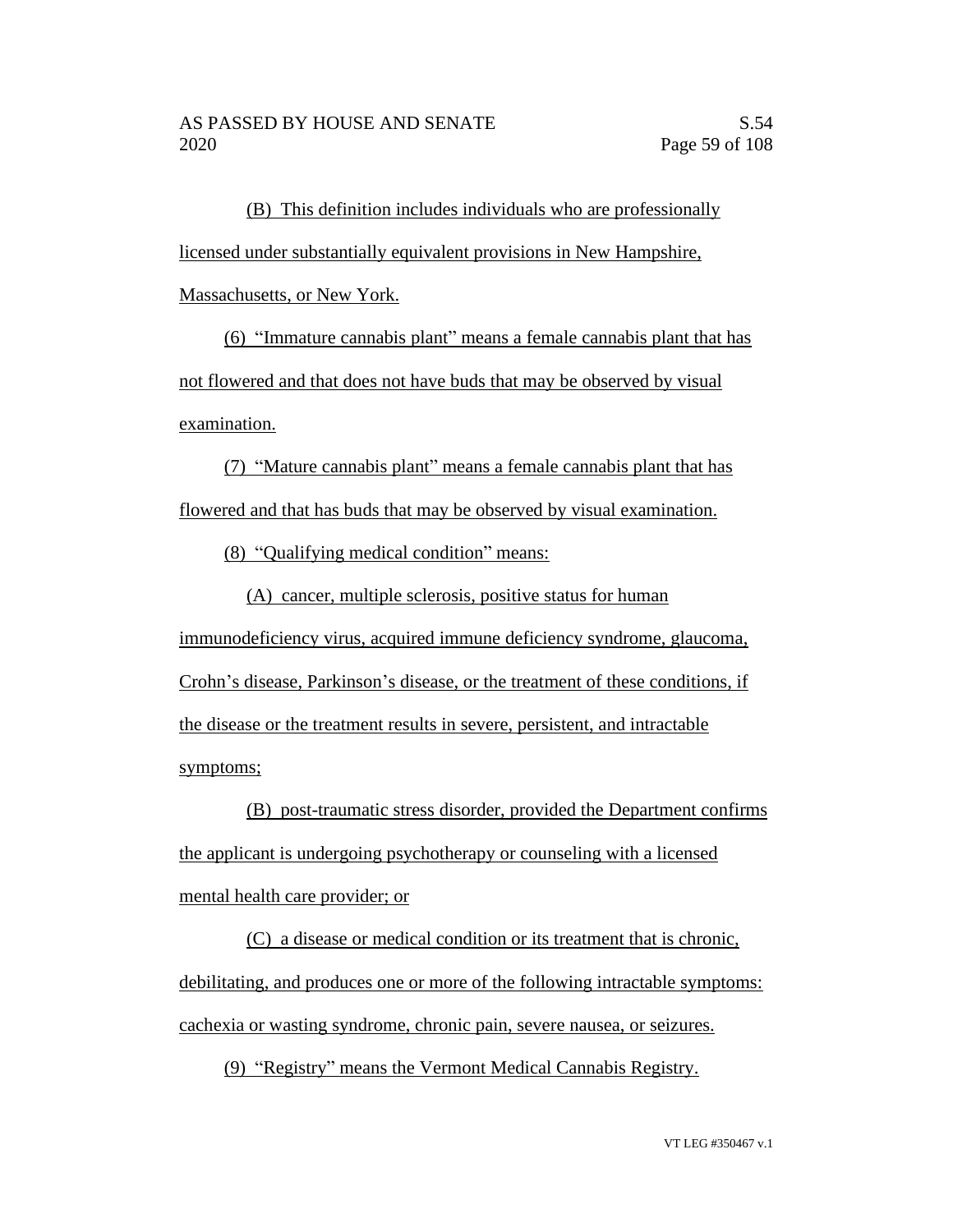#### § 952. REGISTRY

(a) The Board shall establish and manage the Vermont Medical Cannabis Registry for the purpose of allowing persons with qualifying medical conditions and their caregivers to obtain privileges regarding cannabis and cannabis product possession, use, cultivation, and purchase.

(b) A person who is a registered patient or a registered caregiver on behalf of a patient may:

(1) Cultivate not more than two mature and seven immature cannabis plants. Any cannabis harvested from the plants shall not count toward the twoounce possession limit in subdivision (2) of this subsection, provided it is stored in an indoor facility on the property where the cannabis was cultivated and reasonable precautions are taken to prevent unauthorized access to the cannabis.

(2) Possess not more than two ounces of cannabis.

(3) Purchase cannabis and cannabis products at a licensed medical cannabis dispensary. Pursuant to chapter 37 of this title, a dispensary may offer goods and services that are not permitted at a cannabis establishment licensed pursuant to chapter 33 of this title.

(c)(1) Individual names and identifying information about patients and caregivers on the Registry are exempt from public inspection and copying under the Public Records Act and shall be kept confidential. Notwithstanding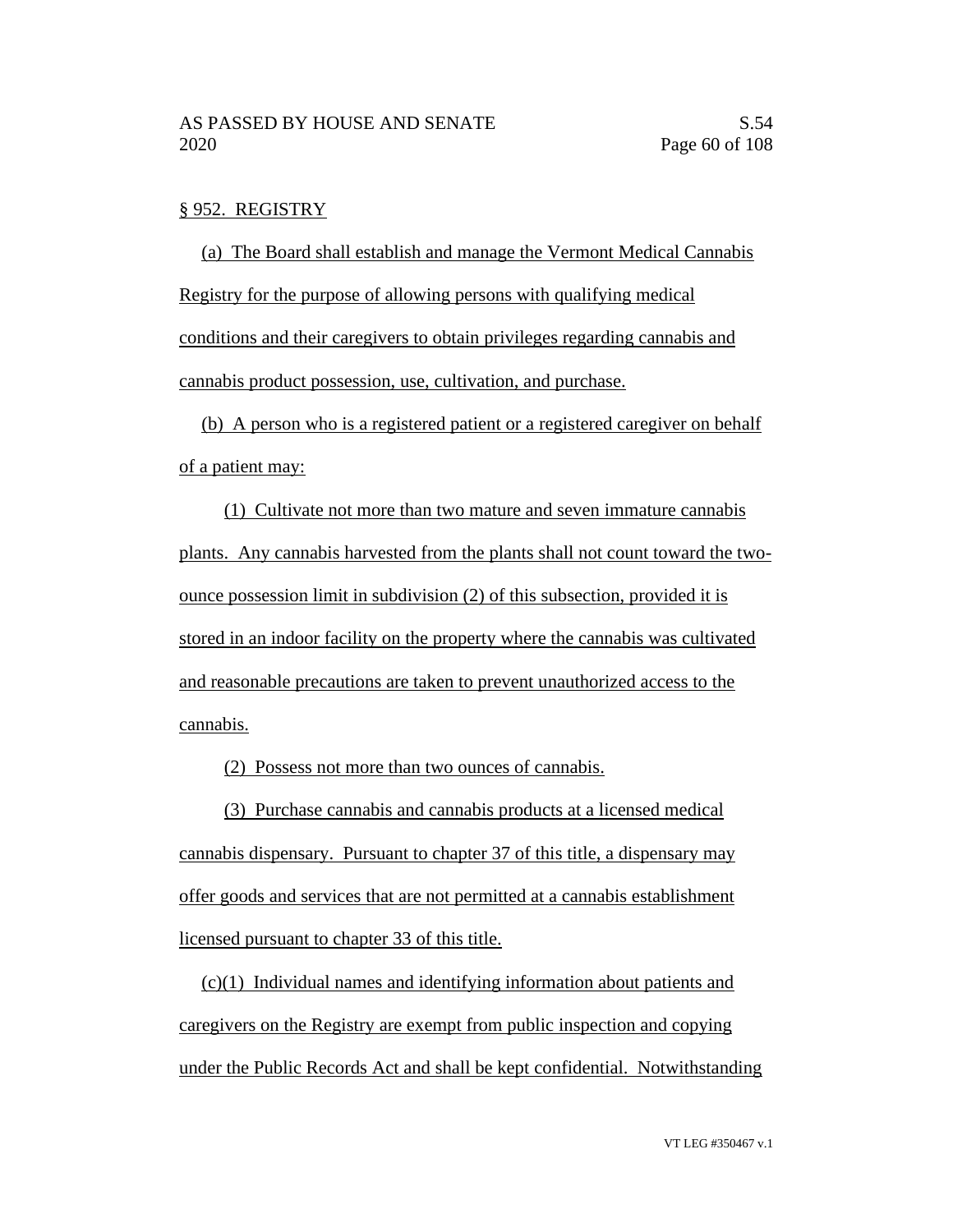1 V.S.A. § 317(e), the Public Records Act exemption created in this subsection shall continue in effect and shall not be repealed through operation of 1 V.S.A.  $§ 317(e).$ 

(2) In response to a person-specific or property-specific inquiry by a law enforcement officer or agency made in the course of a bona fide investigation or prosecution, the Board may verify the identities and registered property addresses of the registered patient and the patient's registered caregiver. The law enforcement officer or agency shall keep confidential any identities and addresses received pursuant to this subdivision.

(d) The Board shall establish an application process through rulemaking. The Board shall approve or deny the application for registration in writing within 30 days from receipt of a completed registration application.

§ 953. PATIENTS

(a) Pursuant to rules adopted by the Board, a person may register with the Board to obtain the benefits of the Registry as provided in section 952 of this title.

(b) An application by a person under 18 years of age shall be signed by both the applicant and the applicant's parent or guardian.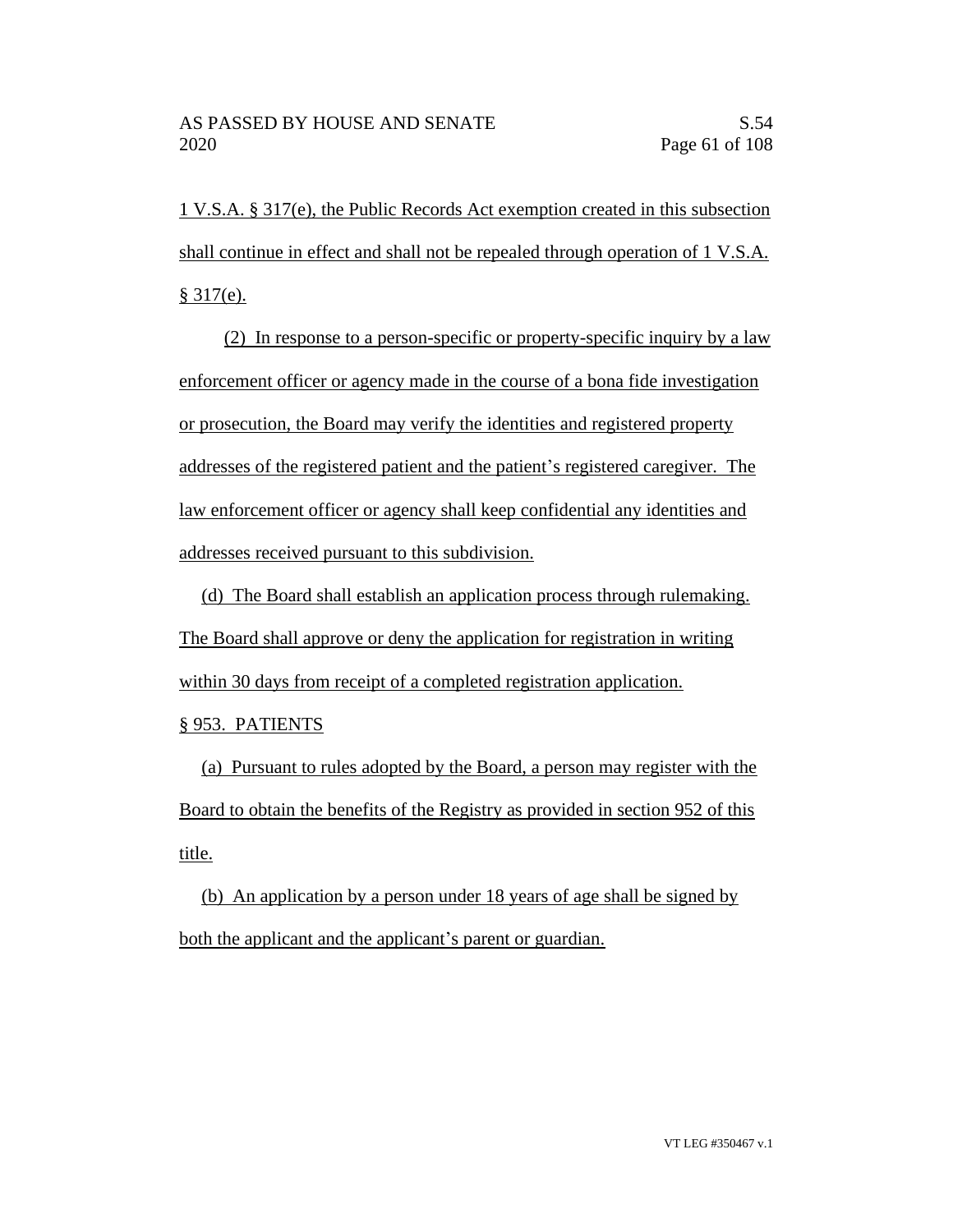### § 954. CAREGIVERS

(a) Pursuant to rules adopted by the Board, a person may register with the Board as a caregiver of a registered patient to obtain the benefits of the Registry as provided in section 952 of this title.

(b)(1) The Board shall adopt rules that set forth standards for determining whether an applicant should be denied a caregiver card because of his or her criminal history record. An applicant shall not be denied solely on the basis of a criminal conviction that is not listed in 13 V.S.A. chapter 25 or 28.

(2) The Board shall obtain from the Vermont Crime Information Center a copy of the caregiver applicant's fingerprint-based Vermont criminal history records, out-of-state criminal history records, and criminal history records from the Federal Bureau of Investigation.

(c) The Board shall adopt rules that set forth standards for determining whether an applicant should be denied a cannabis establishment license because of his or her criminal history record

 $(d)(1)$  Except as provided in subdivision (2) of this subsection, a caregiver shall serve only one patient at a time, and a patient shall have only one registered caregiver at a time. A patient may serve as a caregiver for one other patient.

(2) A patient who is under 18 years of age may have two caregivers.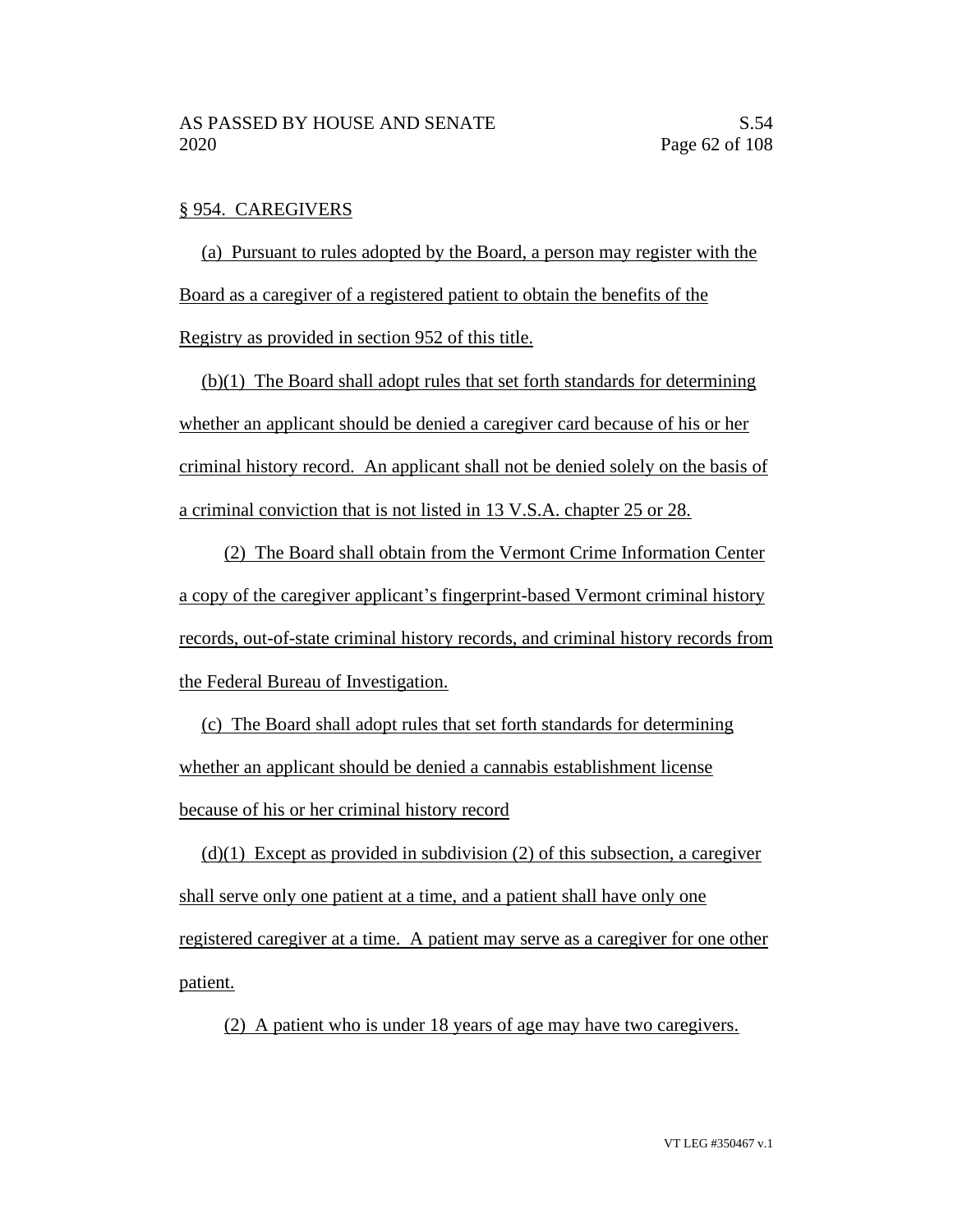### § 955. REGISTRATION; FEES

(a) A registration card shall expire one year after the date of issuance. A patient or caregiver may renew the card according to protocols adopted by the Board.

(b) The Board shall charge and collect fees for annual registration for patients and caregivers. Fees shall be deposited in the Cannabis Regulation Fund as provided in section 845 of this title.

#### § 956. RULEMAKING

The Board shall adopt rules for the administration of this chapter. No rule shall be more restrictive than any rule adopted by the Department of Public Safety pursuant to 18 V.S.A. chapter 86.

Sec. 10. IMPLEMENTATION OF MEDICAL CANNABIS REGISTRY

(a) On March 1, 2022, patients and caregivers who are on the Department of Public Safety's Medical Marijuana Registry pursuant to 18 V.S.A. chapter 86 shall transfer to the Cannabis Control Board's Medical Cannabis Registry pursuant to 7 V.S.A. chapter 35. At such time, those patients and caregivers will be entitled to the privileges afforded registrants under 7 V.S.A. chapter 35 and rules adopted by the Board pursuant to 7 V.S.A. chapter 35.

(b) The registration card of a patient of caregiver who transfers to the new Registry shall expire on the date of the registration card and a patient or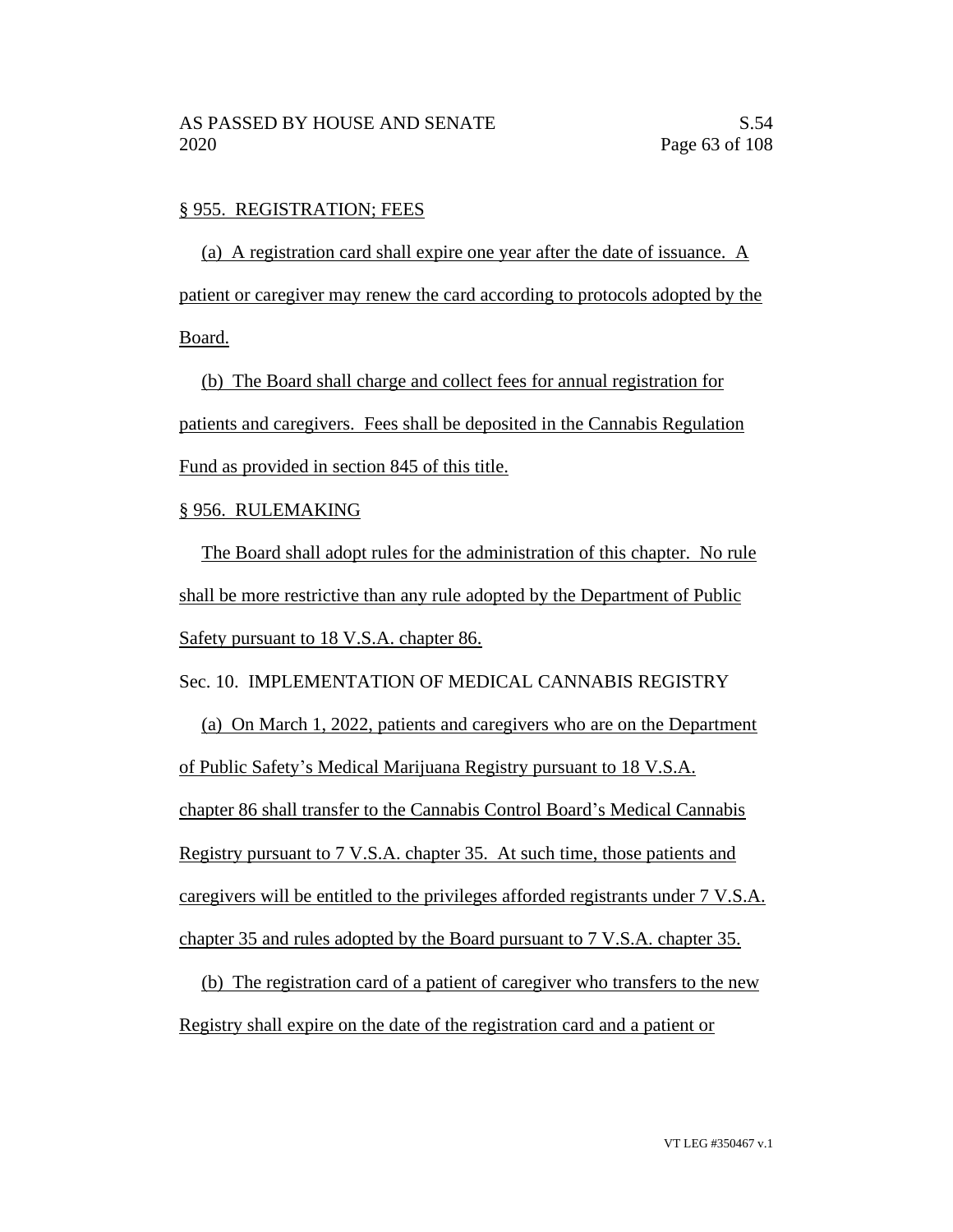caregiver who wishes to continue participation on the Registry shall renew the registration card under rules adopted by the Board.

Sec. 11. REPEAL

18 V.S.A. chapter 86 (therapeutic use of cannabis) is repealed.

\* \* \* Medical Cannabis Dispensaries \* \* \*

Sec. 12. 7 V.S.A. chapter 37 is added to read:

## CHAPTER 37. MEDICAL CANNABIS DISPENSARIES

## § 971. INTENT; PURPOSE

(a) It is the intent of the General Assembly to provide a well-regulated system of licensed medical cannabis dispensaries for the purpose of providing cannabis, cannabis products, and related services to patients and caregivers who are registered on the Medical Cannabis Registry pursuant to chapter 35 of this title. Vermont first authorized dispensaries in 2011, and it is the intent of the General Assembly that dispensaries continue to provide unique goods and services to registered patients and caregivers for therapeutic purposes in a market that also allows cannabis establishments licensed pursuant to chapter 33 of this title.

(b) A dispensary licensed pursuant to this chapter may engage in practices that are not permitted for a cannabis establishment. As such, a dispensary may:

(1) be vertically integrated under one license;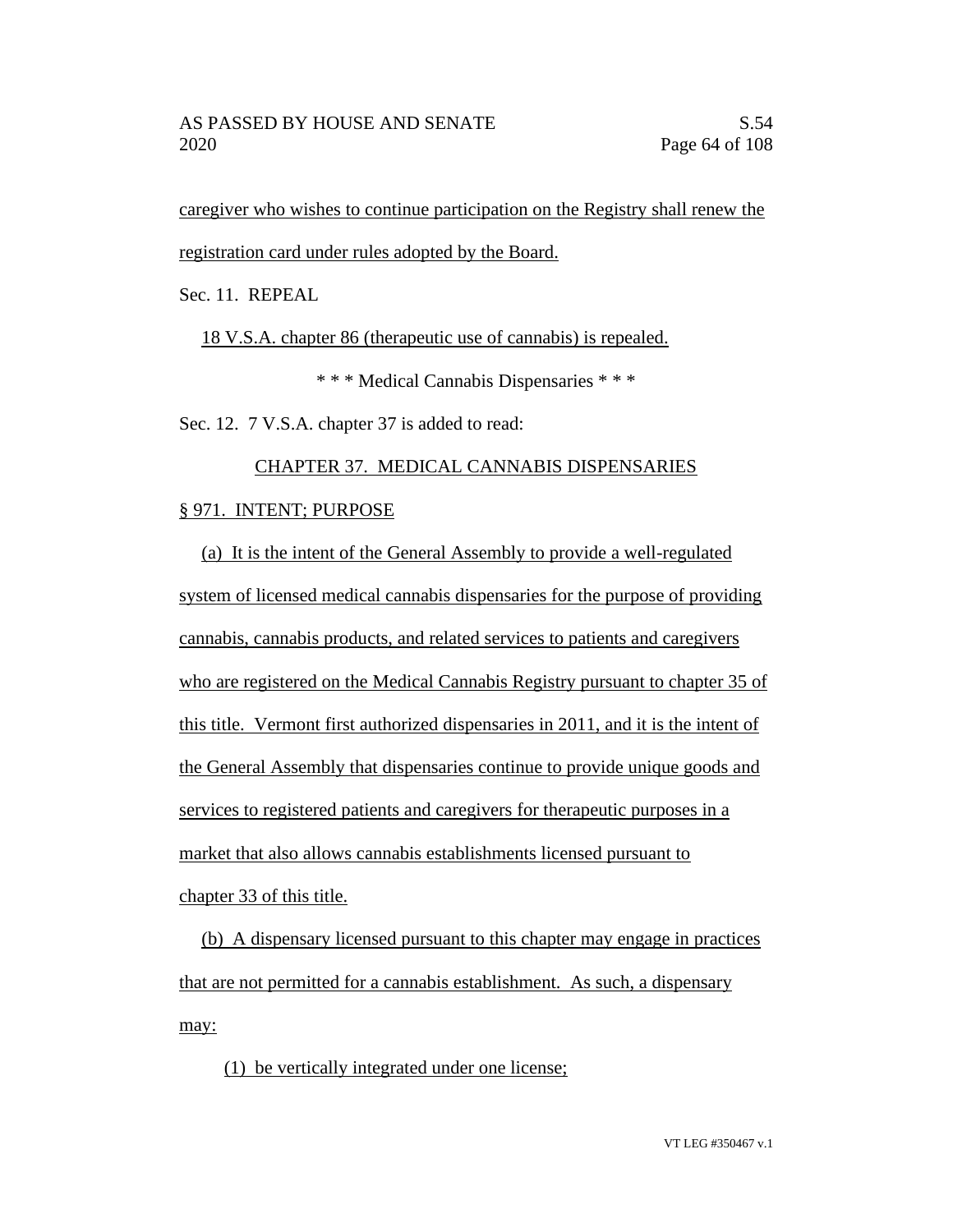(2) sell tax-free cannabis and cannabis products to patients and caregivers;

(3) deliver cannabis and cannabis products to patients and caregivers;

(4) allow patients and caregivers to purchase cannabis and cannabis

products without leaving their vehicles;

(5) produce and sell cannabis and cannabis products that have a higher

THC content than is permitted for a cannabis establishment;

(6) produce and sell cannabis products that may not otherwise be

permitted for a cannabis establishment, but that would be appropriate for use

by a patient as determined by the Board through rulemaking; and

(7) sell larger quantities of cannabis and cannabis products than is

permitted for a cannabis establishment.

# § 972. DEFINITIONS

As used in this chapter:

(1) "Board" means the Cannabis Control Board.

(2) "Cannabis" has the same meaning as provided in section 831 of this title.

(3) "Cannabis product" has the same meaning as provided in section 831 of this title.

(4) "Dispensary" means a business organization licensed under this chapter or 18 V.S.A. chapter 86.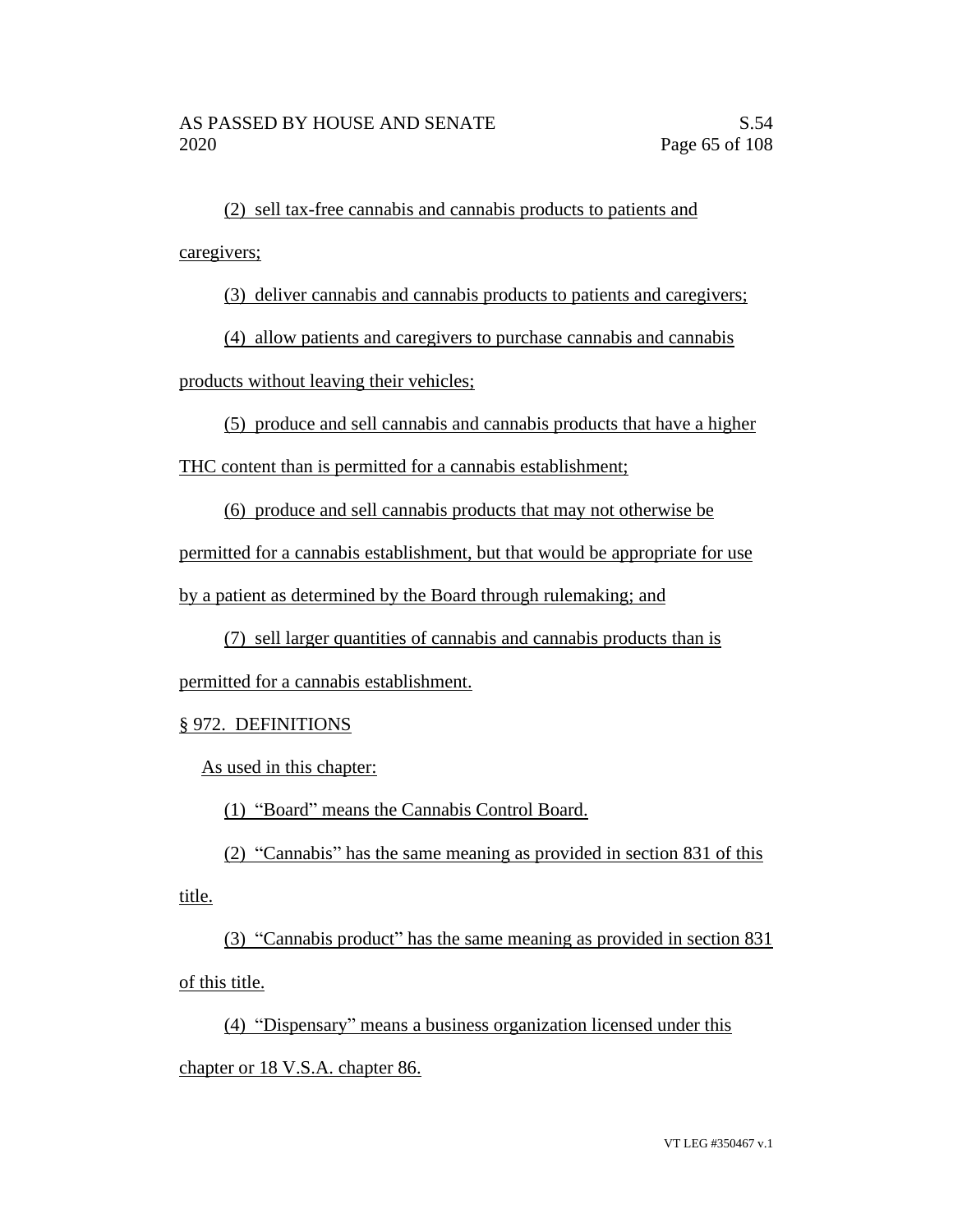(5) "Registry" means the Vermont Medical Cannabis Registry.

## § 973. DISPENSARY LICENSE

(a) A dispensary licensed pursuant to this chapter may:

(1) cultivate, package, label, test, and transport cannabis;

(2) produce, package, label, test, and transport cannabis products;

(3) sell and deliver cannabis and cannabis products to patients and

caregivers registered under chapter 35 of this title;

(4) acquire, purchase, or borrow cannabis, cannabis products, and

services from another licensed Vermont medical cannabis dispensary or give,

sell, or lend cannabis, cannabis products, and services to another licensed

Vermont medical cannabis dispensary; and

(5) purchase cannabis and cannabis products from a cannabis

establishment licensed pursuant to chapter 33 of this title.

(b)(1) The following records shall be exempt from public inspection and copying under the Public Records Act and shall be confidential:

(A) any record in an application for a license relating to security, public safety, transportation, or trade secrets, including information provided in an operating plan pursuant to subdivision  $881(a)(1)(B)$  of this title; and

(B) any licensee record relating to security, public safety, transportation, trade secrets, or employees.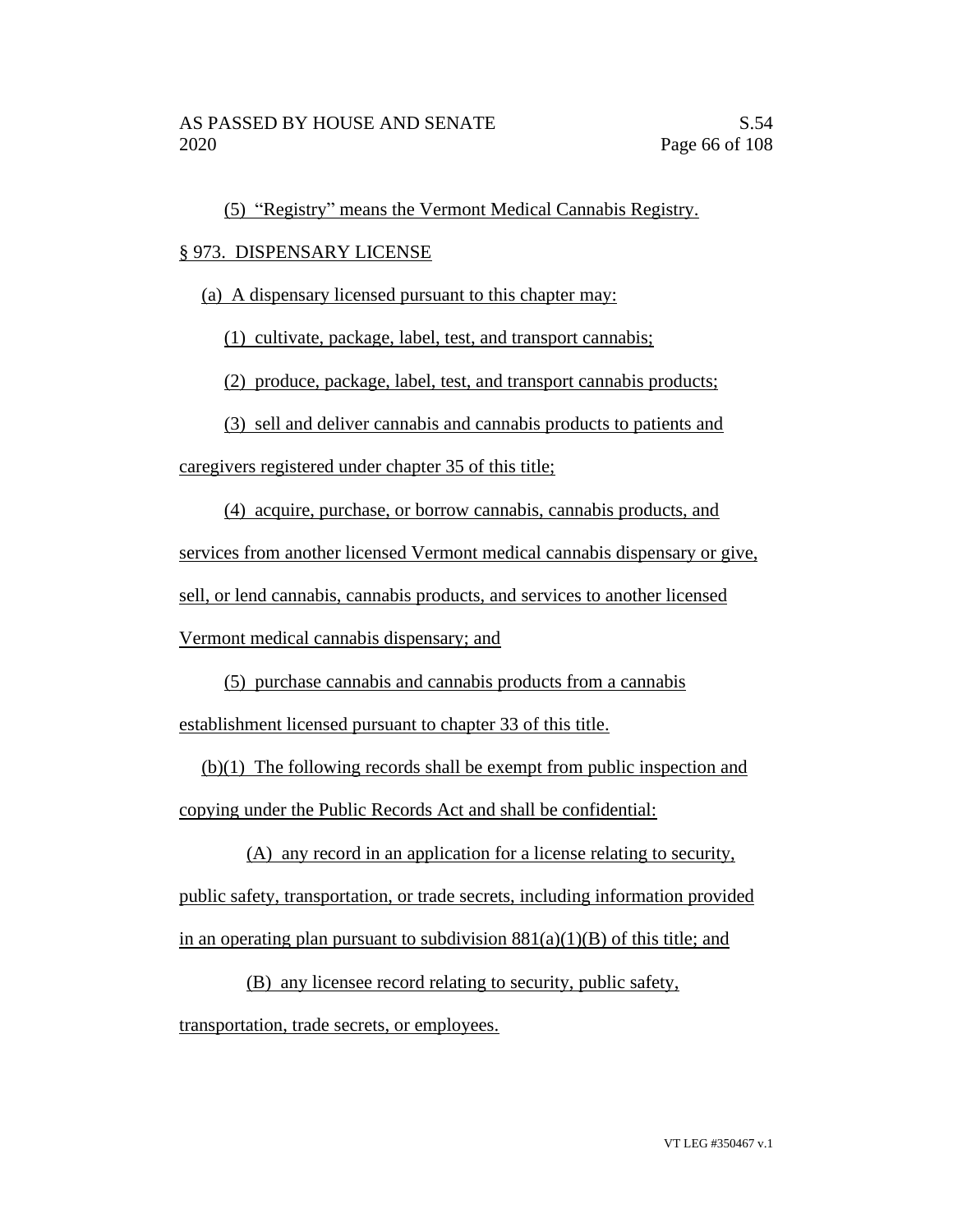(2) Notwithstanding 1 V.S.A. § 317(e), the Public Records Act exemption created in this subsection shall continue in effect and shall not be repealed through operation of 1 V.S.A. § 317(e).

## § 974. RULEMAKING

(a)(1) The Board shall adopt rules to implement and administer this chapter. In adoption of rules, the Board shall strive for consistency with rules adopted for cannabis establishments pursuant to chapter 33 of this title where appropriate. No rule shall be more restrictive than any rule adopted by the Department of Public Safety pursuant to 18 V.S.A. chapter 86.

(2) Rules shall include:

(A) the form and content of license and renewal applications;

(B) qualifications for licensure that are directly and demonstrably related to the operation of a dispensary, including:

(i) a requirement to submit an operating plan, which shall include information concerning:

(I) the type of business organization; the identity of its controlling owners and principals; and the identity of the controlling owners and principals of its affiliates; and

(II) the sources, amount, and nature of its capital, assets, and financing; the identity of its financiers; and the identity of the controlling owners and principals of its financiers;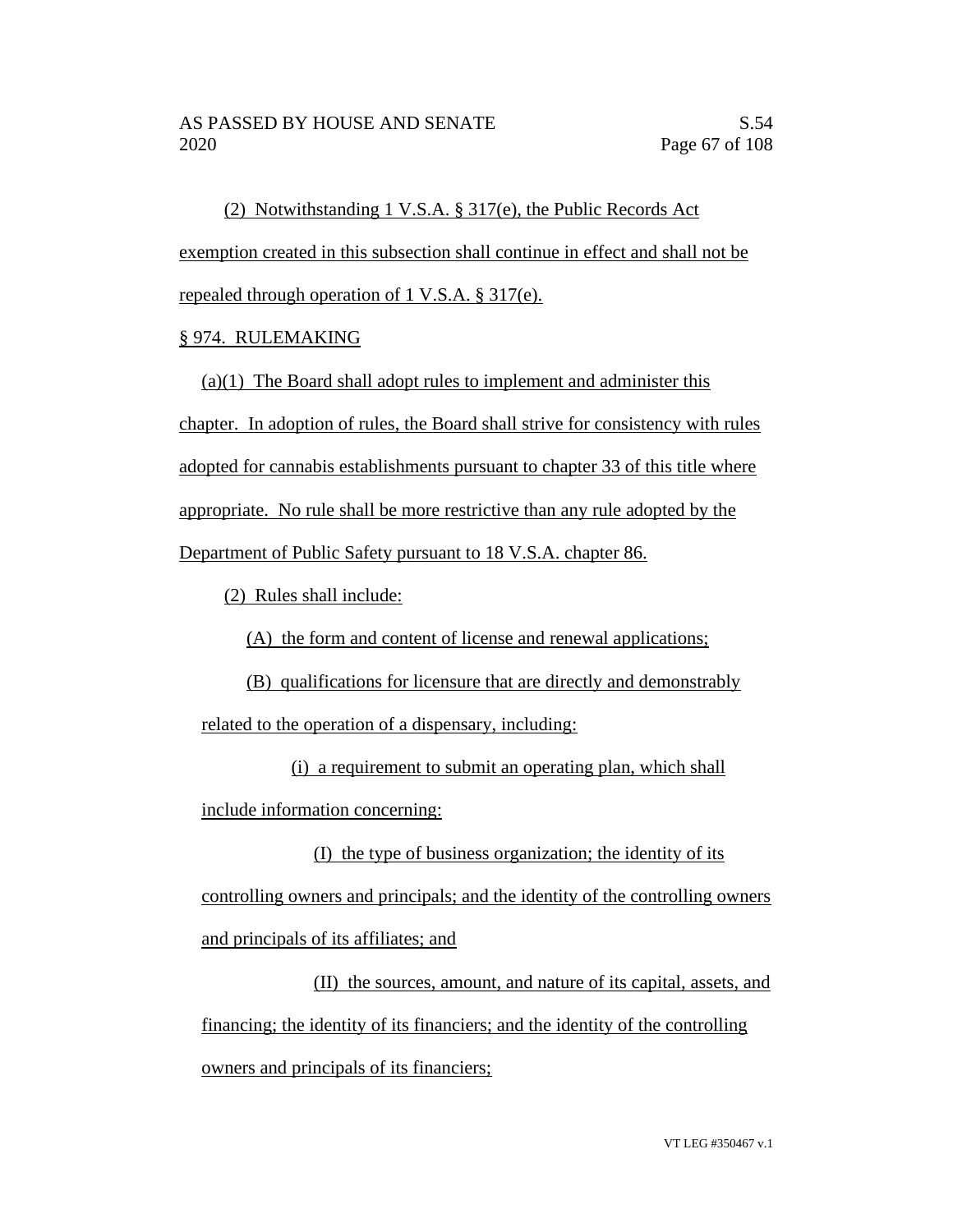(ii) a requirement to file an amendment to its operating plan in the event of a significant change in organization, operation, or financing; and

(iii) the requirement for a fingerprint-based criminal history record check and regulatory record check pursuant to section 975 of this title;

(C) oversight requirements, including provisions to ensure that a licensed establishment complies with State and federal regulatory requirements governing insurance, securities, workers' compensation, unemployment insurance, and occupational health and safety;

(D) facility inspection requirements and procedures;

(E) records to be kept by licensees and the required availability of the records;

(F) employment and training requirements;

(G) security requirements, including any appropriate lighting,

physical security, video, and alarm requirements;

(H) health and safety requirements;

(I) regulation of additives to cannabis and cannabis products,

including those that are toxic or designed to make the product more

addictive, more appealing to persons under 21 years of age, or to mislead consumers;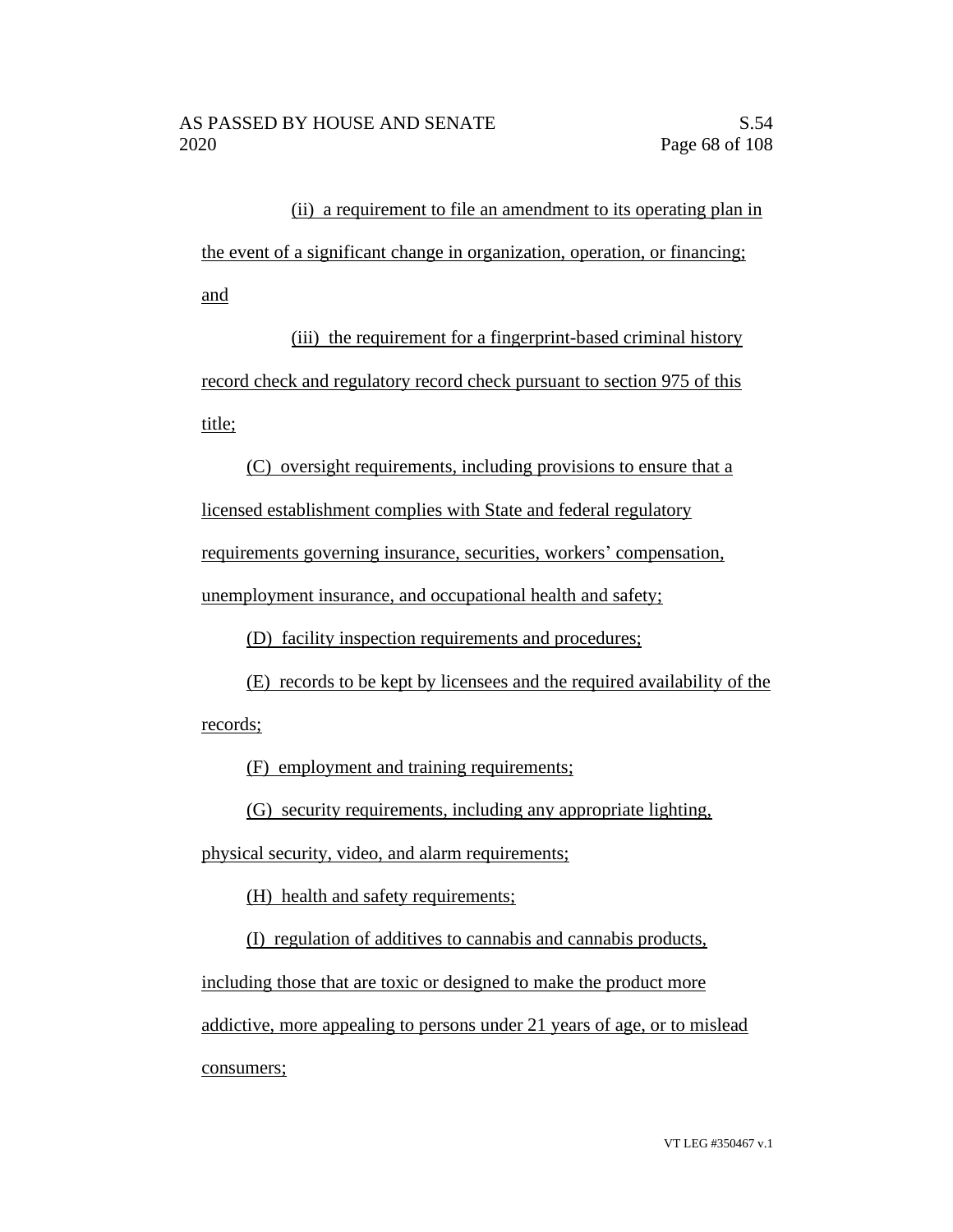(J) procedures for seed-to-sale traceability of cannabis, including any requirements for tracking software;

(K) regulation of the storage and transportation of cannabis;

(L) sanitary requirements;

(M) procedures for the renewal of a license, which shall allow

renewal applications to be submitted up to 90 days prior to the expiration of

the cannabis establishment's license;

(N) procedures for suspension and revocation of a license;

(O) requirements for banking and financial transactions, including

provisions to ensure that the Board, the Department of Financial

Regulation, and financial institutions have access to relevant information

concerning licensed establishments to comply with State and federal

regulatory requirements;

(P) disclosure or eligibility requirements for a financier, its owners and principals, and its affiliates, which may include:

(i) requirements to disclose information to a licensed establishment, the Board, or the Department of Financial Regulation;

(ii) a minimum age requirement and a requirement to conduct a background check for natural persons;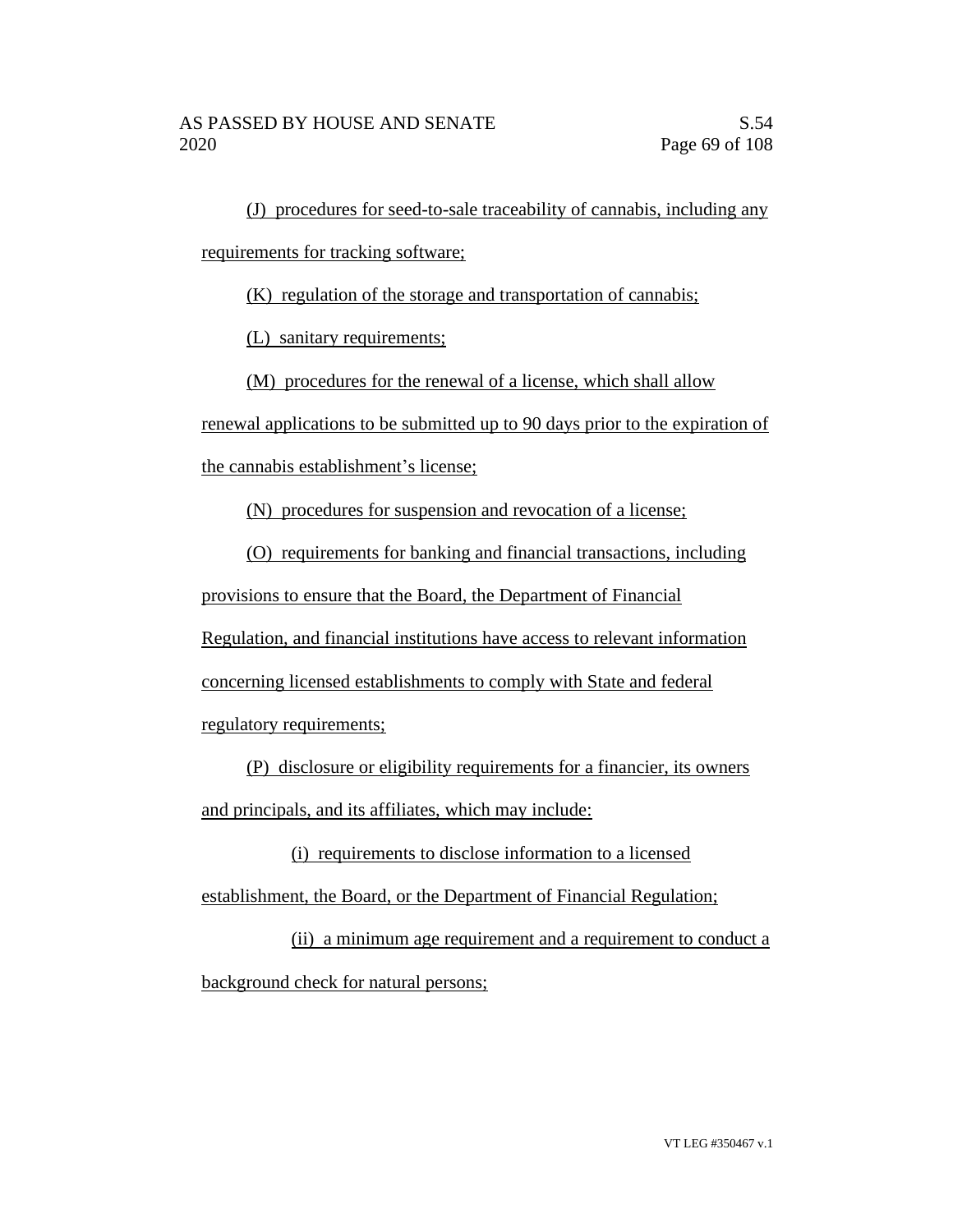(iii) requirements to ensure that a financier complies with applicable State and federal laws governing financial institutions, licensed lenders, and other financial service providers; and

(iv) any other requirements, conditions, or limitations on the type or amount of loans or capital investments made by a financier or its affiliates, which the Board, in consultation with the Department of Financial Regulation, determines is necessary to protect the public health, safety, and general welfare;

(Q) policies and procedures for conducting outreach and promoting participation in the regulated cannabis market by diverse groups of individuals, including those who have been disproportionately harmed by cannabis prohibition;

(R) pesticides or classes of pesticides that may be used by cultivators, provided that any rules adopted under this subdivision shall comply with and shall be at least as stringent as the Agency of Agriculture, Food and Markets' Vermont Pesticide Control Regulations;

(S) standards for indoor cultivation of cannabis;

(T) procedures and standards for testing cannabis for contaminants, potency, and quality assurance and control;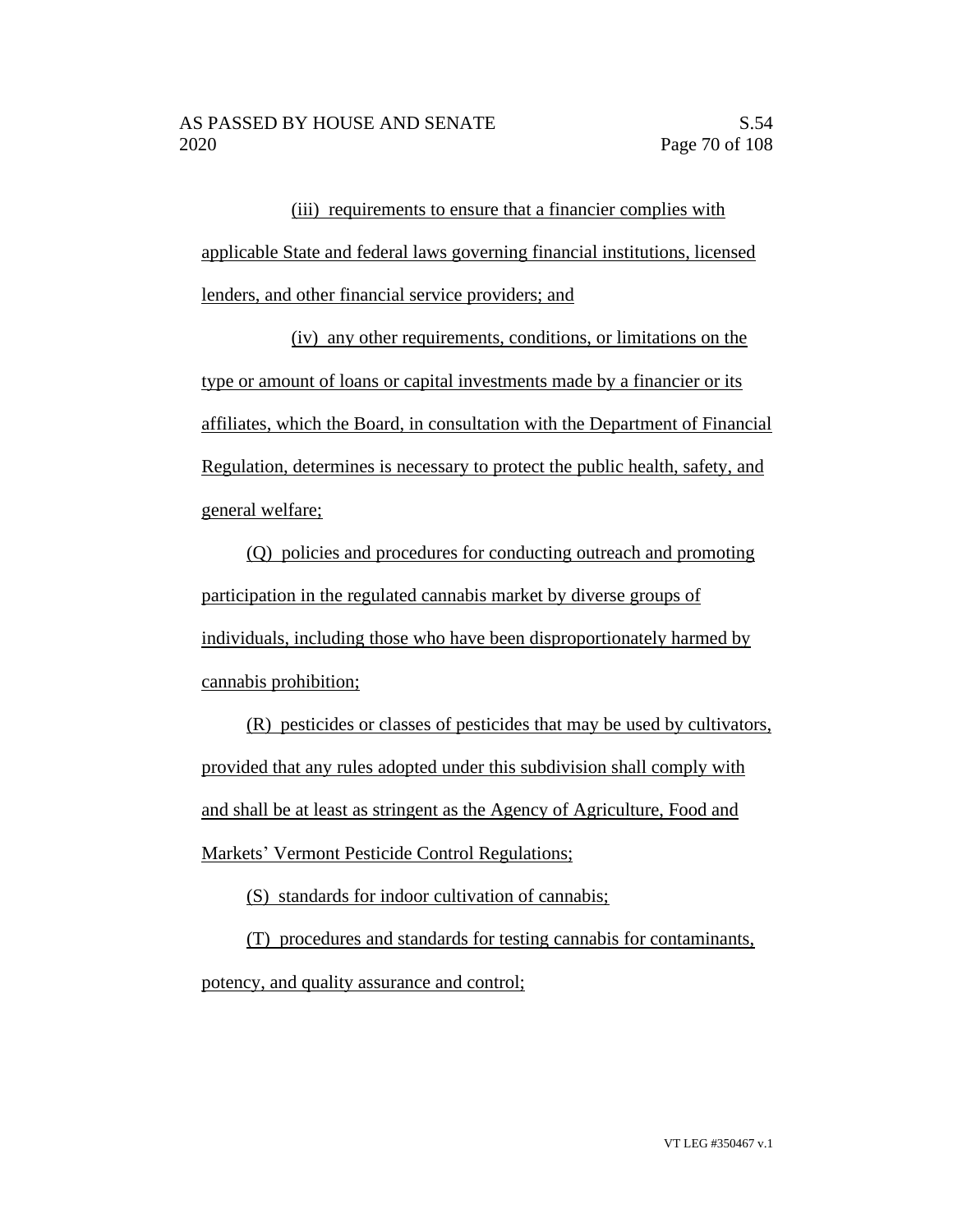(U) labeling requirements for cannabis sold to retailers and integrated licensees, including health warnings developed in consultation with the Department of Health;

(V) regulation of visits to the establishments, including the number of visitors allowed at any one time and record keeping concerning visitors;

(W) requirements that cannabis products are labeled in a manner that states the number of servings of tetrahydrocannabinol in the product, measured in servings of a maximum of five milligrams per serving, except cannabis products that are not consumable, including topical preparations;

(X) requirements that cannabis products are labeled with the date the product was manufactured, the date the product is best used by, the ingredients contained in the product, information on the length of time it typically takes for products to take effect, and appropriate warnings developed by the Board in consultation with the Department of Health;

(Y) requirements that a cannabis product is clearly identifiable with a standard symbol adopted by the Board indicating that it contains cannabis;

(Z) procedures and standards for testing cannabis products for contaminants, potency, and quality assurance and control;

(AA) requirements for opaque, child-resistant packaging;

(BB) requirements for verification of a customer's Registry status;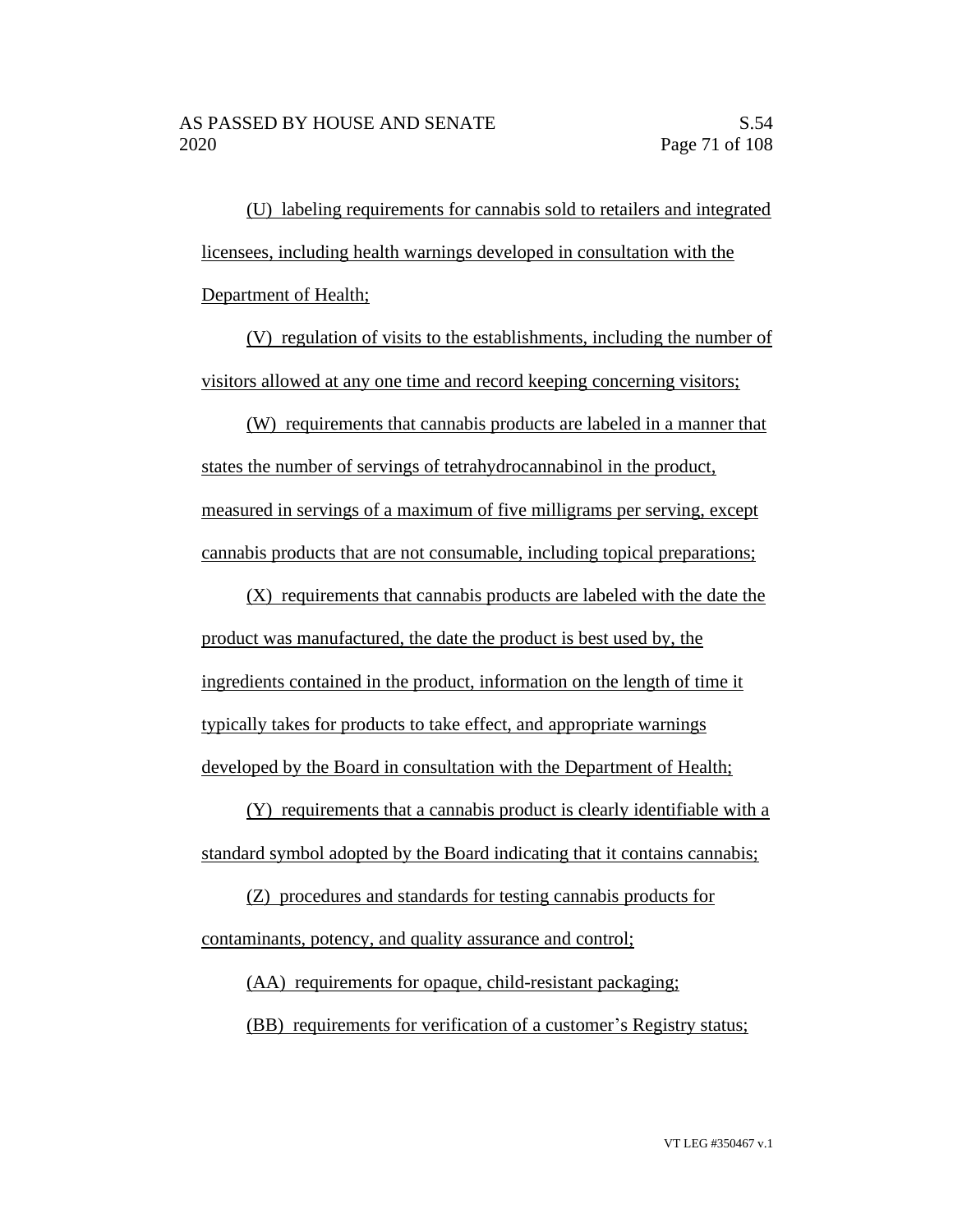(CC) restrictions that cannabis shall be stored behind a counter or other barrier to ensure a customer does not have direct access to the cannabis;

(DD) requirements that if the dispensary sells hemp or hemp

products, the hemp and hemp products are clearly labeled as such and displayed separately from cannabis and cannabis products;

(EE) requirements for opaque, child-resistant packaging of cannabis and cannabis products at point of sale to customer;

(FF) facility inspection requirements and procedures;

(GG) procedures and standards for testing cannabis and cannabis

products for contaminants, potency, and quality assurance and control;

(HH) reporting requirements, including requirements for chain-ofcustody record keeping; and

(II) procedures for destruction of all cannabis and cannabis products samples.

(b) The Board shall consult with other State agencies and departments as necessary in the development and adoption of rules where there is shared expertise and duties.

§ 975. CRIMINAL BACKGROUND RECORD CHECKS; APPLICANTS

(a) The Board shall obtain from the Vermont Crime Information Center a copy of a license applicant's fingerprint-based Vermont criminal history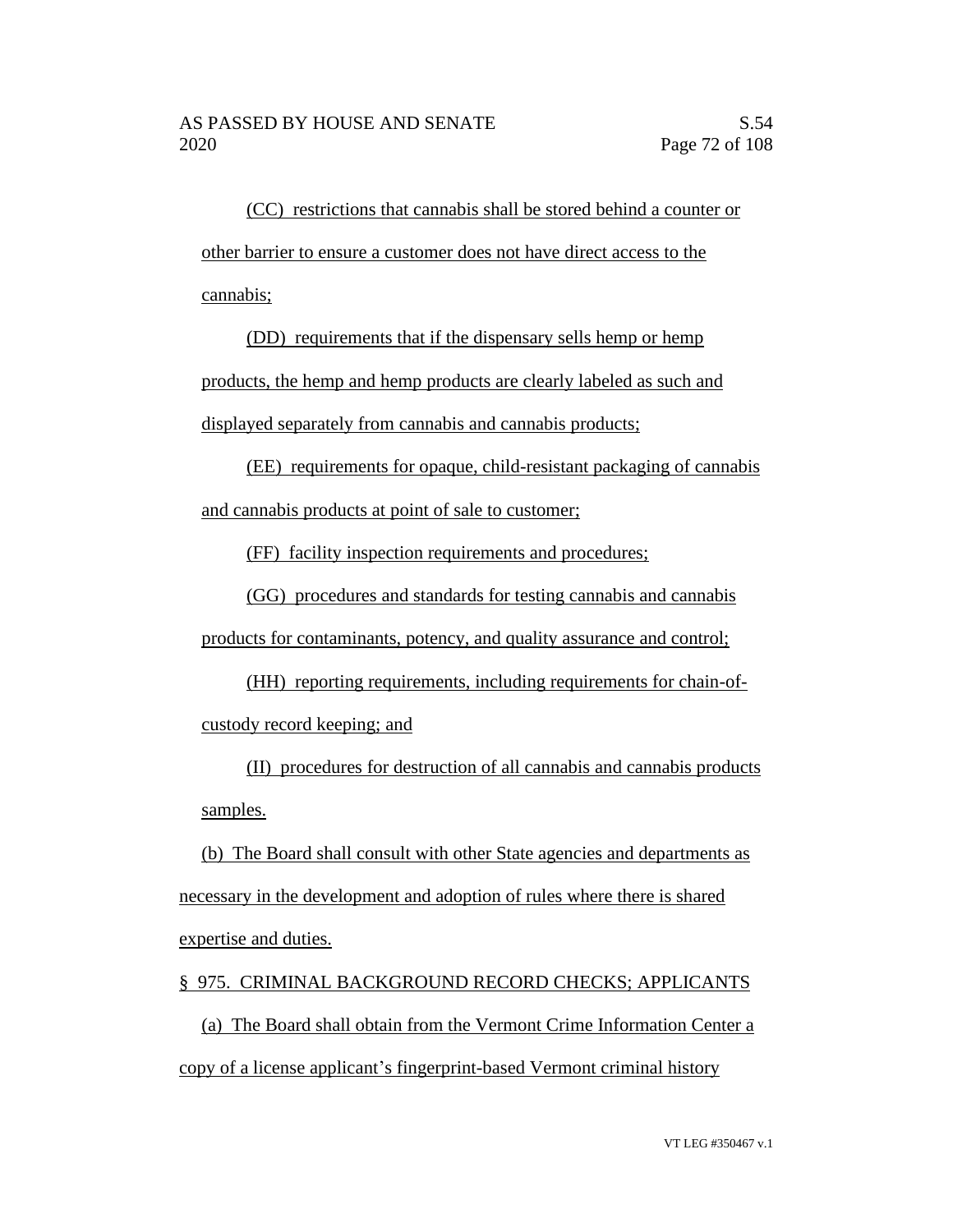records, out-of-state criminal history records, and criminal history records from the Federal Bureau of Investigation.

(b) The Board shall adopt rules that set forth standards for determining whether an applicant should be denied a medical cannabis dispensary license because of his or her criminal history record based on factors that demonstrate whether the applicant presently poses a threat to public safety or the proper functioning of the regulated market. Nonviolent drug offenses shall not automatically disqualify a candidate.

## § 976. DISPENSARY IDENTIFICATION CARD

(a) Every owner, principal, and employee of a dispensary shall obtain an identification card issued by the Board.

(b)(1) Prior to issuing the identification card, the Board shall obtain from the Vermont Crime Information Center a copy of the person's fingerprintbased Vermont criminal history records, out-of-state criminal history records, and criminal history records from the Federal Bureau of Investigation.

(2) The Board shall adopt rules that set forth standards for determining whether a person should be denied a medical cannabis dispensary identification card because his or her criminal history record based on factors that demonstrate whether the applicant presently poses a threat to public safety or the proper functioning of the regulated market. Nonviolent drug offenses shall not automatically disqualify a candidate.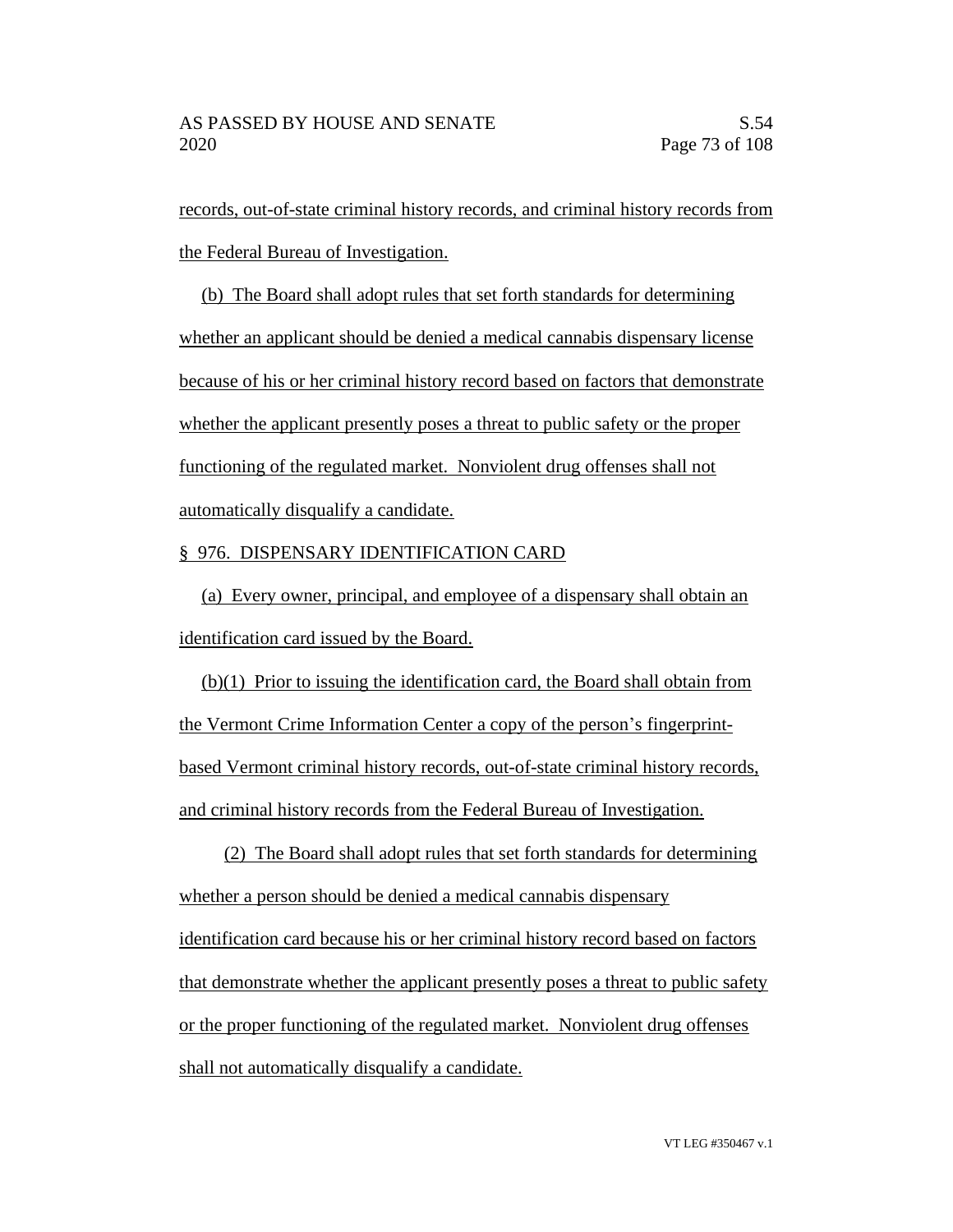(c) Once an identification card application has been submitted, a person may serve as an employee of a dispensary pending the background check, provided the person is supervised in his or her duties by someone who is a cardholder. The Board shall issue a temporary permit to the person for this purpose, which shall expire upon the issuance of the identification card or disqualification of the person in accordance with this section.

(d) An identification card shall expire one year after its issuance or upon the expiration of the dispensary's license, whichever occurs first.

§ 977. FEES

(a) The Board shall charge and collect the following fees for dispensaries:

(1) application fees;

(2) annual license fees; and

(3) annual renewal fees.

(b) Fees shall be deposited in the Cannabis Regulation Fund as provided in section 845 of this title.

§ 978. [Reserved]

# § 979. CULTIVATION OF CANNABIS; ENVIRONMENTAL AND LAND USE STANDARDS

 $(a)(1)$  A dispensary shall not be regulated as "farming" under the Required Agricultural Practices, 6 V.S.A. chapter 215, or other State law, and cannabis produced from cultivation shall not be considered an agricultural product or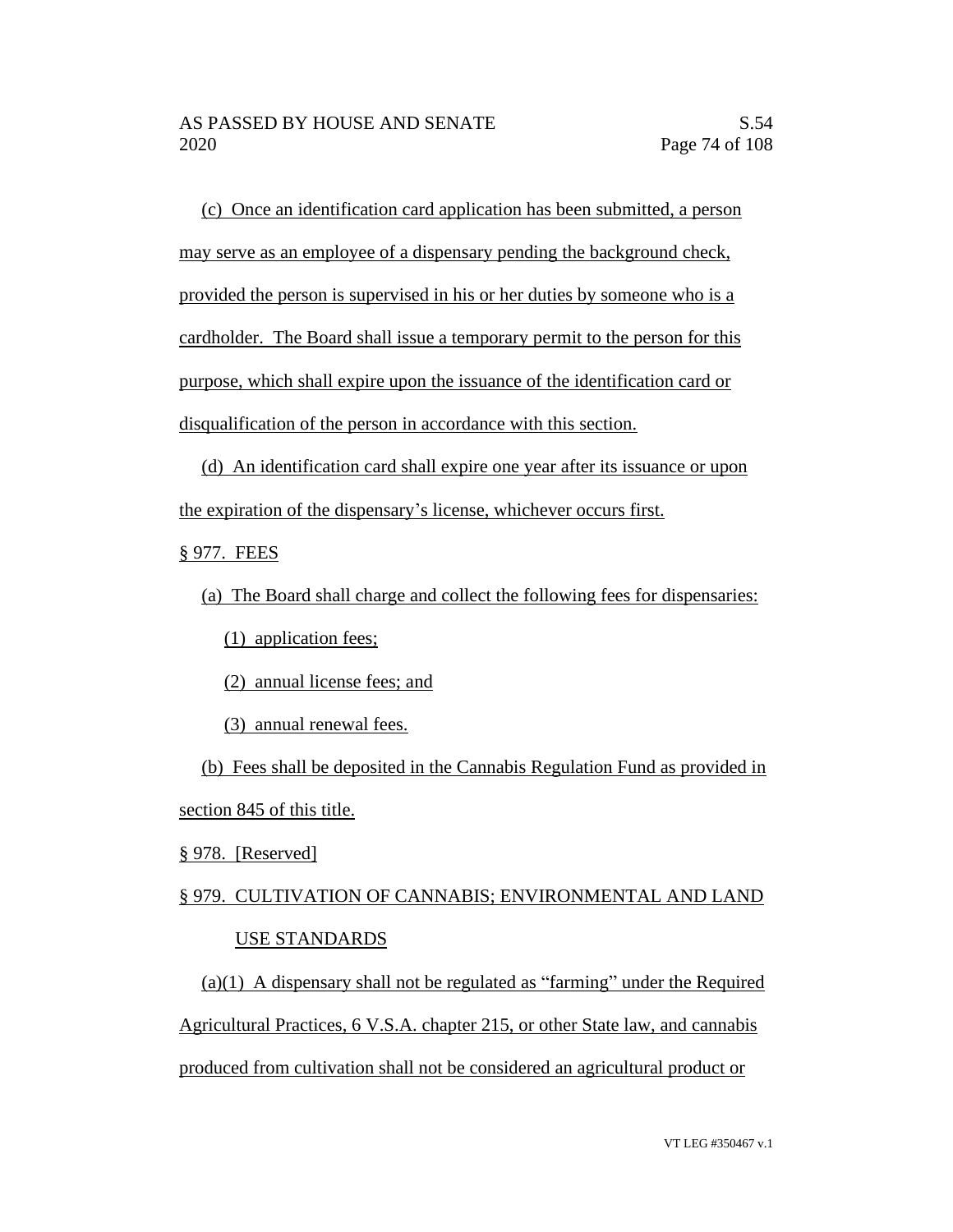agricultural crop for the purposes of 32 V.S.A. chapter 124, 32 V.S.A. § 9741, or other relevant State law.

(2) Notwithstanding subdivision (1) of this subsection, the cultivation of cannabis on agricultural land and the use of farm buildings to dry or process that cannabis shall not disqualify the land or buildings from the use value appraisal program or constitute "development" under 32 V.S.A. § 3752(5), provided that:

(A) the agricultural land or farm building is enrolled in the use value appraisal program at the time cannabis cultivation commences;

(B) the agricultural land or farm building is not transferred to another owner;

(C) the cultivation, drying, or processing of cannabis is done by a license on 1,000 square feet or less of agricultural land; and

(D) all other requirements under 32 V.S.A. chapter 124 continue to be met.

(b) The cultivation, processing, and manufacturing of cannabis regulated under this chapter shall comply with all applicable State, federal, and local environmental, energy, or public health law, unless otherwise provided under this chapter.

(c) A dispensary regulated under this chapter shall be subject to regulation under 24 V.S.A. chapter 117 as authorized by this chapter.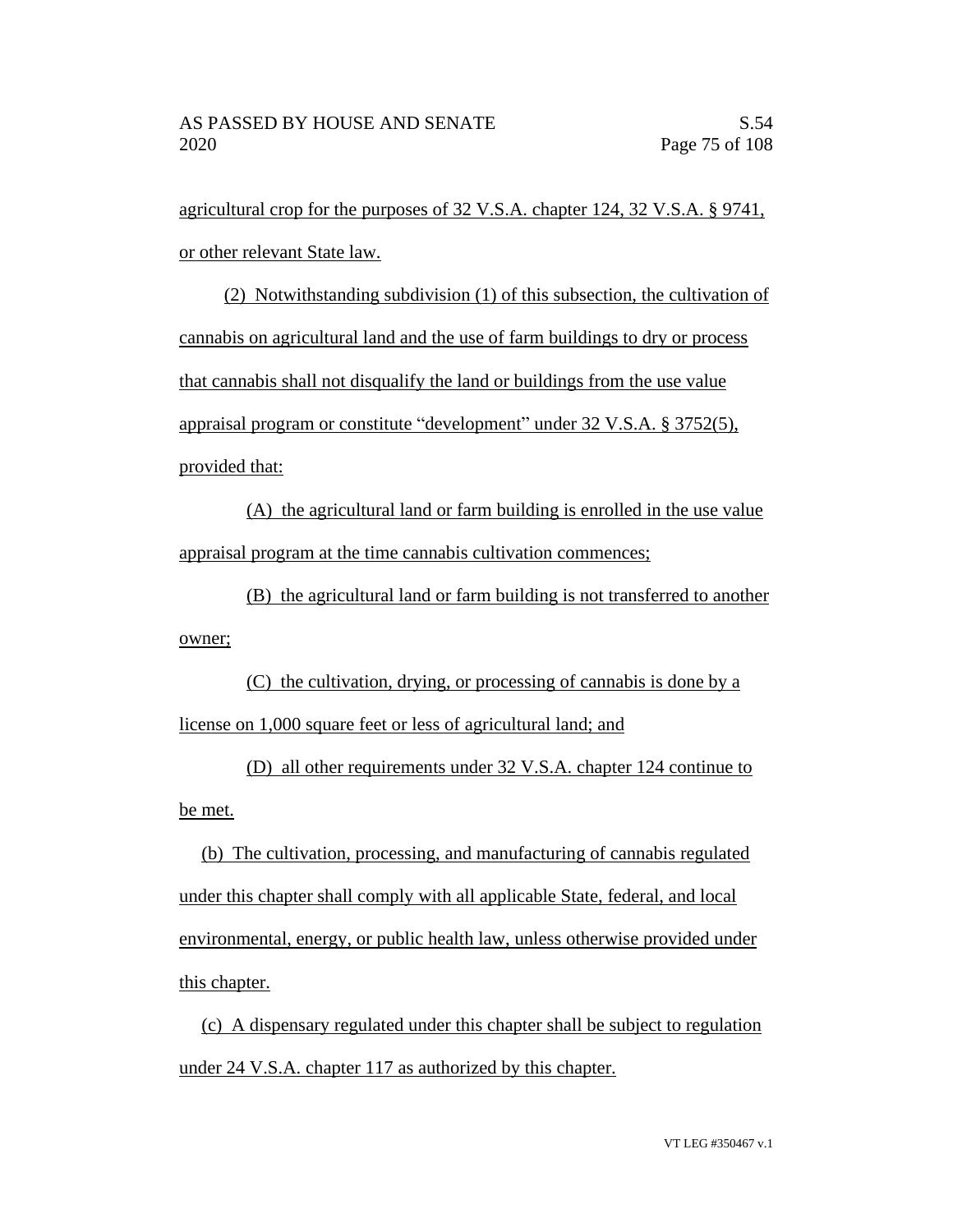(d)(1) The cultivation, processing, and manufacturing of cannabis regulated under this chapter shall comply with the following sections of the Required Agricultural Practices:

(A) section 6, regarding conditions, restriction, and operating standards;

(B) section 8, regarding groundwater quality and groundwater quality investigations; and

(C) section 12, regarding subsurface tile drainage.

(2) Application of or compliance with the Required Agricultural Practices under subdivision (1) of this subsection shall not be construed to provide a presumption of compliance with or exemption to any applicable State, federal, and local environmental, energy, public health, or land use law required under subsections (b) and (c) of this section.

(e) Persons cultivating cannabis or handling pesticides for the purposes of the manufacture of cannabis products shall comply with the worker protection standard of 40 C.F.R. part 170.

Sec. 13. IMPLEMENTATION OF MEDICAL CANNABIS REGISTRIES

(a) On March 1, 2022, regulation of medical marijuana dispensaries that are registered pursuant to 18 V.S.A. chapter 86 shall transfer from the Department of Public Safety to the Cannabis Control Board. At such time,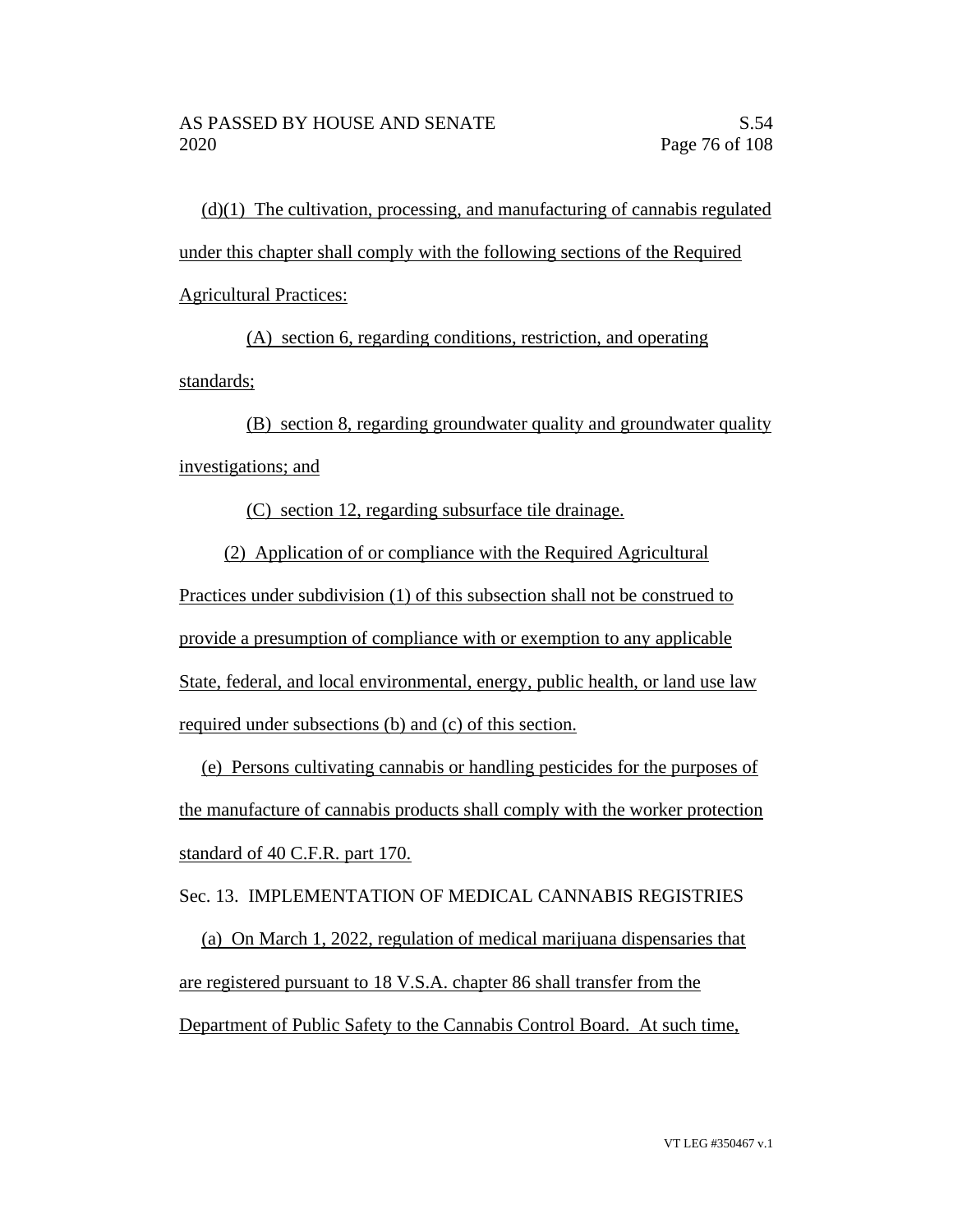those registered dispensaries shall operate pursuant to 7 V.S.A. chapter 37 and the rules adopted by the Board pursuant to chapter 37.

(b) The registration certificate of a dispensary that transfers to the Board shall expire on the date of issue of the certificate and a dispensary that wishes to continue operating as a dispensary shall apply to the Board for a dispensary license pursuant to 7 V.S.A. chapter 37 and the rules adopted by the Board pursuant to chapter 37.

\* \* \* Creation of Excise Tax \* \* \*

Sec. 14. 7 V.S.A. chapter 207 is added to read:

# CHAPTER 207. CANNABIS EXCISE TAX

## § 7901. DEFINITIONS

As used in this chapter:

(1) "Cannabis" has the same meaning as in section 831 of this title.

(2) "Cannabis cultivator" has the same meaning as in section 861 of this title.

(3) "Cannabis product" has the same meaning as in section 831 of this title.

(4) "Cannabis product manufacturer" has the same meaning as in section 861 of this title.

(5) "Cannabis retailer" has the same meaning as in section 861 of this title.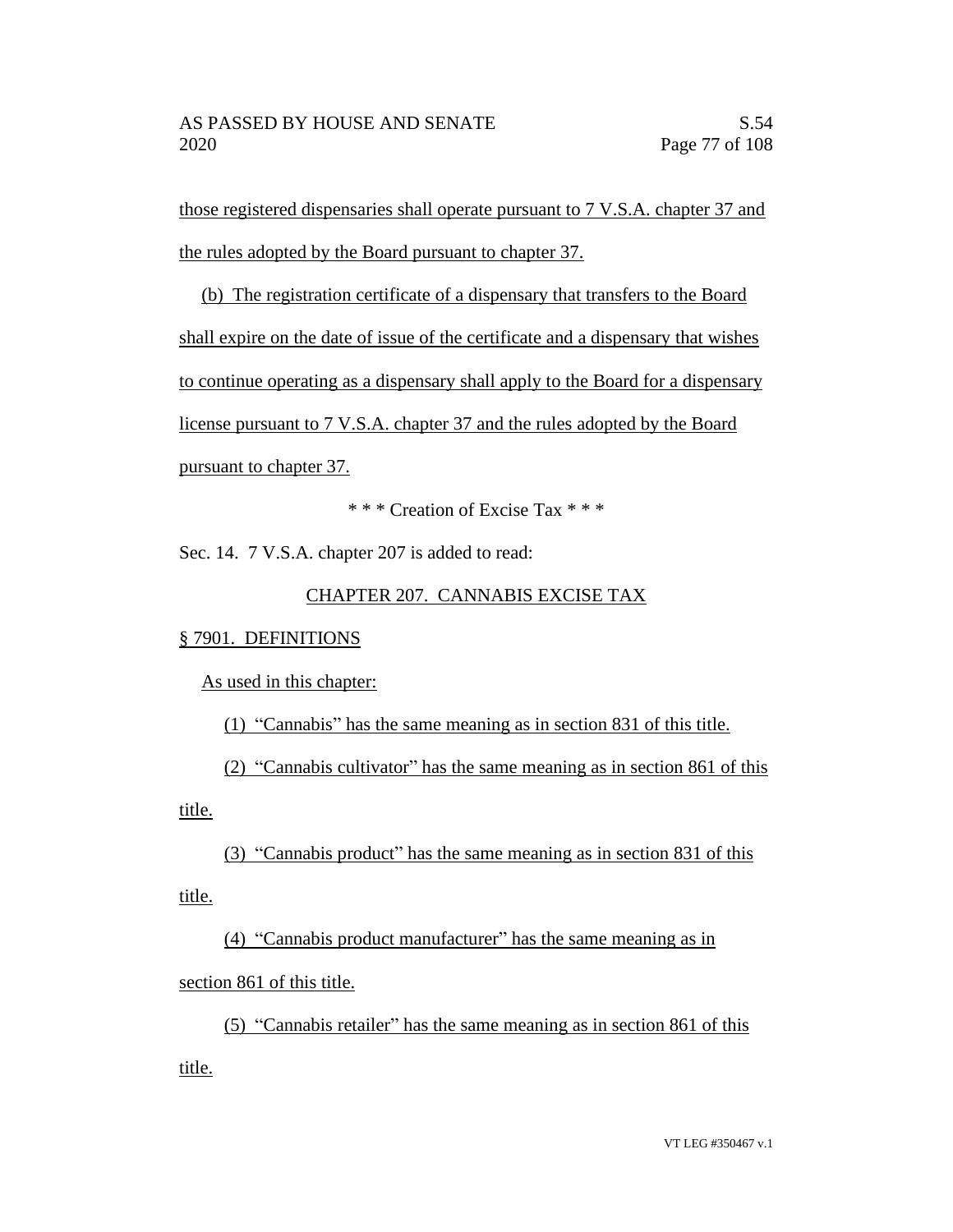(6) "Cannabis wholesaler" has the same meaning as in section 861 of this title.

(7) "Integrated licensee" has the same meaning as in section 861 of this title.

(8) "Retail sale" or "sold at retail" means any sale for any purpose other than for resale by a cannabis retailer or integrated licensee.

(9) "Sales price" has the same meaning as in section 9701 of this title. § 7902. CANNABIS EXCISE TAX

(a) There is imposed a cannabis excise tax equal to 14 percent of the sales price of each retail sale in this State of cannabis and cannabis products, including food or beverages.

(b) The tax imposed by this section shall be paid by the purchaser to the retailer or integrated licensee. Each retailer or integrated licensee shall collect from the purchaser the full amount of the tax payable on each taxable sale.

(c) The tax imposed by this section is separate from and in addition to the general sales and use tax imposed by chapter 233 of this title. The tax imposed by this section shall not be part of the sales price to which the general sales and use tax applies. The cannabis excise tax shall be separately itemized from the general sales and use tax on the receipt provided to the purchaser.

(d) The following sales shall be exempt from the tax imposed under this section: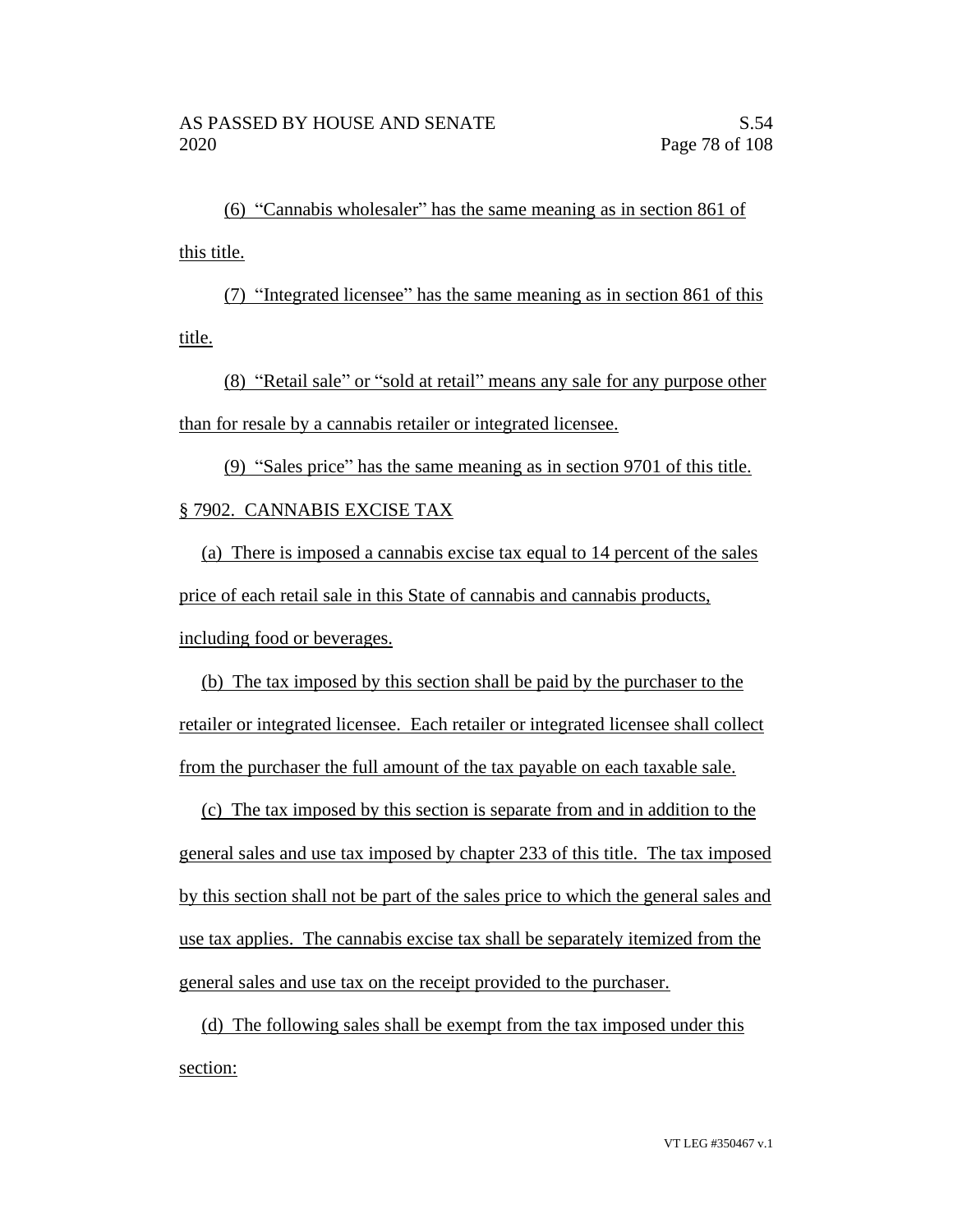(1) sales under any circumstances in which the State is without power to impose the tax; and

(2) sales made by any dispensary as authorized under 7 V.S.A. chapter 37, provided that the cannabis or cannabis product is sold only to registered qualifying patients directly or through their registered caregivers.

### § 7903. LIABILITY FOR TAX

(a) Any tax collected in accordance with this chapter shall be deemed to be held by the retailer or integrated licensee in trust for the State of Vermont. Any tax collected under this chapter shall be accounted for separately so as clearly to indicate the amount of tax collected and that the same are the property of the State of Vermont.

(b) Every retailer or integrated licensee required to collect and remit the tax under this chapter to the Commissioner shall be personally and individually liable for the amount of such tax together with such interest and penalty as has accrued under the provisions of section 3202 of this title. If the retailer or integrated licensee is a corporation or other entity, the personal liability shall extend to any officer or agent of the corporation or entity who as an officer or agent of the same has the authority to collect and remit tax to the Commissioner of Taxes as required in this chapter.

(c) A retailer or integrated licensee shall have the same rights in collecting tax from his or her purchaser or regarding nonpayment of tax by the purchaser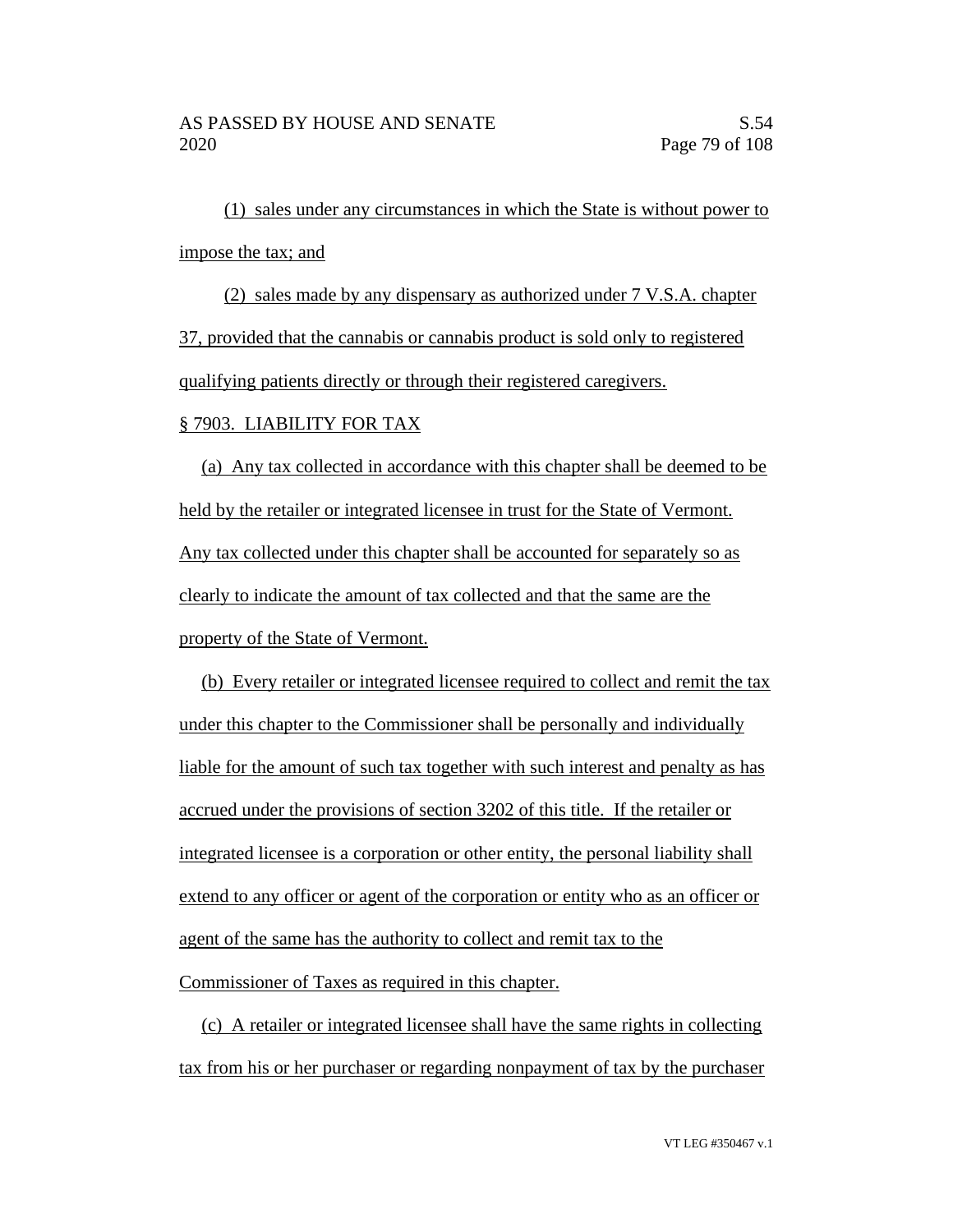as if the tax were a part of the purchase price of cannabis or cannabis products and payable at the same time; provided, however, if the retailer or integrated licensee required to collect tax has failed to remit any portion of the tax to the Commissioner of Taxes, the Commissioner of Taxes shall be notified of any action or proceeding brought by the retailer or integrated licensee to collect tax and shall have the right to intervene in such action or proceeding.

(d) A retailer or integrated licensee required to collect tax may also refund or credit to the purchaser any tax erroneously, illegally, or unconstitutionally collected. No cause of action that may exist under State law shall accrue against the retailer or integrated licensee for tax collected unless the purchaser has provided written notice to a retailer or integrated licensee and the retailer or integrated licensee has had 60 days to respond.

## § 7904. RETURNS; RECORDS

(a) Any retailer or integrated licensee required to collect the tax imposed by this chapter shall, on or before the 25th day of every month, return to the Department of Taxes, under oath of a person with legal authority to bind the retailer or integrated licensee, a statement containing its name and place of business, the total amount of sales subject to the cannabis excise tax made in the preceding month, and any information required by the Department of Taxes, along with the total tax due. Retailers and integrated licensees shall not remit the tax collected to the Department of Taxes in cash absent the issuance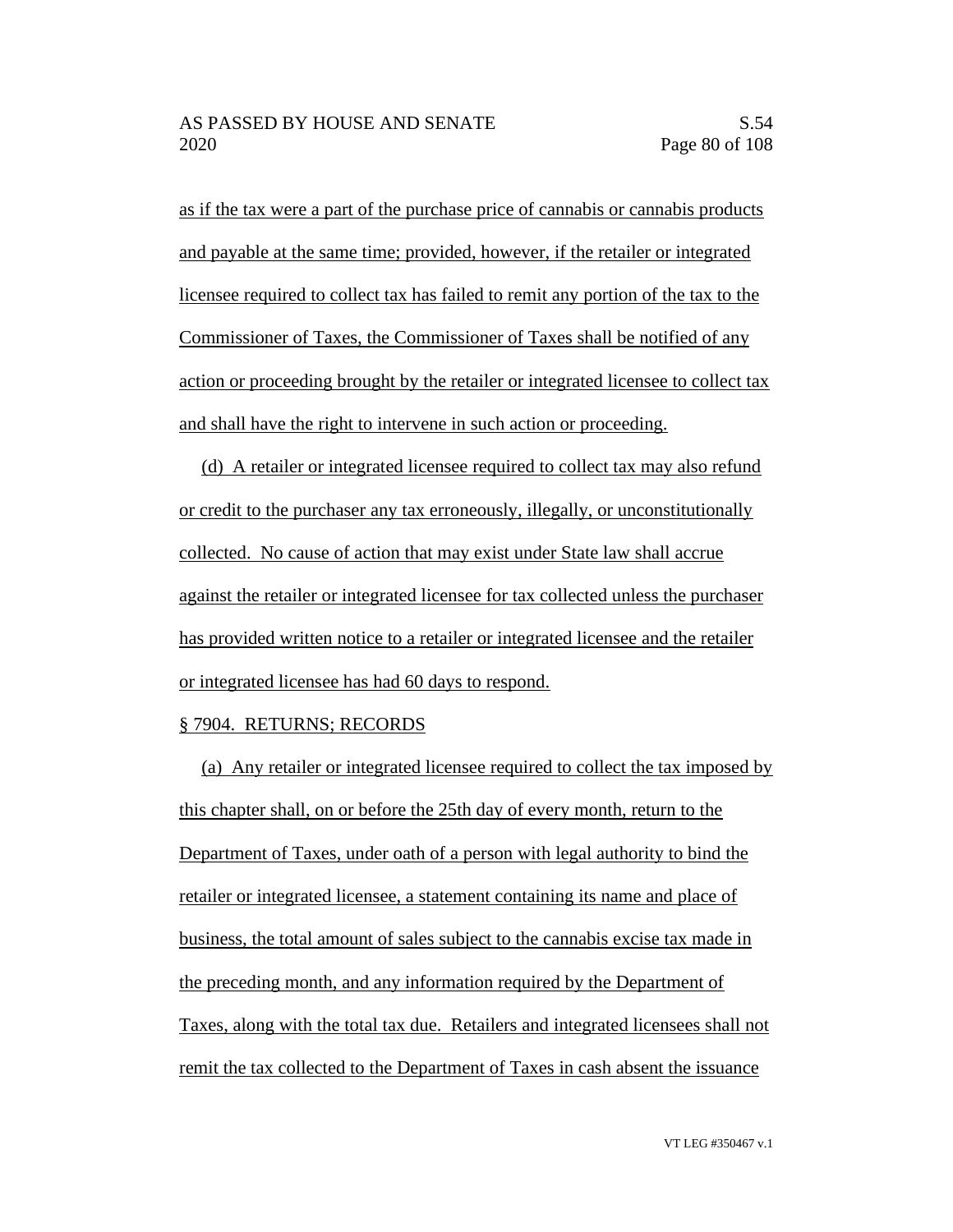of a waiver by the Commissioner of Taxes, and the Commissioner may require that returns be submitted electronically.

(b) Every retailer and integrated licensee shall maintain, for not less than three years, accurate records showing all transactions subject to tax liability under this chapter. The records are subject to inspection by the Department of Taxes at all reasonable times during normal business hours.

### § 7905. BUNDLED TRANSACTIONS

(a) Except as provided in subsection (b) of this section, a retail sale of a bundled transaction that includes cannabis or a cannabis product is subject to the cannabis excise tax imposed by this chapter on the entire sales price of the bundled transaction. If there is a conflict with the bundling transaction provisions applicable to another tax type, this section shall apply.

(b) If the sales price is attributable to products that are taxable and products that are not taxable under this chapter, the portion of the price attributable to the products that are nontaxable is subject to the tax imposed by this chapter unless the retailer or integrated licensee can identify by reasonable and verifiable standards the portion that is not subject to tax from its books and records that are kept in the regular course of business, and any discounts applied to the bundle must be attributed to the products that are nontaxable under this chapter.

(c) As used in this section, "bundled transaction" means: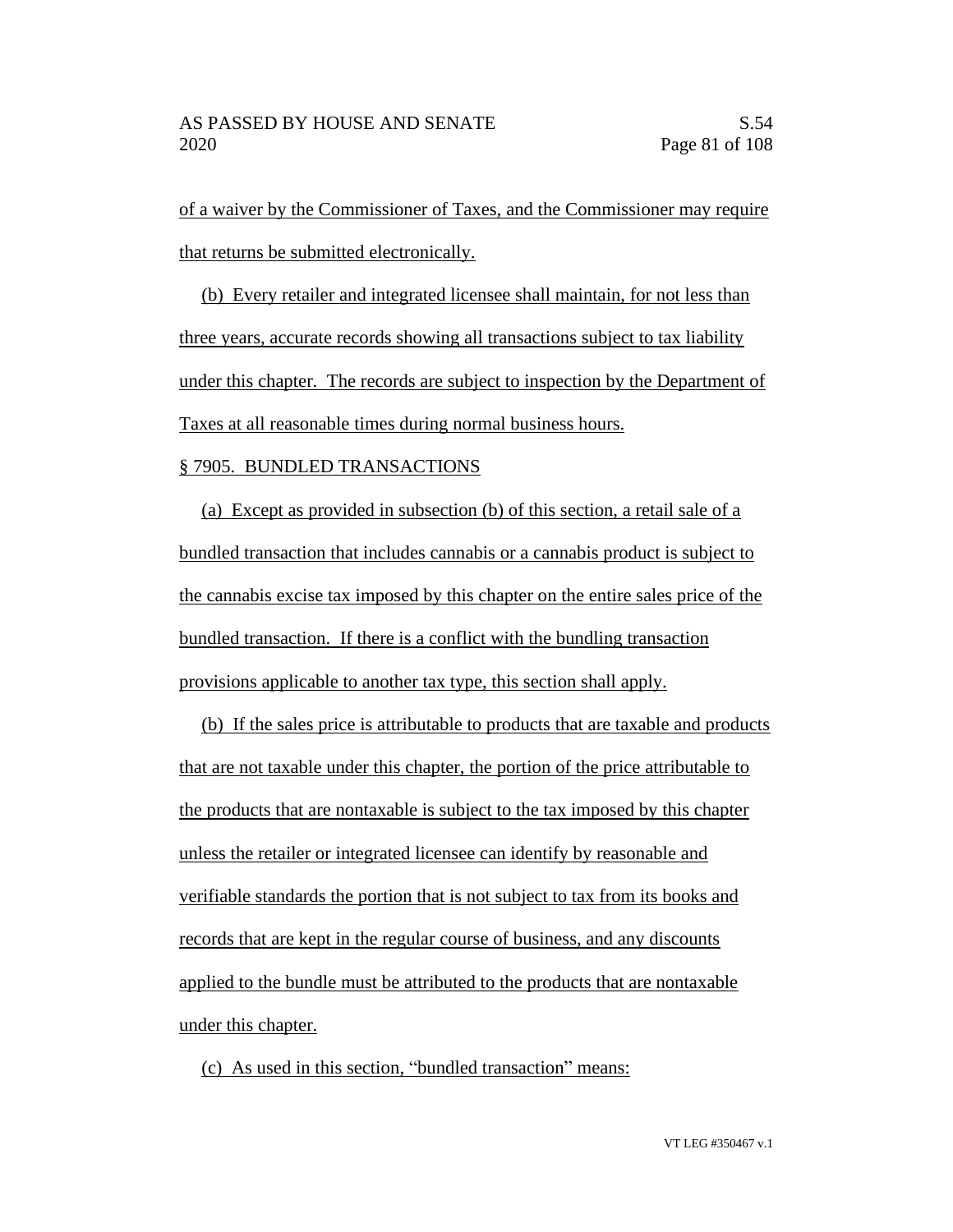(1) the retail sale of two or more products where the products are otherwise distinct and identifiable, are sold for one nonitemized price, and at least one of the products is or contains cannabis; or

(2) cannabis or a cannabis product that is provided free of charge with the required purchase of another product.

§ 7906. LICENSE

(a) Any retailer or integrated licensee required to collect tax imposed by this chapter must apply for and receive a cannabis retail tax license from the Commissioner for each place of business within the State where he or she sells cannabis or cannabis products prior to commencing business. The Commissioner shall issue without charge a license, or licenses, empowering the retailer or integrated licensee to collect the cannabis excise tax, provided that a retailer or integrated licensee's application is properly submitted and the retailer or integrated licensee is otherwise in compliance with applicable laws, rules, and provisions.

(b) Each cannabis retail tax license shall state the place of business to which it is applicable and be prominently displayed in the place of business. The licenses shall be nonassignable and nontransferable and shall be surrendered to the Commissioner immediately upon the registrant ceasing to do business in the place named. A cannabis retail tax license shall be separate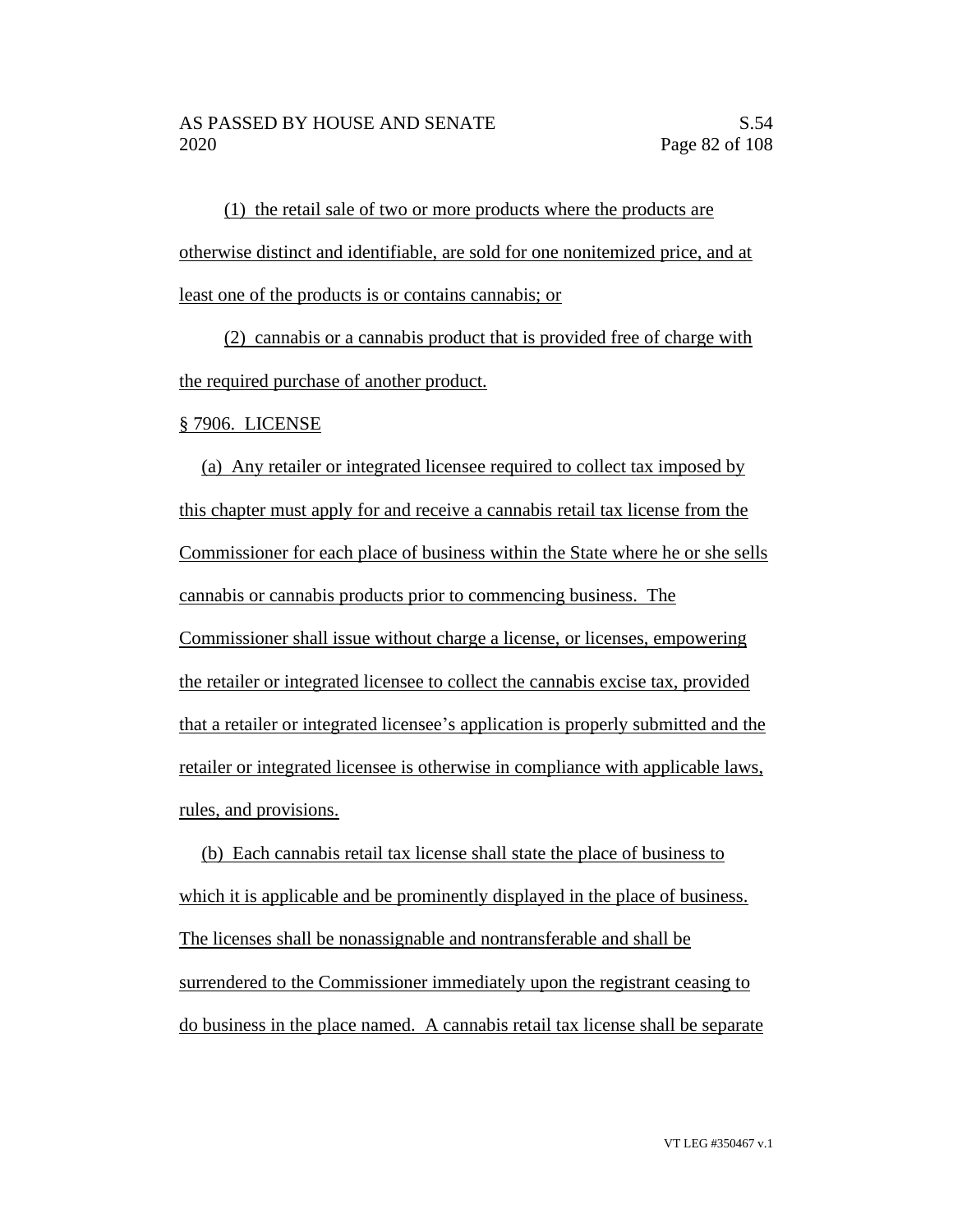from and in addition to any licenses required by sections 9271 (meals and rooms tax) and 9707 (sales and use tax) of this title.

(c) The Cannabis Control Board may require the Commissioner of Taxes to suspend or revoke the tax licenses issued under this section for any retailer or integrated licensee that fails to comply with 7 V.S.A. chapter 33 or any rules adopted by the Board.

## § 7907. ADMINISTRATION OF THE CANNABIS EXCISE TAX

(a) The Commissioner of Taxes shall administer and enforce this chapter. The Commissioner may adopt rules pursuant to 3 V.S.A. chapter 25 to carry out such administration and enforcement.

(b) To the extent not inconsistent with this chapter, the provisions for the assessment, collection, enforcement, and appeals of the sales and use tax in chapter 233 of this title shall apply to the cannabis excise tax imposed by this chapter.

## § 7908. STATUTORY PURPOSE

The statutory purpose of the exemption for cannabis and cannabis products sold by any dispensary as authorized under 7 V.S.A. chapter 37 in subdivision 7902(d)(2) of this title is to lower the cost of medical products in order to support the health and welfare of Vermont residents.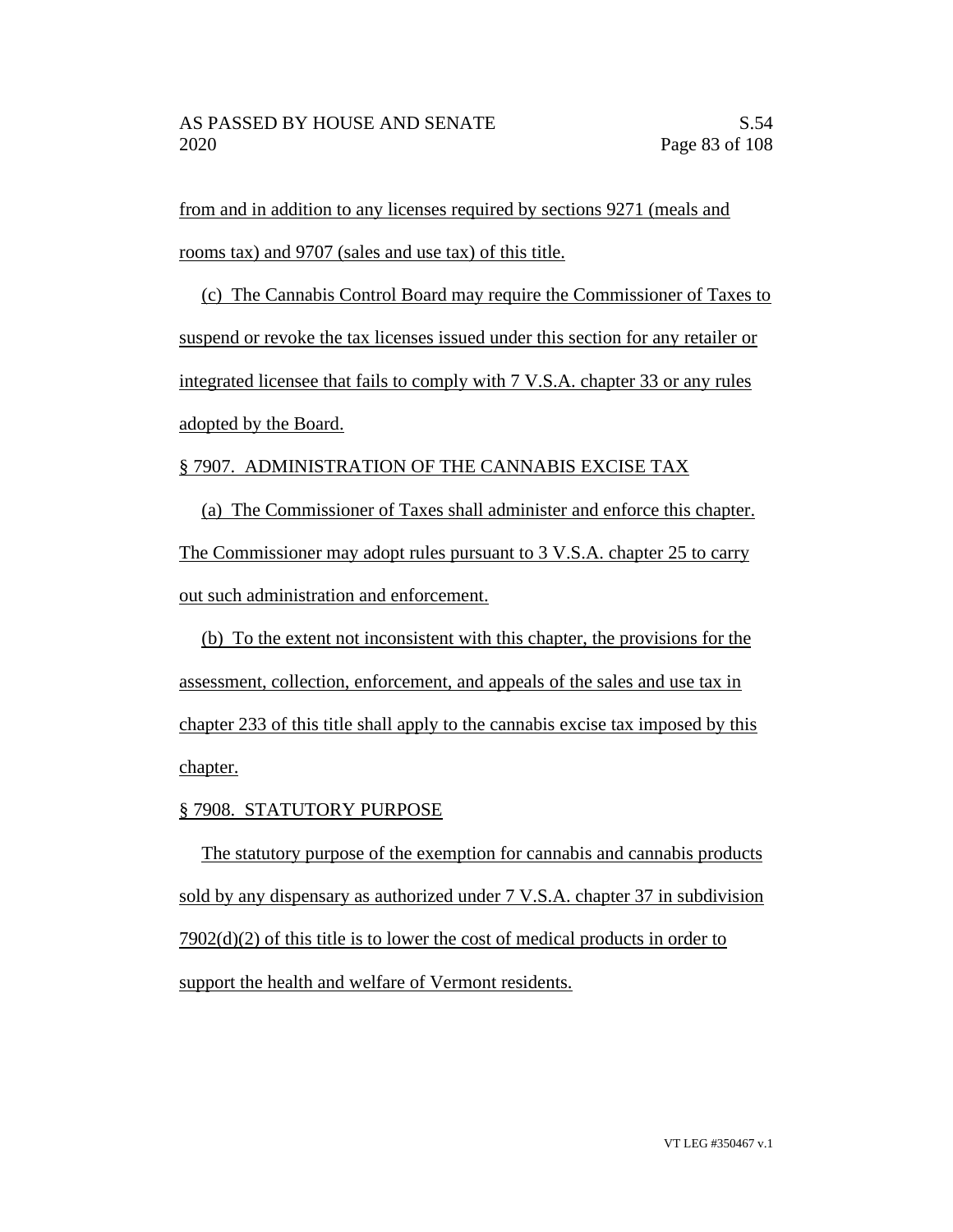Sec. 14a. 32 V.S.A. § 3102(d)(3) is amended to read:

(3) to any person who inquires, provided that the information is limited to whether a person is registered to collect Vermont income withholding, sales and use, or meals and rooms, or cannabis excise tax; whether a person is in good standing with respect to the payment of these taxes; whether a person is authorized to buy or sell property free of tax; or whether a person holds a valid license under chapter 205 or 239 of this title or 10 V.S.A. § 1942;

\* \* \* Sales Tax Exemption \* \* \*

Sec. 15. 32 V.S.A. § 9701(31) is amended to read:

(31) "Food and food ingredients" means substances, whether in liquid, concentrated, solid, frozen, dried, or dehydrated form, that are sold for ingestion or chewing by humans and are consumed for their taste or nutritional value. "Food and food ingredients" does not include alcoholic beverages, tobacco, cannabis and cannabis products as defined under 7 V.S.A. § 831, or soft drinks.

Sec. 16. 32 V.S.A. § 9741(53) is added to read:

(53) Cannabis and cannabis products as defined under 7 V.S.A. § 831 sold by any dispensary as authorized under 7 V.S.A. chapter 37, provided that the cannabis or cannabis product is sold only to registered qualifying patients directly or through their registered caregivers.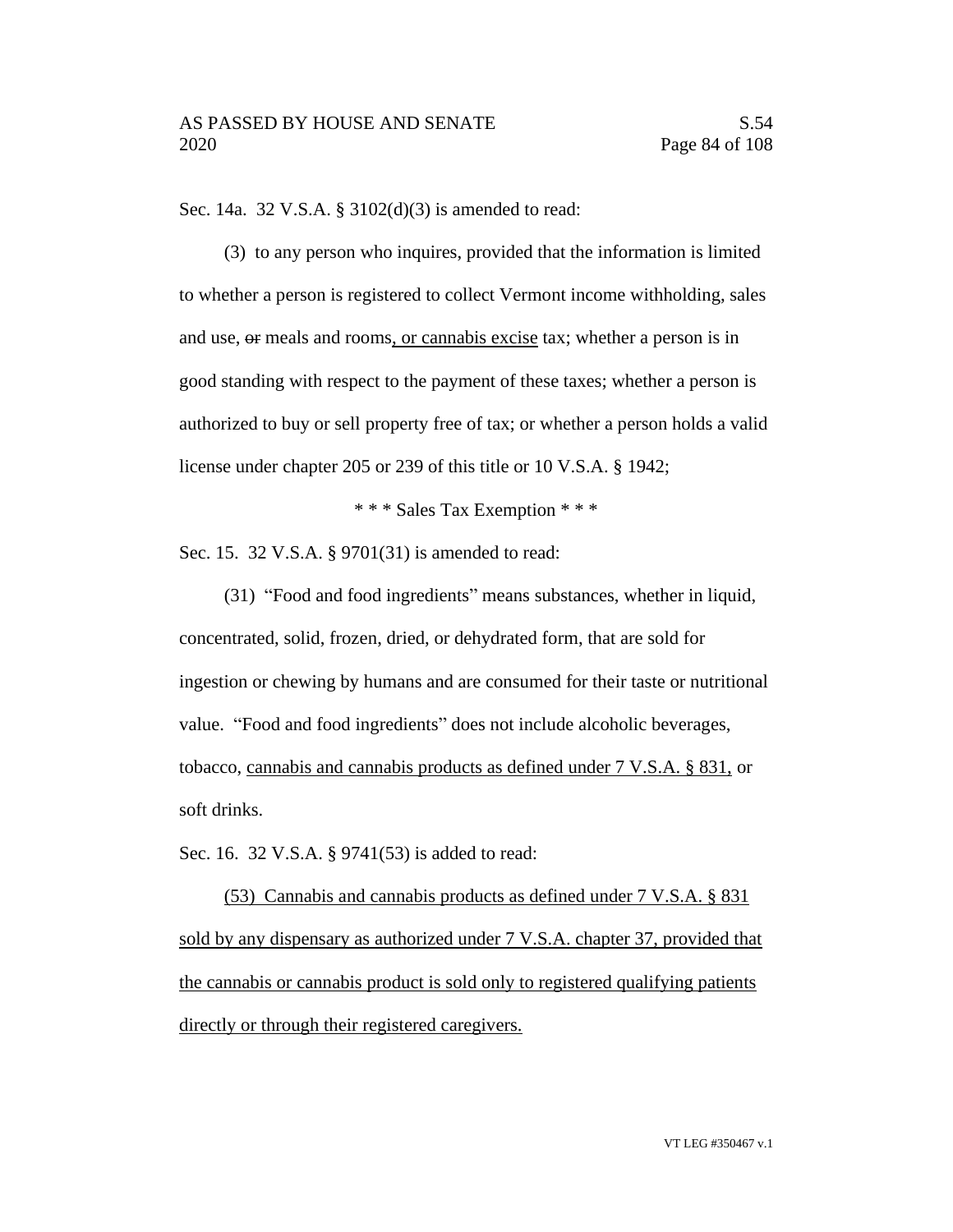\* \* \* Tax Expenditure; Statutory Purpose \* \* \*

Sec. 17. 32 V.S.A. § 9706(mm) is added to read:

(mm) The statutory purpose of the exemption for cannabis and cannabis

products as defined under 7 V.S.A. § 831 in subdivision 9741(53) of this title

is to lower the cost of medical products sold by any dispensary as authorized

under 7 V.S.A. chapter 37 in order to support the health and welfare of

Vermont residents.

\* \* \* Meals and Rooms Tax \* \* \*

Sec. 17a. 32 V.S.A. § 9202(10) is amended to read:

(10) "Taxable meal" means:

\* \* \*

(D) "Taxable meal" shall not include:

(i) Food or beverage, other than that taxable under

subdivision  $(10)(C)$  of this section, that is a grocery-type item furnished for take-out: whole pies or cakes, loaves of bread; single-serving bakery items sold in quantities of three or more; delicatessen and nonprepackaged candy sales by weight or measure, except party platters; whole uncooked pizzas; pint or larger closed containers of ice cream or frozen confection; eight ounce or larger containers of salad dressings or sauces; maple syrup; quart or larger containers of cider or milk.

\* \* \*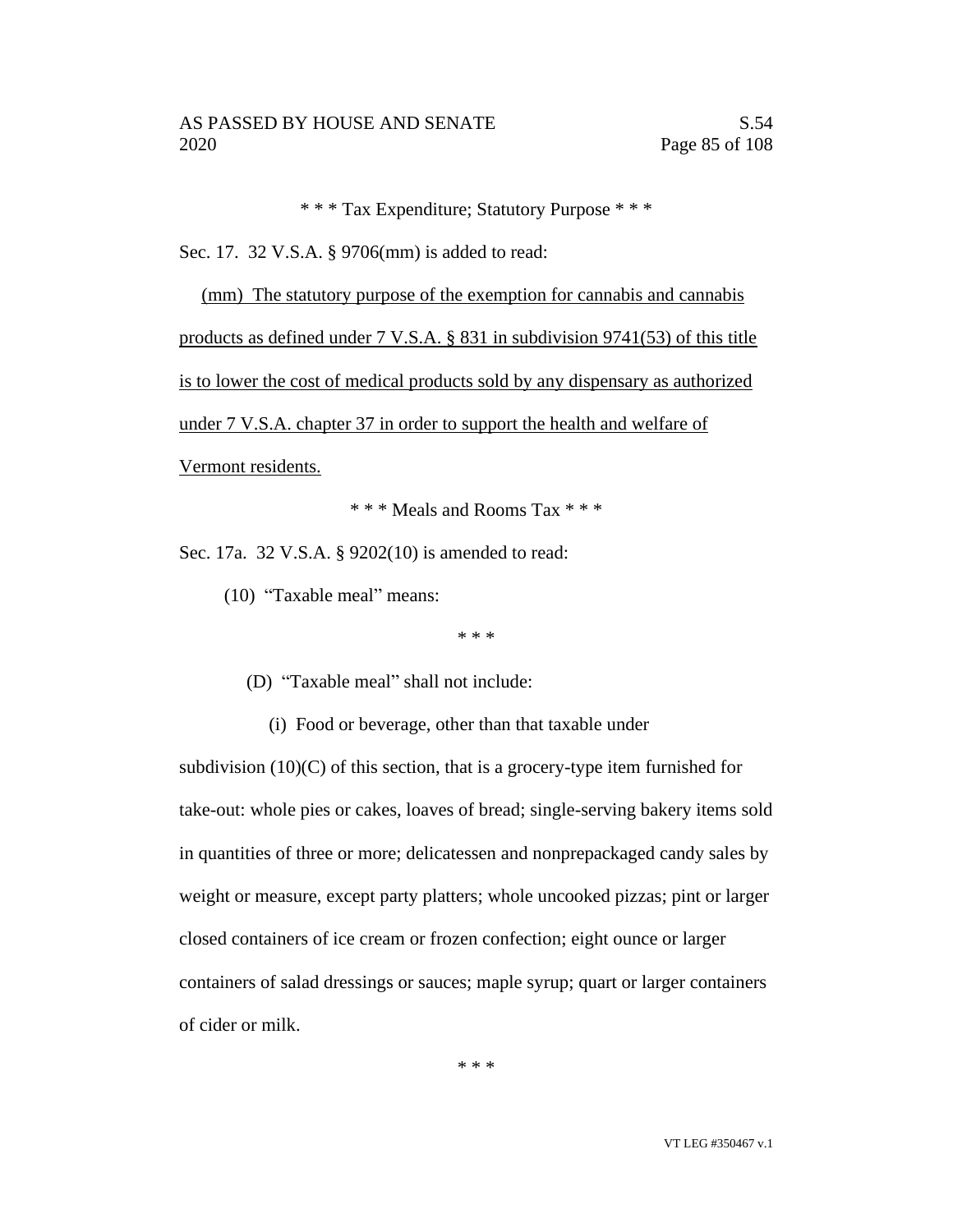(iii) Cannabis or cannabis products as defined under 7 V.S.A. § 831.

Sec. 17b. 32 V.S.A. § 9201(n) is added to read:

(n) The statutory purpose for the exemption for cannabis and cannabis products as defined under 7 V.S.A. § 831 in subdivision 9202(10)(D)(iii) of this title is to avoid having both the meals and rooms tax and the cannabis excise tax apply to edible cannabis products.

\* \* \* Use of Sales and Use Tax Revenue \* \* \*

Sec. 17c. DEDICATED USE OF SALES AND USE TAX ON CANNABIS

Notwithstanding 16 V.S.A. § 4025(b), revenue from the sales and use tax imposed by 32 V.S.A. chapter 233 on retail sales of cannabis or cannabis products in this State shall be used to fund a grant program to start or expand afterschool and summer learning programs, with a focus on increasing access in underserved areas of the State.

Sec. 17d. ANNUAL BUDGETING OF SALES AND USE TAX REVENUE

On or before November 15, 2021 and on or before each subsequent November 15, the Agency of Education shall submit to the General Assembly a plan to fund grants in furtherance of the purposes of Sec. 17c of this act. The grants shall be in an amount equal to the official forecasted revenues to be raised from the sales and use tax imposed by 32 V.S.A. chapter 233 on cannabis or cannabis products in this State. The provisions of 2 V.S.A. § 20(d)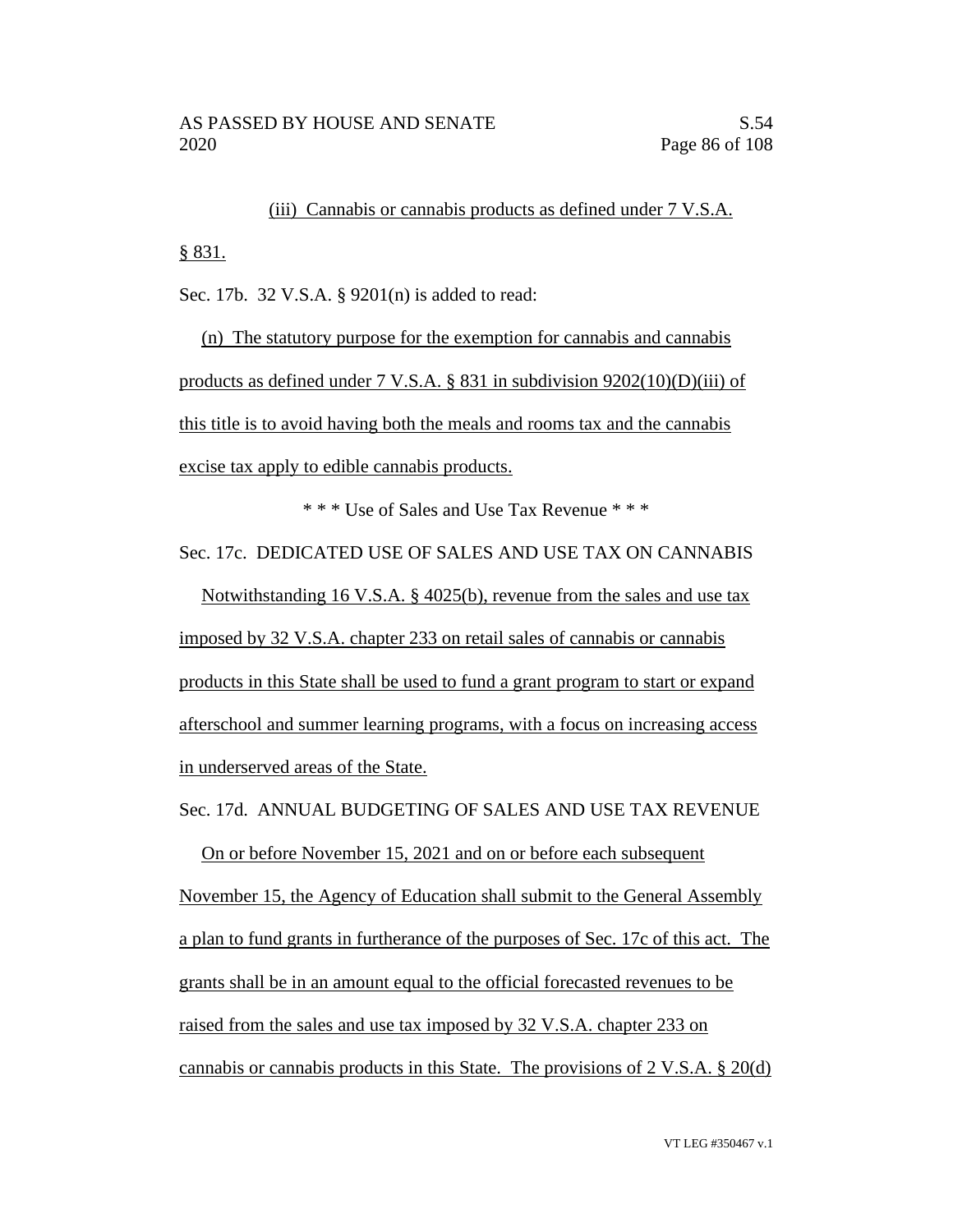(expiration of required reports) shall not apply to the plan to be made under this subsection.

\* \* \* Income Tax Deduction \* \* \*

Sec. 18. 32 V.S.A. § 5811 is amended to read:

## § 5811. DEFINITIONS

The following definitions shall apply throughout this chapter unless the context requires otherwise:

\* \* \*

(18) "Vermont net income" means, for any taxable year and for any corporate taxpayer:

(A) the taxable income of the taxpayer for that taxable year under the laws of the United States, without regard to 26 U.S.C. § 168(k) of the Internal Revenue Code, and excluding income which under the laws of the United States is exempt from taxation by the states:

\* \* \*

(ii) decreased by:

(I) the "gross-up of dividends" required by the federal Internal Revenue Code to be taken into taxable income in connection with the taxpayer's election of the foreign tax credit; and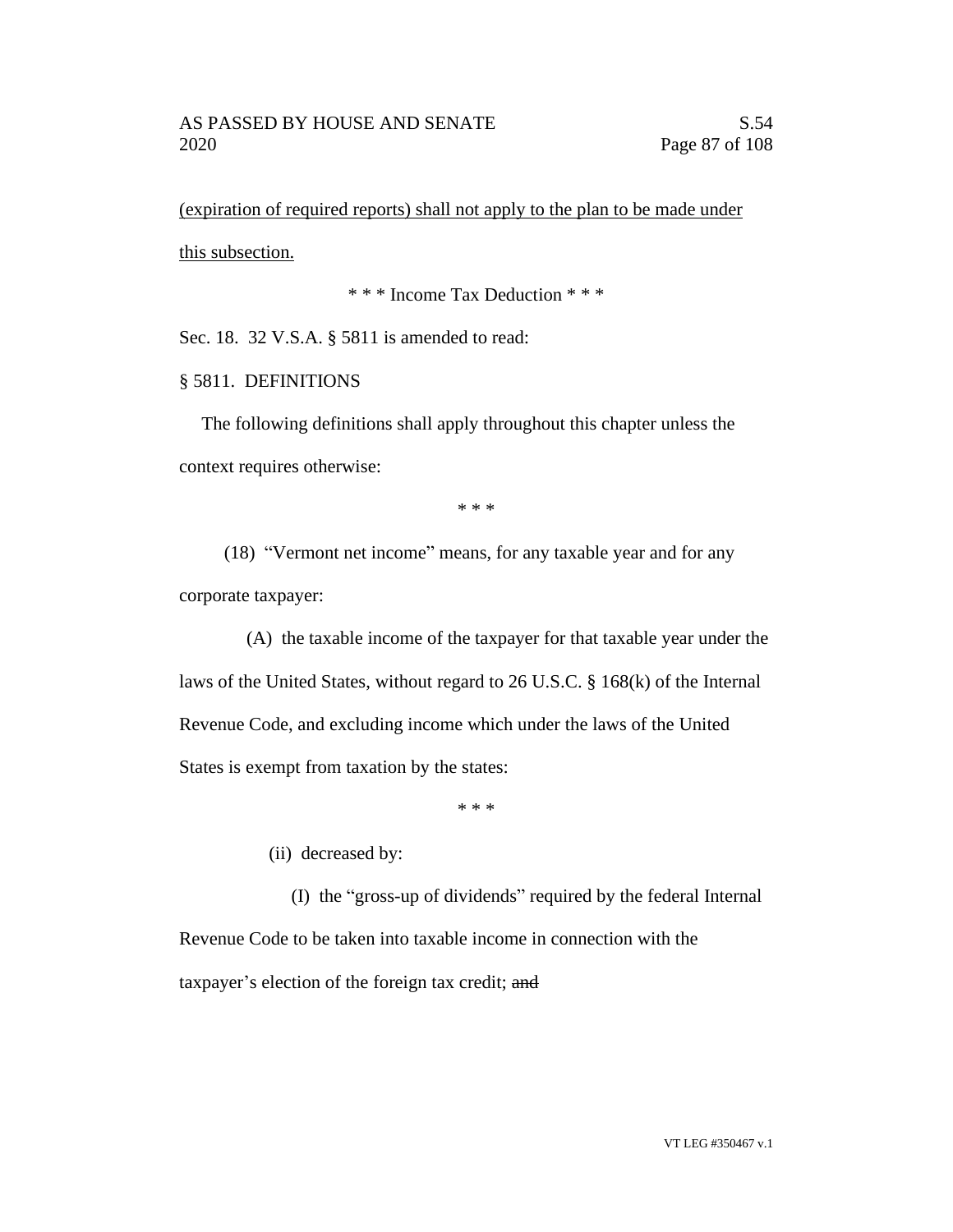(II) the amount of income which that results from the required reduction in salaries and wages expense for corporations claiming the Targeted Job or WIN credits; and

(III) any federal deduction or credit that the taxpayer would have been allowed for the cultivation, testing, processing, or sale of cannabis or cannabis products as authorized under 18 V.S.A. chapter 86 or 7 V.S.A. chapter 33 or 37, but for 26 U.S.C. § 280E.

\* \* \*

(21) "Taxable income" means, in the case of an individual, federal adjusted gross income determined without regard to 26 U.S.C. § 168(k) and:

\* \* \*

(B) Decreased by the following items of income (to the extent such income is included in federal adjusted gross income):

\* \* \*

(iii) recapture of State and local income tax deductions not taken against Vermont income tax; and

(iv) the portion of federally taxable benefits received under the federal Social Security Act that is required to be excluded under section 5830e of this chapter; and

(v) the amount of any federal deduction or credit that the taxpayer would have been allowed for the cultivation, testing, processing, or sale of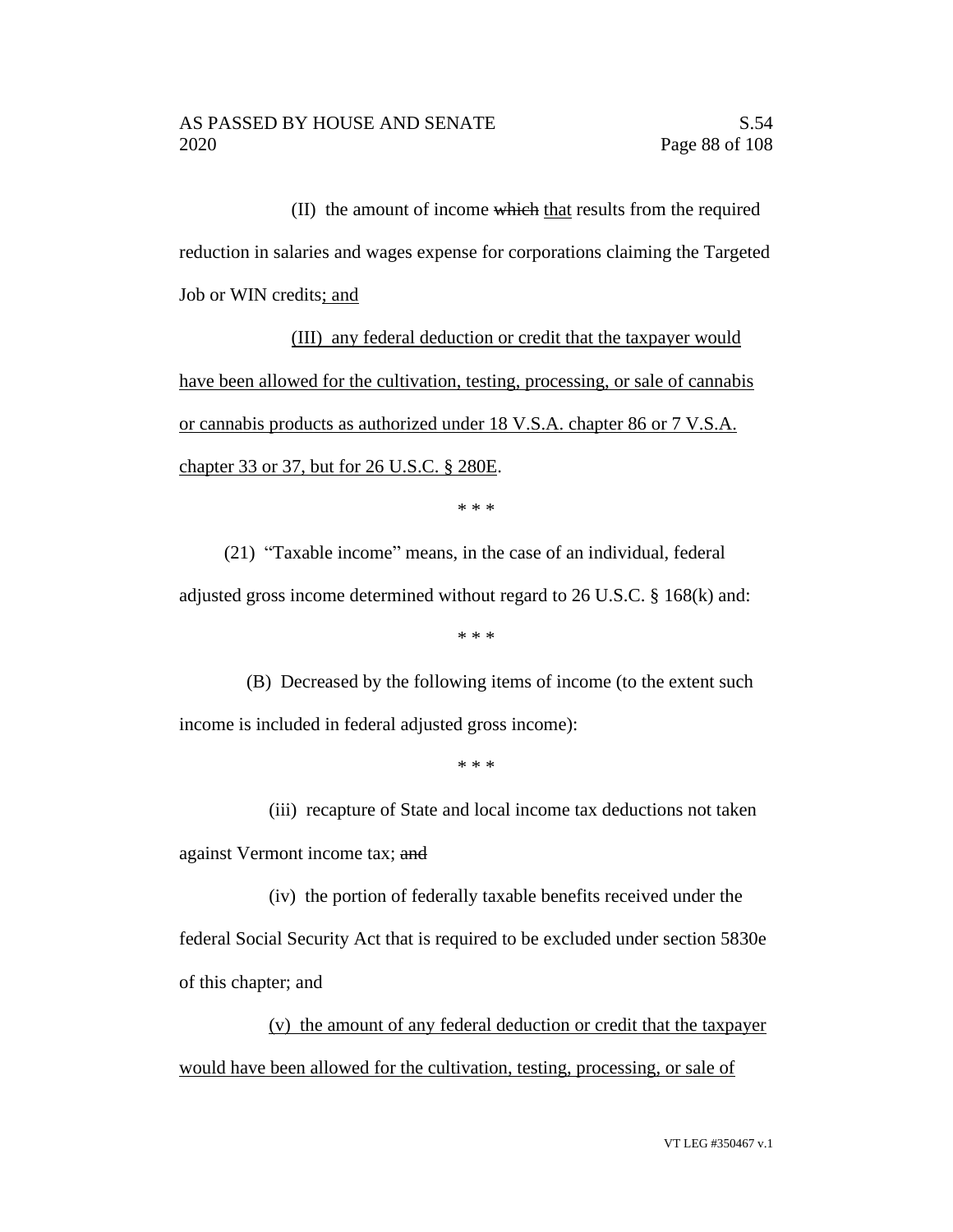cannabis or cannabis products as authorized under 18 V.S.A. chapter 86 or 7 V.S.A. chapter 33 or 37, but for 26 U.S.C. § 280E; and

\* \* \*

Sec. 18a. 32 V.S.A. § 5811(18)(A)(ii)(III) is amended to read:

(III) any federal deduction or credit that the taxpayer would have been allowed for the cultivation, testing, processing, or sale of cannabis or cannabis products as authorized under 18 V.S.A. chapter 86 or 7 V.S.A. chapter 33 or 37, but for 26 U.S.C. § 280E.

Sec. 18b. 32 V.S.A. § 5811(21)(B)(v) is amended to read:

(v) the amount of any federal deduction or credit that the taxpayer would have been allowed for the cultivation, testing, processing, or sale of cannabis or cannabis products as authorized under 18 V.S.A. chapter 86 or 7 V.S.A. chapter 33 or 37, but for 26 U.S.C. § 280E; and

Sec. 18c. LEGISLATIVE INTENT

It is the intent of the General Assembly to create an income tax deduction for dispensaries and cannabis establishments for the taxable years beginning on and after January 1, 2022. This deduction shall be available to dispensaries irrespective of their regulation under 18 V.S.A. chapter 86 or 7 V.S.A. chapter 37 and to cannabis establishments licensed and engaged in the activities permitted under 7 V.S.A. chapter 33.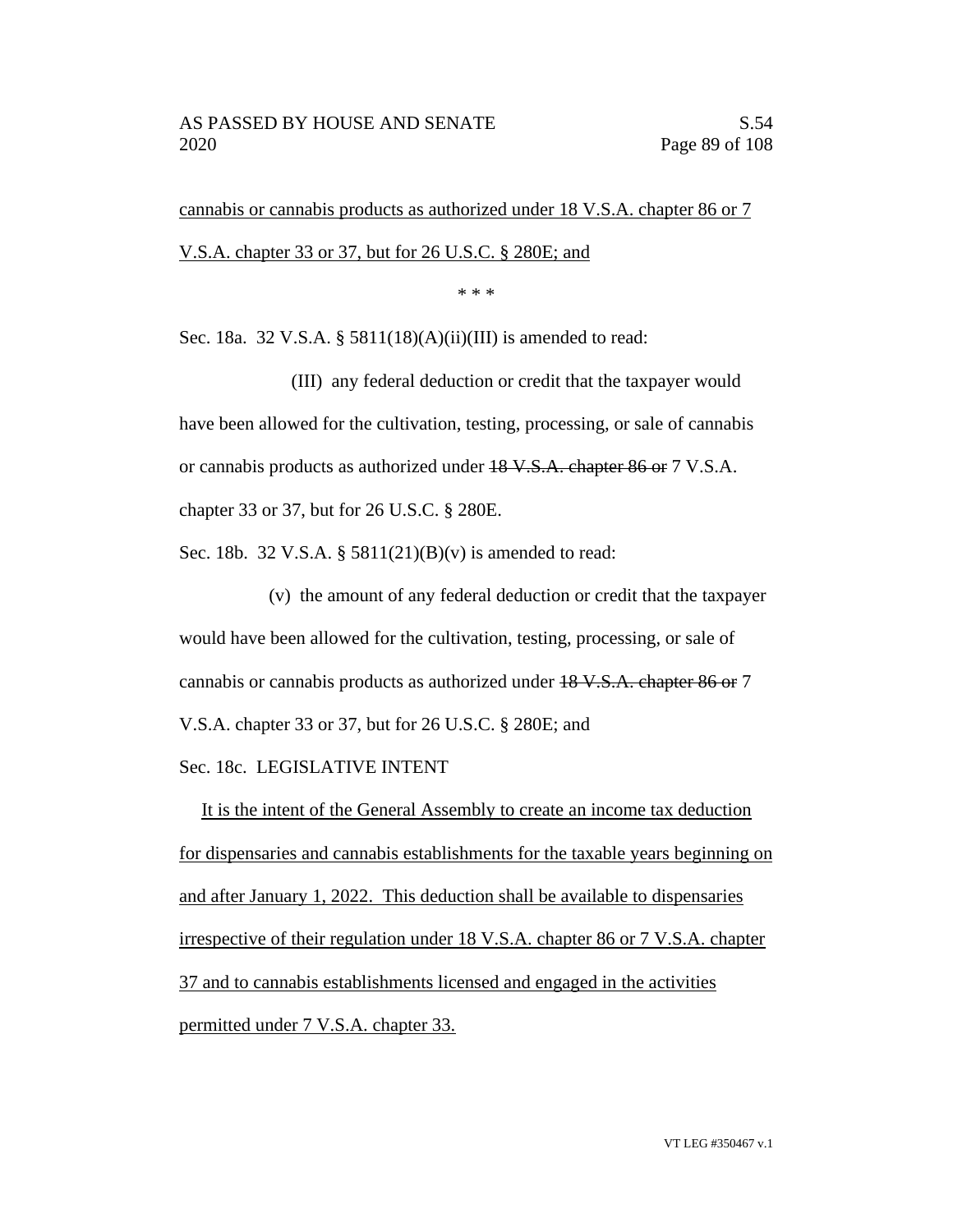\* \* \* Substance Misuse Prevention \* \* \*

## Sec. 19. SUBSTANCE MISUSE PREVENTION FUNDING

Thirty percent of the revenues raised by the cannabis excise tax imposed by

32 V.S.A. § 7901, not to exceed \$10,000,000.00 per fiscal year, shall be used

for the purpose of funding substance misuse prevention programming.

\* \* \* Impaired Driving \* \* \*

Sec. 20. 20 V.S.A. § 2358(f) is added to read:

(f) The criteria for all minimum training standards under this section shall include Advanced Roadside Impaired Driving Enforcement training as approved by the Vermont Criminal Justice Training Council. On or before December 31, 2021, law enforcement officers shall receive a minimum of 16 hours of training as required by this subsection. Sec. 21. 23 V.S.A. § 1200 is amended to read:

§ 1200. DEFINITIONS

As used in this subchapter:

\* \* \*

(3) "Evidentiary test" means a breath, saliva, or blood test which that indicates the person's alcohol concentration or the presence of other drug and which that is intended to be introduced as evidence.

\* \* \*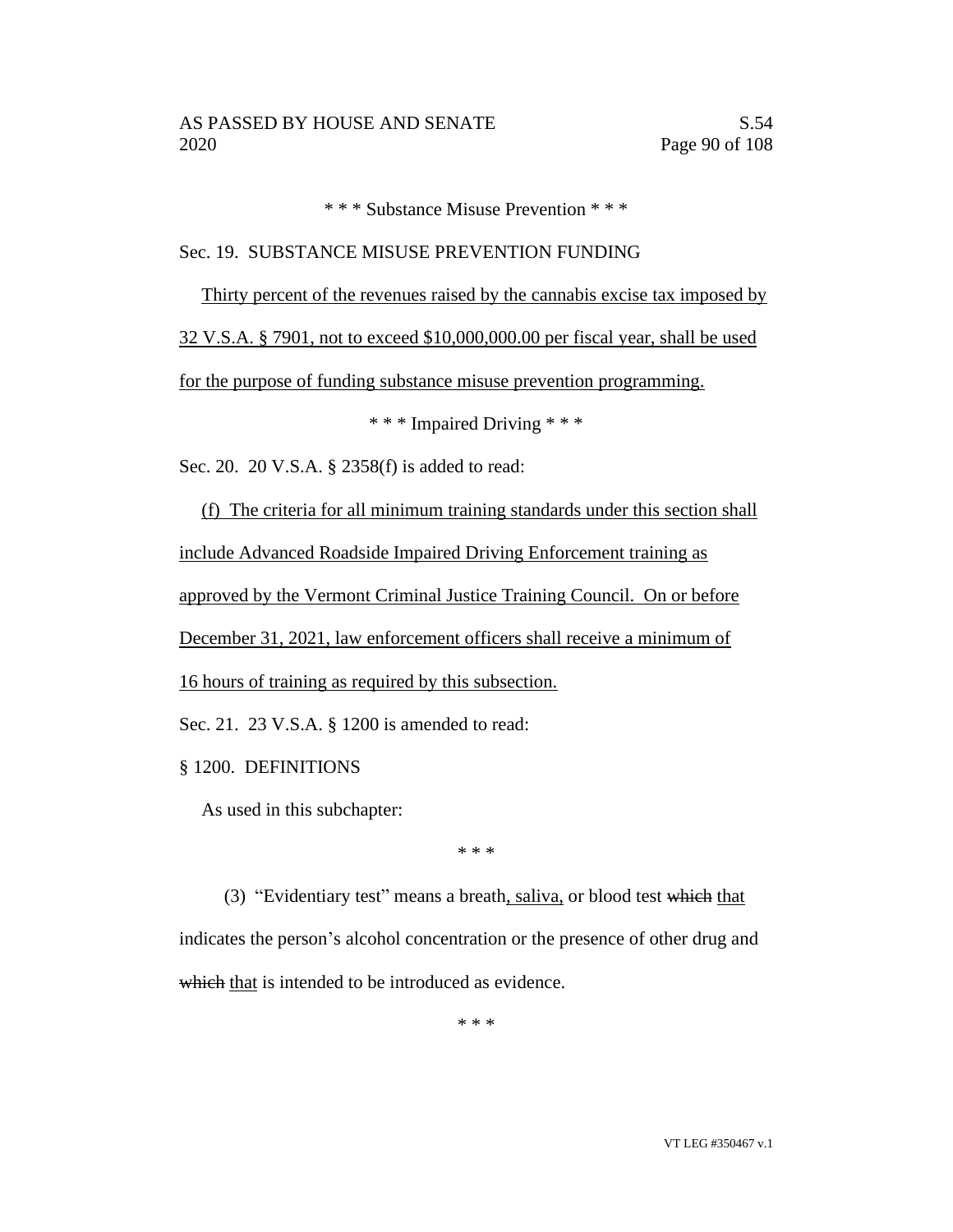Sec. 22. 23 V.S.A. § 1201 is amended to read:

## § 1201. OPERATING VEHICLE UNDER THE INFLUENCE OF

# ALCOHOL OR OTHER SUBSTANCE; CRIMINAL REFUSAL; ENHANCED PENALTY FOR BAC OF 0.16 OR MORE

(a) A person shall not operate, attempt to operate, or be in actual physical control of any vehicle on a highway:

(1) when the person's alcohol concentration is:

 $(A)$  0.08 or more,; or

(B) 0.02 or more if the person is operating a school bus as defined in subdivision 4(34) of this title; or

(C) 0.04 or more if the person is operating a commercial vehicle as defined in subdivision 4103(4) of this title; or

(2) when the person is under the influence of alcohol; or

(3) when the person is under the influence of any other drug or under the

combined influence of alcohol and any other drug; or

(4) when the person's alcohol concentration is 0.04 or more if the person is operating a commercial motor vehicle as defined in subdivision 4103(4) of this title.

(b) A person who has previously been convicted of a violation of this

section shall not operate, attempt to operate, or be in actual physical control of any vehicle on a highway and refuse a law enforcement officer's reasonable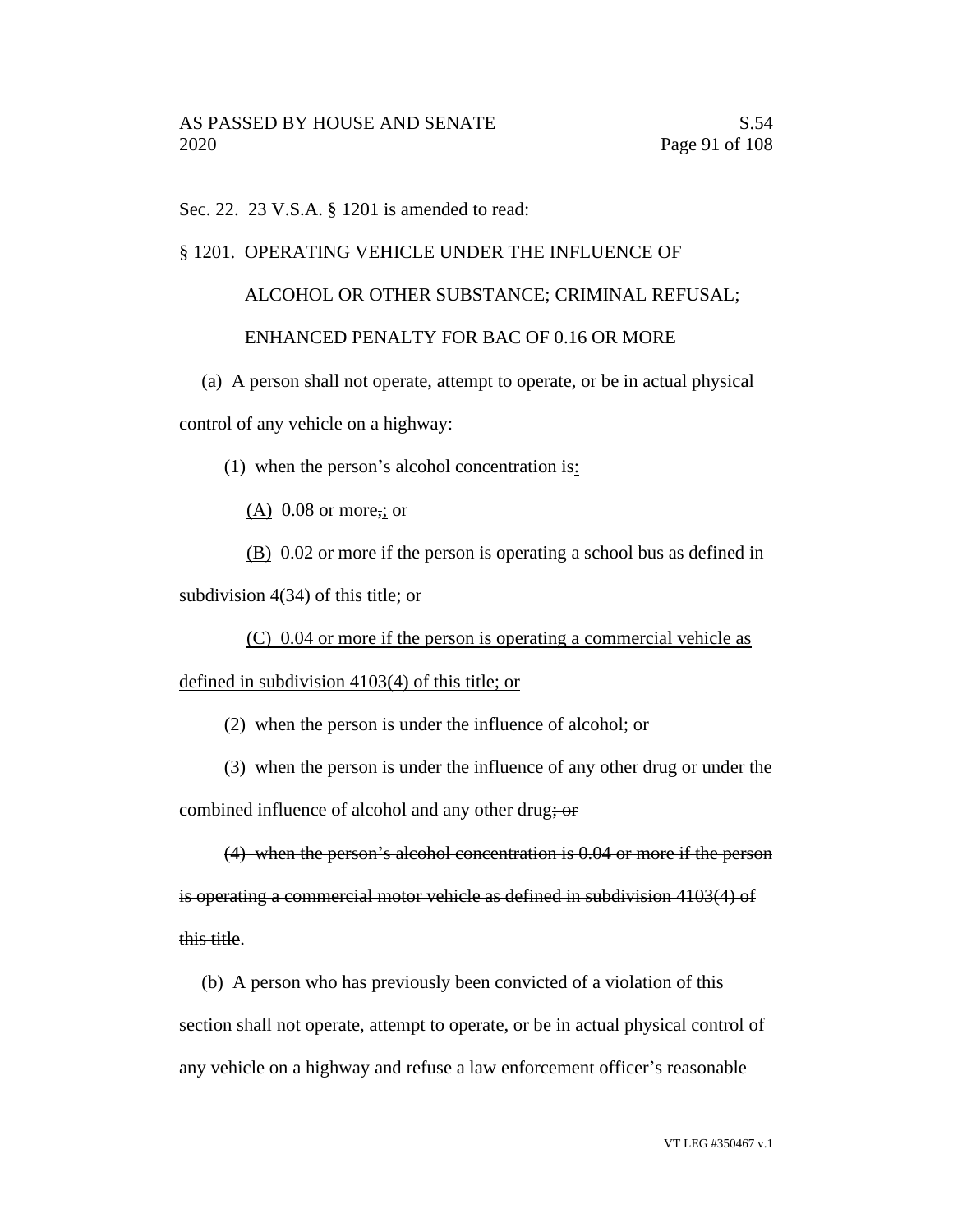request under the circumstances for an evidentiary test where the officer had reasonable grounds to believe the person was in violation of subsection (a) of this section.

(c) A person shall not operate, attempt to operate, or be in actual physical control of any vehicle on a highway and be involved in an accident or collision resulting in serious bodily injury or death to another and refuse a law enforcement officer's reasonable request under the circumstances for an evidentiary test where the officer has reasonable grounds to believe the person has any amount of alcohol <u>or drugs</u> in the his or her system.

\* \* \*

(i) Evidence of the results of a standardized field sobriety test conducted by a law enforcement officer trained in Advanced Roadside Impaired Driving Enforcement or a certified Drug Recognition Expert's systematic evaluation of observable signs and symptoms of a person charged with a violation of this section shall be presumptively admissible at trial to demonstrate whether or not the person was operating under the influence in violation of this section. Sec. 23. 23 V.S.A. § 1202 is amended to read:

## § 1202. CONSENT TO TAKING OF TESTS TO DETERMINE BLOOD

#### ALCOHOL CONTENT OR PRESENCE OF OTHER DRUG

(a)(1) Implied consent. Every person who operates, attempts to operate, or is in actual physical control of any vehicle on a highway in this State is deemed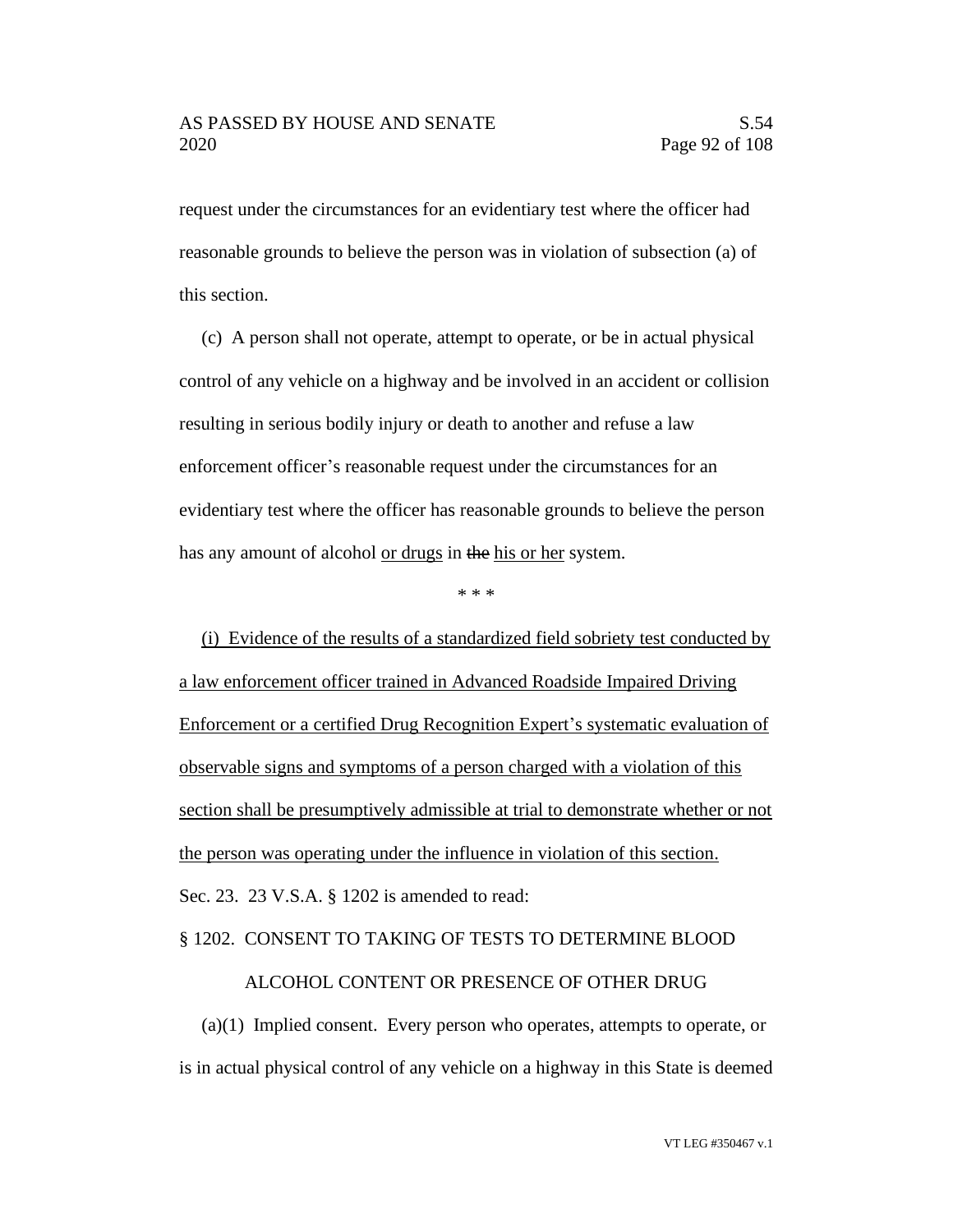to have given consent to an evidentiary test of that person's breath for the purpose of determining the person's alcohol concentration or the presence of other drug in the blood. The test shall be administered at the direction of a law enforcement officer.

(2) Blood test. If breath testing equipment is not reasonably available or if the officer has reason to believe that the person is unable to give a sufficient sample of breath for testing or if the law enforcement officer has reasonable grounds to believe that the person is under the influence of a drug other than alcohol, the person is deemed to have given consent to the taking of an evidentiary sample of blood. If in the officer's opinion the person is incapable of decision or unconscious or dead, it is deemed that the person's consent is given and a sample of blood shall be taken. A blood test sought pursuant to this subdivision (2) shall be obtained pursuant to subsection (f) of this section.

(3) Saliva test. If the law enforcement officer has reasonable grounds to believe that the person is under the influence of a drug other than alcohol, or under the combined influence of alcohol and a drug, the person is deemed to have given consent to providing of an evidentiary sample of saliva. A saliva test sought pursuant to this subdivision (3) shall be obtained pursuant to subsection (f) of this section. Any saliva test administered under this section shall be used only for the limited purpose of detecting the presence of a drug in the person's body and shall not be used to extract DNA information.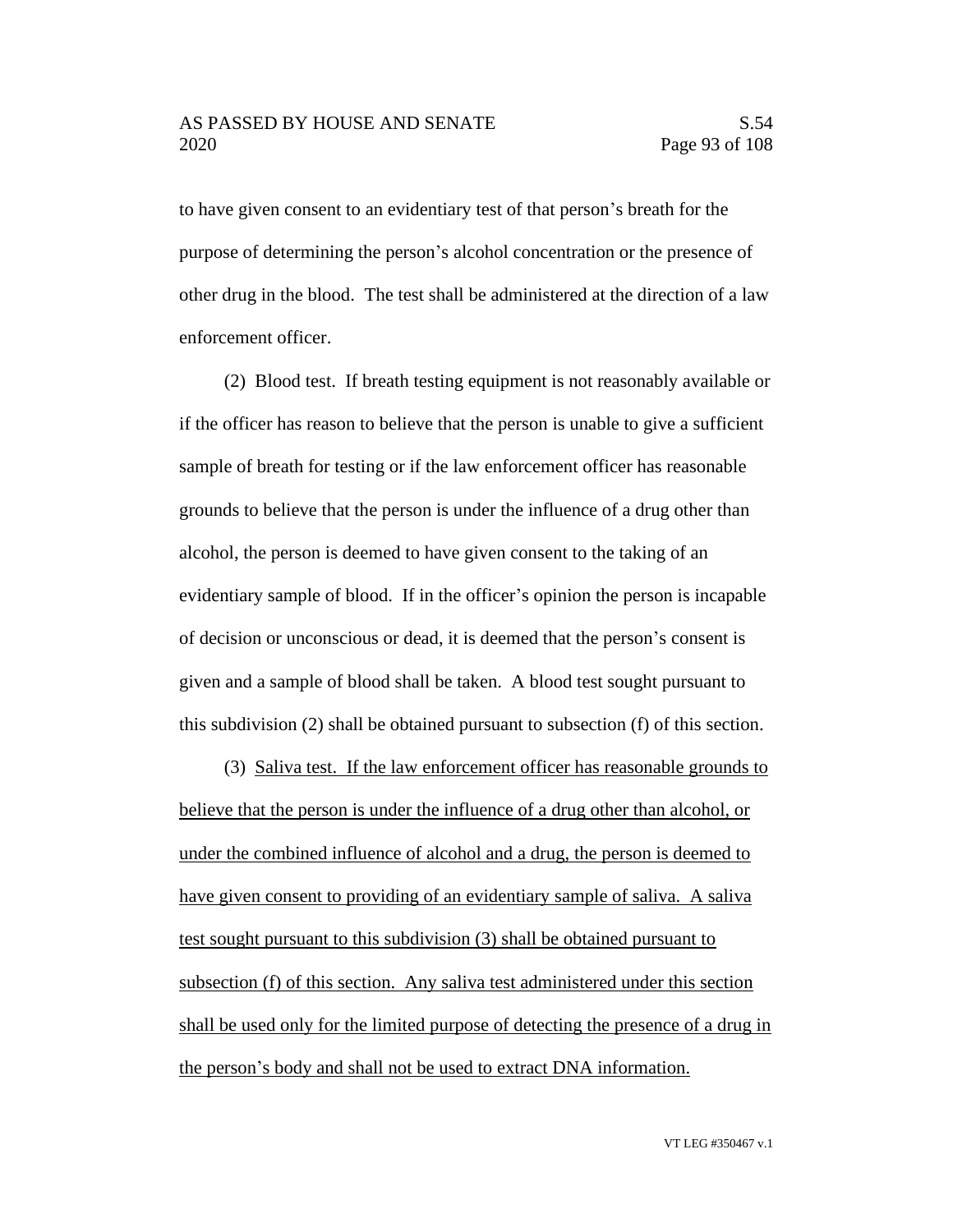## AS PASSED BY HOUSE AND SENATE S.54 2020 Page 94 of 108

(4) Evidentiary test. The evidentiary test shall be required of a person when a law enforcement officer has reasonable grounds to believe that the person was operating, attempting to operate, or in actual physical control of a vehicle in violation of section 1201 of this title.

 $(4)(5)$  Fatal collision or incident resulting in serious bodily injury. The evidentiary test shall also be required if the person is the surviving operator of a motor vehicle involved in a fatal incident or collision or an incident or collision resulting in serious bodily injury and the law enforcement officer has reasonable grounds to believe that the person has any amount of alcohol or other drug in his or her system.

(b) A refusal to take a breath test may be introduced as evidence in a criminal proceeding.

(c) A person who is requested by a law enforcement officer to submit to an evidentiary test or tests has a right as limited in this subsection to consult an attorney before deciding whether or not to submit to such a test or tests. The person must decide whether or not to submit to the evidentiary test or tests within a reasonable time and not later than 30 minutes after the time of the initial attempt to contact the attorney. The person must make a decision about whether to submit to the test or tests at the expiration of the 30 minutes, regardless of whether a consultation took place.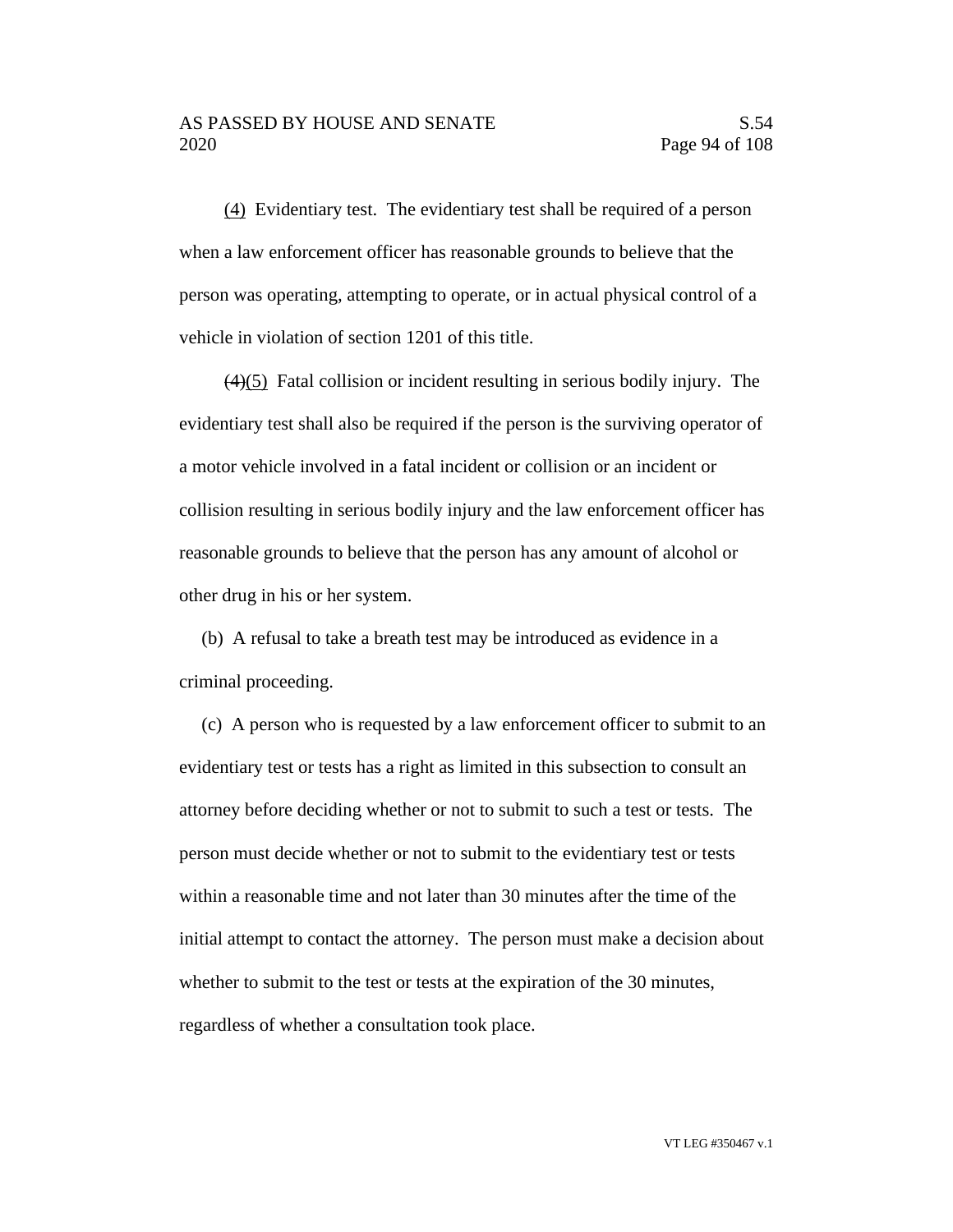(d) At the time a test is requested, the person shall be informed of the following statutory information:

(1) Vermont law authorizes a law enforcement officer to request a test to determine whether the person is under the influence of alcohol or other drug.

(2) If the officer's request is reasonable and testing is refused, the person's license or privilege to operate will be suspended for at least six months.

(3) If a test is taken and the results indicate that the person is under the influence of alcohol or other drug, the person will be subject to criminal charges and the person's license or privilege to operate will be suspended for at least 90 days.

(4) A person who is requested by a law enforcement officer to submit to an evidentiary test or tests has the limited right to consult an attorney before deciding whether or not to submit to such a test or tests. The person must decide whether or not to submit to the evidentiary test or tests within a reasonable time and no not later than 30 minutes from the time of the initial attempt to contact the attorney, regardless of whether a consultation took place. The person also has the right to have additional tests made by someone of the person's own choosing at the person's own expense. The person shall also be informed of the location of one or more facilities available for drawing blood.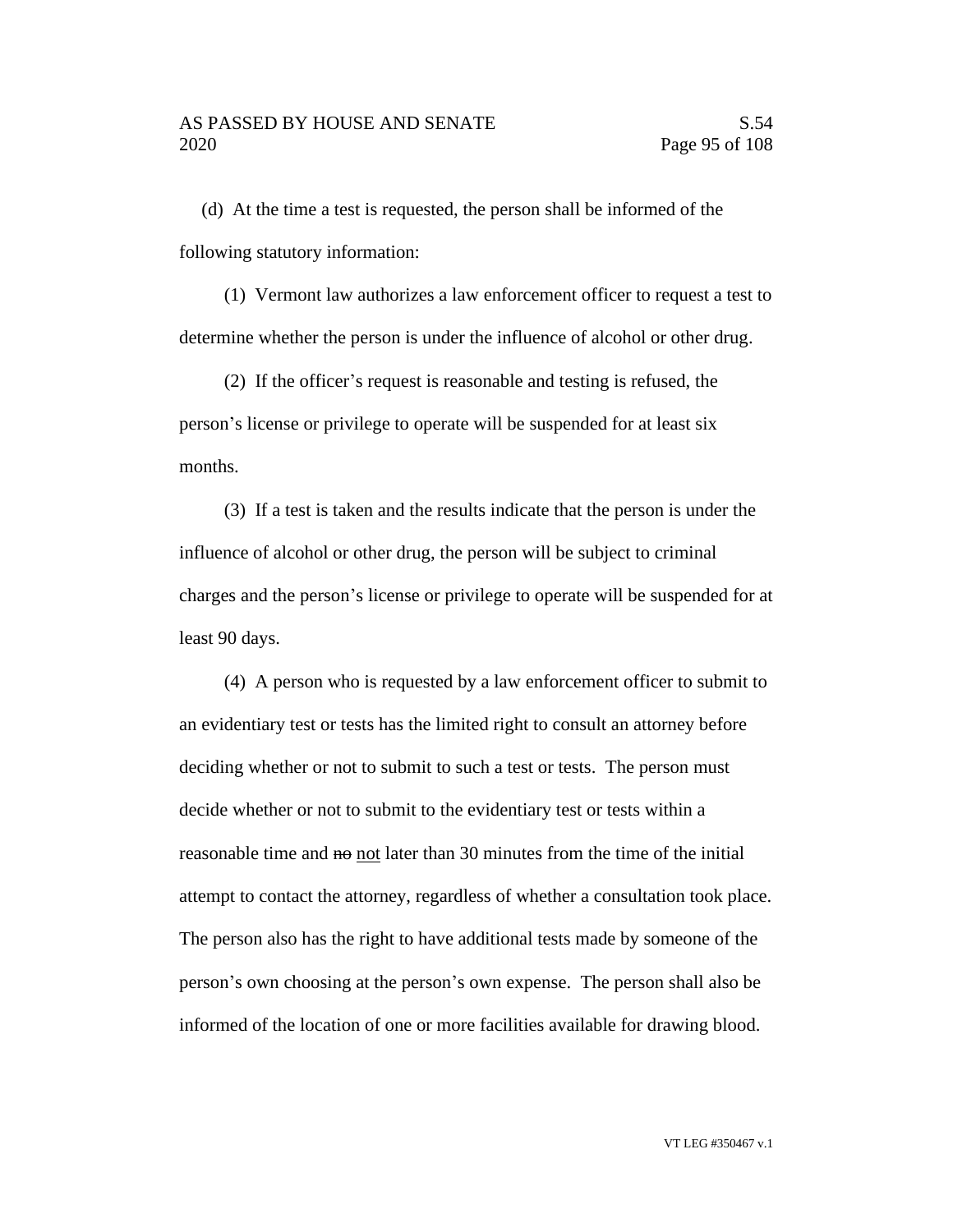(5) A person who is requested by a law enforcement officer to submit to an evidentiary test administered with an infrared breath-testing instrument may elect to have a second infrared test administered immediately after receiving the results of the first test.

(6) If the person refuses to take an evidentiary test, the refusal may be offered into evidence against the person at trial, whether or not a search warrant is sought. The person may be charged with the crime of criminal refusal if the person:

(A) has previously been convicted of a violation of section 1201 of this title; or

(B) is involved in an accident or collision resulting in serious bodily injury or death to another, in which case the court may issue a search warrant and order the person to submit to a blood test, the results of which may be offered into evidence against the person at trial.

\* \* \*

(f)(1) If a blood test is sought from a person pursuant to subdivision (a)(2) of this section, or if a person who has been involved in an accident or collision resulting in serious bodily injury or death to another refuses an evidentiary test, a law enforcement officer may apply for a search warrant pursuant to Rule 41 of the Vermont Rules of Criminal Procedure to obtain a sample of blood for an evidentiary test. If Pursuant to subdivision  $(d)(6)$  of this section, if a blood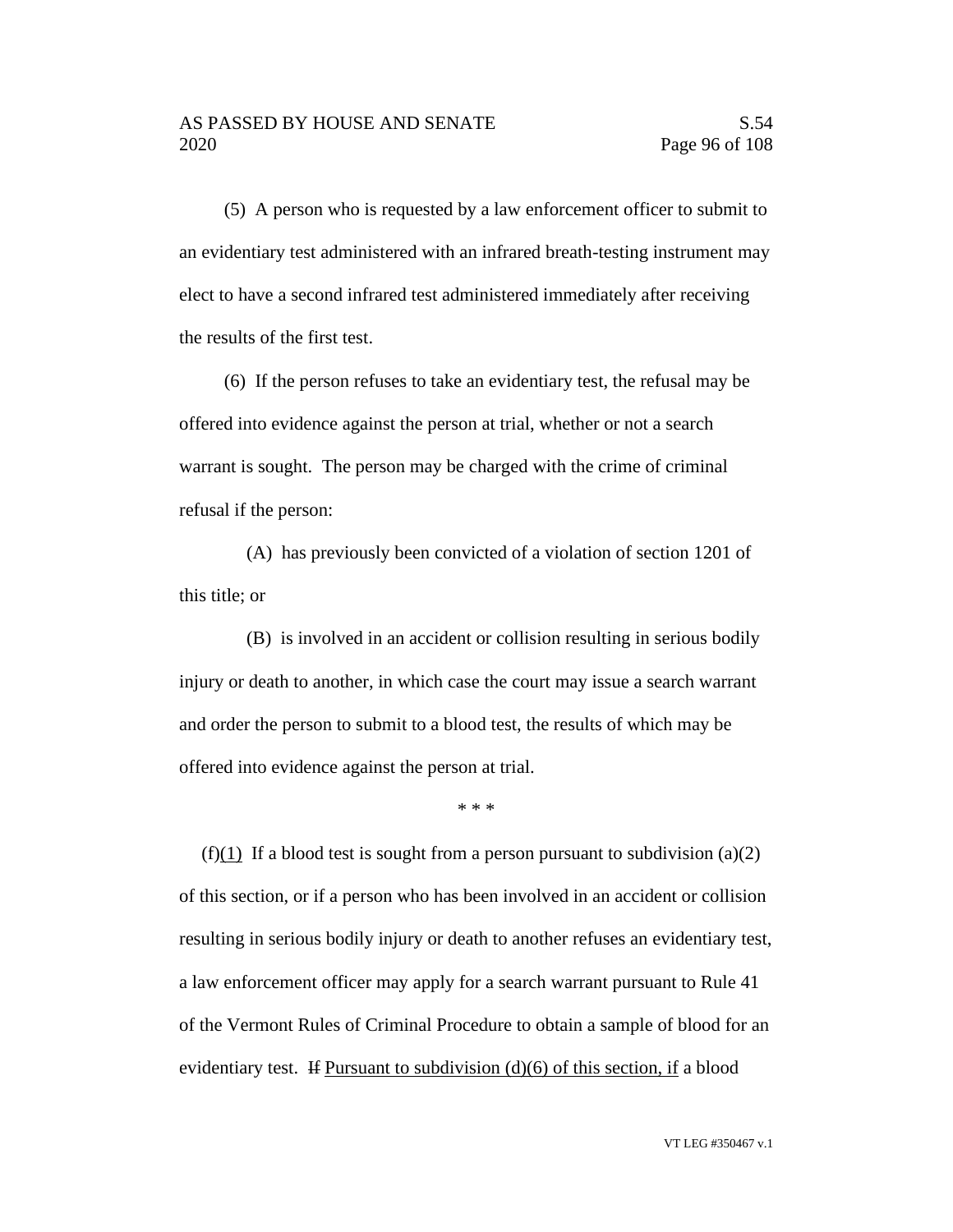sample is obtained by search warrant, the fact of the refusal may still be introduced in evidence, in addition to the results of the evidentiary test. Once a law enforcement official begins the application process for a search warrant, the law enforcement official is not obligated to discontinue the process even if the person later agrees to provide an evidentiary breath sample. The limitation created by Rule  $41(g)$  of the Vermont Rules of Criminal Procedure regarding blood specimens shall not apply to search warrants authorized by this section.

(2) If an evidentiary saliva test is sought from a person pursuant to subdivision (a)(3) of this section, a law enforcement officer may apply for a search warrant pursuant Rule 41 of the Vermont Rules of Criminal Procedure to obtain a sample of saliva for the evidentiary test. Pursuant to subdivision (d)(6) of this section, if a saliva sample is obtained by search warrant, the fact of the refusal may still be introduced in evidence, in addition to the results of the evidentiary test.

(g) The Defender General shall provide statewide 24-hour coverage seven days a week to assure ensure that adequate legal services are available to persons entitled to consult an attorney under this section.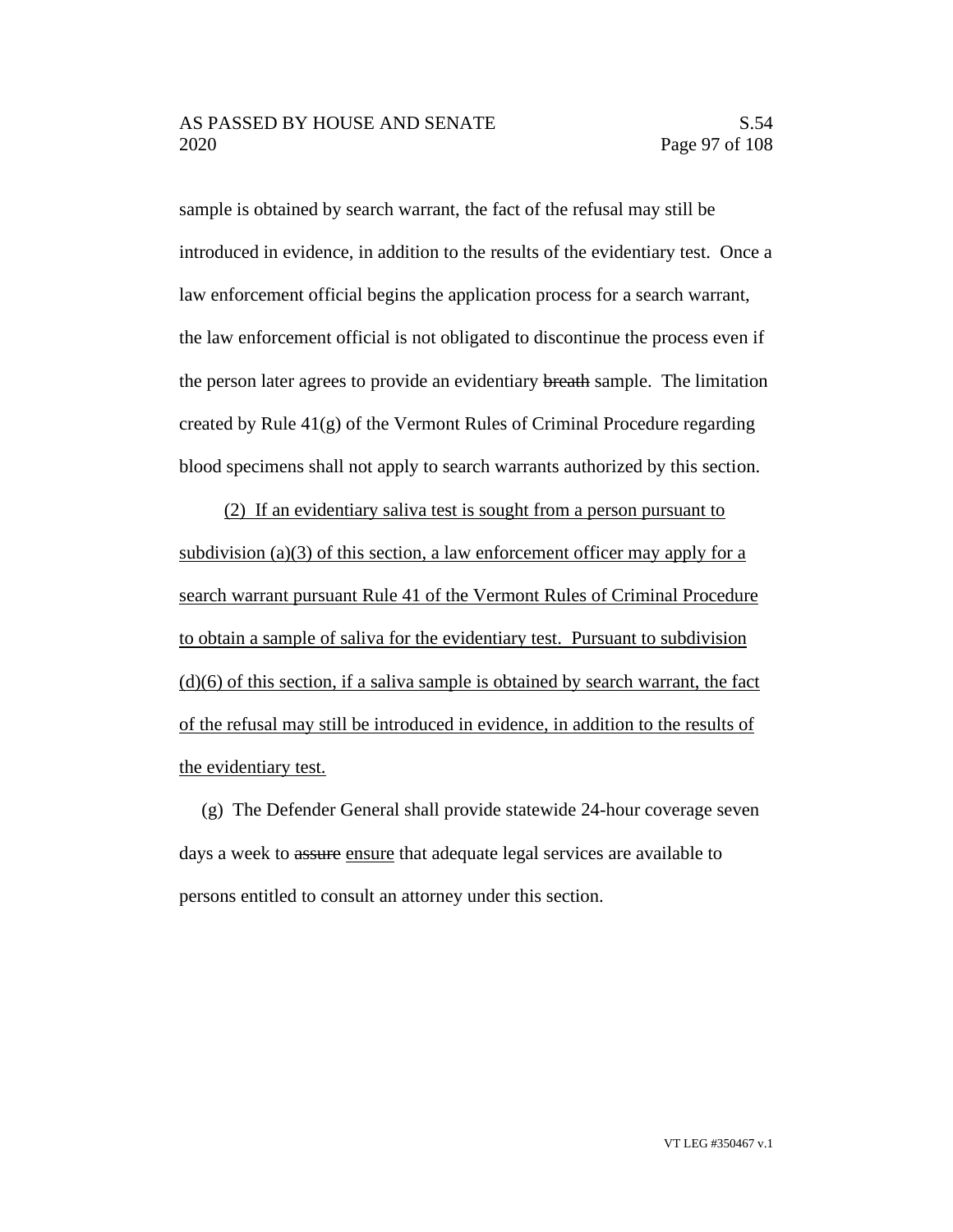Sec. 24. 23 V.S.A. § 1203 is amended to read:

## § 1203. ADMINISTRATION OF TESTS; RETENTION OF TEST AND

### VIDEOTAPE

(a) A breath test shall be administered only by a person who has been certified by the Vermont Criminal Justice Training Council to operate the breath testing equipment being employed. In any proceeding under this subchapter, a person's testimony that he or she is certified to operate the breath testing equipment employed shall be prima facie evidence of that fact.

(b)(1) Only a physician, licensed nurse, medical technician, physician assistant, medical technologist, or laboratory assistant, intermediate or advanced emergency medical technician, or paramedic acting at the request of a law enforcement officer may withdraw blood for the purpose of determining the presence of alcohol or other another drug. This limitation does Any withdrawal of blood shall not be taken at roadside. These limitations do not apply to the taking of a breath sample. A medical facility or business may not charge more than \$75.00 for services rendered when an individual is brought to a facility for the sole purpose of an evidentiary blood sample or when an emergency medical technician or paramedic draws an evidentiary blood sample.

(2) A saliva sample may be obtained by a person authorized by the Vermont Criminal Justice Training Council to collect a saliva sample for the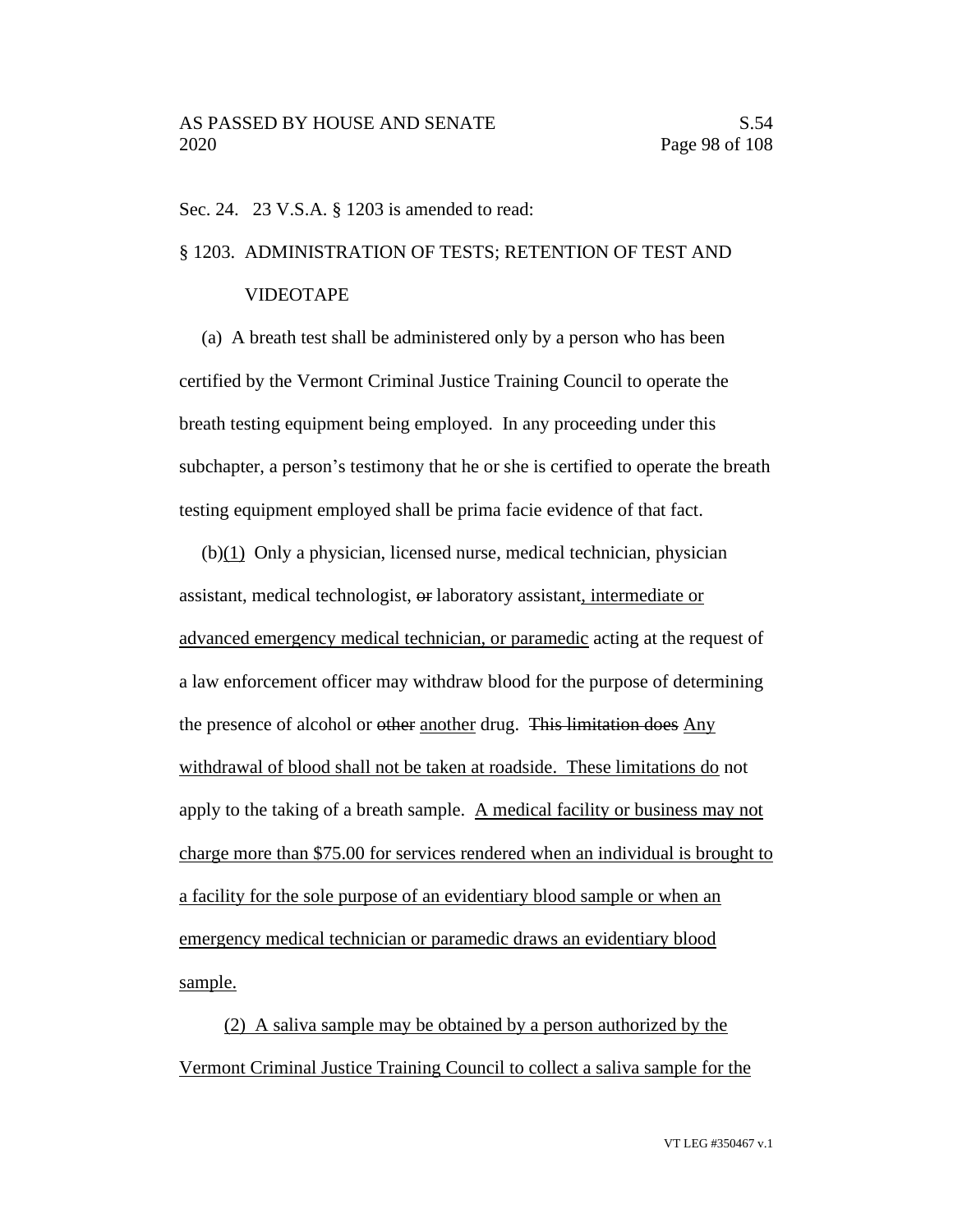purpose of evidentiary testing to determine the presence of a drug. Any saliva sample obtained pursuant to this section shall not be taken at roadside.

(c) When a breath test which is intended to be introduced in evidence is taken with a crimper device or when blood or saliva is withdrawn at an officer's request, a sufficient amount of breath saliva or blood, as the case may be, shall be taken to enable the person to have made an independent analysis of the sample, and shall be held for at least 45 days from the date the sample was taken. At any time during that period the person may direct that the sample be sent to an independent laboratory of the person's choosing for an independent analysis. The Department of Public Safety shall adopt rules providing for the security of the sample. At no time shall the defendant or any agent of the defendant have access to the sample. A preserved sample of breath shall not be required when an infrared breath-testing instrument is used. A person tested with an infrared breath-testing instrument shall have the option of having a second infrared test administered immediately after receiving the results of the first test.

(d) In the case of a breath, saliva, or blood test administered using an infrared breath testing instrument, the test shall be analyzed in compliance with rules adopted by the Department of Public Safety. The analyses shall be retained by the State. A sample is adequate if the infrared breath testing instrument analyzes the sample and does not indicate the sample is deficient.

VT LEG #350467 v.1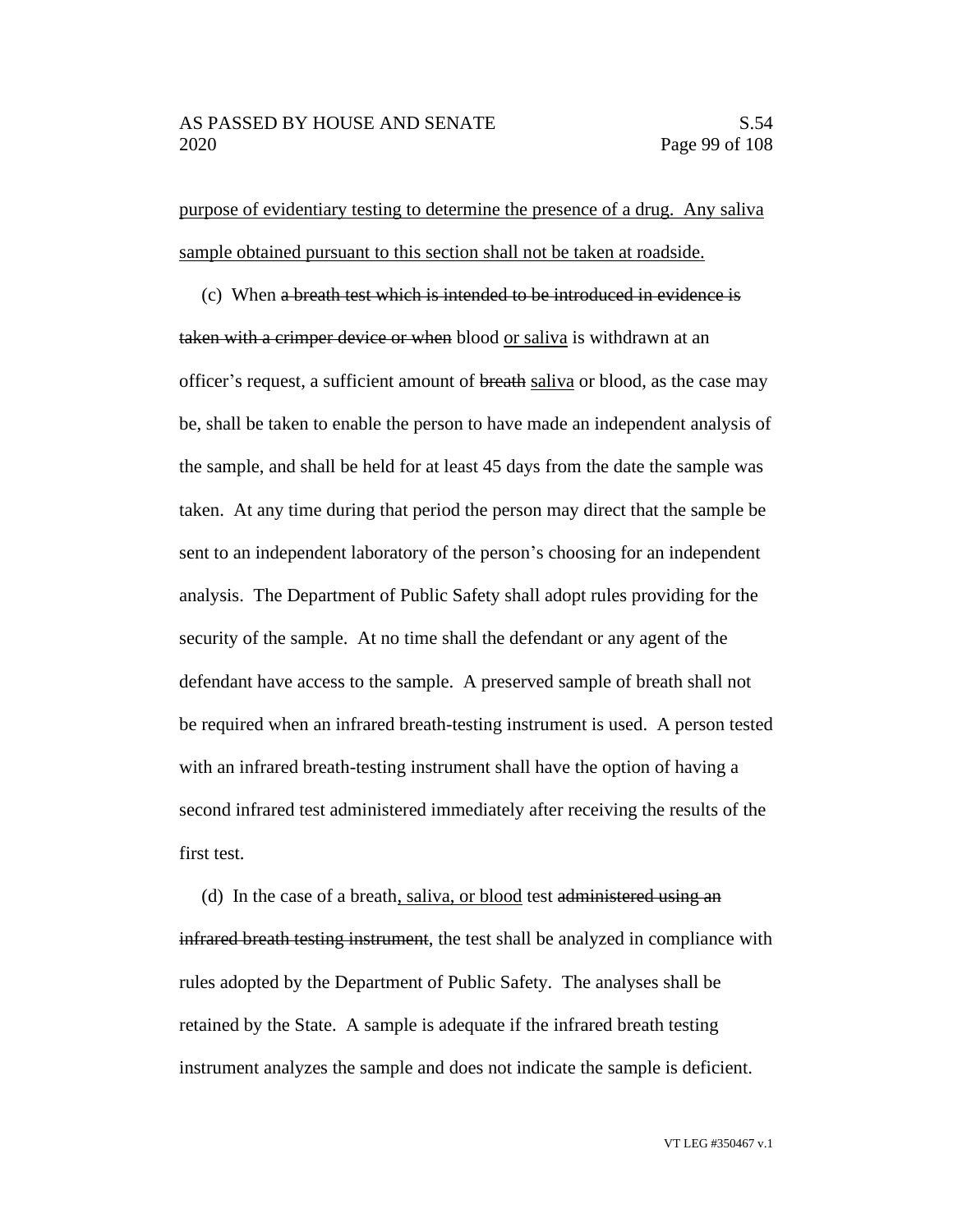Analysis An analysis of the person's breath saliva or blood which that is available to that person for independent analysis shall be considered valid when performed according to methods approved by the Department of Public Safety. The analysis performed by the State shall be considered valid when performed according to a method or methods selected by the Department of Public Safety. The Department of Public Safety shall use rule making procedures to select its method or methods. Failure of a person to provide an adequate breath or saliva sample constitutes a refusal.

(e) [Repealed.]

(f) When a law enforcement officer has reason to believe that a person may be violating or has violated section 1201 of this title, the officer may request the person to provide a sample of breath for a preliminary screening test using a device approved by the Commissioner of Public Safety for this purpose. The person shall not have the right to consult an attorney prior to submitting to this preliminary breath alcohol screening test. The results of this preliminary screening test may be used for the purpose of deciding whether an arrest should be made and whether to request an evidentiary test and shall not be used in any court proceeding except on those issues. Following the screening, test additional tests may be required of the operator pursuant to the provisions of section 1202 of this title.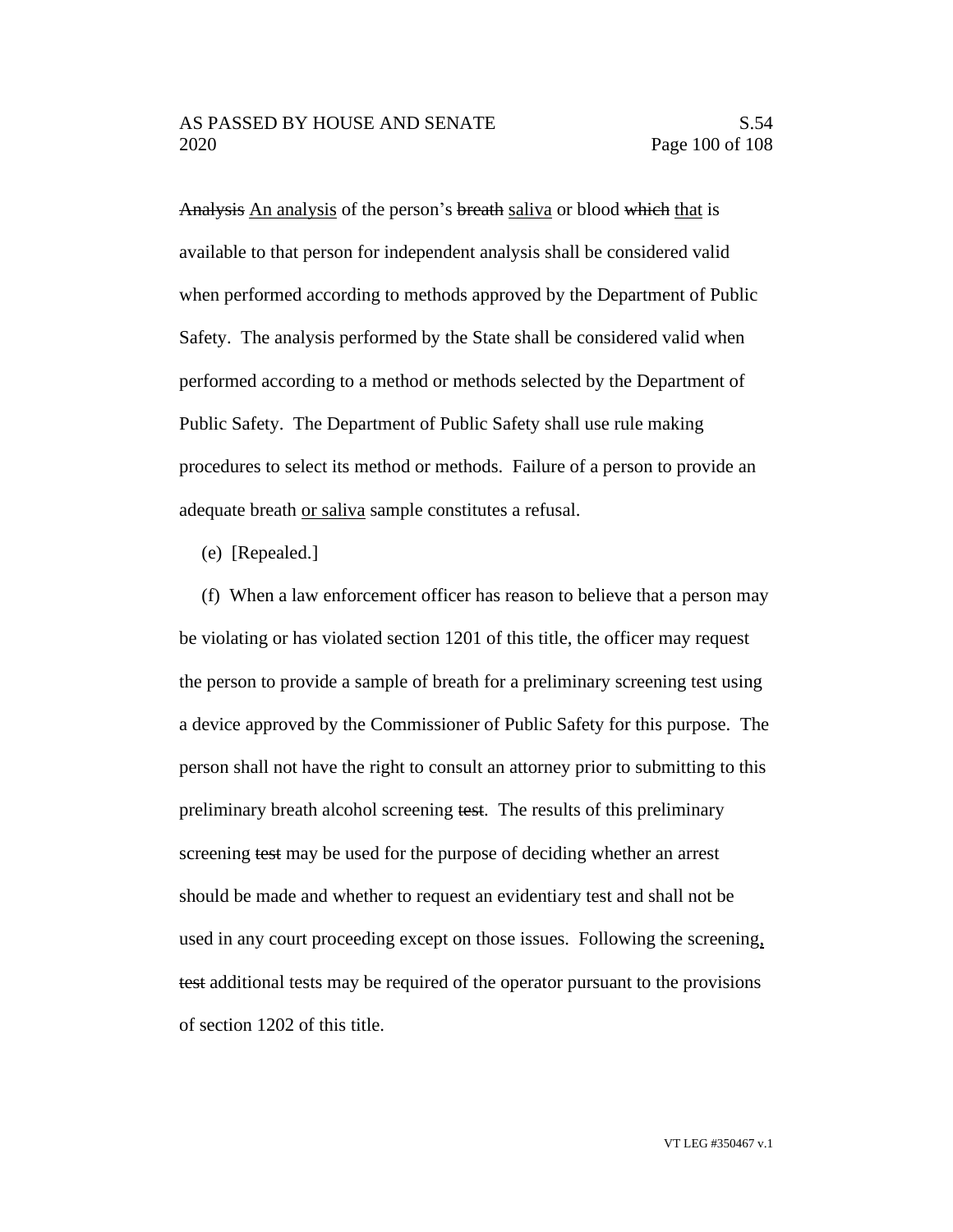(g) The Office of the Chief Medical Examiner shall report in writing to the Department of Motor Vehicles the death of any person as the result of an accident involving a vehicle and the circumstances of such accident within five days of such death.

(h) A Vermont law enforcement officer shall have a right to request a breath, saliva or blood sample in an adjoining state or country under this section unless prohibited by the law of the other state or country. If the law in an adjoining state or country does not prohibit an officer acting under this section from taking a breath, saliva, or blood sample in its jurisdiction, evidence of such sample shall not be excluded in the courts of this State solely on the basis that the test was taken outside the State.

(i) The Commissioner of Public Safety shall adopt emergency rules relating to the operation, maintenance, and use of preliminary alcohol screening devices for use by law enforcement officers in enforcing the provisions of this title. The commissioner Commissioner shall consider relevant standards of the National Highway Traffic Safety Administration in adopting such rules. Any preliminary alcohol screening device authorized for use under this title shall be on the qualified products list of the National Highway Traffic Safety Administration.

\* \* \*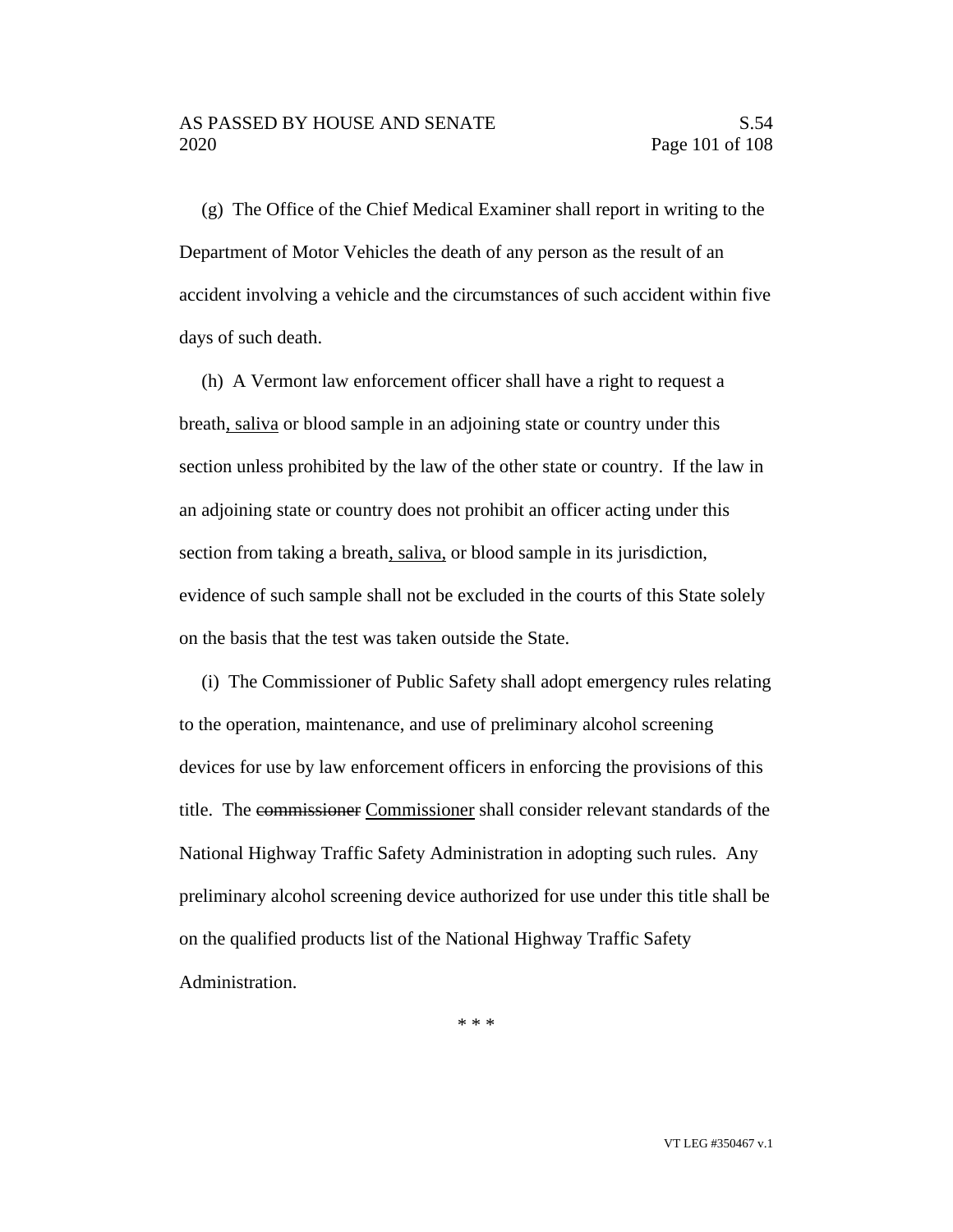Sec. 25. 23 V.S.A. § 1203a(b) is amended to read:

(b) Arrangements for a blood test shall be made by the person submitting to the evidentiary breath or saliva test, by the person's attorney, or by some other person acting on the person's behalf unless the person is detained in custody after administration of the evidentiary test and upon completion of processing, in which case the law enforcement officer having custody of the person shall make arrangements for administration of the blood test upon demand but at the person's own expense.

Sec. 26. 23 V.S.A. § 1204 is amended to read:

§ 1204. PERMISSIVE INFERENCES

\* \* \*

(b) The foregoing provisions shall not be construed as limiting the introduction of any other competent evidence bearing upon the question whether the person was under the influence of alcohol <u>or under the combined</u> influence of alcohol and another drug, nor shall they be construed as requiring that evidence of the amount of alcohol or drug in the person's blood, breath, urine, or saliva must be presented.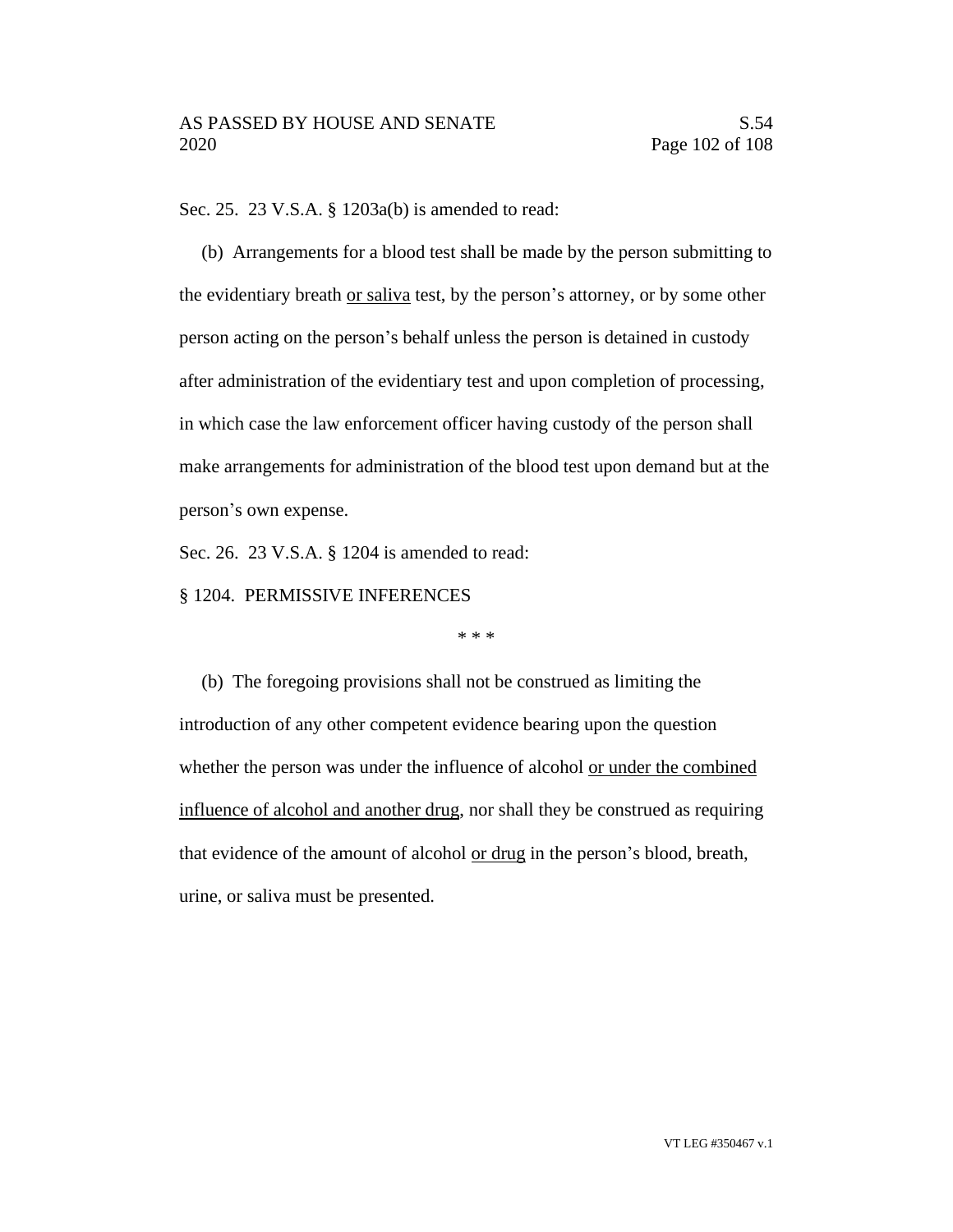## Sec. 27. DEPARTMENT OF PUBLIC SAFETY; DRUG RECOGNITION

### EXPERTS; REPORT

On or before March 1, 2022, the Department of Public Safety shall report to the House and Senate Committees on Judiciary and on Government Operations on how to:

(1) achieve geographic equity in Drug Recognition Expert availability to conduct roadside evaluations of drivers suspected of violating 23 V.S.A.

§ 1201 across Vermont; and

(2) whether to expand the availability of the Drug Recognition Expert program beyond law enforcement officers to other public safety officials to the extent authorized by the national qualification standards of the International Association of Chiefs of Police and the National Highway Traffic Safety Administration.

Sec. 28. DEPARTMENT OF PUBLIC SAFETY; SALIVA

TESTING DEVICE; REPORT

Upon the identifying a threshold level of concentration of a psychoactive metabolite of cannabis in a person's bloodstream to establish impairment and approving a chemical testing device for roadside use capable of demonstrating such a threshold level of concentration of such psychoactive metabolite of cannabis in a person's system, the Department of Public Safety shall report to the House and Senate Committees on Judiciary and on Government Operations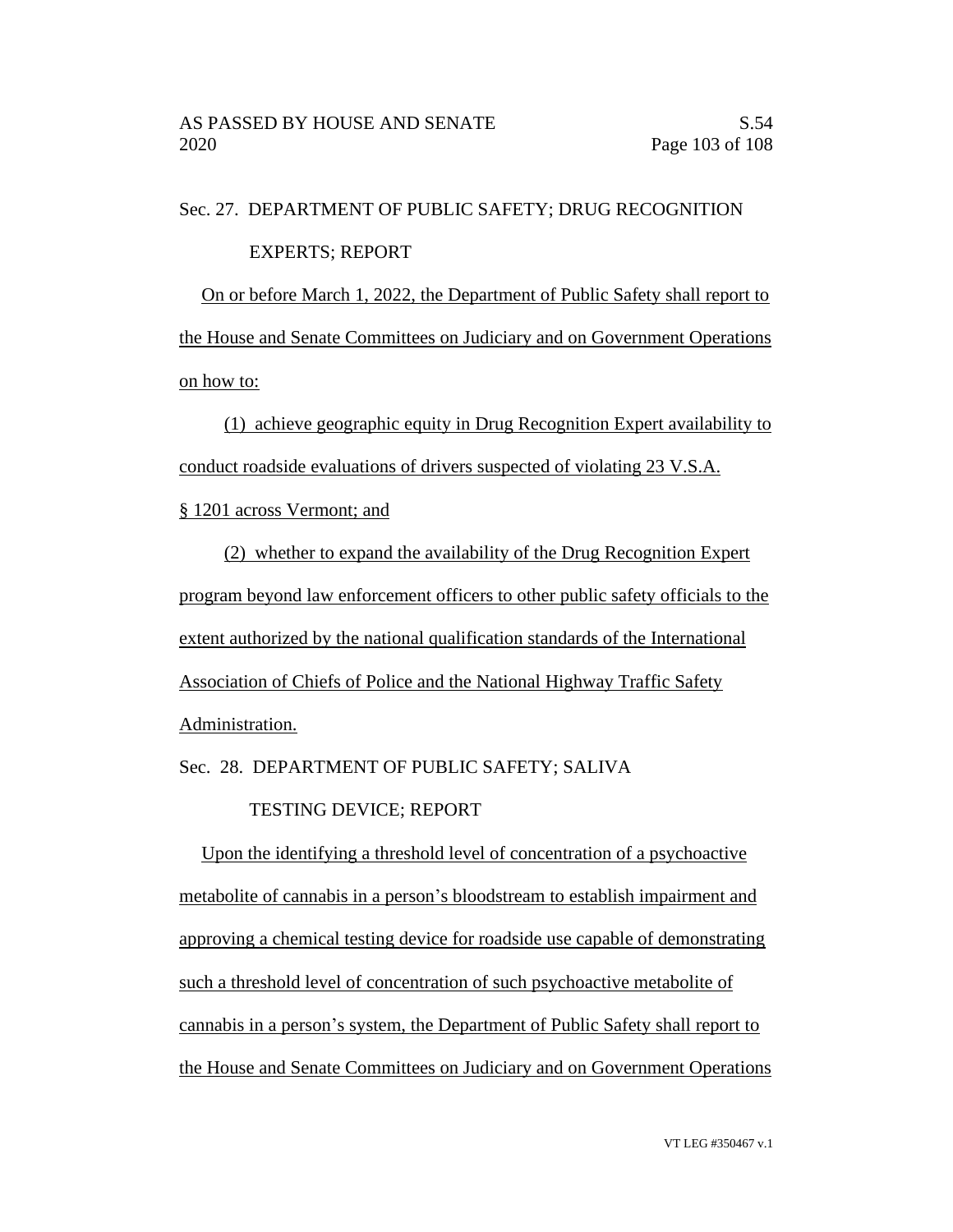on a proposal to implement the use of such a device to evaluate individuals suspected of operating under the influence of marijuana in violation of 23

V.S.A. § 1201.

\* \* \* Miscellaneous Cannabis Provisions \* \* \*

Sec. 29. 6 V.S.A. § 567 is amended to read:

§ 567. AGENCY OF AGRICULTURE, FOOD AND MARKETS; TESTING

(a) The Agency of Agriculture, Food and Markets shall establish a cannabis quality control program for the following purposes:

(1) to develop potency and contaminant testing protocols for hemp, and hemp-infused products, cannabis, and cannabis products as defined in 7 V.S.A. § 831;

(2) to verify cannabinoid label guarantees of hemp, and hemp-infused products, cannabis, and cannabis products as defined in 7 V.S.A. § 831;

(3) to test for pesticides, solvents, heavy metals, mycotoxins, and bacterial and fungal contaminants in hemp, and hemp-infused products, cannabis, and cannabis products as defined in 7 V.S.A. § 831; and

(4) to certify testing laboratories that can offer the services in subdivisions (2) and (3) of this section subsection.

(b) For purposes of this section, a laboratory operating under a dispensary registration pursuant to 18 V.S.A. chapter 86 that offers the services in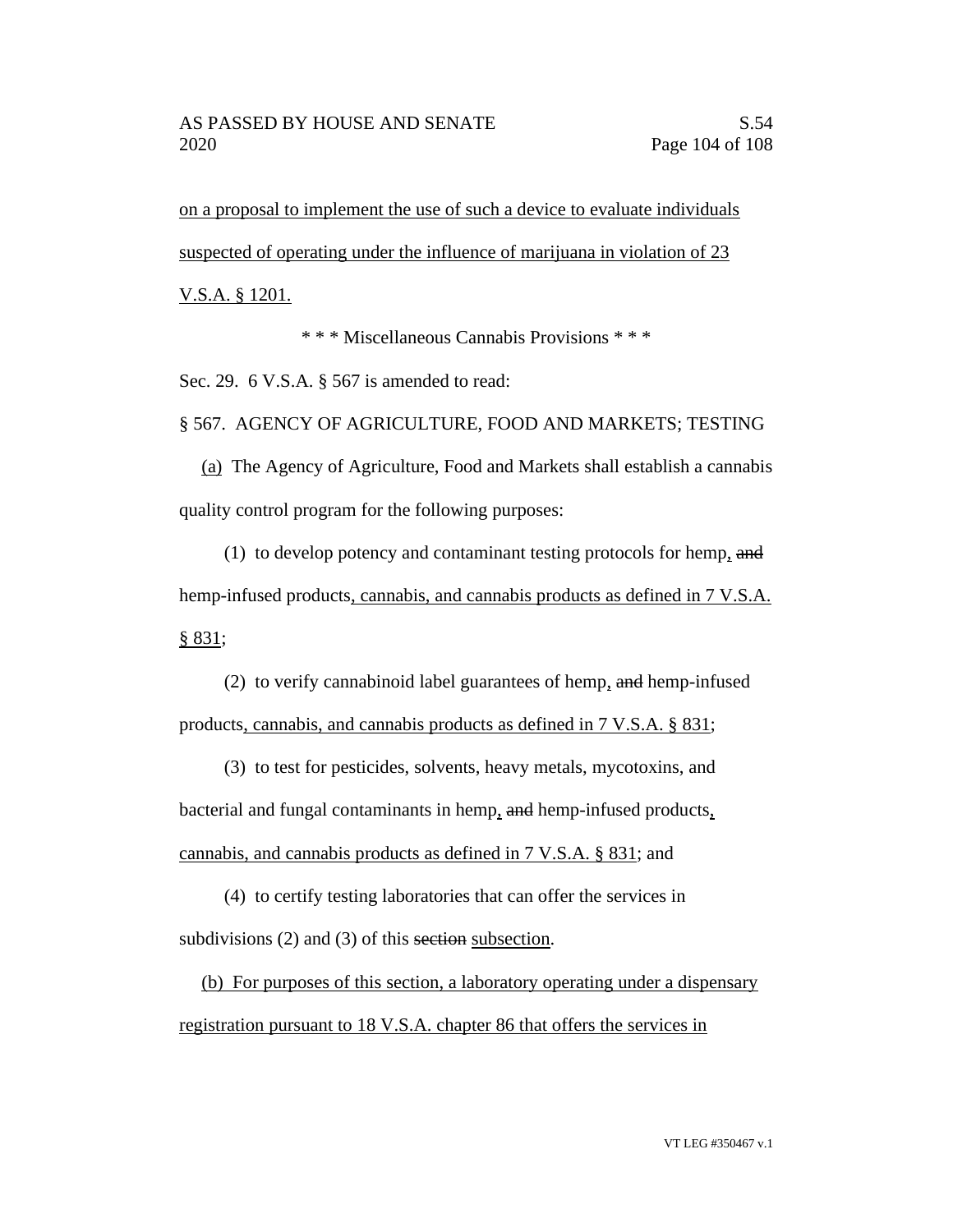subdivisions (2) and (3) of subsection (a) of this section on January 1, 2021 shall be deemed certified by the Agency.

(c) The cost of a test of a product produced at a registered dispensary and submitted to the Agency for the purpose of compliance testing to enforce the provisions of 18 V.S.A. chapter 86 shall be paid by the Department of Public Safety from the registration fee fund provided in 18 V.S.A. § 4474a. Sec. 30. 18 V.S.A. § 4230a(a)(2)(A) is amended to read:

 $(2)(A)$  A person shall not consume marijuana cannabis in a public place. "Public place" means any street, alley, park, sidewalk, public building other than individual dwellings, any place of public accommodation as defined in 9 V.S.A. § 4501, and any place where the use or possession of a lighted tobacco product, tobacco product, or tobacco substitute as defined in 7 V.S.A. § 1001 is prohibited by law has the same meaning as provided by 7 V.S.A. § 831.

Sec. 31. 18 V.S.A. § 4230 is amended to read:

§ 4230. MARIJUANA CANNABIS

\* \* \*

(b) Selling or dispensing.

(1) A person knowingly and unlawfully selling marijuana cannabis or hashish shall be imprisoned not more than two years or fined not more than \$10,000.00, or both.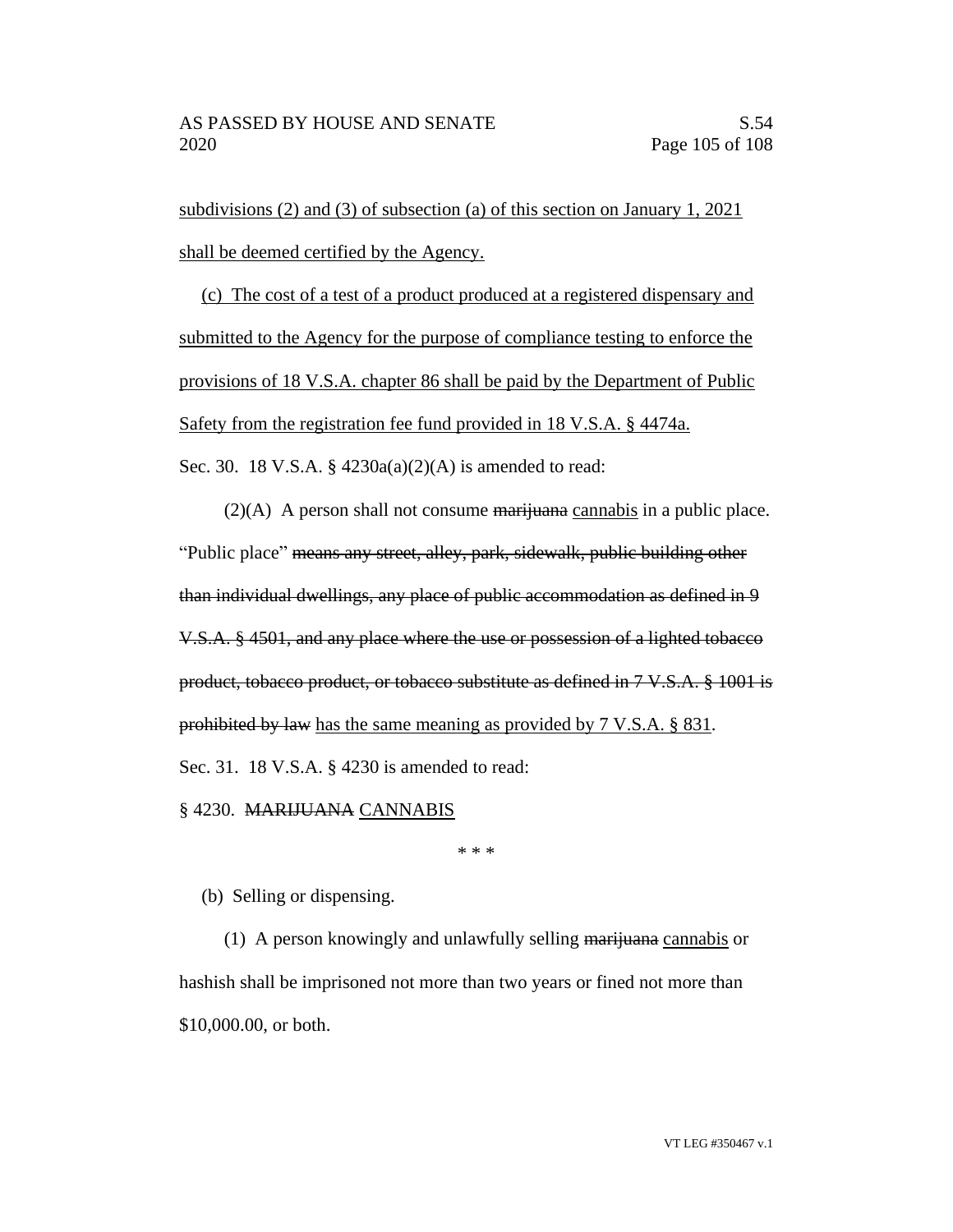(2) A person knowingly and unlawfully selling or dispensing more than one ounce of marijuana cannabis or five grams or more of hashish shall be imprisoned not more than five years or fined not more than \$100,000.00, or both.

(3) A person knowingly and unlawfully selling or dispensing one pound or more of marijuana cannabis or 2.8 ounces or more of hashish shall be imprisoned not more than 15 years or fined not more than \$500,000.00, or both.

(4) A person 21 years of age or older may dispense one ounce or less of cannabis or five grams or less of hashish to another person who is 21 years of age or older provided that the dispensing is not advertised or promoted to the public.

## Sec. 32. STATUTORY REVISION AUTHORITY

When preparing the Vermont Statutes Annotated for publication, the Office of Legislative Counsel shall replace "marijuana" with "cannabis" throughout the statutes as needed for consistency with this act, provided the revisions have no other effect on the meaning of the affected statutes.

\* \* \* Effective Dates \* \* \*

Sec. 33. EFFECTIVE DATES

(a) This section and Secs. 1 (Title 7 redesignation), 2 (cannabis chapter), 3 (implementation of the Cannabis Control Board), 4 (implementation of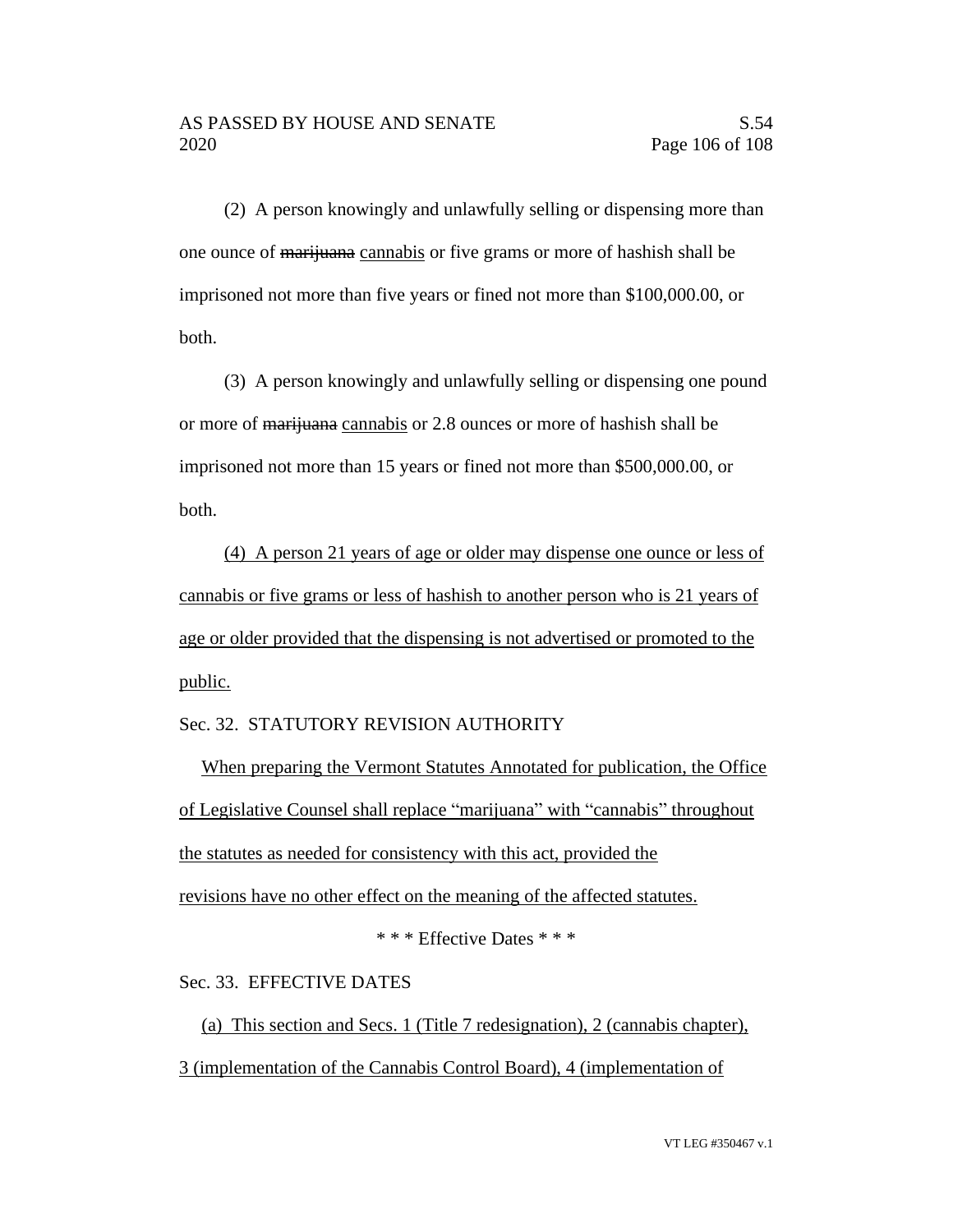rulemaking by the Cannabis Control Board), 5 (Cannabis Control Board; fees),

6 (creation of Board positions), 6a (space allocation), 6b (appropriation),

7 (cannabis establishments chapter), 8 (implementation of licensing of

cannabis establishments), 17d (annual budgeting of sales and use tax revenue),

19 (Substance Misuse Prevention Fund), 20 (Advanced Roadside Impaired

Driving Enforcement training), 26 (permissive inference), 27 (drug recognition

experts report), 28 (saliva testing device report), 29 (Agency of Agriculture,

Food and Markets; testing), 30 (public place definition), 31 (cannabis

dispensing), and 32 (statutory revision authority) shall take effect on passage.

(b) The following shall take effect June 1, 2021:

(1) In Sec. 9 (Medical Cannabis Registry chapter), 7 V.S.A. § 956 (rulemaking); and

(2) Sec. 12 (Medical Cannabis Dispensaries), 7 V.S.A. § 974 (rulemaking).

(c) Secs. 10 (implementation of Medical Cannabis Registry), 13 (implementation of medical cannabis dispensaries), 18 (income tax deduction), 18c (legislative intent), 21 (definition of evidentiary test), 22 (operating vehicle under the influence of alcohol or other substance), 23 (consent to taking of tests to determine blood alcohol content or presence of other drug), 24 (administration of tests), and 25 (independent testing of evidentiary sample) shall take effect January 1, 2022.